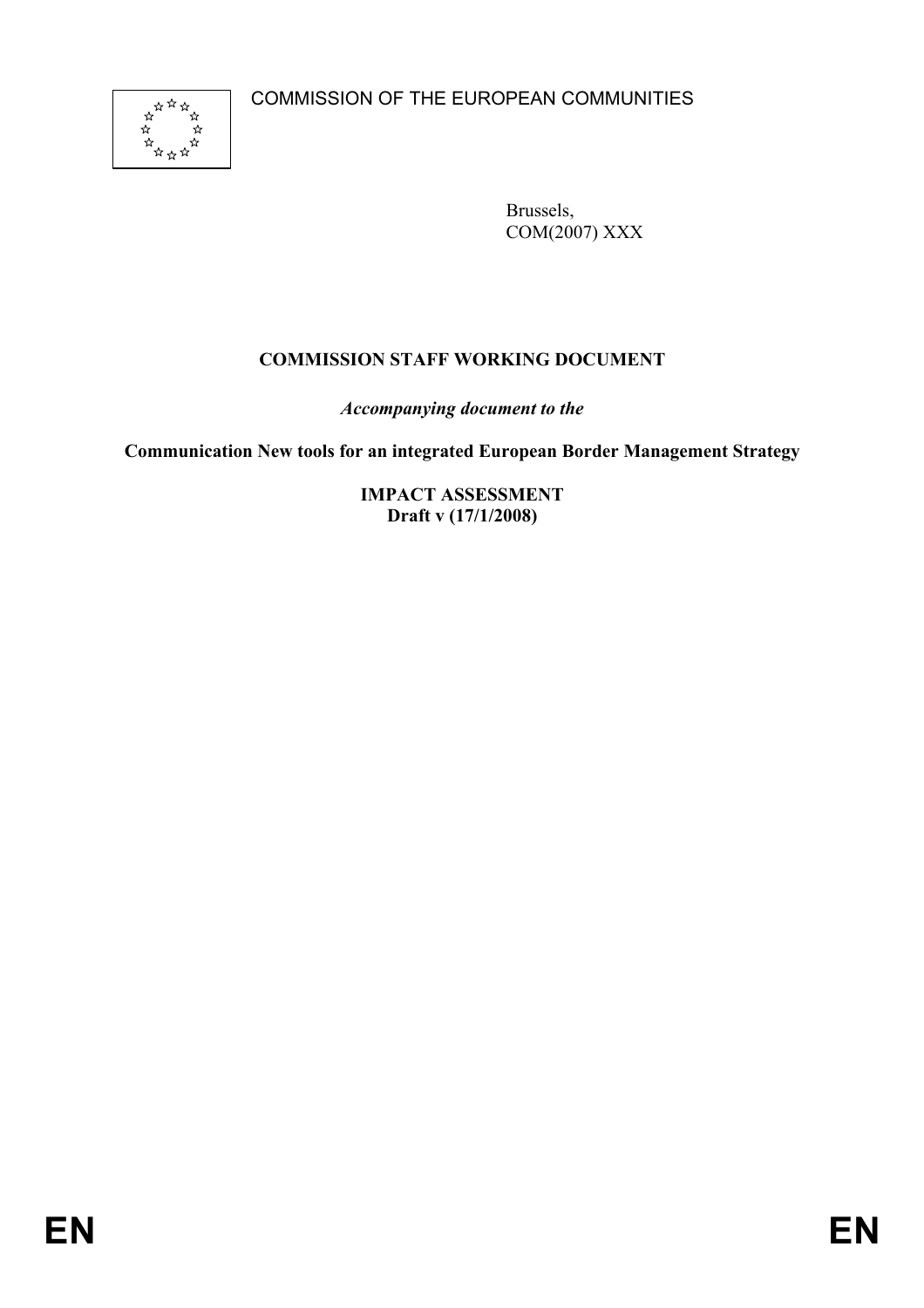# **TABLE OF CONTENTS**

| 1                |                                                                                                                                                           |  |
|------------------|-----------------------------------------------------------------------------------------------------------------------------------------------------------|--|
| 2.               |                                                                                                                                                           |  |
| 2.1.             |                                                                                                                                                           |  |
| 2.1.1.           |                                                                                                                                                           |  |
| 2.1.2.           |                                                                                                                                                           |  |
| 2.1.3.           |                                                                                                                                                           |  |
| 2.2.             |                                                                                                                                                           |  |
| 2.2.1.           |                                                                                                                                                           |  |
| 2.2.2.           |                                                                                                                                                           |  |
| 2.2.3.           |                                                                                                                                                           |  |
| 2.2.4.           |                                                                                                                                                           |  |
| 2.2.5.           |                                                                                                                                                           |  |
| 2.2.6.           |                                                                                                                                                           |  |
| 1.               | political orientations and objectives of the entry/exit system and measures for<br>facilitate cross-border flows (automated border control and registered |  |
| 3.1.             |                                                                                                                                                           |  |
| 3.2.             |                                                                                                                                                           |  |
| 3.3.             |                                                                                                                                                           |  |
| $\overline{4}$ . |                                                                                                                                                           |  |
| 4.1.             |                                                                                                                                                           |  |
| 4.2.             |                                                                                                                                                           |  |
| 4.3.             |                                                                                                                                                           |  |
| 5.               |                                                                                                                                                           |  |
| 5.1.             |                                                                                                                                                           |  |
| 5.2.             |                                                                                                                                                           |  |
| 5.3.             | Option 3: Measures to facilitate cross-border flows (Registered Traveller                                                                                 |  |
| 5.4.             |                                                                                                                                                           |  |
| 5.5.             |                                                                                                                                                           |  |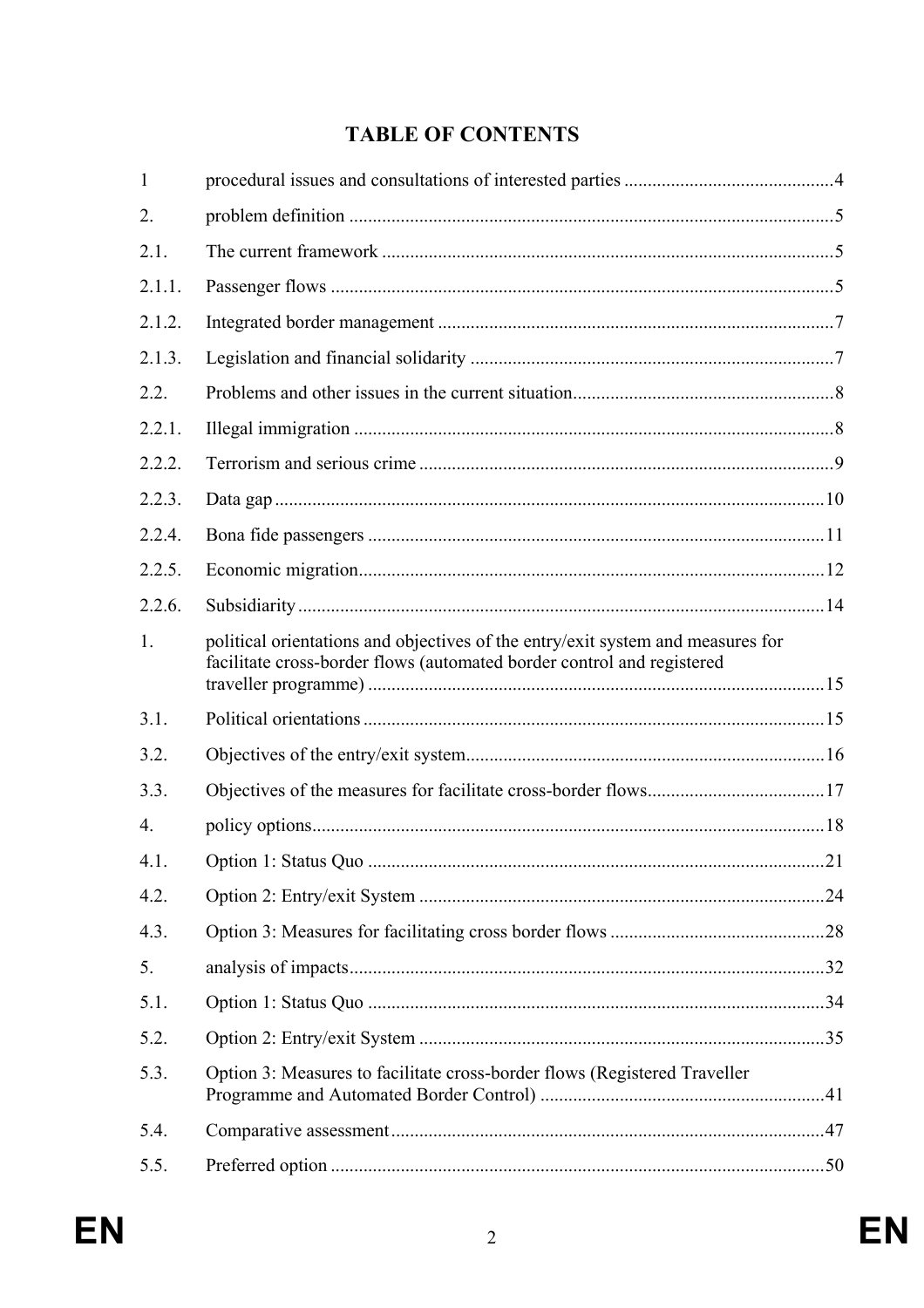| 6.   |                                                                             |  |
|------|-----------------------------------------------------------------------------|--|
| 6.1. |                                                                             |  |
| 6.2. |                                                                             |  |
| 6.3. | Measures to ensure data protection and protection of rights of travellers56 |  |
| 7.   |                                                                             |  |
|      |                                                                             |  |
|      |                                                                             |  |
|      |                                                                             |  |
|      |                                                                             |  |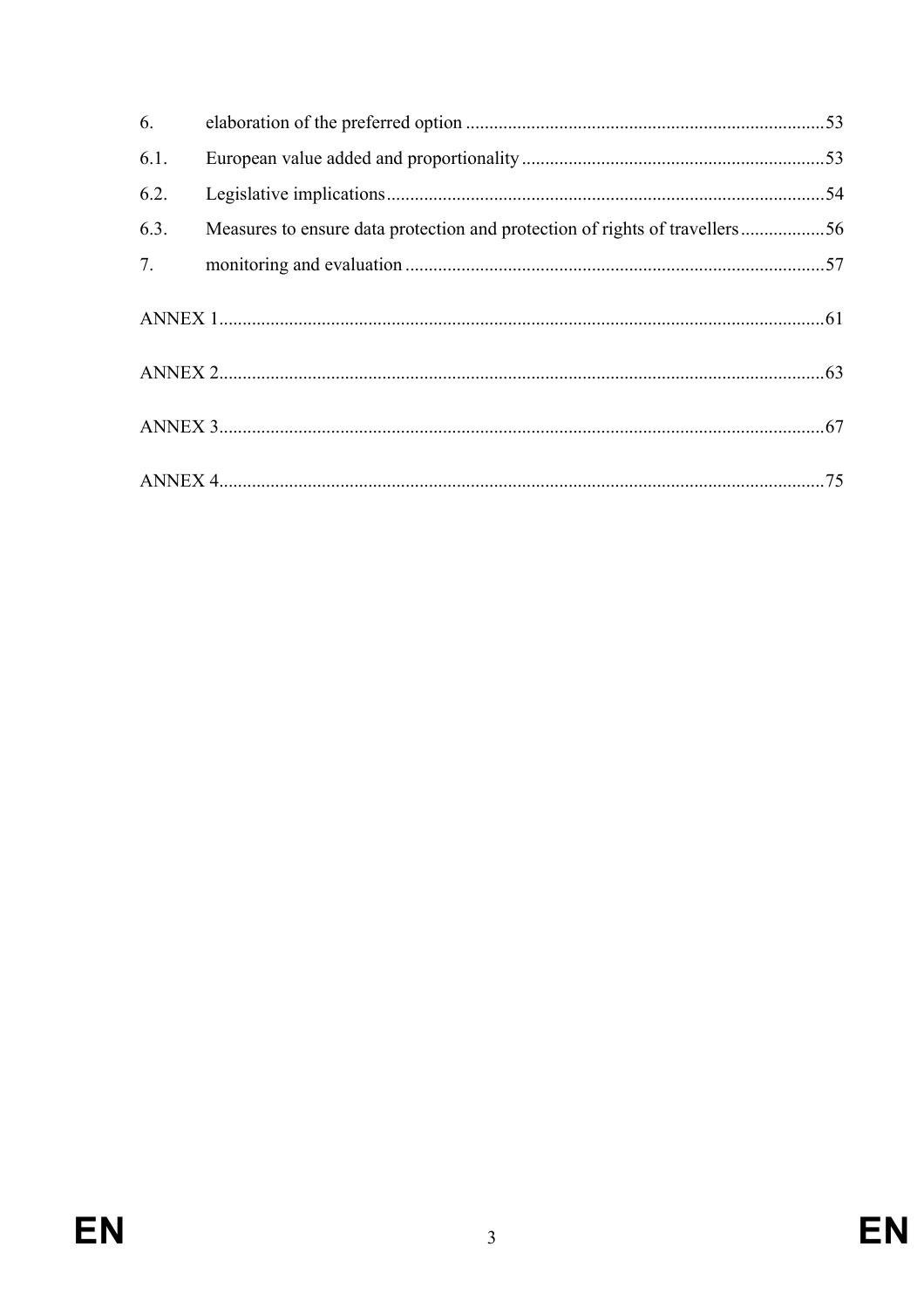#### **1 PROCEDURAL ISSUES AND CONSULTATIONS OF INTERESTED PARTIES**

This strategic initiative is to be seen in the context of the progressive establishment of a European model of integrated border management of the external borders. In the Commission Legislative and Work Programme (CLWP) 2008 it is stated that "the EU needs to protect its external borders with common tools, to prevent illegal migration, and maximise efforts to counter human trafficking and reduce the tragic death toll of immigrants in the sea trying to reach our borders". According to the CLWP 2008 the main aims of this proposal are "to strengthen border control procedures on third-country nationals to help better management of migration flows, preventing illegal immigration, as well as any possible threats to the security of the EU and to facilitate border crossing (both on arrival and on departure from the EU) to both EU citizens and third-country nationals bona fide travellers, thus allowing to better focus resources on border controls". This impact assessment report examines policy options in order to achieve the above mentioned goals.

The report is based on data collected from interviews as well as from case studies, pilot projects and literature reviews. Interviews were mainly held with experts with regard to the already existing systems in the Member States. The data-gathering and a large part of the consultations with relevant authorities in the Member States were undertaken through two external studies ordered by the Commission in December 2006 and June 2007 (launch of request for services)<sup>1</sup>. The external studies constitute the main support for this report. The problem, objectives, policy options and technical implementation assessed were based on the draft final reports of the first study and the interim report of the second, prepared in close consultation with the Commission and on the basis of a desk analysis of appropriate analytical methods and applicable legal documents. The Contractors provided the methodological tools in line with the Commission's guidelines and the handbook on impact assessments. They carried out an integrated assessment of the direct and indirect impacts of a range of policy options, derived after careful analysis of the problems and objectives by using the appropriate analytical methods. The external studies and this report have been drafted with input from numerous contacts between the Directorate-General for Justice, Freedom and Security and the contractors. An inter-service meeting with other services including Legal Service (SJ), Taxation and Customs Union (TAXUD), Fisheries and Maritime Affairs (FISH), Enterprise and Industry (ENTR) and External Relations (RELEX) was held in November 2007. However, it should be noted that DG TREN formed part of the steering committee for the external study and was involved in the process already from the very beginning. Taking in the account the nature of the Impact Assessment and the Commission Communication Minimum standards for consultation were met.

<sup>1</sup> Preparatory study to inform an Impact Assessment in relation to the creation of an automated entry/exit system at the external borders of the EU and the introduction of a border crossing scheme for bona fide travellers ('Registered Traveller Programme') made by GHK and Entry/exit Feasibility study made by Unisys. Studies will be published on the website: http://ec.europa.eu/dgs/justice\_home/evaluation/dg\_coordination\_evaluation\_annexe\_en.htm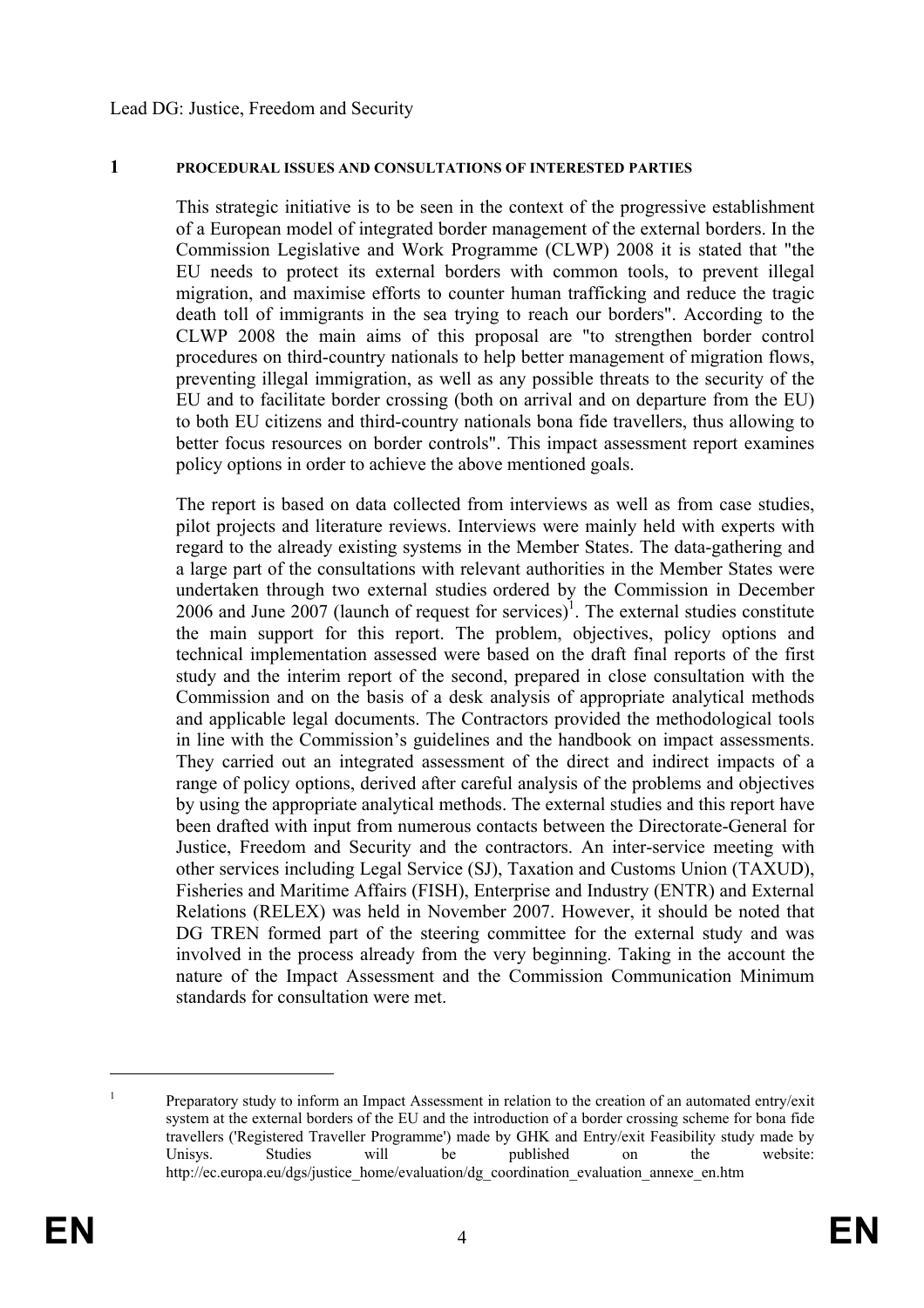During the Portuguese Presidency the use of new technologies for enhancing border management, including an entry/exit system and a Registered Traveller Programme were discussed at the Informal Strategic Committee on Immigration, Frontiers and Asylum (Scifa) on 4-5 September 2007 and the Informal Justice and Home Affairs (JHA) Council on 1-2 October 2007. Most Member States agreed there is a need to make better use of new technologies in the area of border control and welcomed in principle the introduction of an entry/exit system and a Registered Traveller Programme.

The Impact Assessment was revised to take into account the opinion issued by the Impact Assessment Board (IAB) on 4 and 14 December 2007. All the comments made by the IAB were taken into consideration in the revised Impact Assessment. On the basis of the comments, amendments were made into the Impact Assessment, especially regarding economic migration and its management; sanctions; the responsibilities of the Commission and the Member States; also the assessment of the status quo and baseline was more defined and the omission of two policy options was better justified. The impact of different options on the time required for border crossing and the amount of border guards were considered only on a general level, due to the scarcity of available data and the fact that these impacts will vary from one border crossing point to another. In relation to productivity, two examples were added. They indicate that the productivity is completely different in each country and, in fact, at each border crossing point. The traveller flows and especially the traveller profiles and the capacity of the border crossing point have an impact both on the border crossing time and on the productivity.

This Impact Assessment, the Commission Communication and the separate Commission Staff Working Paper which will be published in the beginning of 2008 are the Commission´s response to the invitation set by the European Council. Based on these documents, it is the aim of the Commission to launch a political discussion with Member States on the way forward regarding the entry/exit system and the Registered Traveller Programme. The Commission will consider further the preparation of concrete proposals and the substance of those proposals on an entry/exit system and a Registered Traveller Programme in the light of discussions with the Member States and the European Parliament.

#### **2. PROBLEM DEFINITION**

## **2.1. The current framework**

#### *2.1.1. Passenger flows*

The passenger flows at the external borders of the European Union have been growing and will continue to increase in the future. Most of the passengers are so called bona fide travellers and are granted entry in compliance with the existing Regulations and rules; but there are also serious crimes closely related to cross border movements of people: travel document and identity fraud, people smuggling, human trafficking and terrorism.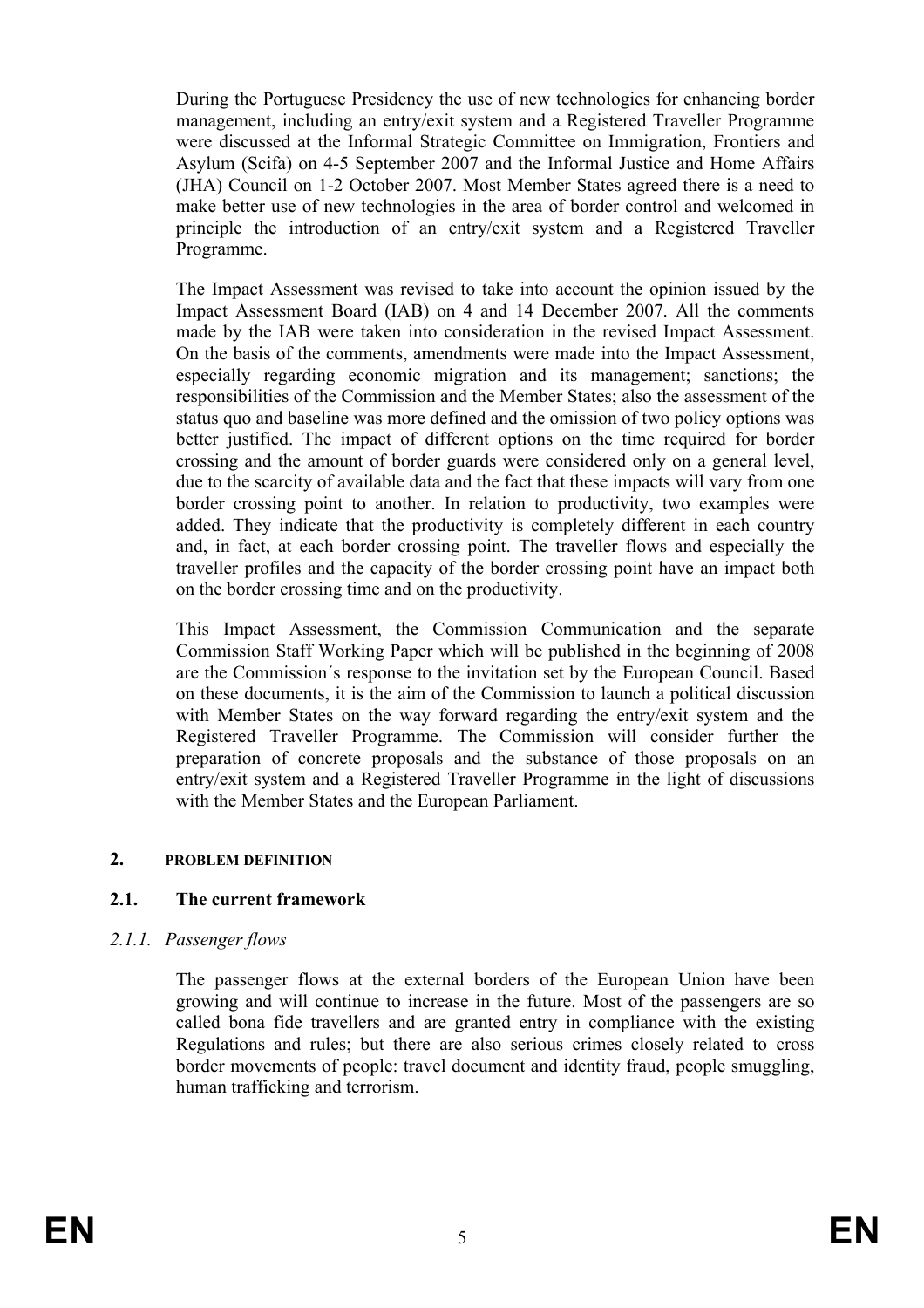There are in the order of 300 million EU27 external border crossings per annum<sup>2</sup> (i.e. approximately 150 million movements into the EU and 150 million out) at designated border crossing points<sup>3</sup>. It is estimated that 160 million of these border crossings are made by EU citizens, 60 million  $4$  by third country nationals (TCN) not requiring a visa and 80 million by TCN requiring visas<sup>5</sup>. For the time being, only official data is provided by Eurostat. However, this data is based on overnight stays.

In accordance with the data from the Member States there were 880 million EU27 external border crossings in 2005 and 878 million in 2006. Member States do not record such movements in a coherent manner, so the rates are based on estimations or samples. It is not known how many of the border crossings were made by TCN.

Existing regulations require that checks are made at borders (entry and exit) of the identities of passengers and whether passengers are listed in various databases. The required resources in terms of border guards can be estimated to around 11,500 persons at a cost of 400 million euro<sup>6</sup>. No statistics are collected on the number of border guards in the field of border checks.

It is estimated that there were up to 8 million illegal immigrants within the EU25 in 20067 . An estimated 80% were within the Schengen area. It is likely that over half of illegal immigrants enter the EU legally but become illegal due to overstaying their right to stay<sup>8</sup>.

The increasing traffic at the external borders has had both positive and negative effects on the Member States. One of the positive effects is increased social interaction between people and growth of the economy in the Member States. As to negative effects, it is hard to know exactly or even reliably estimate the number of third country nationals illegally residing in the Member States. The term "illegal immigration" is used to describe a variety of phenomena. However, border crossing procedures should be eased to the maximum for the bona fide majority of travellers, as long as the travellers´ current and future bona fide status can be guaranteed.

 $\overline{2}$  The figure was calculated by adding the number of trips of EU residents outside EU27 with the number of TCN travelling to EU27. See Annex 4, table 14, 15 and 16.  $\frac{3}{2}$ 

See Annex 4, table 13.

<sup>4</sup> The figure was calculated on the numbers of trips made into Europe by the most important countries. See Annex 4, table 16.

See Annex 4, table 11. 6

This estimate is based upon data from one Member State. There are an estimated 100 million passengers who enter that Member State per annum. 2930 full-time equivalent (FTE) staff are checking passengers as they enter the territory. If it is assumed that it costs an average of 45000 euro to employ them (without equipment) the total costs are 132 million euro, equivalent to 1.32 euro per passenger entry. According to data for one other Member State, there are 16 million passengers who enter and exit that Member States. There is 1313 FTE staff who are working in the field of border checks. The average salary costs are 47900 per annum. Then the total costs are 63 million euro, equivalent to 3,90 euro per passenger entry/exit. It should however be borne in mind that the organisation and tasks of national border guard authorities differ widely between Member States and as a consequence resource implications are not comparable, nor can they be aggregated.

This estimate is consistent with that of the United Nation's Trend and the estimates of EU25 Member States given. However, there are other estimates: 2-3 million (Global Migration Perspective 2005) and  $\frac{4.5 \text{ million (IOM } 2000)}{\text{Thore are varied estimate}}$ 

There are varied estimates in different national studies undertaken in the Netherlands ('large majority'), Italy (75% in 2004 ) and UK (31% in 2002 ).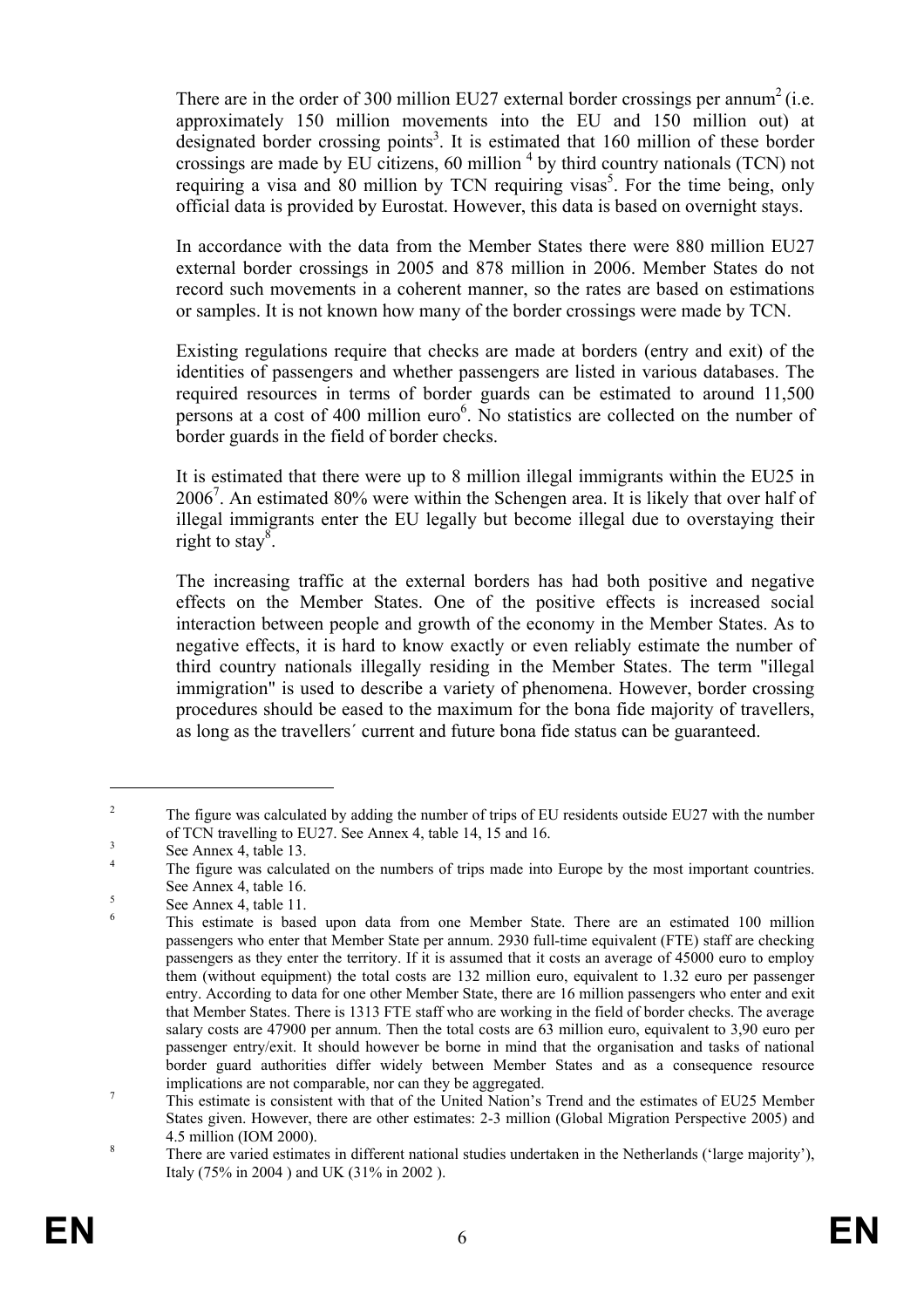It is obvious that there exists a dichotomy in this dilemma. On the one hand, the bona fide passengers should be ensured a smooth border-crossing and on the other hand, the internal security of the Schengen area should be guaranteed. These challenges will be further examined in Chapter 2. It is also important to note that compared to air and sea borders, land borders are more complex to manage in instances when individuals arrive at land border crossing points in groups in cars, busses or even trains. Cars carried onboard ferries undergo similar checks as at land border.

#### *2.1.2. Integrated border management*

Efficient, extensive and effective border control makes a significant contribution to the level of security in the Member States. The Integrated Border Management System is used in the European Union to achieve these aims. On 14 and 15 December 2006, the European Council recalled the need to improve the management of the European Union's external borders on the basis of the integrated border management strategy discussed in the Council in 2006. Management of the external borders is built up around three pillars, namely common legislation, common operations and financial solidarity.

In order to manage increasing passenger flows, it is necessary to take advantage of modern and rapidly developing new technology in an open manner. To increase the number of personnel participating in border control or to improve the functionality of border crossing points, for example by enlarging the border crossing points or by adding more border check booths and lanes, is not necessarily cost efficient and in some cases not even possible. Over the last years, the Integrated Border Management System has developed significantly. For example through common legislation, Frontex coordinated operations and financial burden sharing among Member States. This development should be systematically continued.

## *2.1.3. Legislation and financial solidarity*

Since the entry into force of the Treaty of Amsterdam in 1999, a number of common measures have been adopted to manage the external borders of the European Union in accordance with Article 62 (1) and (2) of the EC Treaty. In particular, four Regulations dealing with different aspects of this policy have been adopted aiming at the harmonisation of the legal framework and improvement of practical co-operation:

- Council Regulation (EC) No 2007/2004 establishing a European Agency for the Management of Operational Cooperation at the External Borders of the Member States of the European Union (Frontex).
- The European Parliament and the Council Regulation (EC) No 562/2006 establishing a Community Code on the rules governing the movement of persons across borders (Schengen Borders Code).
- The European Parliament and the Council Regulation (EC) No 1931/2006 laying down rules on local border traffic at the external borders of the Member States and amending the provisions of the Schengen Convention.
- The European Parliament and the Council Regulation (EC) No 863/2007 establishing a mechanism for the creation of Rapid Border Intervention Teams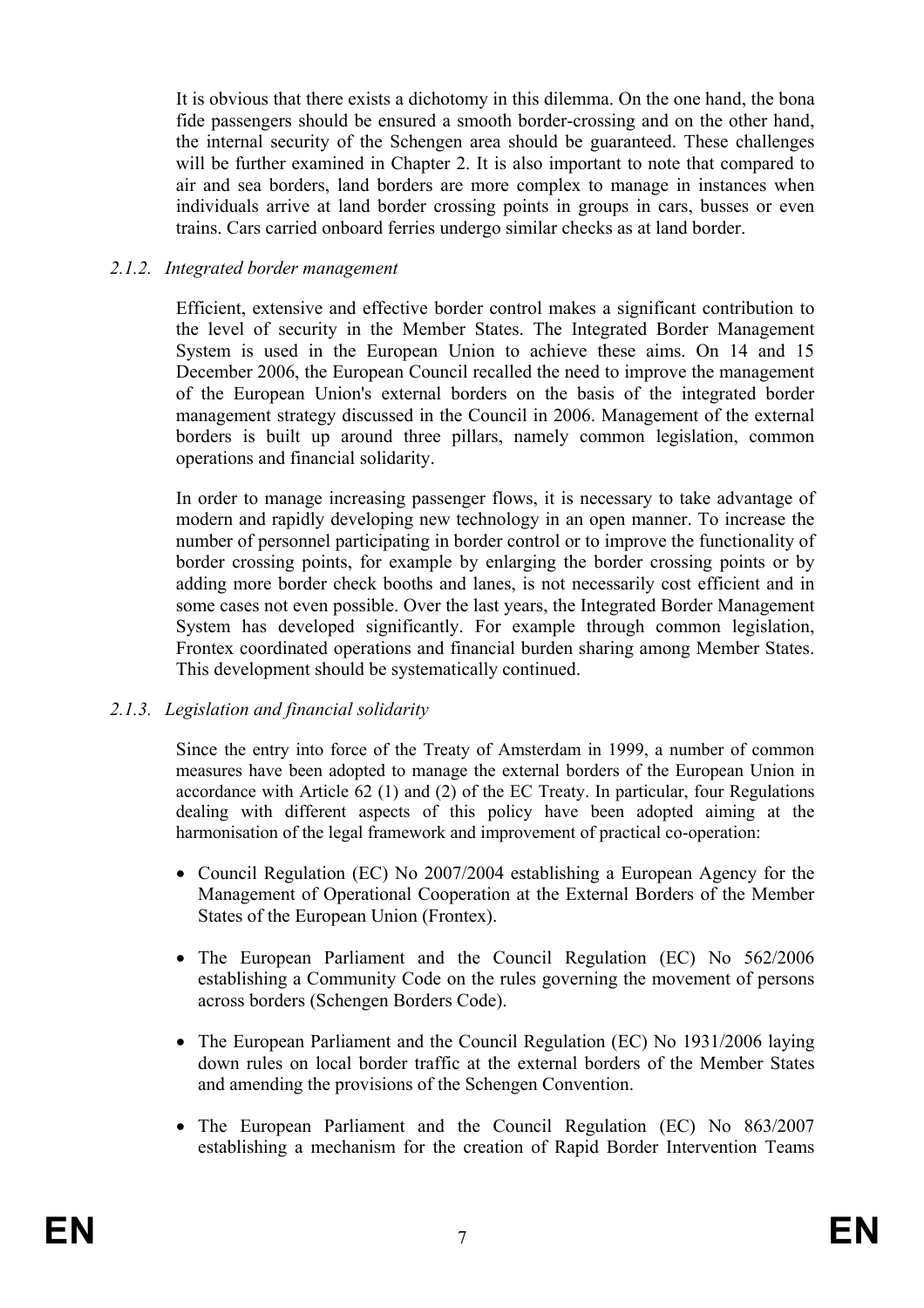and amending Council Regulation (EC) No 2007/2004 as regards that mechanism and regulating the tasks and powers of guest officers.

There are also several other Regulations that are particularly relevant in this field, notably the European Parliament and the Council Regulation (EC) No XX/2007 on the Visa Information System (VIS) and the exchange of data between Member States on short stay-visas.

In addition, the Commission Recommendation establishing a common Practical Handbook for Border Guards was adopted on 6 November 2006. The external borders fund (EBF) was set in place on 23 May 2007, which on the basis of the principle of solidarity supports Member States with specific requirements for checks and surveillance of long or difficult stretches of external borders, and Member States confronted with special and unforeseen circumstances due to exceptional migratory pressures on their external borders. The EBF is operational already 2007 and it will apply for the financial period 2007-2013 with  $\epsilon$ 1.82 billions.

#### **2.2. Problems and other issues in the current situation**

#### *2.2.1. Illegal immigration*

Even if it is likely that the majority of illegal immigrants enter Europe legally (e.g. with a short-term visa) and then fail to depart when their legal entitlement to stay expires, consistent and reliable data on the stock and inflow of illegal migrants in Europe is difficult to provide.

According to data collected by the external contractor there were up to 8 million illegal immigrants within the EU in 2006, over half of which entered the EU legally but become illegal or irregular due to exceeding their right to stay.

In 2006 in the order of 500,000 (year 2005 429 000; year 2004 396 000) illegal immigrants were apprehended in the EU27 and it is estimated that around 40% of these were removed<sup>9</sup>. In 2006 the EURODAC database stored 25,162 fingerprints of people who were detected crossing borders irregularly<sup>10</sup>.

Data collected at national level indicate that more than 75% of the illegal immigrants that were apprehended on the territory of Member States in 2006 were from third countries where visas to visit the EU are required<sup>11</sup>. It is therefore likely that most overstayers originate from these third countries.

Illegal entry, transit and stay of TCN who are not in need of international protection, without effective countermeasures, undermine the credibility of the common European and the Member States´ immigration policy.

The costs of identifying, apprehending and returning illegal immigrants are high. Illegal immigrants are likely to be subject to exploitation including in particular by organised crime. One of the factors encouraging illegal immigration into the EU is

<u>.</u>

<sup>9</sup> See Annex 4, table 3, 4 and 5.<br>
See Annex 3.

See Annex 4, table 4.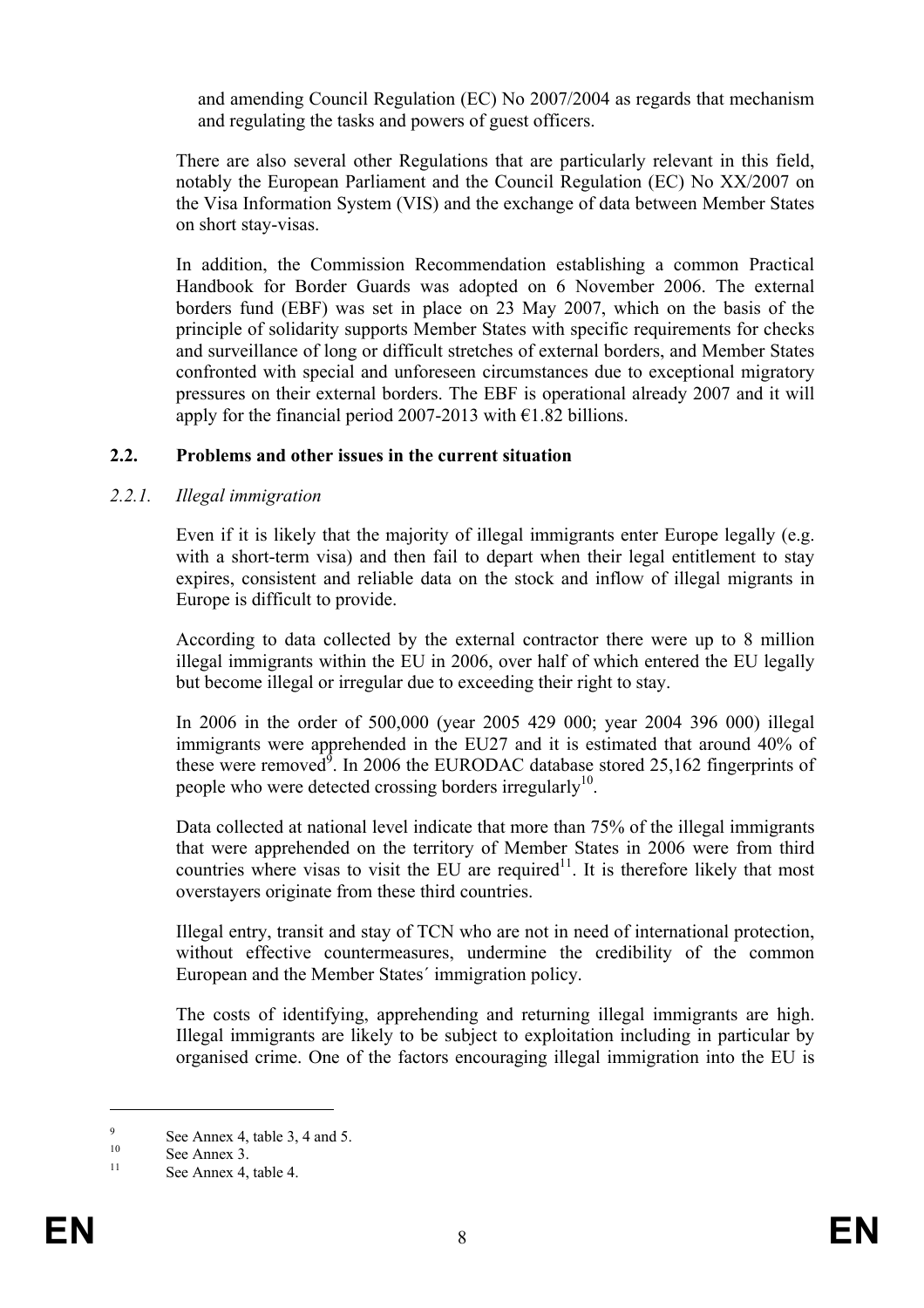the possibility of finding work. Illegal immigration is thus a widespread and continuing problem and current measures to detect and reduce its incidence are only partially effective.

Considerable efforts are underway within the EU and in particular within the Schengen area to combat illegal immigration. These are described under the status quo policy option in Section 4. Within the EU and elsewhere there are examples of initiatives with analogies to the proposed entry/exit system that have been implemented with a view to reducing illegal immigration such as the US –VISIT programme and the provision of advanced passenger information in the  $UK^{12}$ .

#### *2.2.2. Terrorism and serious crime*

Terrorism and serious crime are major problems with strong international dimensions. Organised crime is growing and though difficult to predict terrorism is likely to remain a major problem. The problems are extremely difficult to combat and generate huge human and social costs. There are serious crimes closely related to cross border movements of people: travel document and identity fraud, people smuggling and human trafficking.

Border controls play a role in combating terrorism and serious crime. The controls involve identity checks and the information is searched against various databases of known persons to be either apprehended or denied entry to the territory. These procedures can lead to refusals to enter the EU. In 2006 over 300,000 (year 2006 280 000; year 2004 397 000)<sup>13</sup> persons were refused entry at EU borders<sup>14</sup>. Most of these were from third countries where visas are required<sup>15</sup>. This compares with the estimated 70 million TCN entries into the EU (both visa and non visa holders); approximately 4 per thousand are refused for entry at borders. However, the majority of those refused entries are neither terrorists nor serious criminals but those without the appropriate travel documents and suspected of being prospective illegal immigrants.

Data available from the Schengen Information System (SIS) provide some indication of the scale and trends. Since 1995 more than 17 million records have been created on the SIS. The vast majority of these concern lost or stolen items, such as identity documents. Information from 2006 indicated that:

- More than 13 million records have been created on stolen identity documents (passports, identity cards, driving licence) of which a majority concern travel documents issued by the Member States;
- More than one million records have been created on wanted persons (894,776 wanted persons plus 312,052 aliases);

<sup>&</sup>lt;sup>12</sup> See Annex 2.

Excluding the figures for Spain that are very high (600,000) due to refusals made outside of the EU at Spanish enclaves in North Africa.<br>
See Annex 4, table 1 and 2.

See Annex 4, table 2.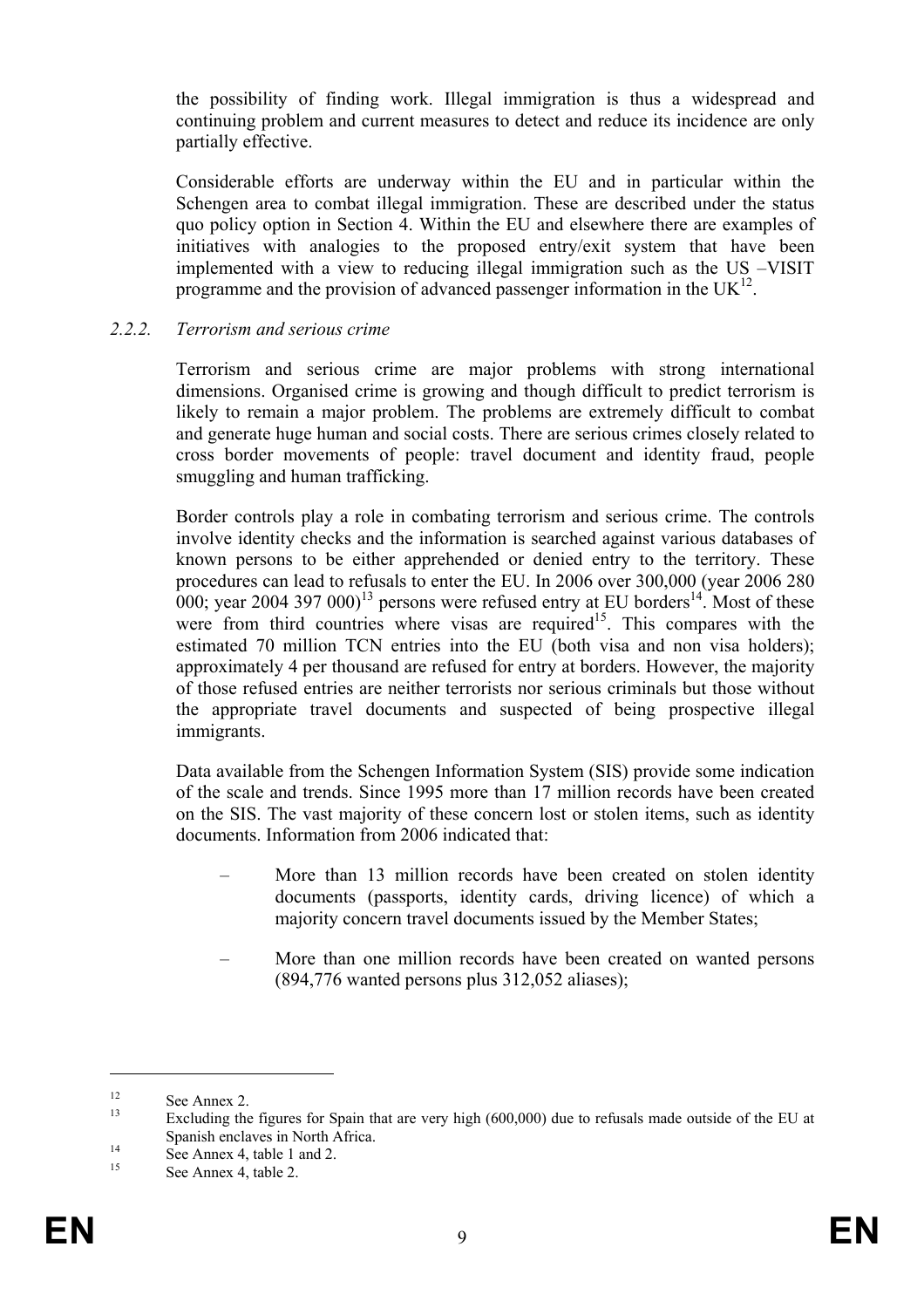- The vast majority of wanted people are TCN who should be denied entry under article 96 (e.g. people to be rejected on grounds of national security and public order and rejected asylum seekers);
- Over 33,000 people have been placed under 'discreet surveillance'.

Specific restrictive EU measures are directed against certain persons and entities with a view to combating terrorism. They normally include groups posing a threat to public security, as well as the names of individuals belonging to such groups.

In view of the latest terrorist acts in the EU, it can be noted that the perpetrators have mainly been EU citizens or foreigners residing and living in the Member States with official permits. Usually there has been no information about these people or about their terrorist connections in the registers, for example in the SIS or national databases.

The international nature of crime and terrorism has contributed to the development of mechanisms through which border controls contribute to the detection and apprehension of criminals and terrorists. These developments are described under the status quo policy option in Section 4.

*2.2.3. Data gap* 

As stated earlier in sub-paragraphs 2.1. and 2.2., for the time being the number of overstayers is the main problem in the European Union. There is no information source or data base that would explicitly provide the exact number of illegally residing TCN in the European Union. It is precisely for this reason that it is difficult to make any reliable estimation on the matter. In other words, it is very difficult to identify those TCN who have overstayed their visa or visa free period.

The passport of every TCN should be manually stamped when she/he enters and exits the Schengen area<sup>16</sup>. The time a third country national has spent in the area of the Member States is calculated based on these stamps, which are however often difficult to interpret; they may be illegible or the target of counterfeiting. Exact calculation of time spent in the Schengen area on the basis of stamps in the travel documents is thus both time-consuming and difficult. In addition, there is no record of the time spent in the Schengen area for TCN. Due to these reasons, at the moment there is

- at the border crossing point no easy manageable and reliable mean of determining if a TCN has overstayed his/her right to stay,
- no consistent record of entries and exits of travellers from the Schengen area, which could help to improve border management, security and planning and
- no possibility to gather information on overstayers.

<sup>&</sup>lt;sup>16</sup> Except for certain categories of persons such as those who present a valid residence card of a family member of a Union citizen.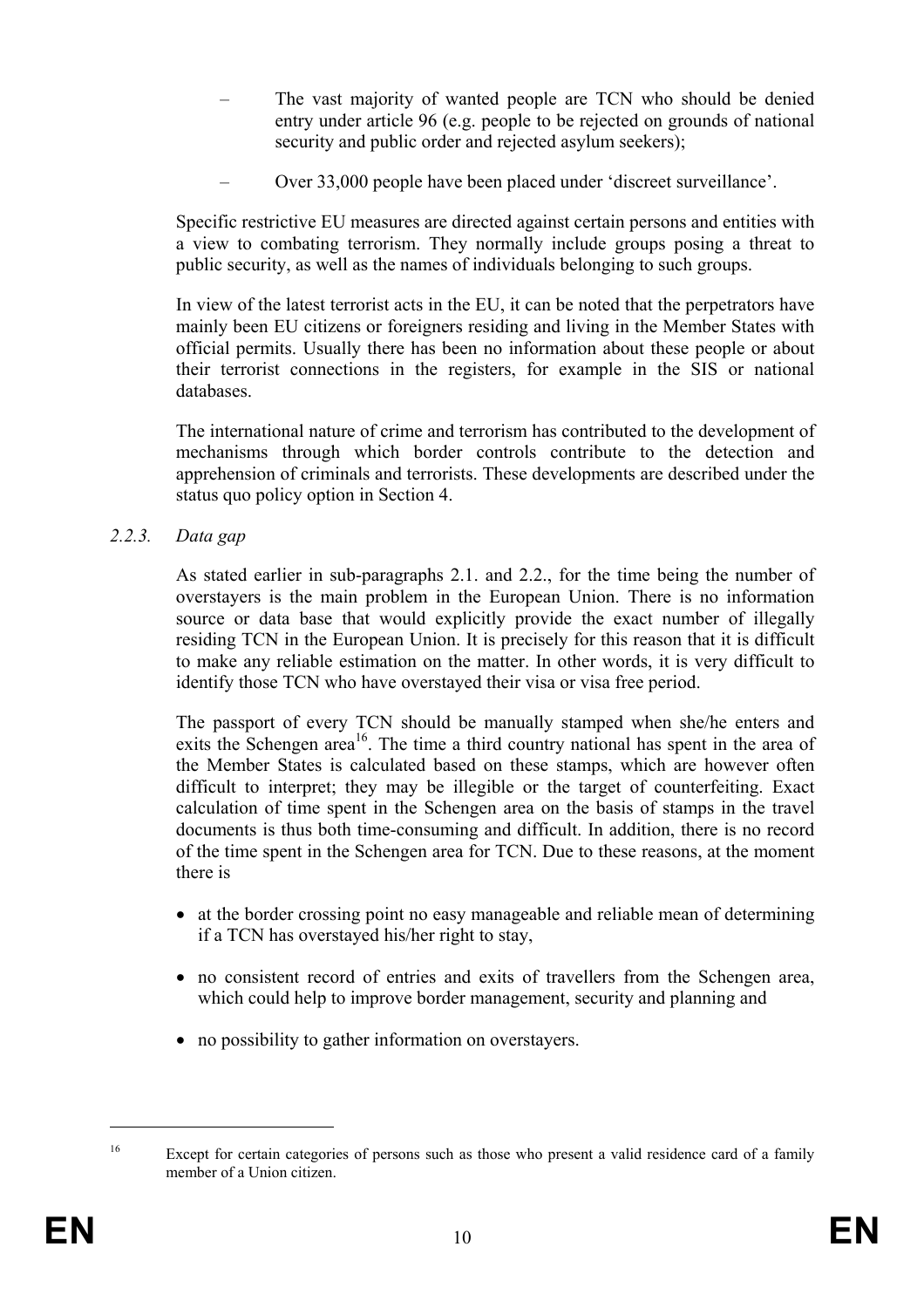#### *2.2.4. Bona fide passengers*

It is reasonable to assume that many travellers cross the borders more than twice per annum and that a minority of the crossings are made by frequent travellers. For example, EU and TCN business travellers, researchers and their technical staff, students, EU citizens with close family connections to third countries, TCN and EU citizens living in regions bordering the EU are all likely to make multiple border crossings per annum.

It is estimated that around 20% of border crossings of TCN applying for Schengen visas are regular travellers seeking multiple entry visas $17$ .

The flows have been growing and are likely to increase. Taking into account the forecasts for international travel and its development in the mid-term<sup>18</sup>, the current infrastructure at border crossing points will have even greater difficulties in dealing with the growing numbers than today. The increasing amounts of travellers can only be dealt with through the implementation of new systems and procedures or making considerable investment in physical infrastructure and human resources.

The biggest amount of crossings of the external border occur at the airports. Land border crossing points are the next most frequently used type of border crossing. There are 1792 designated EU external border crossing points with controls (665 air borders, 871 sea borders and 246 land borders $1<sup>19</sup>$ .

Existing regulations require that checks are made at borders (entry and exit). The process imposes costs on bona fide passengers. These costs relate to: the time taken at borders to complete formalities; the time and financial costs of getting appropriate travel documents and visas; and the consequences of mistakes being made. These costs are generally higher for TCN requiring visas than for EU citizens, as they have to spend time and money acquiring visas and because it currently takes longer to have their travel documents checked and processed at border crossing points. There are also costs associated with granting visas. In the order of 11.5 million Schengen visas are granted per annum.

Given the very large numbers of border crossings small changes in the time taken to make border crossings are potentially very significant. However, many other factors contribute to time spent at border crossings. These include: check in times; customs checks; time spent waiting for luggage; air traffic delays; and security checks. At many border crossings, passport controls contribute just one component of delays.

Within the EU and elsewhere there are examples of initiatives with analogies to the proposed Registered Traveller Programme that have been implemented with a view to facilitating bona fide border crossings. These include both Registered Traveller Schemes for particular border crossings and Automated Border Control systems that

<sup>17</sup> http://register.consilium.europa.eu/servlet/driver?page=Advanced&typ=&lang=EN&fc=REGAISEN&srm=25&md=100&cmsid=639<br>18 http://tinet.ita.doc.gov/view/f-2000-99-001/index.html.

In 2006, the United States hosted 51 million international visitors, a 4 percent increase from 2005. The arrivals forecast for 2007-2011 predicts that by 2011, international arrivals will reach 61 million, an increase of 20 percent between 2006 and 2011. Forecasts are derived from Global Insight, Inc. econometric travel forecasting model and are based on key economic and demographic variables as well as DOC consultation on non-economic travel factors. The rates of the United States are used, because there does not exist comprehensive estimations from Europe.

<sup>19</sup> See Annex 4, table 13.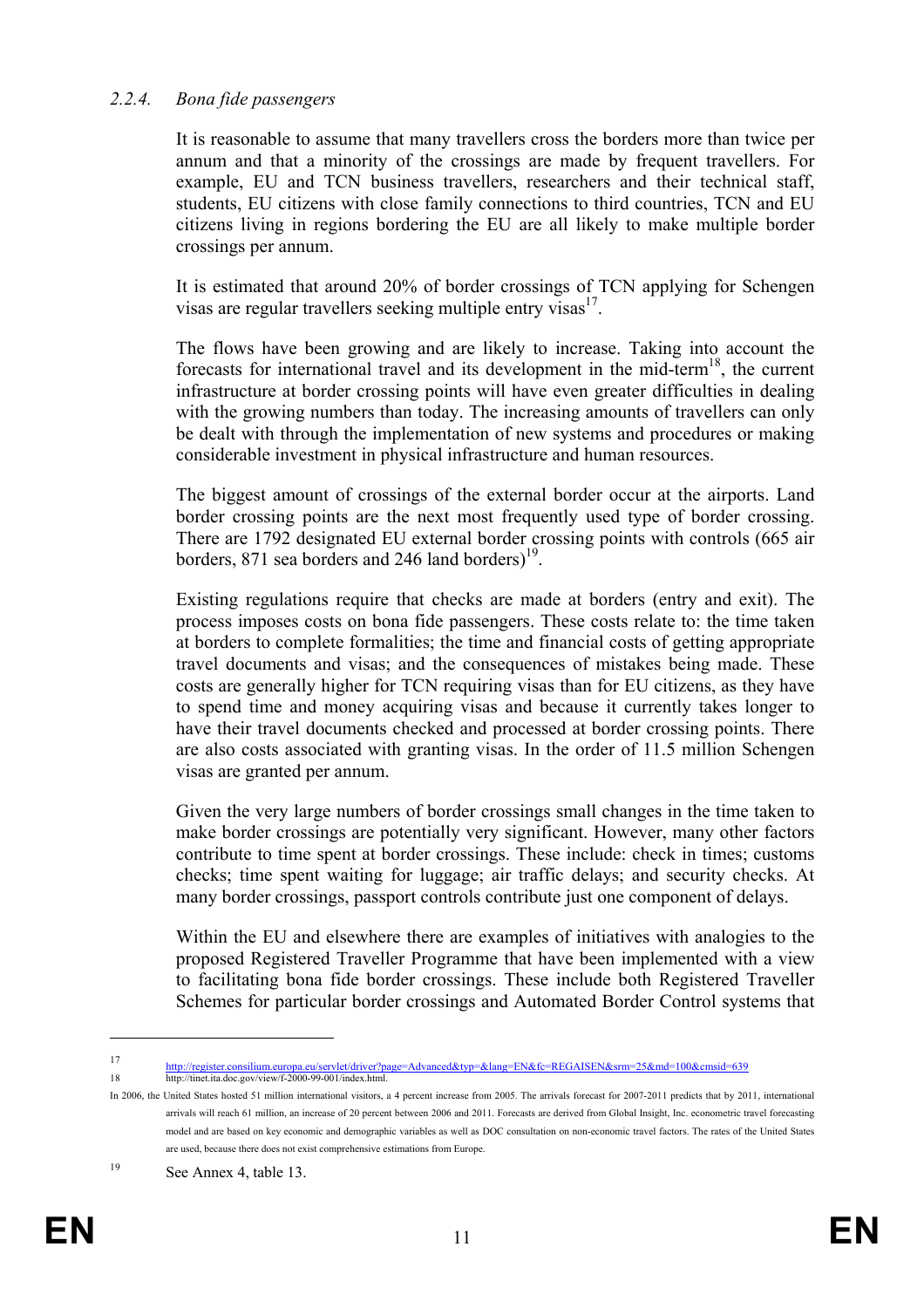check the identity of passengers using biometric information. Several Member States have developed pilot programmes and projects at various airports throughout the EU (for example, in the UK at Heathrow, Gatwick, and Birmingham airports; in the Netherlands at Schiphol airport; in France at Charles De Gaulle airport; in Germany at Frankfurt airport; in Portugal at Lisbon airport). $^{20}$ 

This seems to be a growing trend. Yet, it might not be desirable to have different national Registered Traveller schemes that are not interoperable across EU Member States and thus common standards and guidelines might need to be considered to avoid the need for multiple registrations with each programme individually.

#### *2.2.5. Economic migration*

In this Impact Assessment, economic migration has mainly been considered from the perspective of work-related legal migration. Economic migration is important to the development and competitiveness of the EU. It was estimated that in 2003 there were in the order of 16 million TCN residents in the  $EU^{21}$ . Legal economic migration to the EU mainly involves: those with skills where there is demand exceeding supply and seasonal workers, largely working in the agriculture and tourist sector. Economic migration to the EU has increased. In light of demographic changes (a lower proportion of EU population will be of working age), economic migration is likely to grow.

Since the entry into force of the Treaty of Amsterdam in 1999, a number of common measures have been adopted in the areas of immigration. Despite such important steps forward in the creation of a common policy on legal migration, no common measures yet exist to admit TCN entering the EU territory for employment, even though the admission of economic migrants represents the cornerstone of any immigration policy.

The reasons for proposing an EU policy on labour migration have been explored in SEC (2005) 1680, annexed to the Policy Plan on Legal Migration, where the Commission has examined whether and for which reasons a common policy in this field would be necessary, by evaluating the following elements:

- *interrelation of national immigration policies*: at the current state of the acquis, it is acknowledged that admission of economic immigrants in a Member State can have an impact on other Member States and/or on the Community as a whole. For instance a regularisation procedure may attract illegal immigration into one Member State, from which regularised migrants could afterwards move easily to other Member States;
- *the EU labour market and demographic change*: Eurostat projections concerning demographic ageing and its impact on the labour market indicate that there will be a fall in the EU working age population by 2011, with an estimated fall of 52 million between 2004 and 2050 (STAT/05/48). Already existing needs in the high qualifications' segment of the labour market will become more and more evident

<sup>&</sup>lt;sup>20</sup> See Annex 2.

See Annex 4, table 6.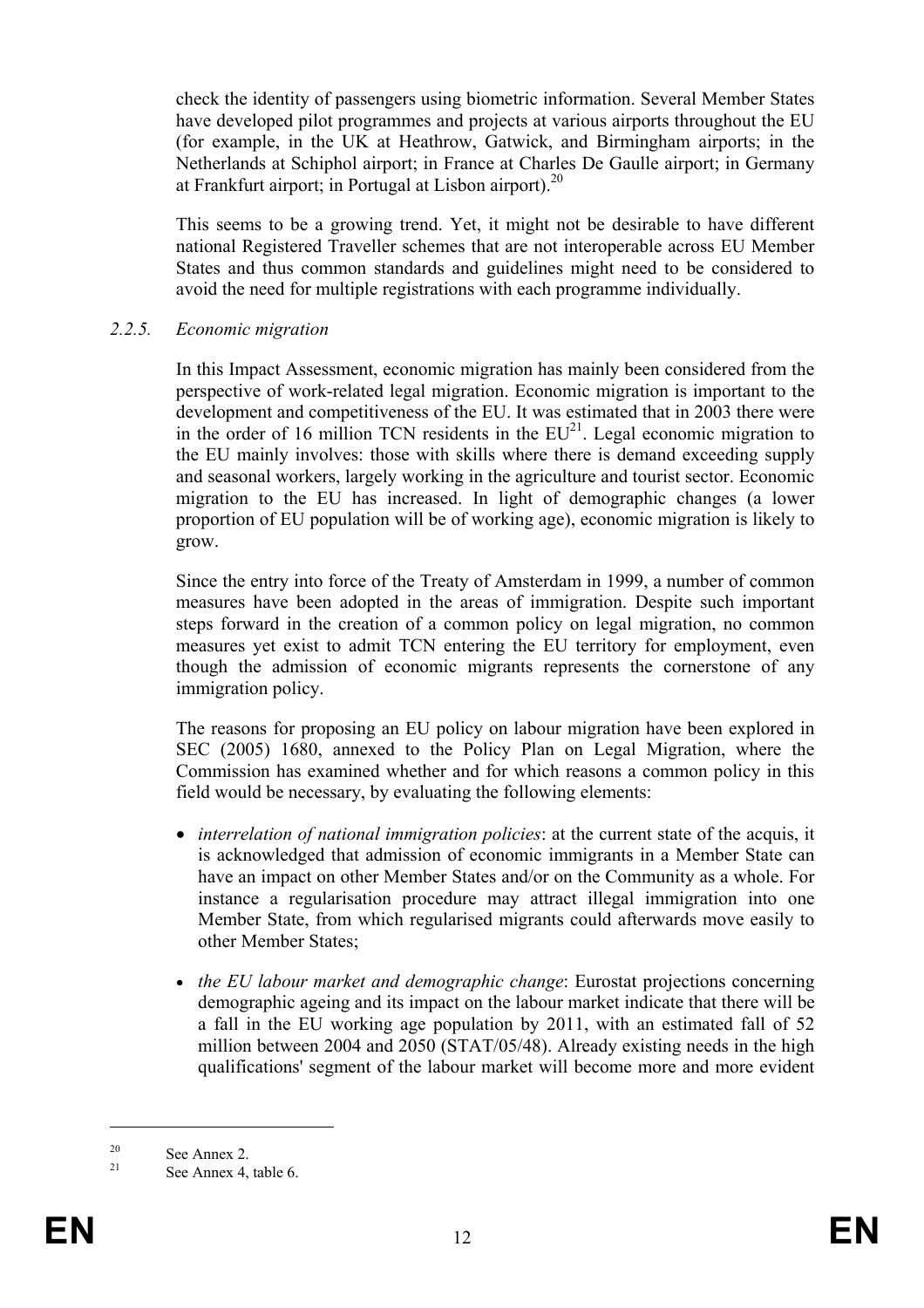in the years to come and will have to be addressed if Europe wants to remain competitive on the global market;

• *the outcome of the public consultation on the Green Paper on managing economic migration:* some elements clearly emerged, i.e. the need for EU common rules regulating admission for employment, including temporary work, coupled with the request to ensure a secure legal position to all immigrants in employment.

The Commission Communication "Towards a Common Immigration Policy" concluded that a renewed commitment to develop a common immigration policy is required to enable the Union to turn immigration to its advantage for economic growth and competitiveness. This new commitment would: build on an assessment of the situation of migrants in the Member States, including the current and future needs and skills gaps; define a plan leading to a common understanding of the kind of immigration Europe needs and the accompanying measures required to ensure proper integration; set out common measures on how to effectively tackle illegal immigration, addressing both new arrivals and illegal migrants already present in the EU; ensure genuine and efficient coordination and information between Member States as regards major decisions in the immigration field, particularly regularisation measures and measures to tackle illegal immigration; ensure policy consistency: all policy fields need to contribute and work in complementing each other to face common challenges; both national and EU levels and different sectorial policies; and continue the process of linking the EU immigration policy with the external agenda, including development. $^{22}$ 

In the EU, there currently exist 27 national systems for the management of economic migration. These national systems are very diverse varying from databases at national level to micro management at local level. Thus, there is a lack of management systems at EU level and there are no EU wide real-time figures on the admission and return of third country workers for the whole EU area. The effective management of the economic migration is not possible without comprehensive and comparable data. In this Impact Assessment, impact of the entry/exit system and the Registered Traveller Programme in improving the management of economic migration have mainly been considered from the perspective of work-related legal economic migration.

Several EU Member States have strategies to attract workers with the desired skill levels. For example, in 2002 Germany adopted a major reform of their immigration laws to facilitate the entry of highly skilled workers. In 2005 the UK Government presented its five year strategy for immigration and asylum, which indicated an emphasis on highly skilled migrants.

Steps are being taken to harmonise procedures and set common standards for admitting workers from outside the EU. In the line with 2005 Policy Plan on legal migration<sup>23</sup>, the Commission adopted two legislative proposals on 23 October 2007 in the area of economic migration. The first proposal sets out the conditions of entry and residence for the admission of highly qualified migrants to the EU, creating the EU Blue Card. The second proposal is a Framework Directive that establishes a

<sup>22</sup> COM (2007) 780 final, 5.12.2007.

<sup>23</sup> COM (2005) 699 final, 21.12.2005.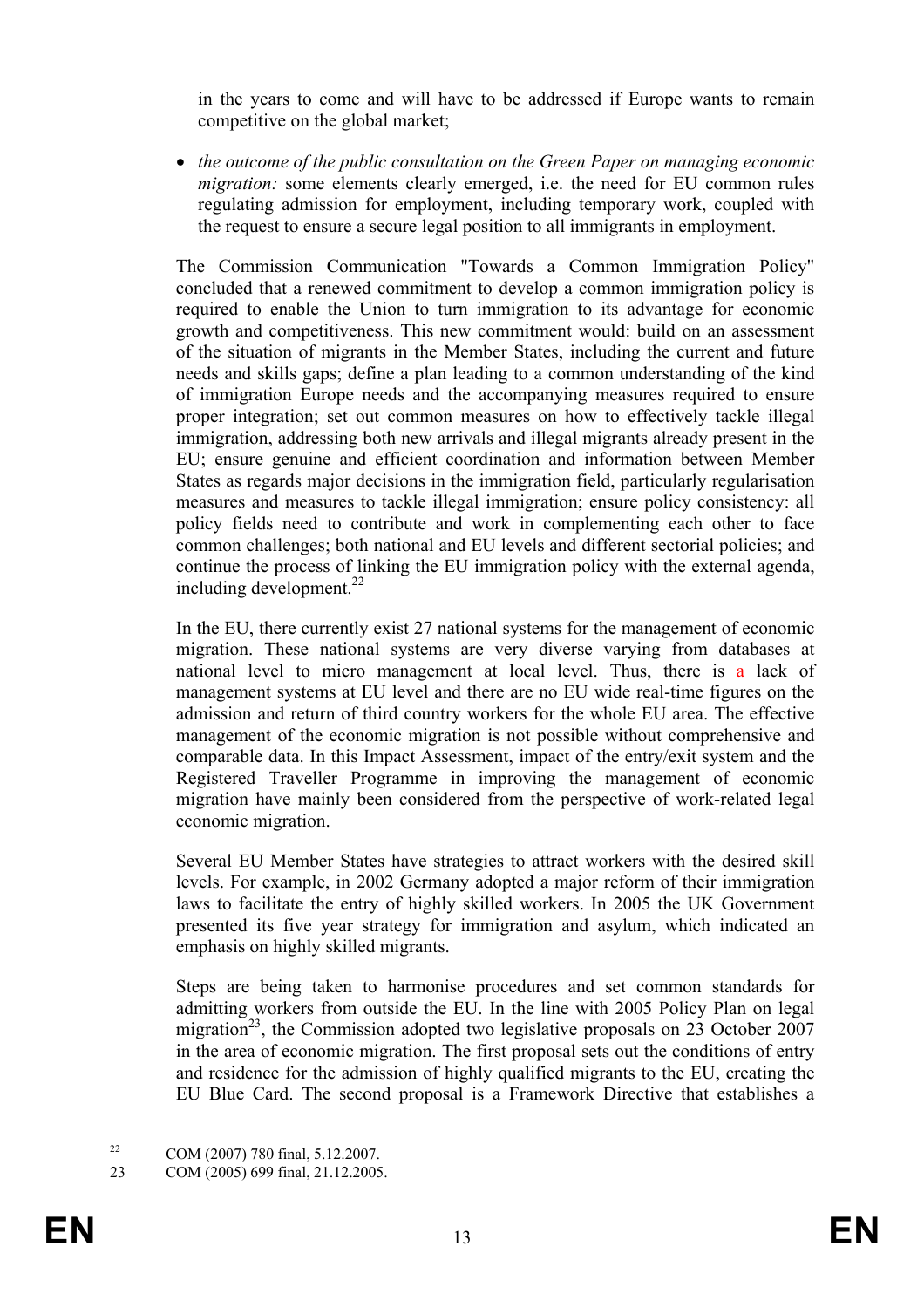single application procedure for a single residence and work permit and a common set of rights for third-country workers legally residing in a Member State.<sup>24</sup> The policy plan foresees further proposals in the area of economic migration for 2008, namely Directives on the conditions of entry and residence of seasonal workers', of intra-corporate transfers (ICT) and remunerated trainees. In addition to the direct economic contribution, labour migration to the EU generates and strengthens international links. Indeed, economic migration to the EU is an important factor for third countries. Those TCN working in the EU send home remittances that can represent a significant proportion of the gross domestic product (GDP) of the countries of origin. At the same time outward migration can also be a source of 'brain drain' and 'loss' of the public investments made in human capital.

To meet the key challenge of maintaining a good match between the requirements of the EU labour markets and economic migration is attained, efficient management arrangements need to be put in place. This in turn would maximise the reliability and public confidence in the system of control. Border controls have an important role to play in this.

#### *2.2.6. Subsidiarity*

Under Article 62(2)(a) of the Treaty establishing the European Community, the Community has the power to adopt measures relating to the crossing of the external borders of the Member States.

The need for intervention at the European level is clear. No Member State is able to combat alone against illegal immigration including overstayers. A person may enter the Schengen area at a border crossing point where a centralised register of entries/exits is used, but exit through a border crossing point where no such system is used. TCN that enter the Schengen area are able to travel freely within it. In an area without internal borders, action against illegal immigration needs to be undertaken on a common basis. This is the case not only at the common borders but also with regard to action to reduce pull factors.

Any measures relating to border control would have to apply to the Schengen area without internal border controls which currently includes all EU15 member states except UK and Ireland and two other European countries (Norway and Iceland). Nine new Member States are in the process of becoming full Schengen members by December 2007 (March 2008 for air borders). Schengen countries are committed to maintaining common EU borders and common standards for border controls. All the options are also relevant to non Schengen Member States as their citizens could be affected by their implementation when travelling elsewhere in Europe. Therefore, the objectives cannot be sufficiently achieved by the Member States acting alone but better achieved at EU level.

<sup>1</sup> 

<sup>24</sup> COM (2007) 637 final, 23.10.2007 and COM (2007) 638 final, 23.10.2007.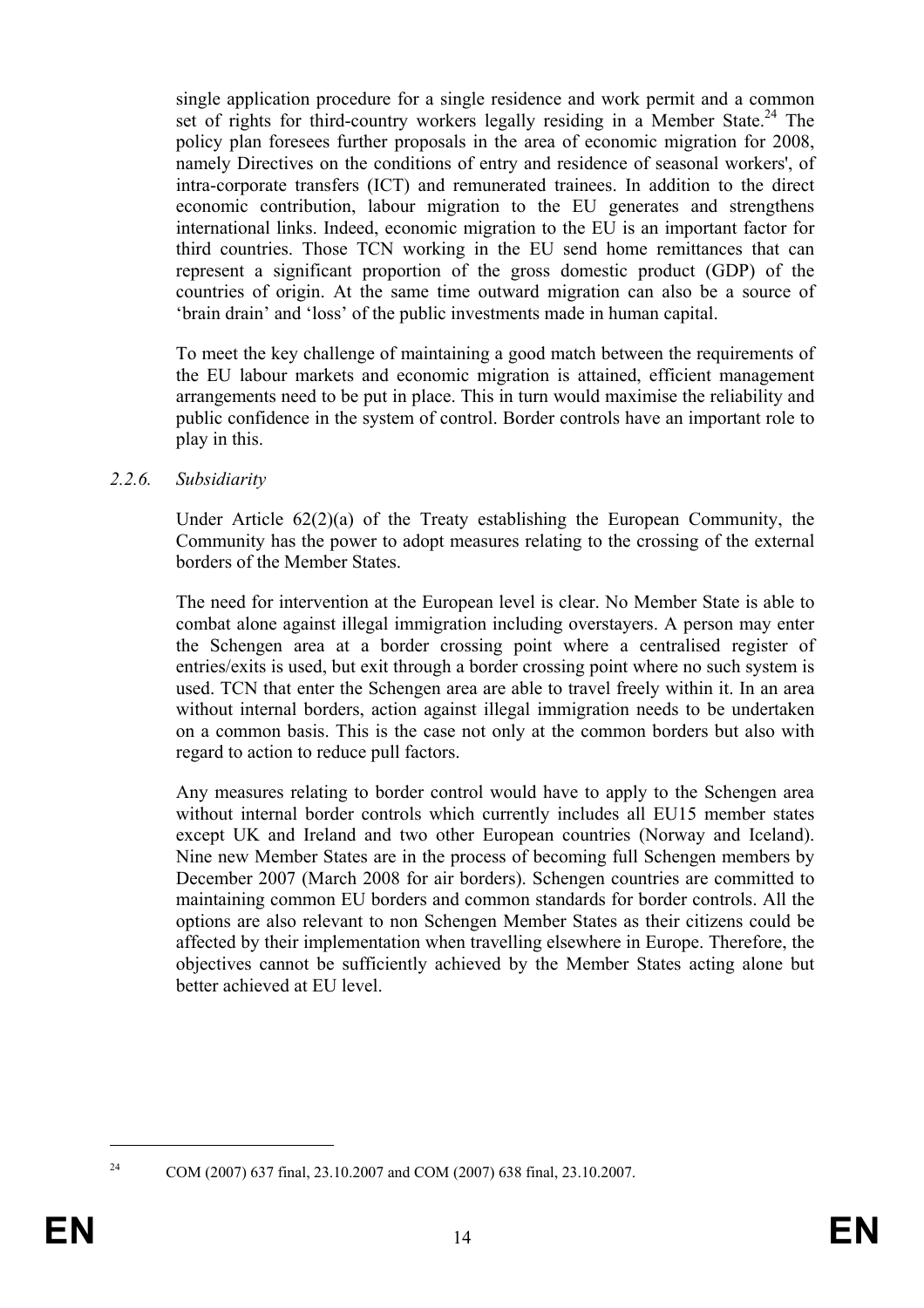1. **POLITICAL ORIENTATIONS AND OBJECTIVES OF THE ENTRY/EXIT SYSTEM AND MEASURES FOR FACILITATE CROSS-BORDER FLOWS** (**AUTOMATED BORDER CONTROL AND REGISTERED TRAVELLER PROGRAMME**)

The essential rationale of the introduction of an entry/exit system is that it would enable the maintenance of a record of TCN entering and exiting the EU. However, the introduction of such a system might increase the time necessary for TCN to go through EU external border controls. There could be, therefore, a basis for reducing the impact of new border control measures by introducing a cross border facilitation scheme which in a form of automated border crossing systems would apply to those assessed to be eligible. The implementation of such measures to facilitate crossborder flows would be voluntary and could have the extra benefits of enabling border guards to focus their resources on risky categories of persons.

At first glance the set of objectives may look conflicting with the need to deal with an ever increasing stream of travellers. Any additional means of entry-exit control invariably will lead to longer processing time at the point of border crossing and this in turn will lead to longer waiting queues overall. As it will be shown in the possible scenarios, the conflict can to some extent be resolved by leveraging advanced biometrics and technology for automating the border crossing process for different types of travellers.

The aim of the Impact Assessment is both to analyse the means to achieve defined policy objectives and to examine different implementation options for both the entry/exit system and for the Registered Traveller Programme. The objectives, mainly derived from various documents (The Policy Plan on legal Migration, The Communication on Policy Priorities in the fight against illegal immigration, The Action Plan on Combating terrorism, the Impact Assessment of the Visa Information System, Council Conclusions and the Commission Communication regarding EU-US Partnership) referring to the systems, had an essential part in making system options deal more with different traveller groups than with different systems.

## **3.1. Political orientations**

The idea of creating an automated system registering the entry and exit of third country nationals at EU level was first raised by Germany in a letter addressed to the Commission and to the UK Presidency in September 2005.

After that the creation of an entry/exit system has been discussed as a possible policy option in several EU documents:

• The Commission included the "creation of an entry-exit system and the introduction of a border-crossing facilitation scheme for frequent crossers" among the possible long-term developments in its Communication on improved effectiveness, enhanced interoperability and synergies among European databases in the area of Justice and Home Affairs<sup>25</sup>.

<sup>&</sup>lt;sup>25</sup> COM (2005) 597 final, 24.11.2005.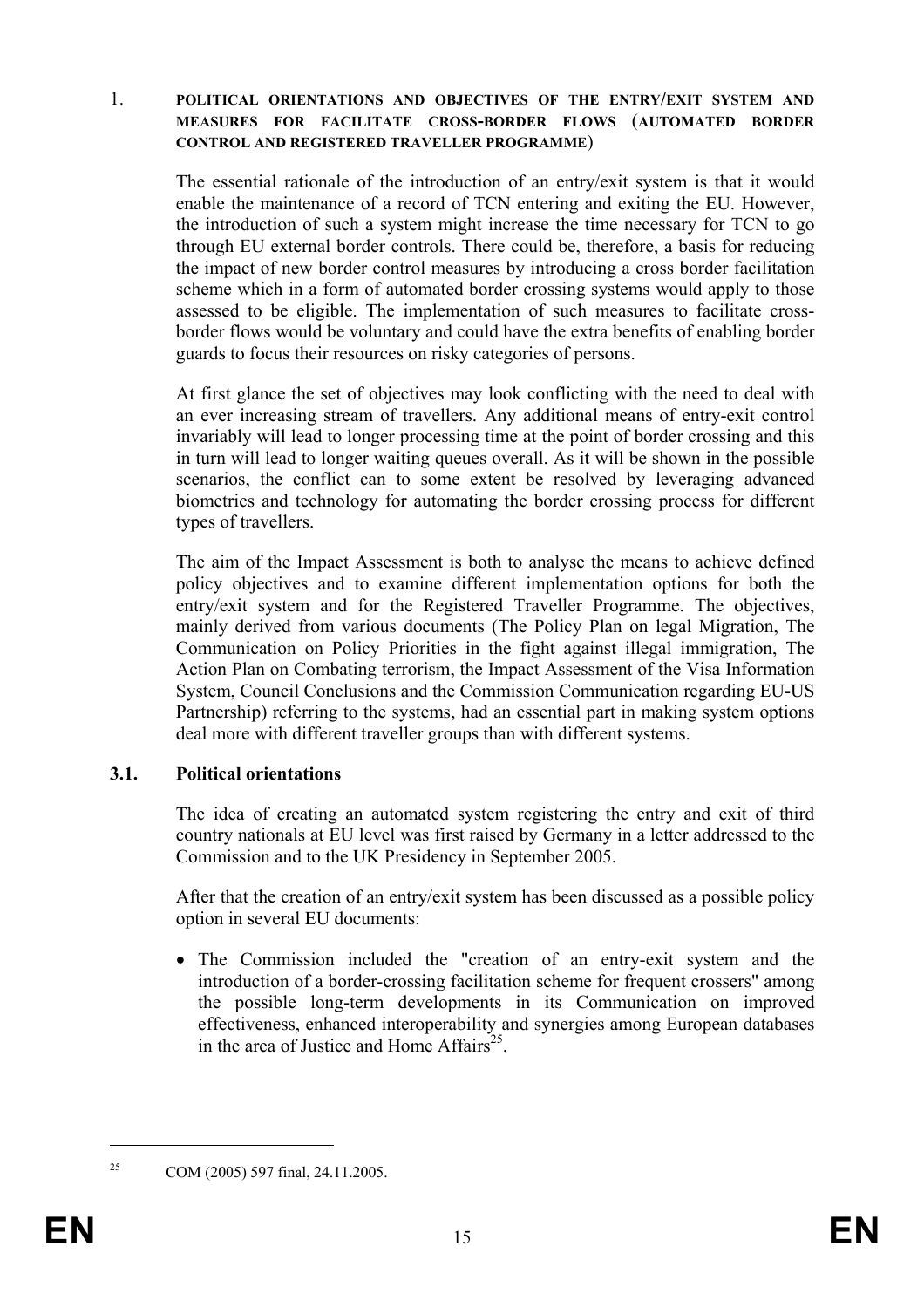- The Policy Plan on Legal Migration<sup>26</sup> considered an automated entry exit system as a component of a possible future EU scheme for the admission of seasonal workers. It indicated that such a system would help Member States to verify overstayers and thus improve the management of economic migration.
- The Communication on Policy Priorities in the fight against illegal immigration of third-country nationals<sup>27</sup> noted that the Community rules do not provide for automated registration of TCN on entry to/exit from the EU territory. The creation of an automated entry/exit system would therefore facilitate the management of illegal migration as checks on the immigration and residence status of TCN entering and exiting EU territory would be undertaken.
- In the context of the EU Action Plan on Combating Terrorism<sup>28</sup> an automated entry exit system was included amongst the border control measures that could be taken to prevent terrorism.
- The question of setting up a (biometric) automated entry/exit system at the external borders of the EU was addressed also in the framework for the Impact Assessment for the setting up of a Visa Information System  $(VIS)^{29}$ .

In relation to the setting up of a Registered Traveller programme, this issue has been raised in the Communication as mentioned above as well as in the framework of the relations with the United States:

• The Commission Communication "A Stronger EU-US Partnership and a more open market for the  $21^{st}$  century<sup>30</sup> suggested examining the possibility of a travel initiative for a special status of 'trusted persons' to facilitate the movement of international travellers and ensure compliance with security procedures at the same time.

On 14 and 15 December 2006, the European Council emphasized that existing and new technological possibilities will be fully utilised to enhance border control and to allow persons to be identified reliably; the Commission was invited to report before the end of 2007 on how to improve access control, including on the feasibility of establishing a generalised and automated entry-exit system for this purpose.

## **3.2. Objectives of the entry/exit system**

The general objectives are, in order of priority:

- To reduce illegal immigration (especially overstayers);
- To contribute to the fight against terrorism and serious crime:

<sup>&</sup>lt;sup>26</sup> COM (2005) 669 final, 21.12.2005

 $\frac{27}{28}$  COM (2006) 402 final, 19.6.2006.

<sup>&</sup>lt;sup>28</sup> Council Document 5771, 27.1.2006.<br>
SEC (2004) 1628, 28.12.2004.

<sup>&</sup>lt;sup>29</sup> SEC (2004) 1628, 28.12.2004.<br>
COM (2005) 106 Final 18.5.20

<sup>30</sup> COM (2005) 196 final, 18.5.2005.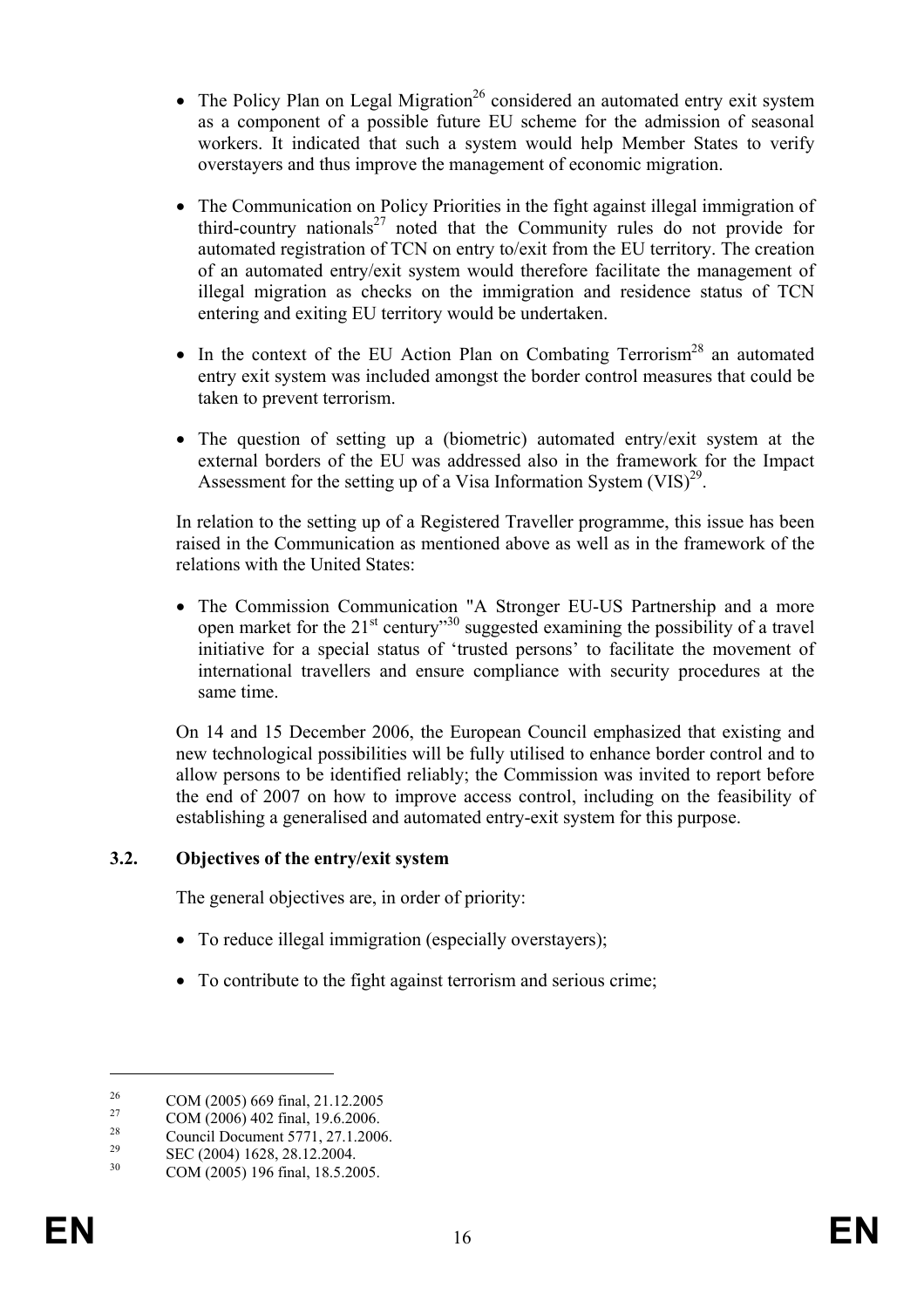• To improve the effective management of economic migration (for example, seasonal workers).

The specific objectives are

- To generate information which would help to apprehend irregular and illegal immigrants especially overstayers and to deter illegal immigration;
- To generate information that would prevent terrorism and serious criminal activity and that would lead to (or help ensure) the apprehension of terrorist and criminal suspects;
- To enable border control resources to better focus on checking riskier groups of travellers and tackle illicit movements of people in order to maximise the reliability and public confidence in the system of control;

The operational objectives are:

- To identify overstayers;
- To facilitate the sanctioning of overstayers;
- To identify the cross border movements of potentially dangerous third country nationals;
- To identify the compliance of seasonal and other categories of third country national migrants to the EU to their conditions of migration.

## **3.3. Objectives of the measures for facilitate cross-border flows**

The general objectives are, in order of priority:

- To facilitate the crossing of EU external borders for bona fide travellers, while ensuring overall coherence of EU border policy;
- To improve the effective management of economic migration (for example, seasonal workers).

The specific objective is:

• To enable border control resources to better focus on checking riskier groups of travellers and tackle illicit movements of people in order to maximise the reliability and public confidence in the system of control.

The operational objectives are:

- To decrease the time and costs of border crossings to (frequent) bona fide travellers, both EU citizens and third country nationals;
- To free up border control resources from the checking legitimate cross border movements.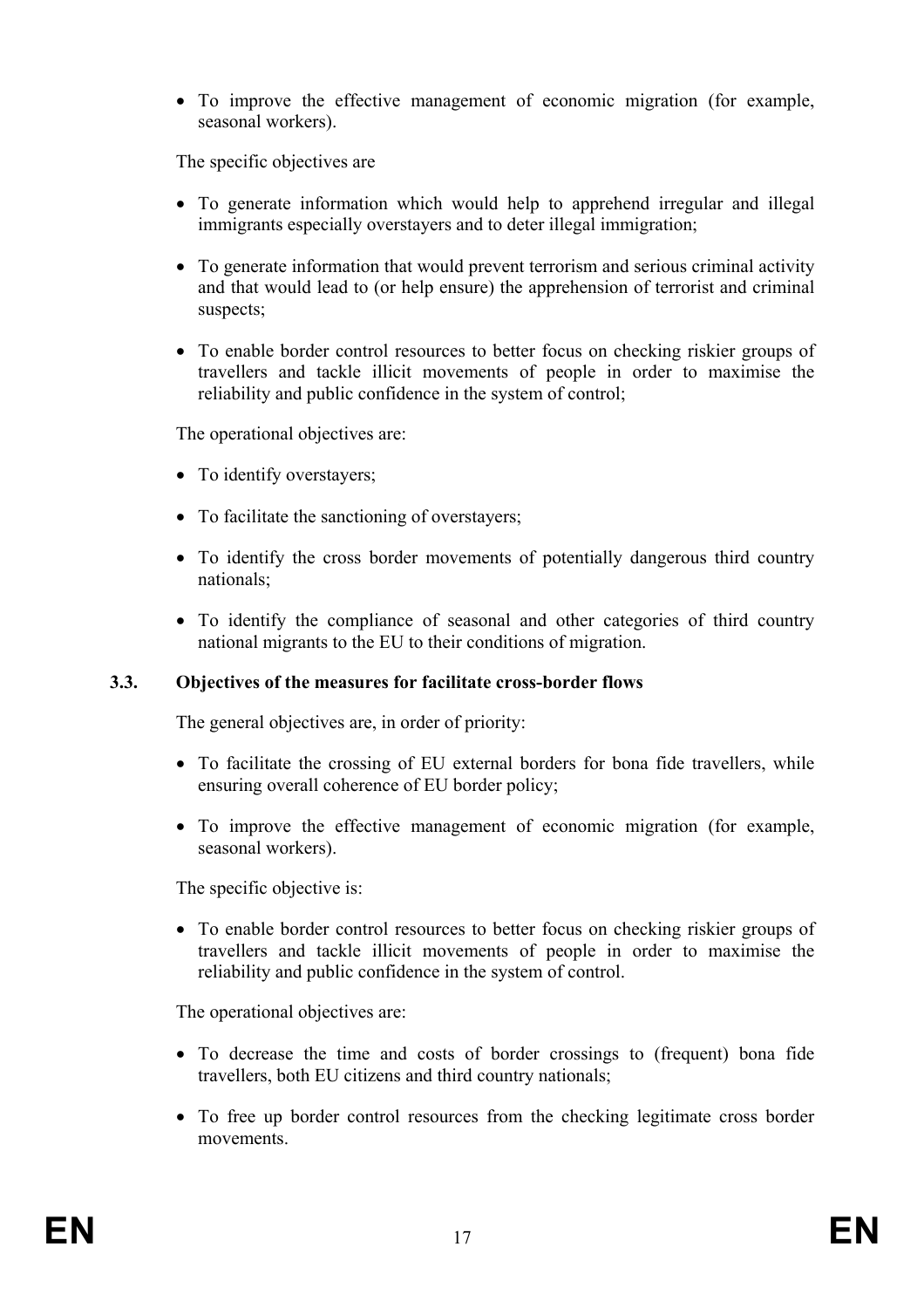#### **4. POLICY OPTIONS**

This Section describes each of the policy options and sub policy options in turn. The most relevant aspects of each policy option and sub option that could radically influence its feasibility, costs and the effects it might have relative to the policy objectives are elaborated.

Other policy options introducing various obligations on migrants to confirm return to the country of origin, and possibly combined with a bond system, were considered but eliminated. In the policy option "obligation on TCN to confirm their return to country of origin" TCN requiring visas to visit the EU would be required to provide upon return to the country of origin a proof of having respected the duration of stay as a condition to re-enter the EU. Such travellers will have to provide biometric information which will be stored in the VIS. Their identities will be checked on entry to and exit from the EU, passports will be stamped but the time and place of entry and exit will not be recorded. In order to verify that a TCN holding a visa had left the EU, this policy option foresees they would have to return to the visa consulate in their country of origin and provide biometric information to prove their identity and verify that they had left the EU in due time. Thus the sub policy option would provide information on exits made within the provisions of visas and information on the identity of 'overstayers' who had not verified that they had left the EU in due time.

This policy option would affect all TCN holding a visa with the possible exception of those holding multiple-entry visas. Around 11.5 million (Schengen) visas are granted each year. It is reasonable to assume that well over 5 million 'returns' to a visa consulate would be required per annum.

In the policy option "a system of bonds for TCN requiring visas to visit the EU" TCN requiring visas would be required to provide a bond (certain sum of money) to EU consular authorities if they have been granted a visa. This bond would be reimbursed to the TCN providing that they conformed to the requirements of their visa or right to stay. These requirements would normally include providing evidence that they have left the EU. Thus the policy option would provide information on exits made within the provisions of visas and information on the identity of overstayers who had not reclaimed their bonds in due time.

The policy option would not require investment in biometric recognition systems and thus could be operational in the short term. However, this option would need data generated by a central register. The data could be used to verify that TCN holding a visa had in fact left the EU and should therefore receive back the bonds paid by them or on their behalf.

These options were too wide and complex - both in the political sense and with regard to the practical implementation - to be carried out in the medium-term. For example, fast and sufficient transfer of information on overstayers would have been difficult to arrange, and from the viewpoint of a customer the options can be regarded unreasonable. Traveller should first go to a consulate to register or pay a bond and only after that s/he could enter the Schengen territory. This could mean hundreds of kilometres of travel within the country of origin and also additional costs (time and money) for the traveller. Moreover, these options go well beyond border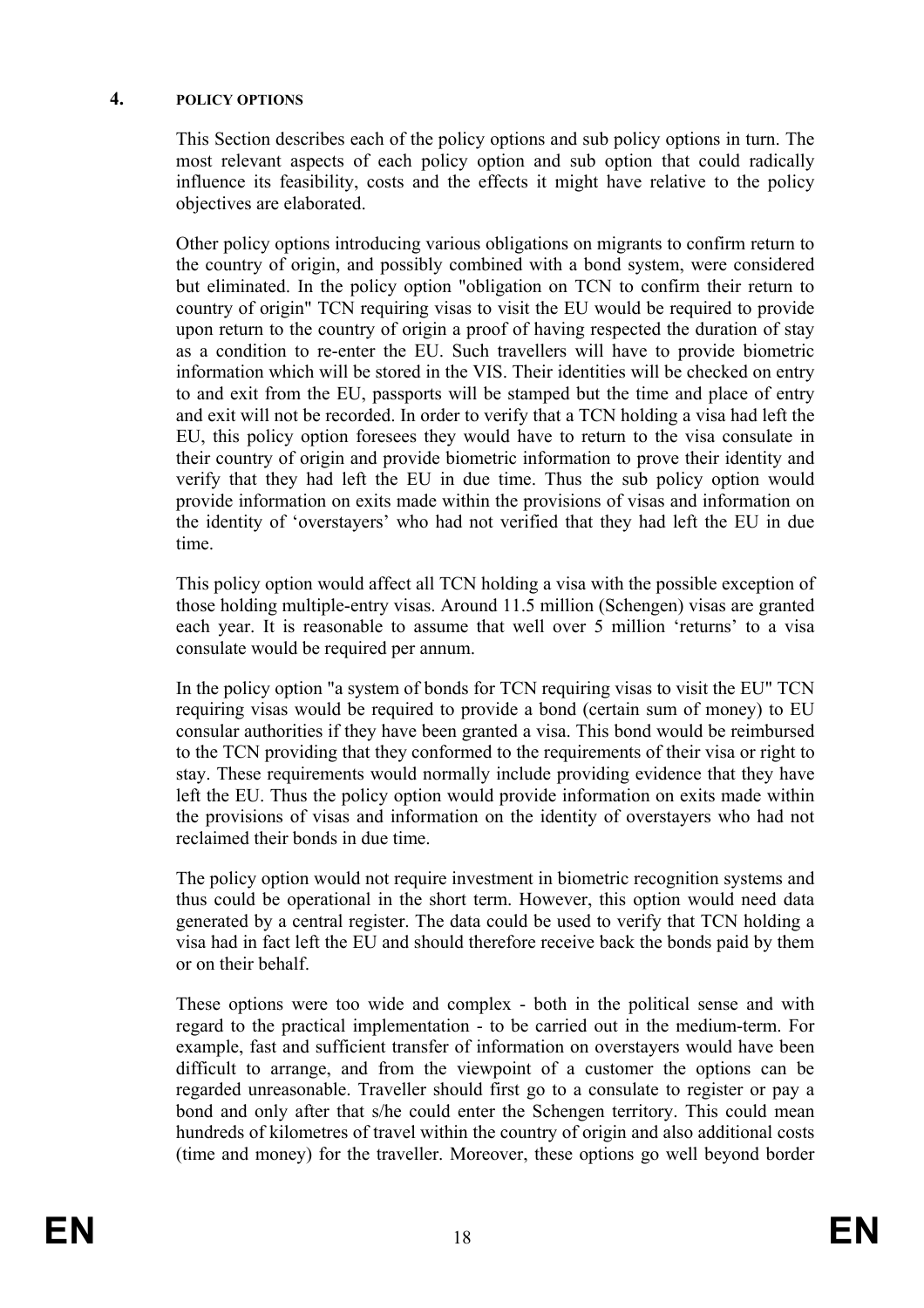control measures and are rather migration management tools in a wide sense. They might therefore better be reflected on in another, larger context as a part of wider policy considerations for the management of economic migration and international development. However, it should be stressed that their political feasibility would above all need to be evaluated from the perspective of how they would fit into the overall EU policy of encouraging people-to-people exchange, whilst ensuring a high level of security, having regard to the clear deterrent effect on travel that any options of this nature would have.

The possibility of extending the entry/exit system to EU nationals was also considered because of the possible benefits with respect to identifying histories of cross border movements of potentially dangerous persons from within the EU. However, questions as to the compatibility of any such system with Community rules on free movement were considered to outweigh the potential benefits. In addition, several technical options for the entry/exit system for TCN were considered but the assessment has focussed on a system that makes use of the developments that are taking place in the status quo and in particular the VIS.

Also the use of alternative biometrics particularly iris recognition in the harmonised Registered Traveller Programme for EU citizens was briefly evaluated but this was considered likely to be very expensive, requiring investment over and above biometric equipment that would rely on current plans for e-passport development and the VIS, and involving longer enrolment times, though greater accuracy could potentially be achieved.

A digital photograph and fingerprints have been established as biometric identifiers currently in use in EU large-scale IT systems - also in the VIS. These biometric identifiers are used in passports, visas and residence permits. The equipment have already been partly acquired at the consulates and at the border crossing points, and these investments will continue. If other biometric identifiers, such as iris, were used in the entry/exit system and Registered Traveller Programme, the consulates and border crossing points would need more equipment and no current information systems, such as the VIS and the SIS, could be efficiently used. Also, including iris into the biometric identifiers would require further training and place greater demands on the personnel<sup>31</sup>.

The Biometric Matching System (BMS) is a system that will store the minimum amount of data needed to perform identification and verification requests by the VIS on behalf of the Member States. Initially, the BMS will only provide services to the VIS. From an architectural and structural point of view it can easily be expanded to provide services to additional systems, such as the SIS II, EURODAC, and a potential entry/exit system and automated border crossing systems in connection with a Registered Traveller Programme.

Identifying synergies and making effective use of EU systems such as the VIS, the SIS II and the BMS in order to leverage the information they contain can greatly facilitate the implementation of an entry/exit system and Registered Traveller

<sup>&</sup>lt;sup>31</sup> See also Study on Automated Biometric Border Crossing Systems for Registered Passengers at European Airports carried out by Frontex page 68.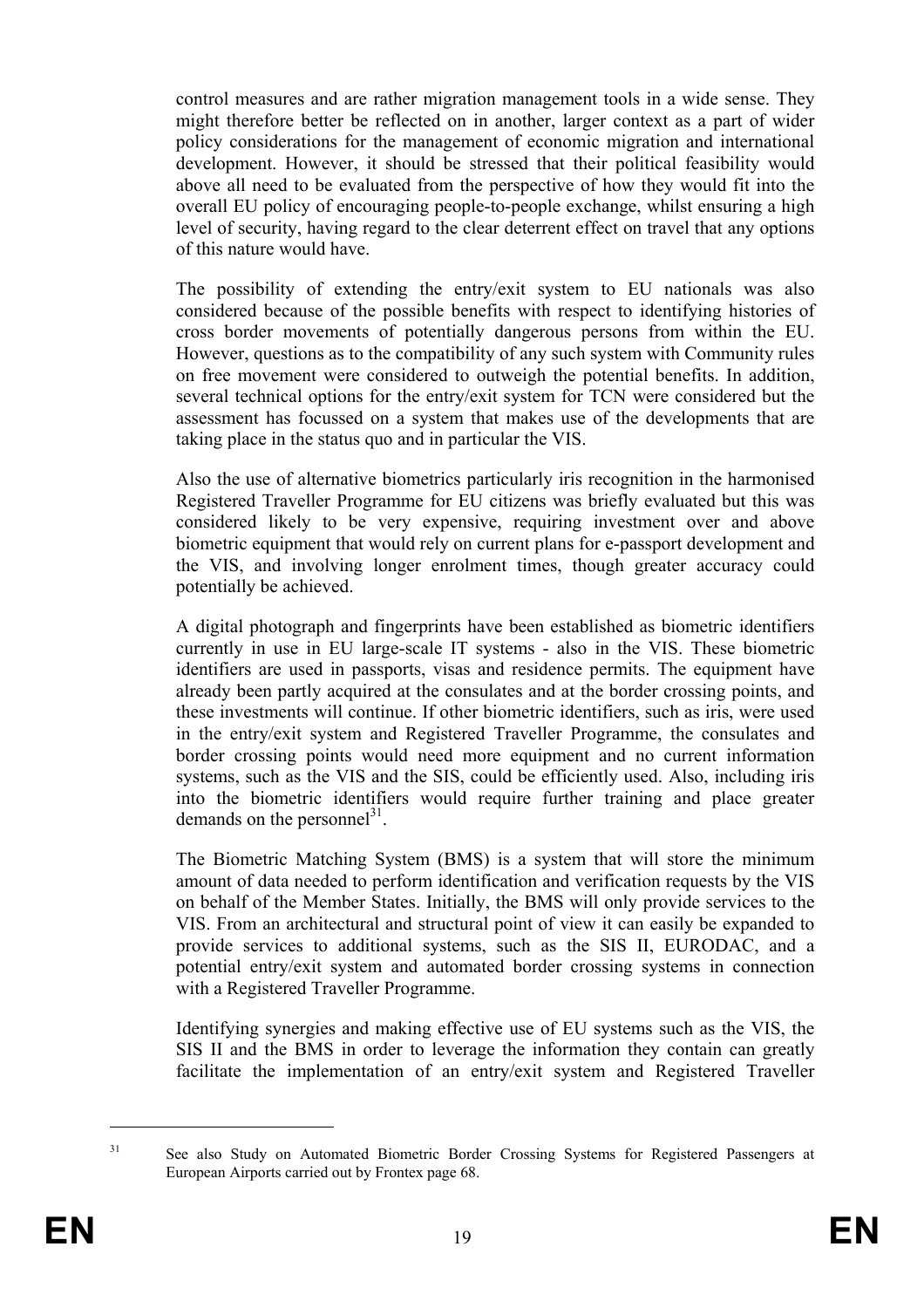Programmes. There are definitely potential savings from a shared approach to improving border control processes across the EU.

It should be remembered when reading the Impact Assessment that any of the suboptions can be implemented separately and individually. The already existing systems in the Member States exemplify this. For example, the entry/exit system only for TCN requiring a visa is possible because the implementation is relatively simple and requires minimal investments. The biometric identifiers of the TCN will be stored into the VIS database when issuing visas at the consulates, and the Commission is preparing a legislative proposal which would make a search compulsory in the VIS system when the traveller is entering the Schengen area.

It is also quite possible to implement the entry/exit system for TCN not requiring a visa. In the future, if necessary, it will be possible with the help of the VIS to identify the TCN requiring a visa also within the Schengen area. As to the TCN not requiring a visa this will not be possible, because without the entry/exit system their biometric identifiers will not be captured and stored in any database. Consequently in this option entries and exits of the TCN not requiring a visa would be registered, whereas the entries and exits of TCN requiring a visa would not. Yet, it would be possible to verify the identity of all TCN residing in the Schengen area by using biometric identifiers.

Respectively, any of the Registered Traveller Programme sub-options can be realized with justification as an own entity.

However, the entry/exit system and Registered Traveller Programme could be combined as both have impacts on the border checks carried out at the external borders, and the two systems clearly share a common ground as to the practical border checks and management of resources. The entry/exit system and the Registered Traveller Programme can be seen as the systems which complement each other; the entry/exit system will entail more careful and time-consuming border checks especially for those TCN not requiring a visa, whereas the Registered Traveller Programme will enable smoother border checks for bona fide travellers. Roughly estimated these systems will cancel out each others´ effects as to the management of border check personnel and the average time required for border crossings. Of course, in practise there may be huge differences among different border crossing points.

One example of the costs and the required time (incl. legislation) to develop a largescale information system is the VIS. The development of the VIS was initiated in 2004, and the system should start operations in 2009. The estimated costs of the central system in 2004–2009 will be approximately 70 million euro (including the development of the Biometric Matching System, network, quality assurance contractor costs, etc.). The aforementioned figure neither includes the costs incurred by Member States nor the costs for maintaining the system. Nevertheless, the creation of an entry/exit system and Registered Traveller Programme should not incur comparable costs since the technical design of both should allow for maximum synergies with the VIS.

At this stage, it is worth mentioning that a potential entry/exit system should be based on a similar technical platform as the VIS and also could cover the Registered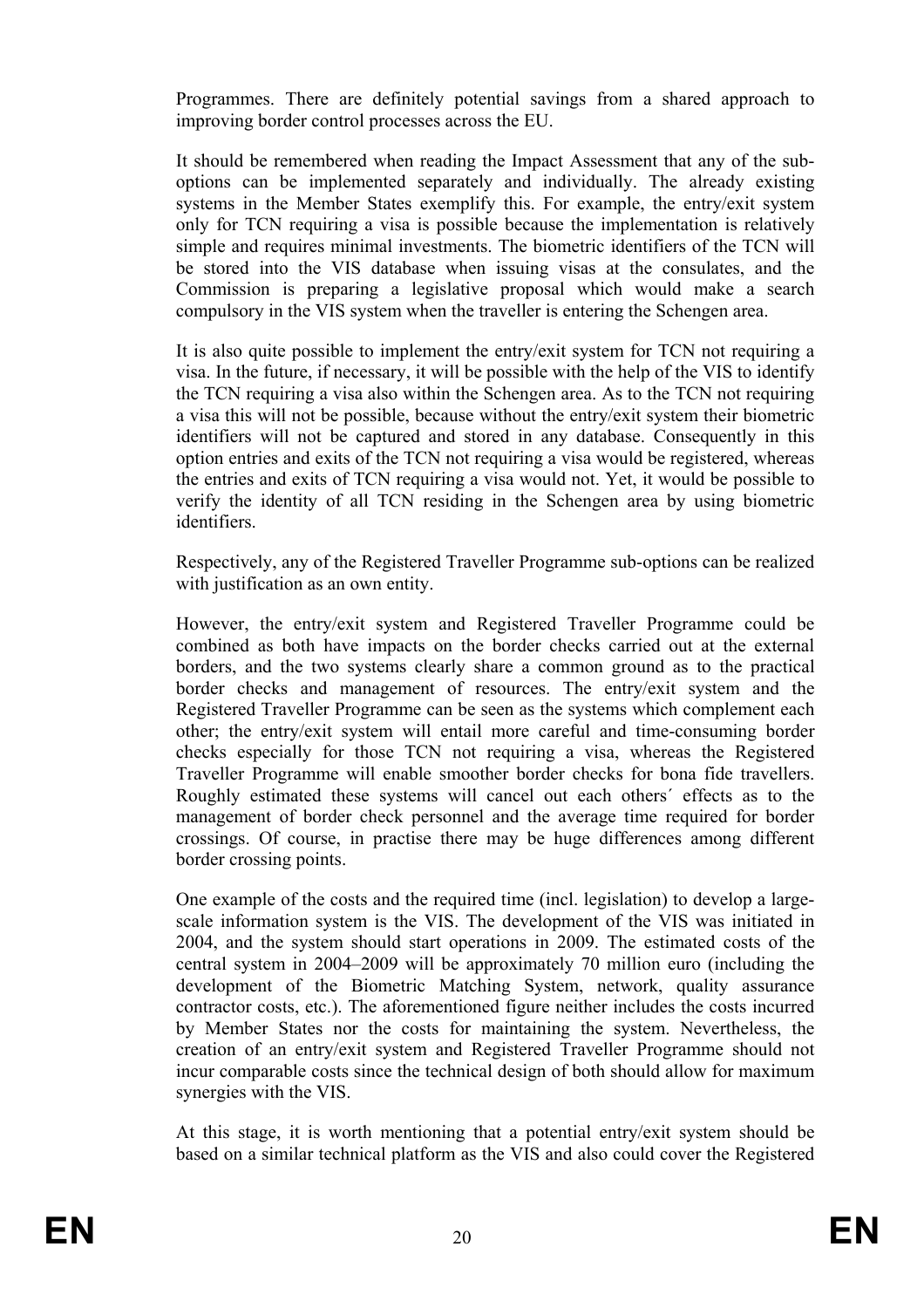Traveller Programme. As concerns the specific issue of storing the entry/exit data for visa holders, the VIS database could be expanded to record the entries and exits of TCN requiring a visa; this data could be included in the entry/exit system and Registered Traveller Programme database.

In any case, only one new database would be needed in the future. The Commission will present a separate Commission Staff Working Paper on technical options of the entry/exit system and the Registered Traveller Programme in the beginning of 2008.

## **4.1. Option 1: Status Quo**

The status quo policy option needs to reflect a large number of important developments that are underway and a substantial improvement in infrastructure for managing cross border flows are anticipated to occur. However, these improvements are not yet in place, but expected to be fully implemented over the next couple of years.

These measures are designed to contribute to policy objectives that are in place, or that will be put in place, irrespective of the adoption of proposals for the entry/exit system and the Registered Traveller Programme. The precise nature of these measures, particularly in so far as they relate to the checks that will be made on different types of passengers crossing EU borders, are critical to the assessment of the policy options.

The most fundamental aspects of the status quo pertinent to this Impact Assessment are:

- In accordance with Article 7 of the Schengen Borders Code, all persons crossing the external border shall be subject to a "minimum check", both at entry and exit, consisting of the examination of the travel document so as to verify the identity of the individual. This is the rule for EU citizens and other persons enjoying the Community right of free movement. Third-country nationals must be subject, at entry, to a "thorough check", which implies a check to determine their purpose of stay, whether they possess sufficient means of subsistence etc, as well as a search in the Schengen Information System and in national databases to verify that they are not a threat to public policy, internal security, public health and the international relations of the Schengen States. At exit, checks may be less thorough, i.e. be limited to a verification of the travel document, but they may also entail checks in the SIS and national database(s); a check to see, if the person has overstayed and a verification that the person holds a valid visa, if this is required. Article 8 of the Schengen Borders Code states that border checks may be relaxed as result of exceptional and unforeseen circumstances leading to excessive waiting time. When border checks are relaxed, entry checks takes priority over exit checks.
- The VIS will be in place by  $2009^{32}$ . Given a minimum two year worldwide roll out period at consular posts all TCN requiring visas to travel to the Schengen area will have supplied biometric details when acquiring a visa as of 2011. These biometric and other data will be held in the central VIS database. When TCN

<sup>&</sup>lt;sup>32</sup> This is an assumption according to the current planning.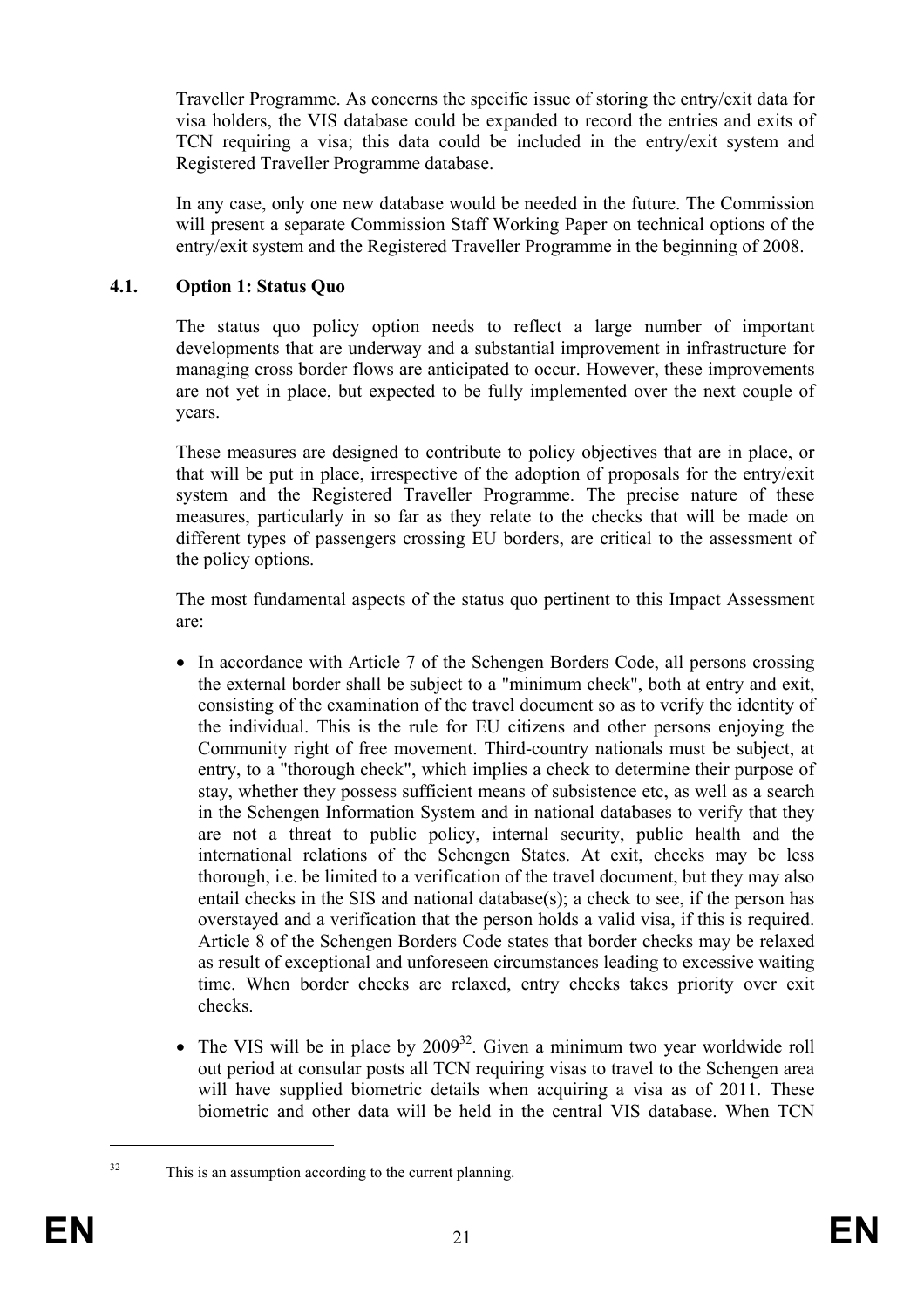holding a visa cross the EU external borders on entry,  $33$  and optionally on exit also, they will have to provide their biometric information for verification. Data will be compared with the visa record held in the VIS central data base so that the identity of the traveller can be automatically validated.

- The equipment required to carry out the biometric checks for TCN holding a visa will be available at all EU border crossing points. Mobile devices will be required as part of the VIS implementation, in order to perform biometric checks. These mobile devices are to be used for carrying out specific border checks, such as in trains and buses at the land border.
- The checks will be undertaken with a very high degree of reliability (in terms of the identifications being correct) and at very high speed. It is estimated that the search with the fingerprints will take approximately 15-20 seconds and maximum of 5% of checks may be unreliable due to, for example, injuries.
- SIS and the second generation system that will replace it (SIS II), and national databases are systematically checked as part of the visa application procedure and of the border checks at the external borders when TCN cross the border.

The following measures (legislative instruments, funding, recommendations and general measures) would be maintained in the status quo option:

- Directive 2002/90/EC and Framework Decision 2002/946/JHA. This Directive and Framework Decision define the facilitation of unauthorised entry, transit and residence and sets a penal framework to prevent these phenomena. The Directive stipulates that Member States are to adopt sanctions on "any person who, for financial gain, intentionally assists a person who is not a national of a Member State, to reside within the territory of a Member State in breach of the laws of the State concerned on the residence of aliens". However, the type of sanctions is not specified, i.e. sanctions are not harmonised $3<sup>4</sup>$ .
- Article 1 of the Framework Decision 2002/629 JHA on combating trafficking in human beings. This Framework Decision provides that Member States are to criminalise any form of recruitment, transportation, transfer or harbouring and any other treatment of a person for the purposes of labour exploitation. Article 3 clarifies that these offences have associated penalties.
- The Commission has elaborated a common policy on the return of illegally staying TCN in the 2002 Return Action Programme. This was followed by a directive on the assistance in case of transit for the purpose of removal by  $\ar{a}^{35}$ , and a directive on the organisation of joint flights for the removals  $36$ . The

<u>.</u>

<sup>&</sup>lt;sup>33</sup> The Commission has presented a proposal for amending the Schengen Borders Code so that the VIS will be systematically used at the external borders during entry checks. After the transitional period search of the VIS will be mandatory by using the visa sticker number in combination with verification of fingerprints of the visa holder.<br>In accordance with Article 3 "Each Member State shall take the measures necessary to ensure that the

infringements referred to in Articles 1 and 2 are subject to effective, proportionate and dissuasive

sanctions".<br>
Council Directive 110, 23.11.2003.<br>
Source: Directive 572, 29.4.2004.

Council Directive 573, 29.4.2004.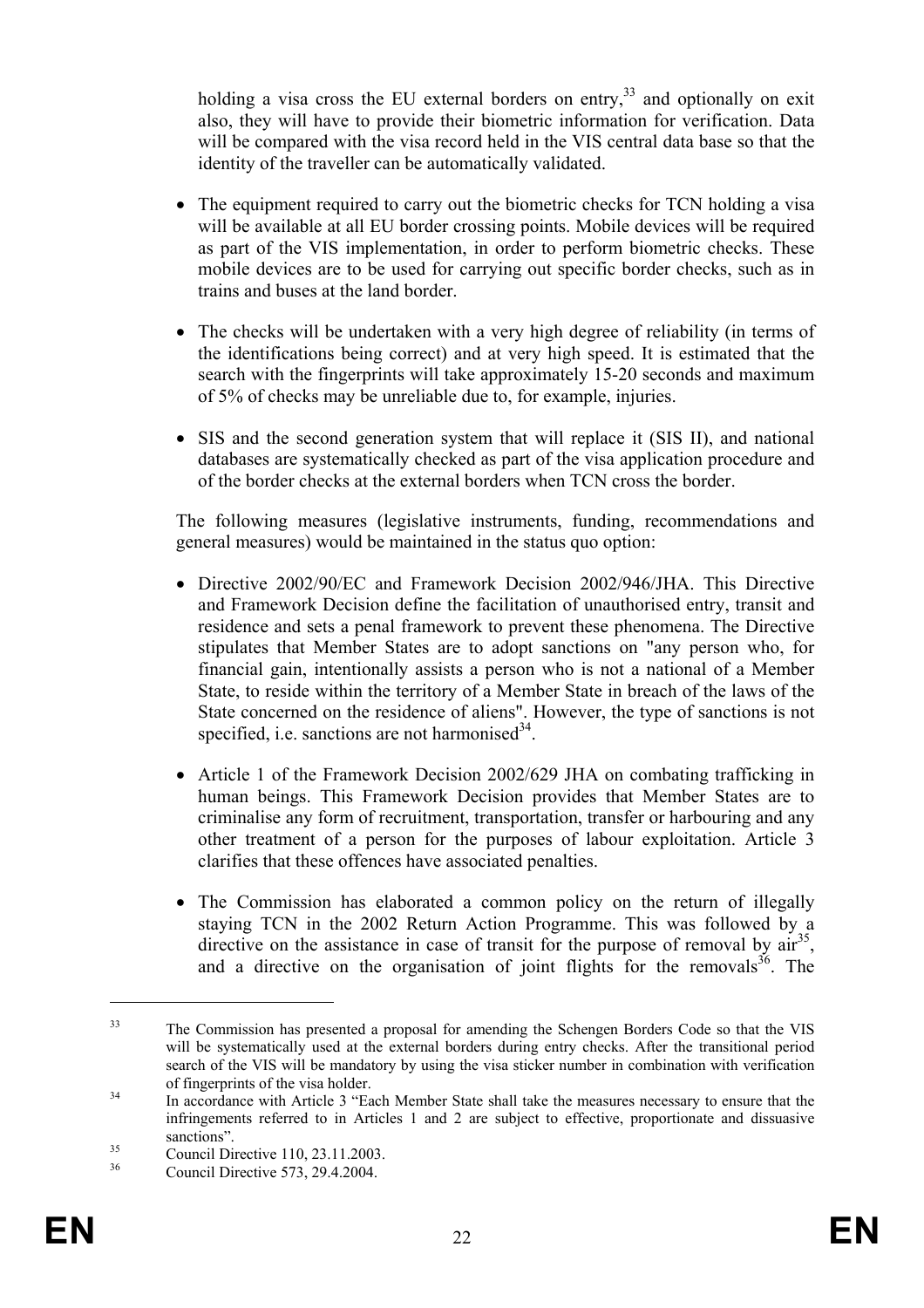Commission has also proposed a directive<sup>37</sup> on common standards and procedures in Member States for returning illegally staying third country nationals. The proposal, which is currently being discussed in the European Parliament and the Council, provides for common rules concerning returns, use of coercive measures, temporary custody and re-entry.

- Proposal for a Directive providing for sanctions against employers of illegal immigrants: One of the factors encouraging illegal immigration into the EU is the possibility of finding work. This proposal aims to reduce that pull factor by targeting the employment of third-country nationals who are illegally staying in the  $E1^{38}$
- In 2007 the Framework Programme Solidarity and Management of Migration Flows for the period 2007-2013 was launched. This Framework Programme encompasses four new funds related to: (1) refugees; (2) external borders; (3) the integration of third-country nationals; and (4) return.
- Legislation on e-passports: All new passports issued since June 2006 contain biometrics (i.e. a digital photo), and all new EU passports and travel documents issued from autumn 2009 at the latest will include two biometric identifiers (i.e. a digital photo and fingerprints placed on the contact less chip) $39$ . Given that passports are valid for up to ten years, all European citizens holding passports will have both biometrics in their passport by 2019 at the latest. The implementation of electronic travel documents allows for stronger document and identity verification, as well as automating procedures that are currently manual such as the introduction of automated border control systems at EU external border crossings for EU citizens. Technological advances have made automation of border control processes more feasible and less expensive. Automation in this context can also bring added value to the whole system by enabling a more efficient use of border control resources.
- Member States are transposing the Council Directive (EC) No 71/2005 on a specific procedure for admitting TCN for the purposes of scientific research, which will facilitate and speed up their entry and residence permit procedures. TCN researchers would have the possibility to work in other Member States for a period of up to three months on the basis of the residence permit delivered by another Member State; no work permit would be needed any more.

The following measures included in the Council Conclusions of 14 and 15 December 2006 are in preparation and it is assumed that they will be put in place under the status quo policy option:

• Improved management of the EU external borders via the continuous implementation of the integrated border management strategy adopted by the Council in 2006.

<u>.</u>

 $\frac{37}{38}$  COM (2005) 391 final, 1.9.2005.

 $\frac{38}{39}$  COM (2007) 249.

<sup>39</sup> Council Regulation 2252, 13.12.2004.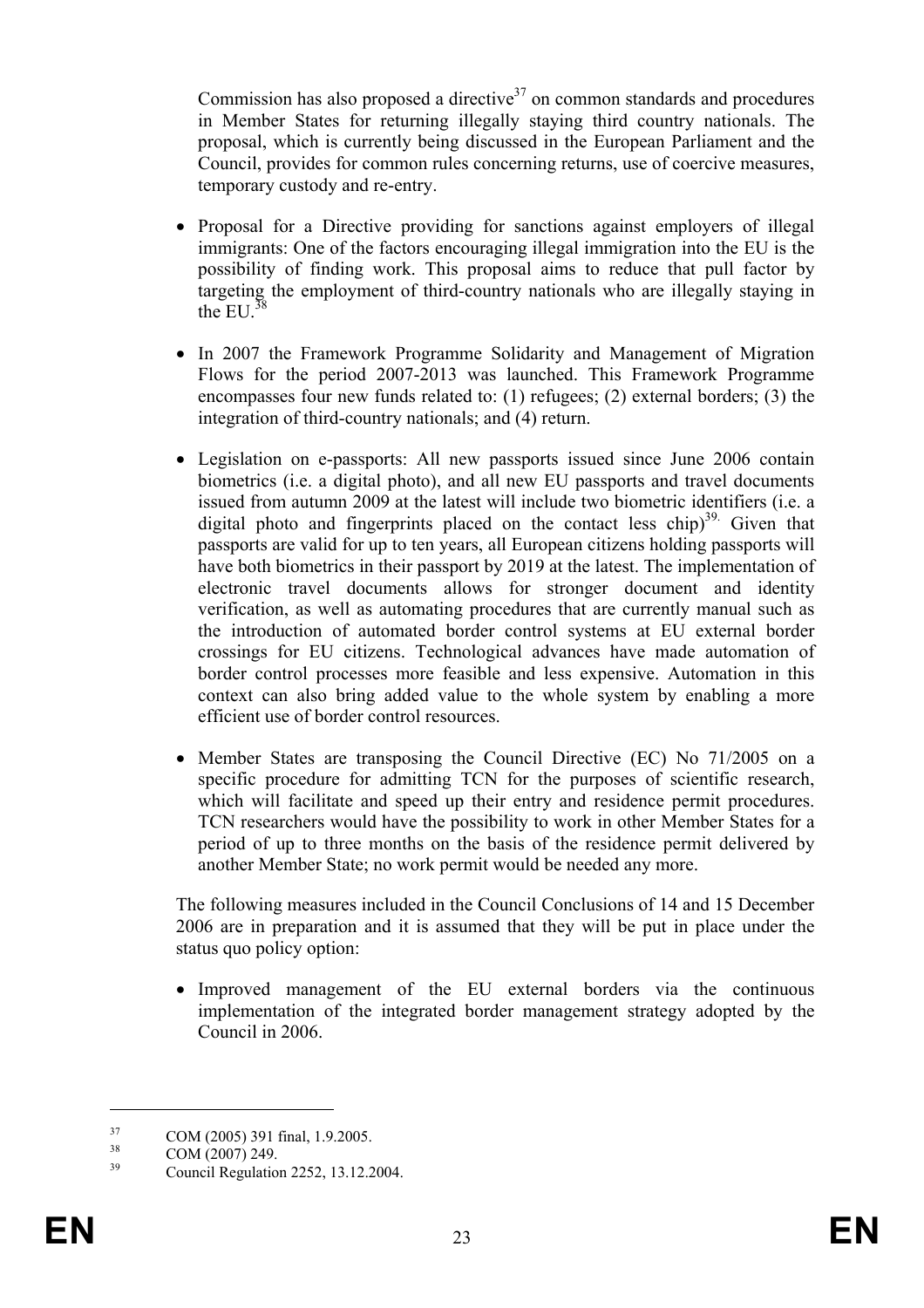- Improved coordination and cooperation between countries of origin and countries of transit.
- Moves towards common visa offices that may increase efficiencies in the visa issuing process.

## **4.2. Option 2: Entry/exit System**

This policy option would involve the recording of the time and place of entry and exit of TCN crossing the EU external border. Improved information would be generated on the cross border flows of TCN. Such information could, for example, be used operationally to detect and or review the movements of overstayers. The data would also be useful in planning the use of border control resources and in migration management.

As stated earlier, the question of setting up an automated entry/exit system at the external borders of the EU was addressed in the framework for the Impact Assessment for the setting up the VIS. In that context, the view was taken that the entry/exit system would have been too costly and disproportionate<sup>40</sup> based on the status quo at the time. However, the technical feasibility of an entry/exit system has in the meantime improved due the development of the VIS and it is therefore timely to reassess the option more thoroughly.

There would be significant differences in the implications for applying an entry/exit system only to TCN requiring a visa and other TCN to enter the EU. In particular the latter group of passengers would need to be enrolled biometrically while the former are enrolled already under the VIS. Hence two sub options have been defined: one relating to TCN requiring a visa and one related to those not submitted to the visa obligation wishing to visit the EU.

Based on the Schengen Borders Code, as a general rule, persons travelling in vehicles may remain inside them during checks. However, if circumstances so require, persons may be requested to step out of their vehicles. Therefore one of the specificities of land borders and ferry traffic at sea ports concern the fact that it should be possible to perform border checks using devices that allow border guards to identify/verify travellers, when they are in a car or a bus. Concerning trains, the Schengen Borders Code specifies that border checks are carried out either on the platform in the first station of arrival or departure on the territory of a Member State; or on-board the train, during transit.

The minimum set of information that is required to describe an entry/exit event, suitable for storage in a database, contain: Border crossing point of entry and exit; date and time of event; travel document(s) type, number and issuing country; traveller's personal details extracted directly from the travel credential; further details depending on the specific border type, traveller category and means of travel. The entry/exit system that would be established should include the following solution components: Data store for entry and exit data, service to create an entry record, service to create an exit record, service to track and calculate the time spent in the area, service to retrieve overstayer information, service to transmit alert information,

40 SEC (2004) 1628, 28.12.2004.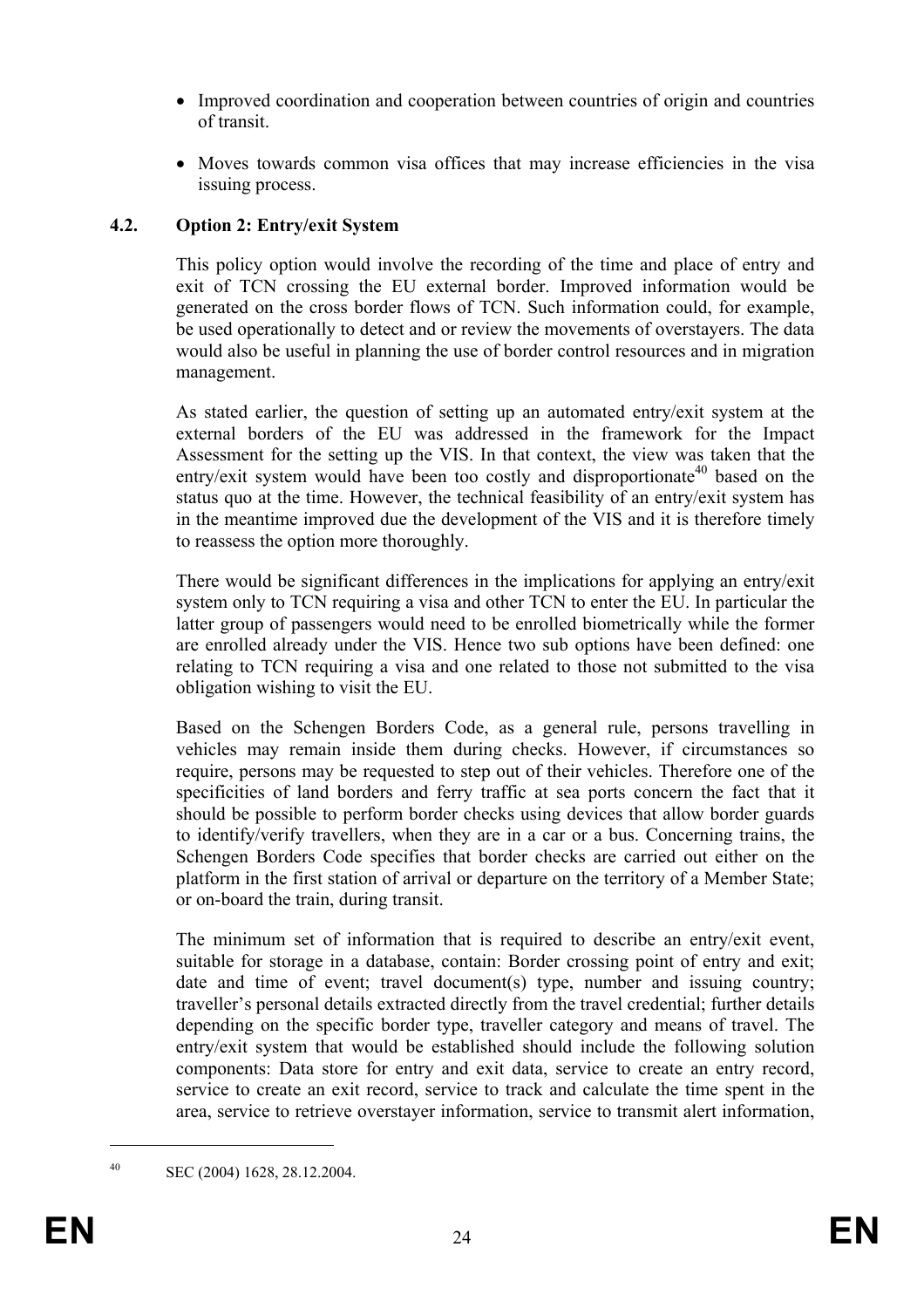service allowing updates to length of stay data and administration service (i.e. an automated housekeeping procedure which cleans up aged records according to the retention times).

The essential components of the entry/exit system are:

- There would be a system for recording the point and date of entry and of exit of TCN travellers at all EU external border (Schengen) crossing points. It is assumed that the information would be held in a database for an agreed retention period.
- Verification would be carried out at the external borders in accordance with the VIS Regulation and the Schengen Borders Code.
- The definition of who is identified as an overstayer, who is exempted under which circumstances and what might constitute an appropriate sanction should preferably be consistent at EU level. The definitions and sanctions would not necessarily be harmonised but there should not be marked variations between countries.
- The system would identify and provide information to the responsible authorities of those who had entered the EU but (apparently) not left before the expiry of their right to stay.
- The system would include the facility to amend the date of the exit deadline in the light of the actual date of entry.
- The system would take account of TCN being forced to extend their stay in the EU (e.g. should a national visa be granted due to flight cancellation, illness or other humanitarian reasons), or if a new entitlement to stay such as a long-term residence permit is issued.

With the help of information provided by an entry/exit system, it would be possible to impose a sanction on TCN who has not complied with the existing rules. However, sanctions will not be examined in this Impact Assessment and the feasibility of introducing such sanctions at European level will not form part of the Communication. Dealing with the sanctions and potential harmonisation of the sanctions would require a separate initiative where the sanctions should be reviewed within the context of an extensive and comprehensive migration policy, not only from the perspective of a border check or of the entry/exit system.

Within their national legislation, the Member States have an opportunity to issue sanctions on persons who have exceeded their legal time of residence in the Schengen area. The Member States have made use of this option and issued sanctions, including fines.

Various issues and measures may and will function as a sanction. Member States are responsible for issuing visas and the visa procedures belong under their competence. The visa administration officers could exploit the information on overstayers when handling the new visa application form of a previous overstayer. In the future, this information could be available in the entry/exit system.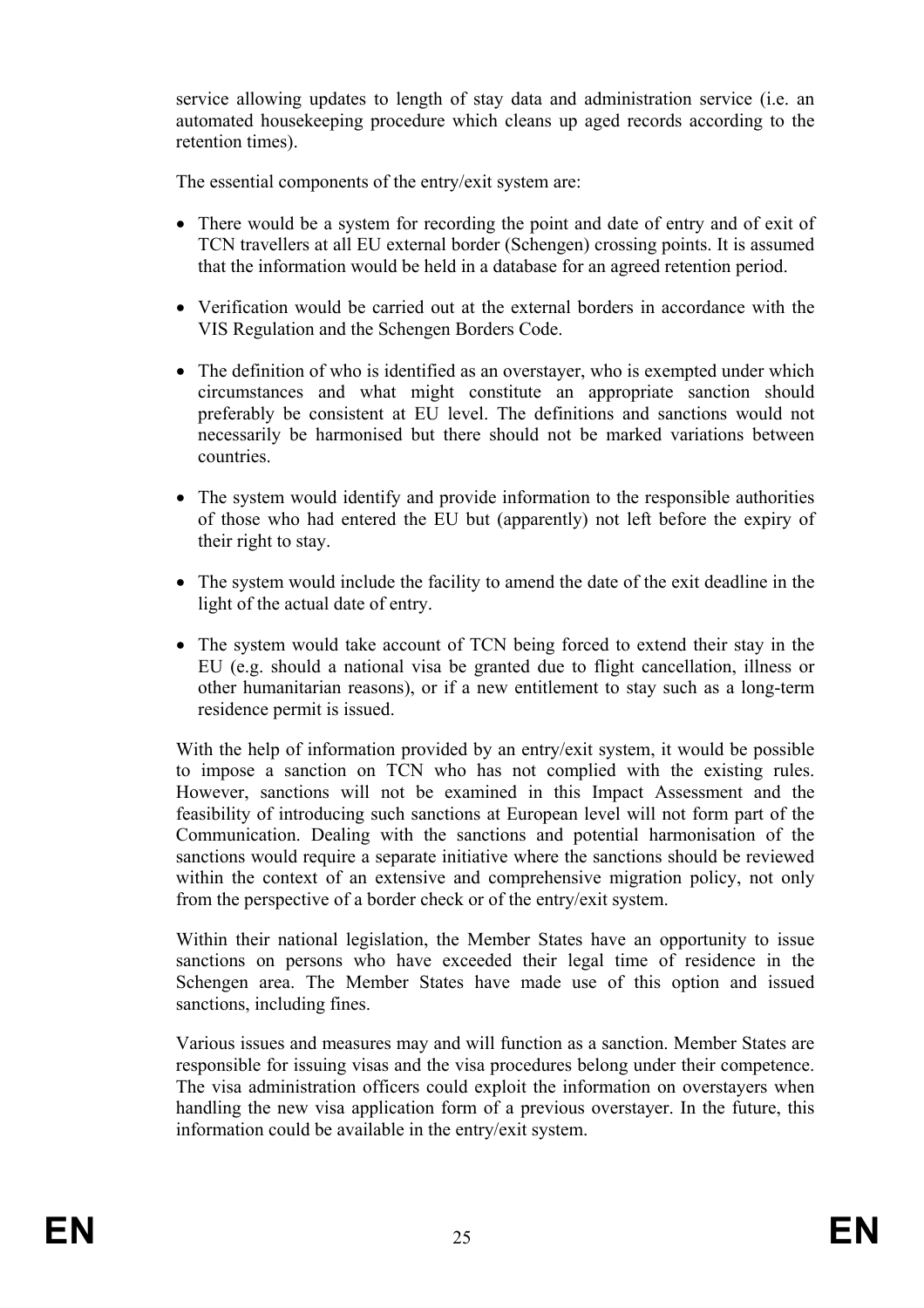If a TCN is found to be illegally staying within the area of the EU, the proposal for a Directive on common standards and procedures in Member States for returning illegally staying third-country nationals<sup>41</sup>, currently under discussion in the Council and the European Parliament, foresees the introduction of "a re-entry ban", which prevents a re-entry of an illegally staying TCN into the territory of all the Member States. The re-entry ban would accompany removal orders for illegally staying TCN. The length of the re-entry ban will be determined with due consideration to all relevant circumstances of each case. Normally, the re-entry ban should not exceed 5 years. It is the responsibility of a Member State to remove an illegally staying TCN from the area of the EU as soon as possible.

The Directive 2001/40/EC on mutual recognition of decisions on the expulsion of third-country nationals in combination with Council Decision 2004/191/EC setting out the criteria and practical arrangements for the compensation of the financial imbalances provides for a legal framework for mutual recognition of expulsion decisions. See also status quo (4.1.)

It should be noted that a coherent and proportionate approach at EU level to sanctions could extend the impact of the entry/exit system, reinforcing the deterrent to overstay while ensuring that sanctions could be imposed in practice. In the long term a coherent approach would provide the ground for adequate and similar treatment of illegally staying TCN, regardless of the Member State which carries out the sanction. Mere awareness of the existence of a sanction can be considered as a threat strong enough for a person who has intentions to overstay in the Schengen area. Therefore, it can be presumed that the sanctions could significantly decrease the amount of overstayers.

In further consideration of this issue there are also a number of risks that would need to be taken into account. Due to a system error a sanction could be imposed on a person to whom the sanction should not be imposed. Therefore, a person has to have the right to appeal against the sanction and prior to imposing any sanction, it should be carefully examined and ensured that the person really is an overstayer. Another risk is that some third countries may interpret the sanction as discriminating to their citizens and aim to apply a similar kind of system in their own country without the real possibility of ensuring that the sanction is justified  $(=$  that it really is possible to verify the time resided in the country). Yet another risk is the extension of the duration of overstaying, since the overstayers already are well aware of the fact that there will be a sanction imposed on them. Sanctions might also entice the overstayers to use illegal routes and/or means in order to leave the EU. An appropriate degree of proportionality would need to be found to limit any such effects.

The entry/exit system should be based on the same technology as the VIS system. In practice the border check procedure at the border crossing point will remain almost the same, therefore there will most likely not be a need for extensive training or other demands on border guards when using the entry/exit system. Once the VIS is in place, the border guards will already have enough experience in capturing and storing fingerprints, so there should be no further requirements from this perspective, either. The only major change would probably be related to the need for enrolling

<sup>1</sup> 

<sup>41</sup> Com (2005) 391 final, 1.9.2005.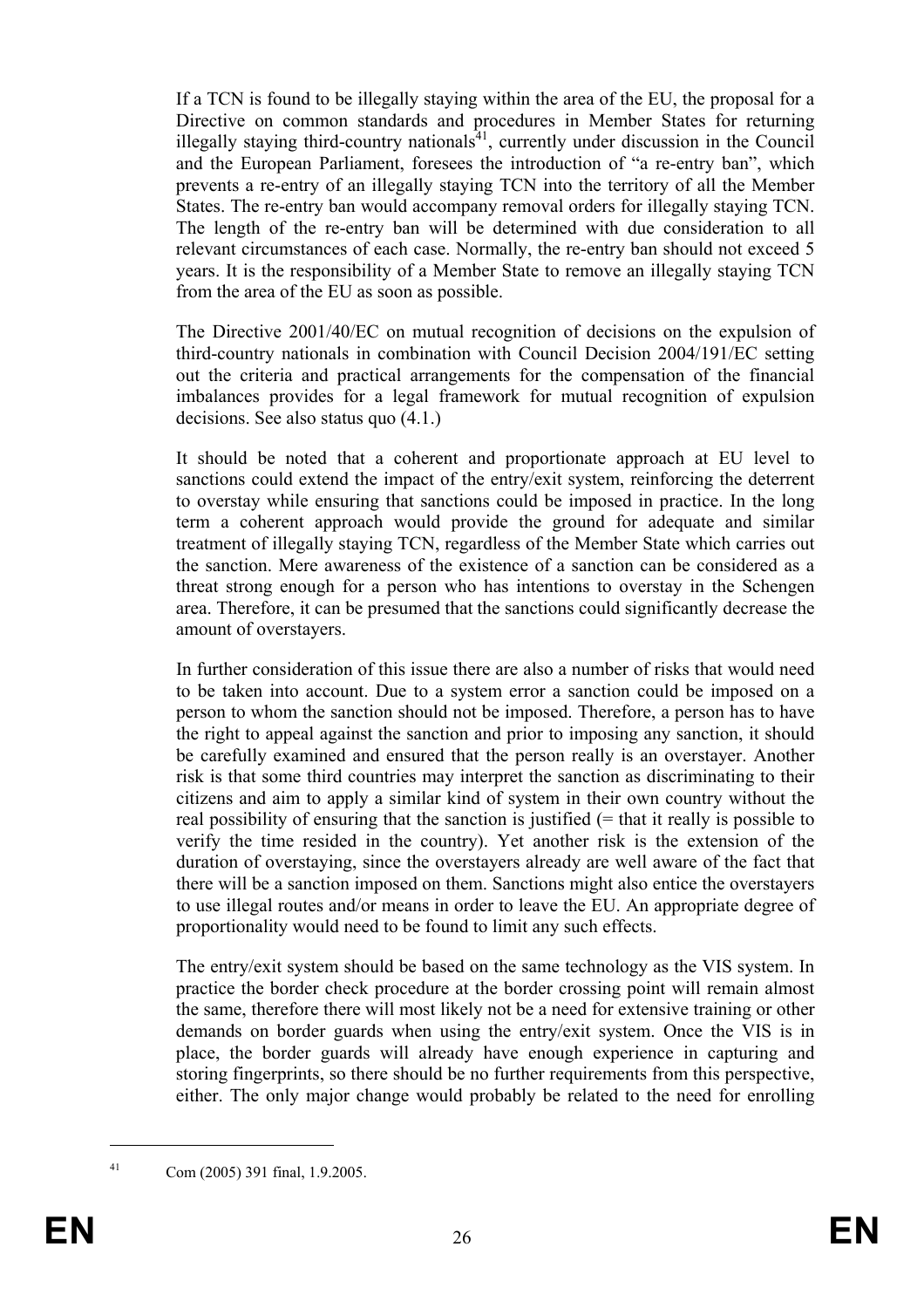and storing fingerprints at the border crossing points as regards the TCN not requiring a visa.

It is worth noting that when registering entries and exits at the external borders, the TCN to be registered should not be categorised on the basis of the purpose for entry, but the registering should take place by following the same principles on every traveller. Registering should be part of the border check process and one important aim of it should be to monitor the compliance with the duration of stay in the EU. However, various authorities may, according to an agreed legal framework and when necessary, access and use the information on the different target groups that is available in the database.

## **Sub Option 2a: Entry/exit for TCN requiring visas**

In this sub option the entry/exit system would apply to TCN holding a visa. Visas confer only limited rights to stay and work in the EU and hence TCN holding a visa could become overstayers. In terms of scope only holders of a short-term Schengen visa should be covered (excluding therefore holders of local border permits, holders of national long stay visas as they are not covered by the VIS, and holders of residence permits).

Since biometric identifiers have been captured already when issuing a visa, no specific enrolment would be needed. The biometric identifiers of the TCN requiring a visa could be used as such in the entry/exit system, exploiting the already existing VIS system. No increases in visa fees would occur.

The Commission would be responsible for acquisition and maintenance of the central database which for this category could be the central system of the VIS or a separate system. Member States would be responsible for arranging the required connections and equipment (including the fingerprint readers etc.) to all external border crossing points. In relation to the VIS, the required actions and investments are in practice already on the way both by the Commission and by the Member States. Furthermore, the Commission is responsible for the necessary amendments of the current legislation such as the VIS Regulation and the Schengen Borders Code.

## **Sub Option 2b: Entry/exit for TCN not requiring visas**

In this sub option the entry/exit system would apply to TCN not requiring visas. TCN not requiring visas are subject to limited rights to reside and work in the EU and could hence become overstayers. If biometric verification is used at the borders, TCN not requiring visas would have to be enrolled at the point of entry to the EU or, for example, at Member State consulates and would provide biometric information equivalent to that provided by TCN holding a visa. This would ensure that the recording of their entry and exit information could be verified in the same manner as TCN holding a visa. No charge would be made for enrolment as this enrolment would be a condition of entry to the EU.

If biometrics would not be used in the entry/exit system, the machine readable zone of the passport may be used to save a traveller´s entry/exit information into the database. Queries concerning TCN are already being made in the SIS and in the national data bases at the time of the entry. Therefore, recording entry/exit time and place data could be integrated into these checks. However, it is clear that much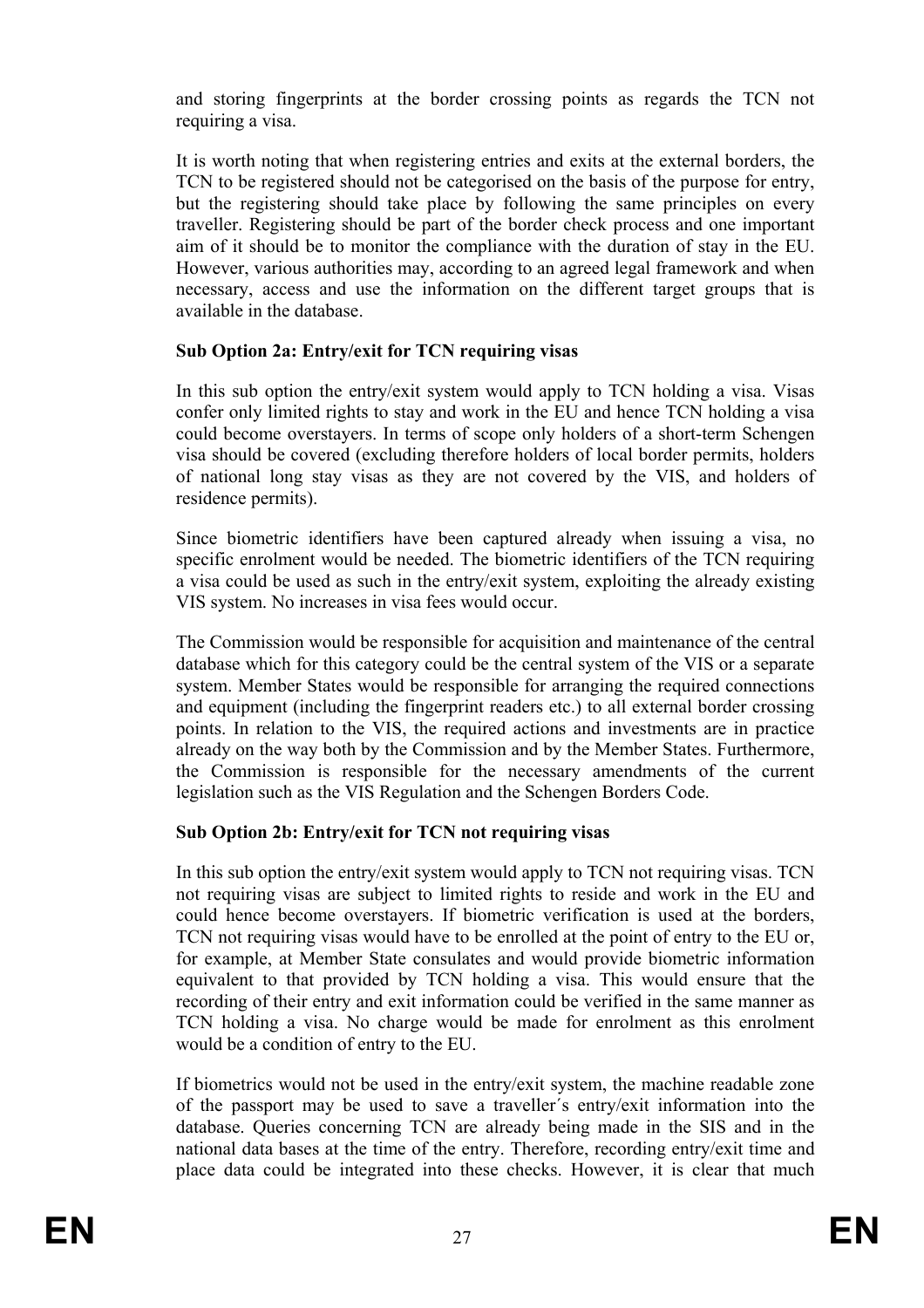improved reliability on a traveller´s identity can be achieved with the use of biometrics. This would be beneficial when comparing the identity of a person entering and exiting the Schengen area. This, in turn, has an impact on several facts, such as reliability of information, possibility of a sanction etc. To register entries and exits of TCN without biometric identifiers is faster and requires less investment, but it is also less reliable.

With third countries starting to issue passports with biometric identifiers, it could be possible to begin saving data of biometric identifiers of the passports of the TCN both into the entry/exit system and into a voluntary Registered Traveller Programme. Naturally, this would require a permission from the third country in question to deploy the biometric identifiers as well as the cryptographic key with which to read and "open" the biometric identifiers. At the moment also a traveller´s permission is required when re-saving the biometric identifiers contained in a national passport, for example, in a Registered Traveller Programme.

The Commission would be responsible for acquisition and maintenance of the central database, as there would be a need for a separate database. This same central database could be used also for the Registered Traveller Programme (options 3a, 3b, 3c) and for sub option 2a. Member States would be responsible for arranging the required connections and equipment (including the fingerprint readers) to all external border crossing points. Due to the roll-out of the VIS the relevant investments by Member States as concerns border crossing points are already on track. Additional investments may be needed for the purpose of enrolment and storage of fingerprints of this category. Furthermore, the Commission would be responsible for the necessary amendments of the current legislation such as the VIS Regulation and the Schengen Borders Code.

# **Key differences with the Status Quo of Policy Option 2**

The key differences with the status quo are: there would be a systematic register and recording of the time and point of entry/exit of TCN; there would be an increased probability of being sanctioned for overstaying, including within the Schengen area for non visa holders, if biometrics are used; and improved information would be generated on the cross border flows of TCN.

## **4.3. Option 3: Measures for facilitating cross border flows**

This policy option could take several forms, and be applied to different categories and apply different eligibility criteria. The aim of the policy option is both to shorten the existing waiting time and mitigate the effect of the entry/exit system on the border crossing times at the external border. Three sub policy options have been chosen so that the Impact Assessment process can assess the implications of the main differences that could apply. The sub policy option of a Registered Traveller Programme for TCN would be, in part, a response to the additional constraints and implications for cross border travel that the entry/exit system could impose. The assessment of the two sub policy options relating to EU citizens illustrates the differences in approach between establishing a single EU wide system and establishing minimum standards for the development of a number of systems tailored to the needs of particular border crossings and groups of EU travellers (e.g. both Registered Traveller Schemes and Automated Border Control). Technically, the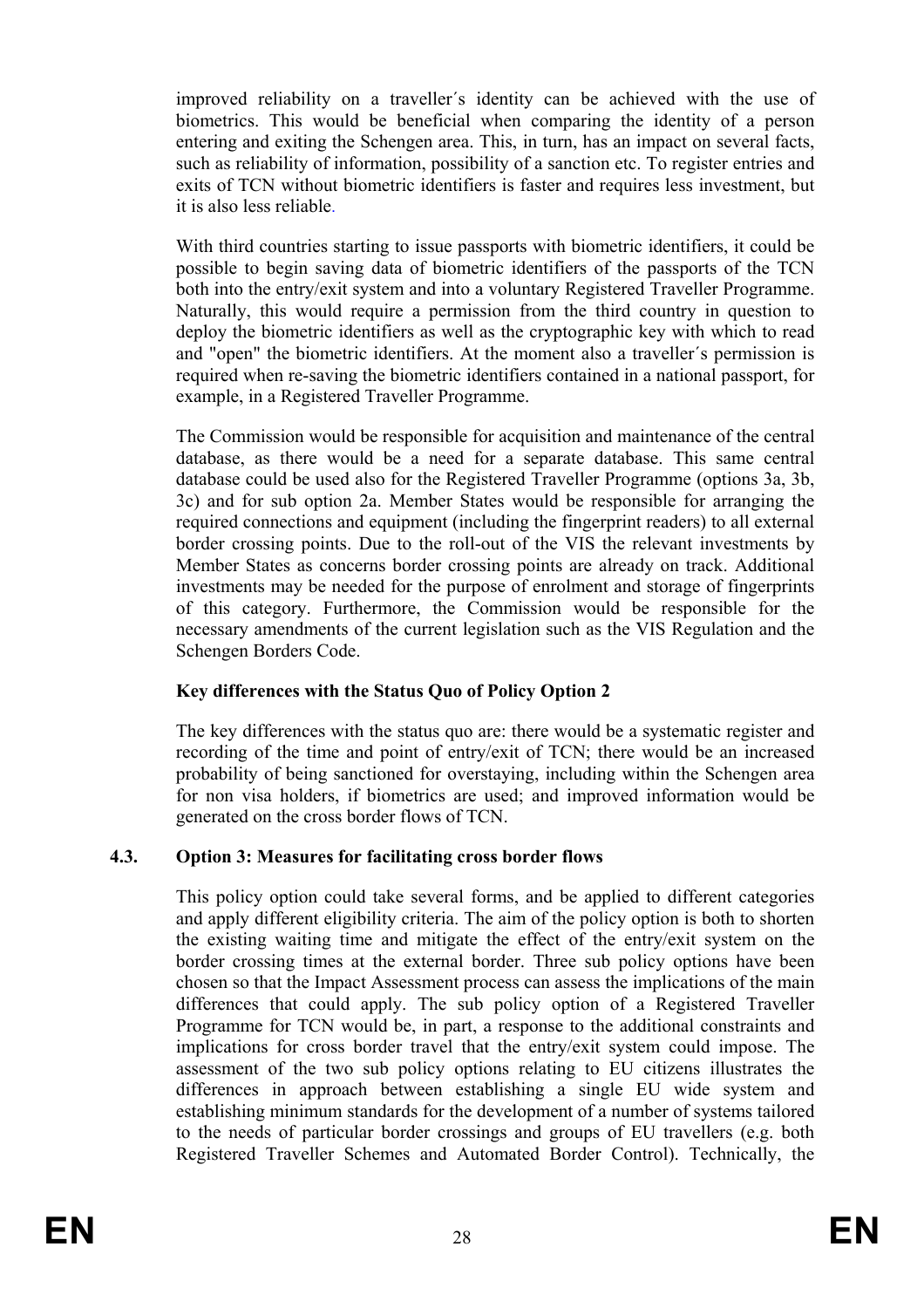same Automated Border Control facilities could be used by TCN participating in a Registered Traveller Programme and by EU citizens.

The essential components of this policy option that have been considered are:

- Travellers, potentially including both EU citizens without e-passport and TCN, would be able to register for the programme on a voluntary basis.
- Criteria and administrative procedures would be put in place to enrol a TCN applicant. EU citizens would be automatically included and would only need to enrol if they do not hold an e-passport and choose to participate in a Registered Traveller Schemes (only option 3c).
- Applicants would provide biometric details<sup>42</sup>. The biometrics taken could be similar to those that will be required for e-passports (i.e. two fingerprints and a digitised facial image) or ten flat fingerprints as recorded on the  $VIS^{43}$ .
- The biometric information would be held on a special token or on their e- passport or on a separate database identifying them as a member of a Registered Traveller Programme.
- Separate channels would be put in place at EU external border crossing points with automated lanes for those eligible to use them.
- TCNs entries and exits would automatically be recorded by the system. The movements of EU citizens would not be recorded.
- For Automated Border Control e-passports could be used to verify EU citizens' identity and perform random checks within defined limits.

## **Sub option 3a: A Registered Traveller Programme available to TCN**

A separate sub option for TCN was assessed, because border control procedures for this group take more time compared to EU citizens, as TCN must be subject to thorough checks at entry.

In this sub option, TCN wishing to travel to the EU would be able to apply to become members of a Registered Traveller Programme. Awarding the status of Registered Traveller and providing for automated checks for those persons will require that the verification of certain entry conditions at the border is waived (purpose of stay, means of subsistence, and absence of threat to public order). The criteria for awarding such a status should as a minimum include a solid travel history (no previous overstays; data to this effect can be retrieved from the entry/exit

<sup>&</sup>lt;sup>42</sup> In accordance with the Study on Automated Biometric Border Crossing Systems for Registered Passengers at European Airports made by Frontex: "Although biometrics is an important part of the whole concept and many questions were raised before such border crossing systems came to practise, it turns out that biometrics is the least problematic component at the end". See also Facilitation of Aviation Security: Feasibility study of "Registered Passenger" Concept.<br>
The US –Visit experience of enrolling two fingerprints and the facial image at the borders shows that

less than two minutes are necessary.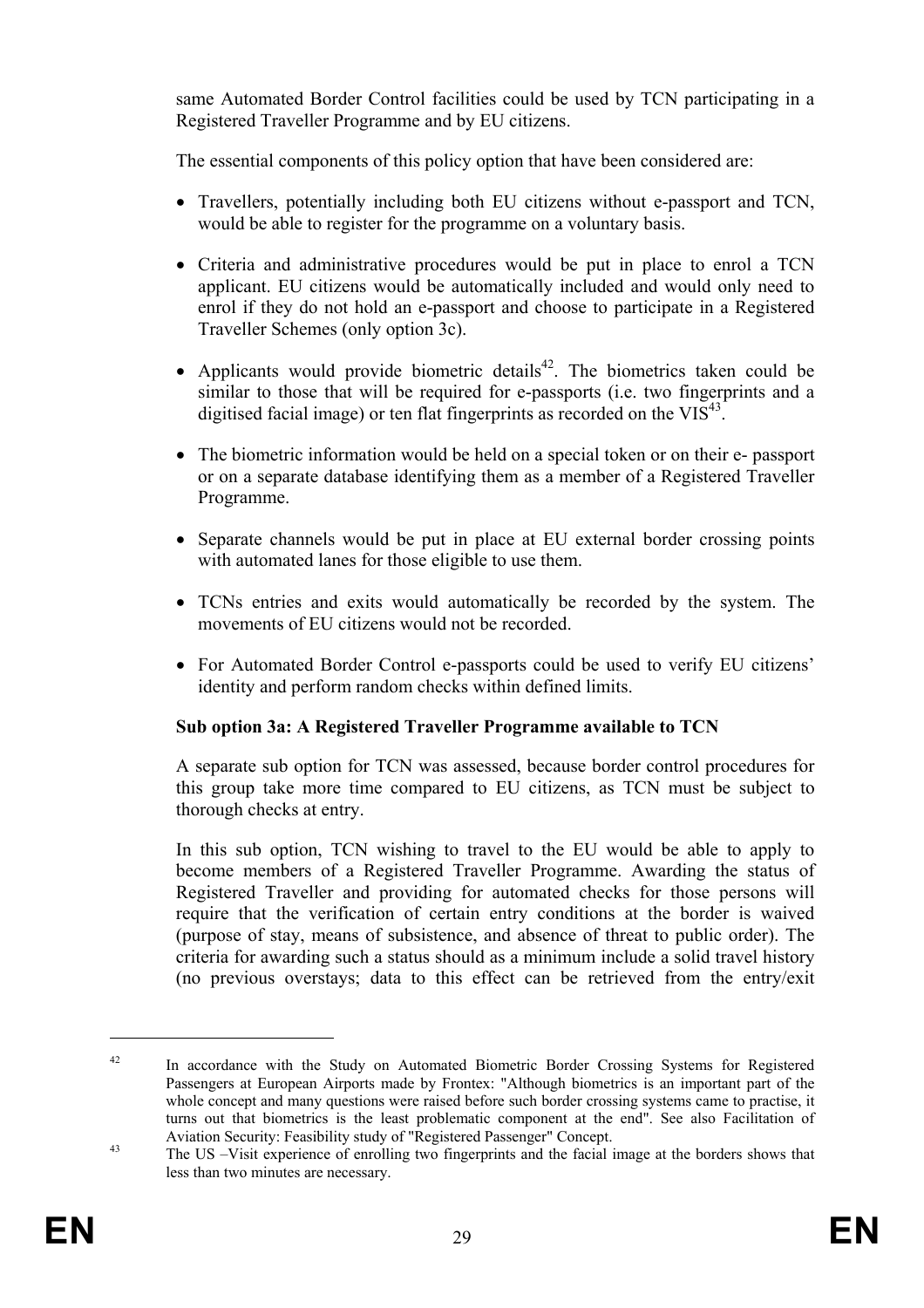system), no threat to public order, proof of sufficient means of subsistence, and holding a biometric passport.

TCN granted multiple-entry visas could be granted Registered Traveller Status automatically. Vetting, which could take place at visa consulates or, for travellers not requiring visas, at the point of entry to the EU, would need to be periodically updated. Searches would be made of relevant databases, national as well as European (e.g. SIS II). Biometric data captured could be the same as for the VIS. Some border crossing points could introduce separate channels and, maybe, additional facilities such as parking places for registered travellers, particularly those where delays to TCN are severe. A fee could be charged for programme participants. However, the cost savings gained through reductions in the supervision of the separate channels by border guards could provide a case for not making a charge.

It is difficult to estimate the numbers of TCN that would chose to apply and be accepted on such a Registered Traveller Programme. Demand would depend upon the fees charged, the stringency of vetting, the time taken to process application and the difficulties faced in otherwise crossing borders. Eligibility criteria could limit the numbers deemed suitable. For example, the Programme could be limited to business travellers with strong verifiable connections to businesses in the EU. There are in the order of 11.5 million Schengen visas issued each year. It is estimated that around 20% of applications are for multiple-entry visas, which would entail around 2.3 million TCN among visa holders being awarded Registered Traveller Status. Considering the needs of business and economical cooperation including constant international travel, the demand should, at least, be similar among non visa holders.

The Commission would be responsible for acquisition and maintenance of a central database. This could be the centralised entry/exit system and Registered Traveller Programme database. Member States would be responsible for the acquisition and maintenance of other components of the system (e.g. equipment to store the biometric identifiers, potential (semi-)automated border checks, separate lanes etc) as well any equipment / staff needed for enrolment of registered travellers as such. Furthermore, the Commission would be responsible for the possible amendments of the current legislation such as the Schengen Borders Code.

#### **Sub option 3b: A harmonised Registered Traveller Programme available to EU citizens**

In this sub option Member States would be obliged to introduce the required systems for the Registered Travellers at all external border crossing points.

The systems would be harmonised at EU level to be identical including the use of biometric identifiers (one or two identifiers), technical compatibility, vetting criteria etc. All EU citizens (also those without an e-passport) would be able to apply to become a member of the Registered Traveller Programme, but facilitated border control procedures would be available only for those citizens meeting the vetting criteria separately set at EU level. The vetting criteria could take into consideration, for example, the need for frequent crossings of the external border; important business relations etc. Controlling the fulfilment of the vetting criteria would demand separate pre-screenings going beyond minimum checks as laid down in the Schengen Borders Code.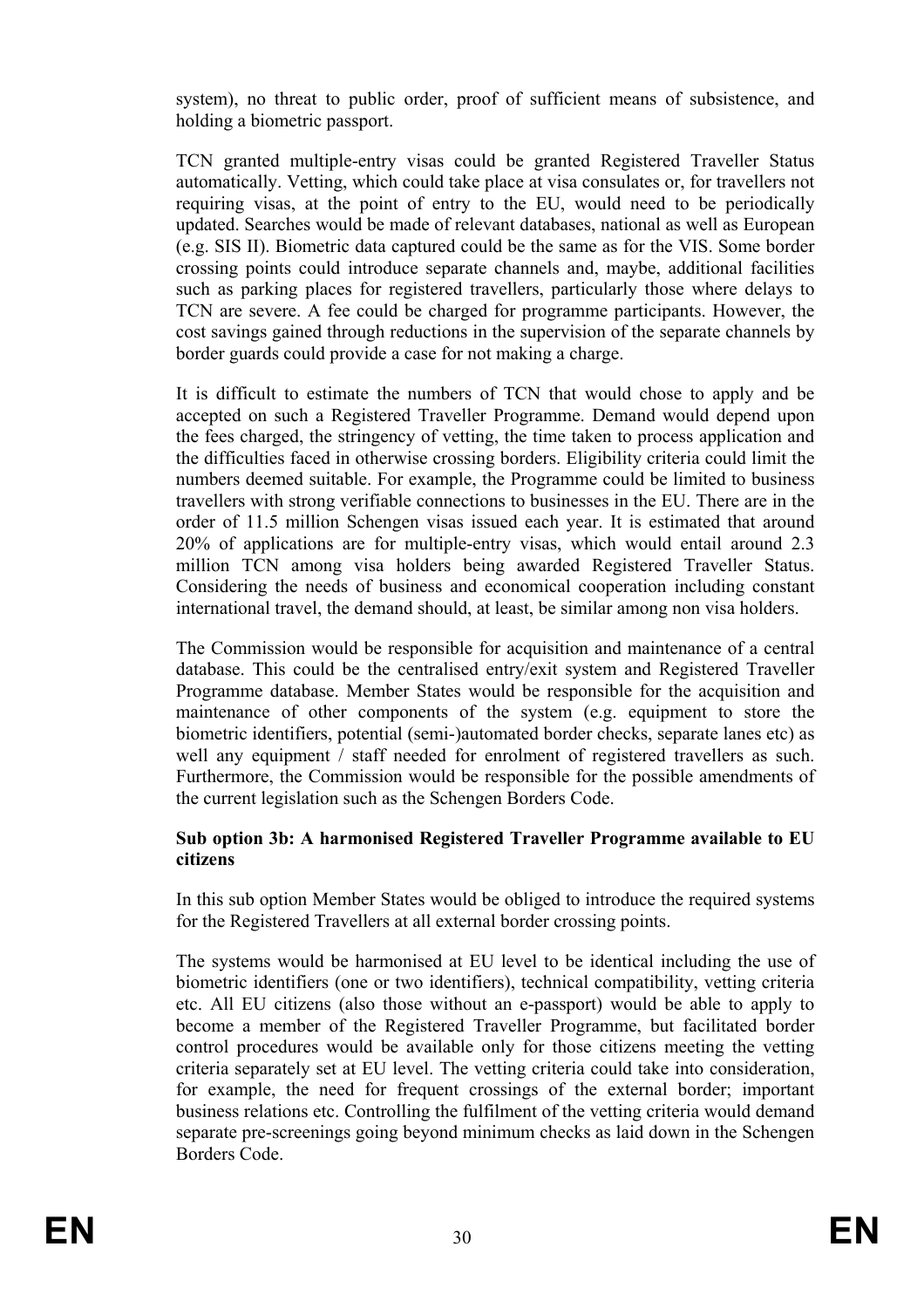Vetting would take place at border crossing points. The Registered Traveller Programme would not require biometric information over and above that which will be required for e-passports. The EU citizens without e-passport could be issued a specific token on which the biometric identifiers would be stored. Use would be made of biometric identity verification, but random checks could still be made. Membership of the Programme would enable Registered Travellers to use special channels at all EU crossing points. No fees would be charged.

It is difficult to estimate the numbers of EU citizens that would chose to apply and be accepted in such a Registered Traveller Programme. Demand would depend upon the stringency of vetting, the time taken to process application and the difficulties faced in otherwise crossing EU external borders. Around 80 million trips are made by EU citizens outside of the EU. It is reasonable to assume there are at least several million regular EU travellers who would wish to become members of such a Programme.

The Commission would be responsible for acquisition and maintenance of a central database. This could be the centralised entry/exit system and Registered Traveller Programme database. Member States would be responsible for the acquisition and maintenance of other components of the system at all external border crossing points (e.g. equipment to store the biometric identifiers, potential automated border checks, separate lanes etc). Furthermore, the Commission would be responsible for laying down rules regarding eligibility, vetting and technical compatibility.

#### **Sub option 3c: Minimum standards are established for Registered Traveller schemes and Automated Border Control system for EU citizens**

In this sub option a number and range of different schemes would be developed at national level in response to demand and in order to improve the management of passenger flows<sup>44</sup>. Member States would decide at which border crossing points they would like to set up the required systems. EU citizens holding e-passports would be able to benefit from Automated Border Control at all border crossing points in which the facility is available without having to register or enrol in advance. E-passports would be used to automatically verify EU citizens' identity. If a EU citizen does not have an e-passport, s/he could be nationally issued a specific token on which the biometric identifiers would be stored or the traveller could be asked to obtain an epassport. No pre-screening would apply. Minimum standards would be established and applied to parameters such as: the use of the biometric identifiers (one or two identifiers), random checks; technical compatibility; data protection; and possibly pricing policies. The standards would need to be reviewed in the light of best practices and technological developments.

In order to compensate for ever-increasing queues at borders corresponding to an increase of travellers, including EU citizens, an automated system would offer EU citizens a more efficient service especially at busy border crossing points, and at the same time enable a more efficient use of border control resources.

<sup>44</sup> See also Facilitation of Aviation Security: Feasibility study of "Registered Passenger" Concept. The study came to the conclusions that the Registered Passenger scheme is best suited for large hub airports with high volumes of passengers and possibly some regional airports with a high percentage of frequent fliers, but not suited for all kind of airports.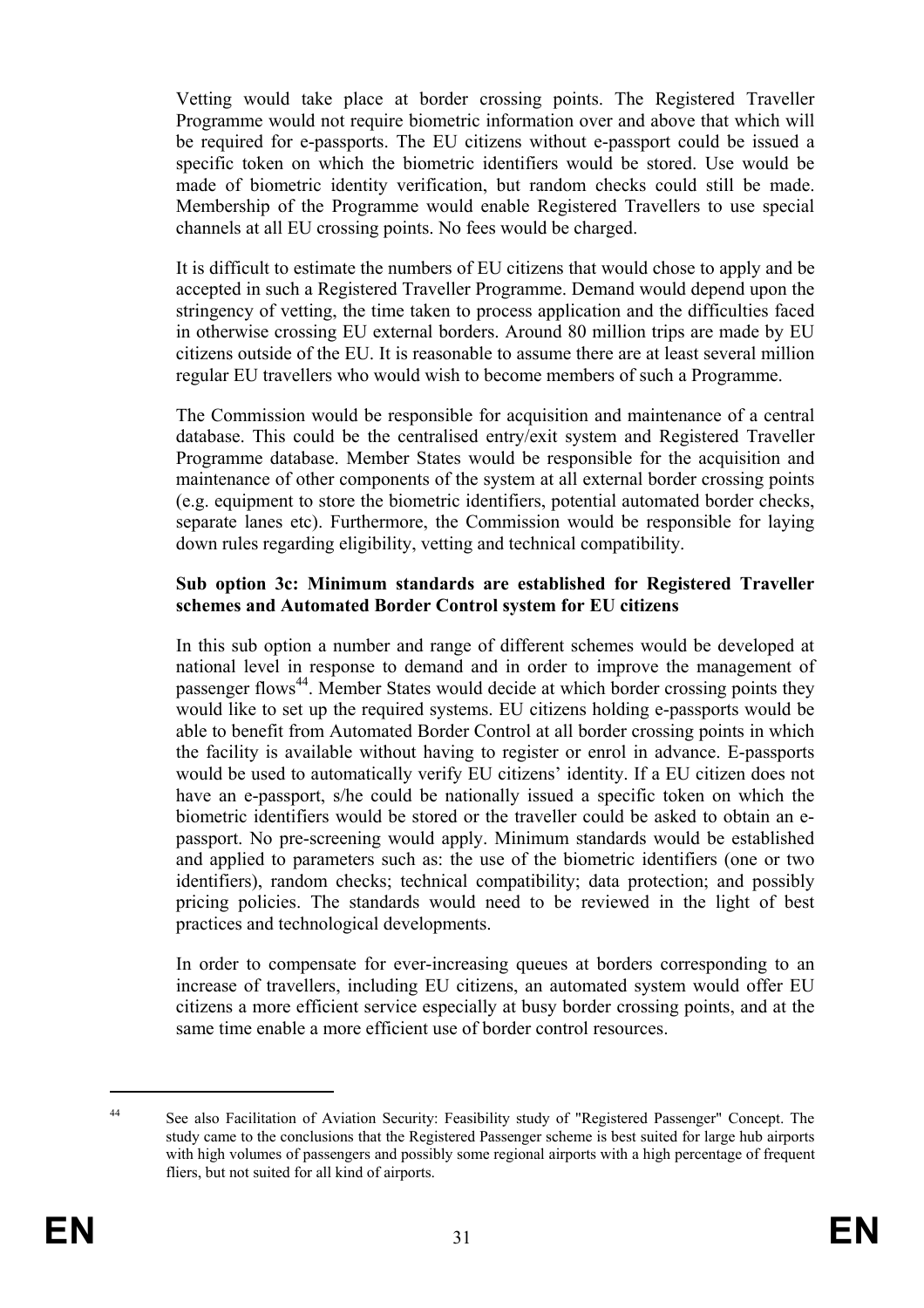There would be no need for a central database. Member States would be responsible for the acquisition and maintenance of the system (e.g. potential automated border checks equipment, separate lanes etc). Furthermore, the Commission would be responsible for minimum standards of the systems. However, each Member State could decide the border crossing points where the system will be used.

## **Key differences with status quo of policy option 3**

For sub option 3a the key differences with the status quo would be that border crossings would need to be modified for two classes of TCN traveller, those on the programme and others; additional vetting of TCN in advance of travelling would be required.

For sub option 3b the key differences with the status quo would be the provision for EU travellers to use separate channels at border crossings through being part of a programme. Registered Traveller Programme facilities are introduced at all border crossing points.

For sub option 3c the key difference with the status quo would be the assurance that all registered traveller schemes and Automated Border Controls in the EU met minimum technical and performance standards. Member States can identify the border crossing points where such facilities should be installed. EU citizens holding e-passports would be able to benefit from the facility without having to register or enrol in advance.

## **5. ANALYSIS OF IMPACTS**

This section considers each of the policy options and sub policy options described in Section 4 against the criteria deriving from the policy objectives and the wider considerations of the Impact Assessment introduced in Section 3. The policy options have been assessed on a six point scale with respect to their likely performance relative to the general objectives. The baseline situation against which the ratings are made assumes the successful implementation of the status quo e.g. the VIS is used at the external borders. In other words, the policy options 2 and 3 have been assessed against a status quo option which foresees dynamic development of the current situation, whereas the status quo policy option has been assessed against the current situation.

Each policy option has also been assessed relative to a common set of criteria. These criteria derive from the general economic, social and environmental criteria and wider considerations applied in Impact Assessments. The link between the other relevant criteria and policy options was created so that whenever possible, the other relevant criteria were comprised in the assessment of the objectives. In practice, this means that the assessments of the other relevant criteria were used when weighing the objectives.

The other relevant criteria are:

- Robustness in the light of substantive and policy changes.
- Costs and benefits to bona fide EU citizen travellers.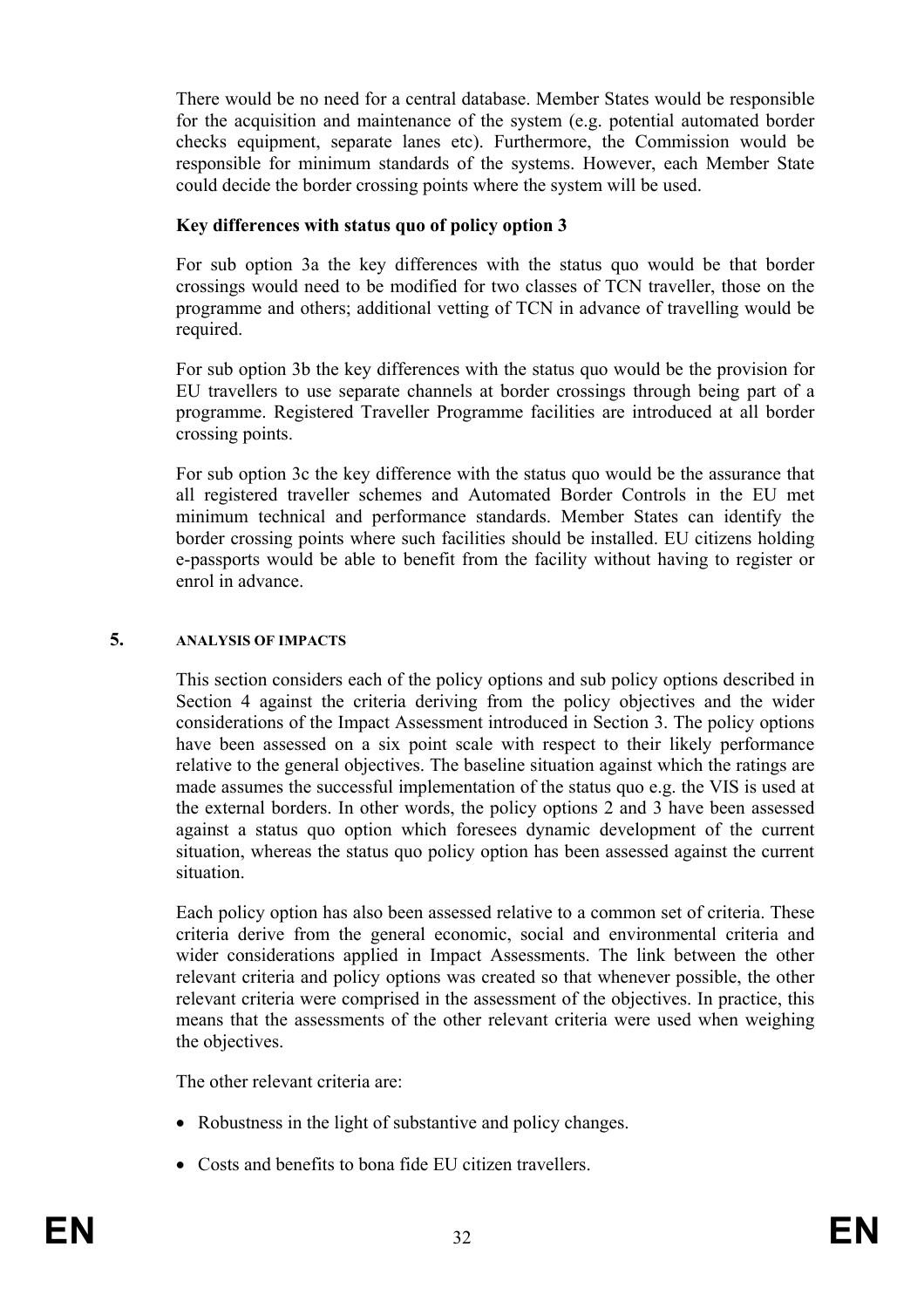- Costs and benefits to bona fide TCN travellers.
- Social and economic repercussions on the EU.
- Social and economic repercussions on third countries.
- Environmental impacts.
- Impacts on fundamental rights, particularly privacy and data protection.
- Net costs of implementation.
- Need for changes in Community legislation.
- Necessary pre conditions, accompanying measures to achieve impacts.
- Key risks of technical feasibility<sup>45</sup>.

The relative merits of the policy options are then considered and the preferred option identified.

|                                | Negative impact         |
|--------------------------------|-------------------------|
|                                | No impact               |
|                                | Small impact            |
| $\sqrt{v}$                     | Medium impact           |
| $\sqrt{\sqrt{}}$               | Very significant impact |
| $\sqrt{\sqrt{}}\sqrt{\sqrt{}}$ | Exorbitant impact       |

The impacts have graphically been indicated with symbols:

It must be stated that with the Impact Assessment it was noted that it is extremely difficult to estimate the impact of the entry/exit system and the Registered Traveller Programme in practice on the number of border guards and on the travellers´ waiting time as these depend almost entirely on the individual border crossing point and the fact if the Registered Traveller Programme or Automated Border Control system is used at that specific border crossing point or not. It should also be borne in mind that in practise the organisation and tasks of national border guard authorities differ widely between Member States,

There are huge differences between the traveller profiles at different border crossing points at the external border (for example, the number of TCN vs. EU citizens differs greatly). In the case of TCN the main factor is whether the traveller requires a visa or not. Also the current capacity to manage (infrastructure, data transmission system,

<sup>&</sup>lt;sup>45</sup> To be presented in a separate Commission staff working paper on technical options in the beginning of 2008.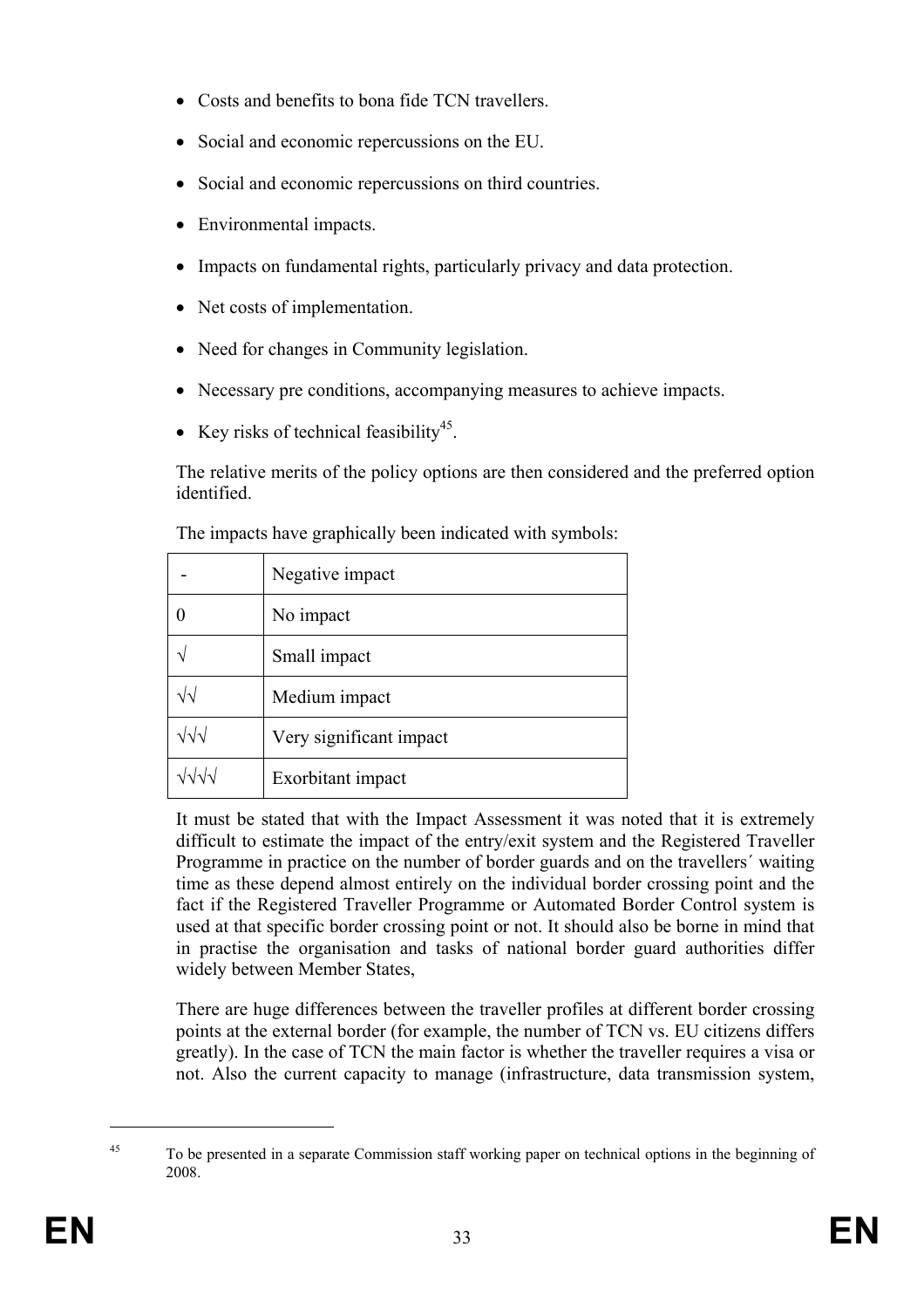customs and security checks etc.) the passenger flows at the border crossing point has a huge effect on the travellers´ waiting time and also border guard resources needed. As a result of the above factors, precise estimates of the impact of each option on border crossing times and the need for human resources could only be done based on a detailed analysis of the current situtation at each and every border crossing point of the Schengen area.

## **5.1. Option 1: Status Quo**

• To reduce illegal immigration (especially overstayers): √√

Improved identity checks through the use of biometrics at entry and possible exit of the EU will deter the use of false or forged identity documents to enter the EU illegally. The provisions of the VIS and harmonised employer sanctions are anticipated to reduce illegal immigration. The identity of overstayers issued with a visa who are apprehended can be more readily validated as they would have provided biometric and other information under the VIS. Problems of overstaying will continue.

• To facilitate crossings of EU external borders for bona fide travellers, ensuring overall coherence of EU border policy: -

Possible deterioration for TCN requiring visas. In practice there could be deterioration in cross border travel by TCN requiring visas as waiting times may increase due to biometric checks being undertaken.

However, it is worth noting that the use of the VIS at external borders should not significantly prolong the duration of border checks. For example, in connection with the Biodev Study, it became evident that verifying biometric identifiers will take approximately 10-20 seconds.

• To contribute to the fight against terrorism and serious crime:  $\sqrt{}$ 

The identity checks at borders should be improved through the use of biometrics for TCN requiring visas. These checks could help identifying those persons who have committed offences. Identity checks within the EU would also be possible for TCN requiring visas.

• To improve the effective management of economic migration (for example seasonal workers): √

The improvements anticipated in controlling illegal immigration through the VIS and the harmonisation of employer sanctions may increase the confidence to grant visa to temporary migrants. The VIS is however not designed as a system to manage economic migration.

In this Impact Assessment the management of economic migration has mainly been considered from the perspective of work-related legal migration. However, during the border checks the travellers are not generally categorised from one another, but the border checks are carried out in accordance with the Schengen Borders Code, whether the illegal entry is attempted by a person aiming to work in the EU or travelling as a tourist, irrespective of the person´s sex, race or age. In the case of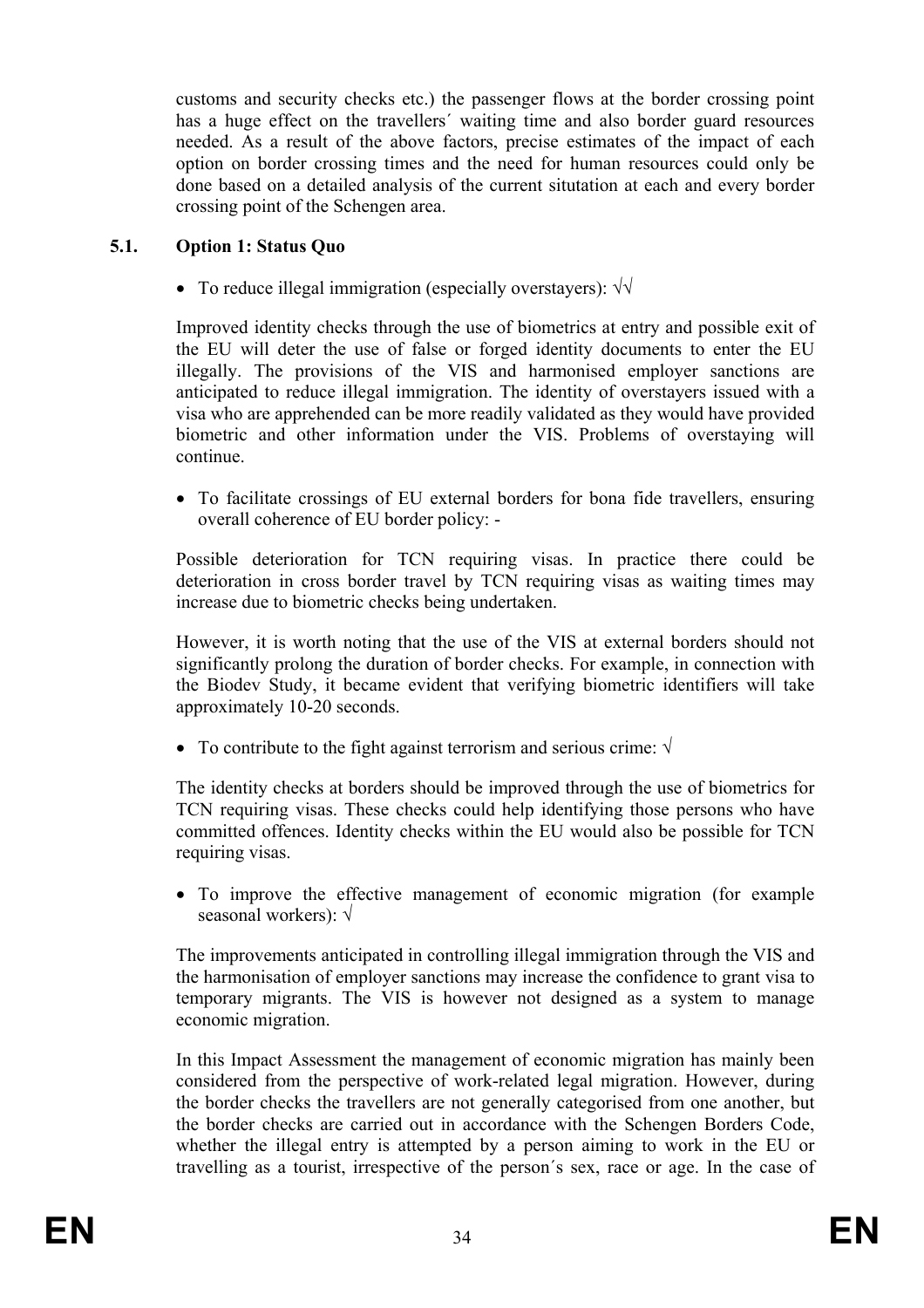minors, however, the best interests of the child must always be considered in accordance with the 1989 United Nations Convention on the Rights of the Child.

Other relevant criteria have already been identified in the Impact Assessment for setting up the VIS.

# **5.2. Option 2: Entry/exit System**

# **Assessment of sub policy option 2a entry/exit system for TCN requiring visas**

• To reduce illegal immigration (especially overstayers):  $\sqrt{\sqrt{ }}$ 

Legal entry into EU and subsequent overstaying by TCN holding a visa would be discouraged through the increased probability that overstayers would be identified and sanctions would be applied as necessary. Most overstayers originate from the countries where visas to visit the EU are required.

Information on a group of illegal immigrants, i.e. overstayers would improve (on TCN holding a visa). The entry/exit system would allow generating data to analyse profiles and patterns of overstaying and provide timely and reliable information on the identity and incidence of those entering the EU legally and overstaying their right to stay. This would allow border control resources to focus more on the detection of overstayers and illegal border crossings, and it would also contribute to maintaining internal security. Furthermore this would facilitate the apprehension and removals of illegal immigrants and enabling proper measures to be taken in order to review their status in the territory of the Member States and thus reducing the negative implications. Member States would be responsible for locating overstayers and mobilising the capacity for apprehending and returning them.

The simple presence of an effective entry/exit system would help to deter would-be over-stayers and criminals. This opportunity results from the psychological effect associated with the presence of a system that would track in a consistent, permanent and seemingly infallible way the flow of TCN in and out of the Schengen area.

• To facilitate crossings of EU external borders for bona fide travellers, ensuring overall coherence of EU border policy: √

Having a reliable record of the travel history of TCN holding a visa could help to identify and facilitate bona fide travellers. The entry/exit system would contribute to a risk-assessment. As this group would already provide biometrics at each entry under the VIS, no additional negative input should result from the entry/exit system. A register could give rise to changes in the visa policy, in the sense that citizens of certain countries would no longer require visas.

• To contribute to the fight against terrorism and serious crime:  $0/\sqrt{ }$ 

The entry/exit system would provide travel histories of passengers including those that are considered suspects and thus complementing the information in the SIS II. Such data on the movements of terrorists and serious criminal suspects could be of value in locating them and in subsequent prosecutions.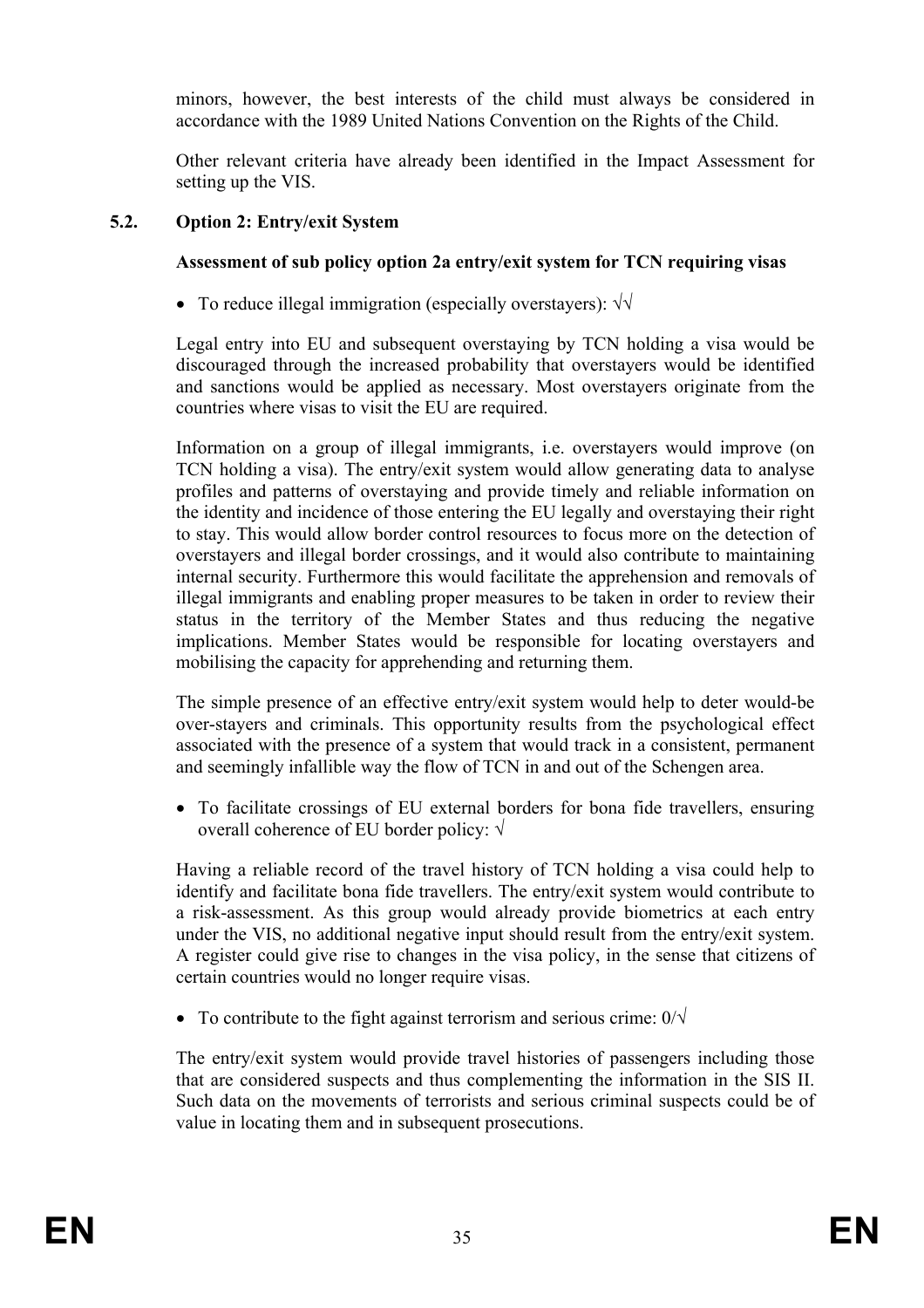It is worth noting that in the case of the TCN searches are already being made using the SIS system and national databases. In that respect, the entry/exit system does not bring any new dimension to the prevention of terrorism.

EU citizens entries and exits would not be registered. Therefore, it would be difficult to identify those EU citizens who have connections to terrorism or serious crime.

• To improve the effective management of economic migration (for example seasonal workers): √√

The system could provide for a tool for the management of an EU level seasonal workers scheme, for instance in that it could be used as a register for such workers and would allow to verify whether seasonal workers have complied with their obligation to return after the end of the contract and are thus allowed to re-enter. Also, the entry/exit system might have the potential to reduce illegal immigration due to overstaying and indirectly increase confidence that migration policies could be adjusted in light of supply and demand. To this end, the system could improve confidence to grant visas and work permits to temporary migrants due to the incentive to not overstay. Thus an entry/exit system would allow for the management of the common immigration policy and the efficient management of an EU migration instrument. Initiatives concerning border controls tend to make an indirect rather than direct contribution to the management of economic migration.

It is likely that (Member States´) quotas for the admission of seasonal workers would be agreed with third countries, as a component of future EU mobility partnerships. The system would allow verifying whether the agreed quota is filled and whether return has taken place at the end of the agreed term.

In the absence of a centralised system it is difficult to assess (at least for Member States not having a national database) whether the amount of TCN admitted matches with the labour market needs.

It is difficult to estimate the impacts of the entry/exit system with respect to numbers/spread of economic migration between Member States. Numbers of economic migrants admitted depend, and will continue to depend, on the needs of Member States labour markets and not on the system for management, be it national or at EU level. The aim is not to increase/decrease the numbers of seasonal workers admitted, but to provide for flexible rules on the admission of such workers that can be managed efficiently. A separate Impact Assessment on the upcoming proposal for a Directive on criteria for admission of seasonal workers was launched in December 2007.

## **Other relevant criteria:**

• Robustness in the light of substantive and policy changes

Benefits would accrue whether or not there are adjustments in migration and visa policy.

• Social and economic repercussions on the EU (including impacts on enterprise, governments, NGOs etc.)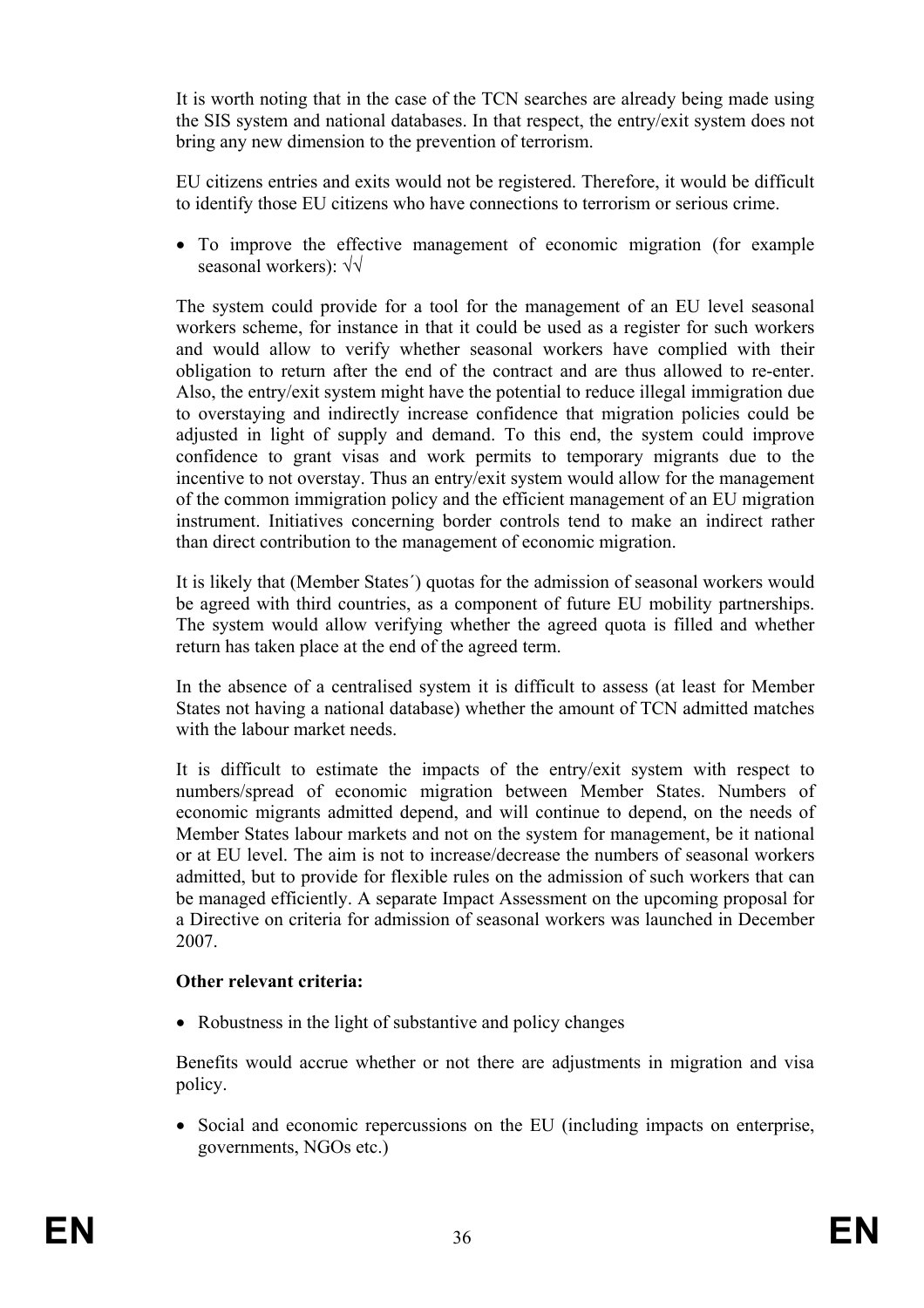Enterprises applying for visas for seasonal workers may be helped, if the sub policy option improves confidence in granting visas to temporary migrants and/or enterprises can demonstrate a record of employees complying with visa requirements.

• Social and economic repercussions on third countries

The repercussions would depend on the changes of visa policy. Some potential negative effects for third countries would occur if remittances relating to illegal economic migration are reduced.

• Impacts on fundamental rights: particularly privacy, data protection, presumption of innocence, fair trial, etc.

Potential significant impacts on data protection and protection of privacy as data on cross-border movements of TCN would be recorded and retained. System fallback procedures and the control of error rates would be critical as the consequences for the individual wrongly identified as an overstayer (e.g. missed flight, accident) could be severe. The scope of access to data should be limited to border control and migration authorities and duly authorised law enforcement authorities (as under the VIS Regulation). Data of TCN becoming EU citizens or their family members would need to be deleted.

The entry/exit system should follow the requirements set for the VIS system as to the privacy, data protection and fundamental rights of the travellers.

• Environmental impacts

No effects.

• Costs and benefits to bona fide EU citizens travellers

No effects.

• Costs and benefits to bona fide TCN travellers

The sub policy option would be able to confirm that TCN holding a visa had complied with the requirements of their visas. Some potential risk of subsequent visa applications being rejected or the TCN holding a visa being prevented from entering the EU due to system error.

• Capital/investment costs

There are likely to be only small additional capital costs.

• Ongoing financial costs (EU, MS, border authorities)

Increases in ongoing resource costs could accrue, if additional capacity is required to respond to the alerts received of overstayers. However, apprehension rates would be anticipated to improve.

• Necessary pre-conditions, accompanying measures to achieve impacts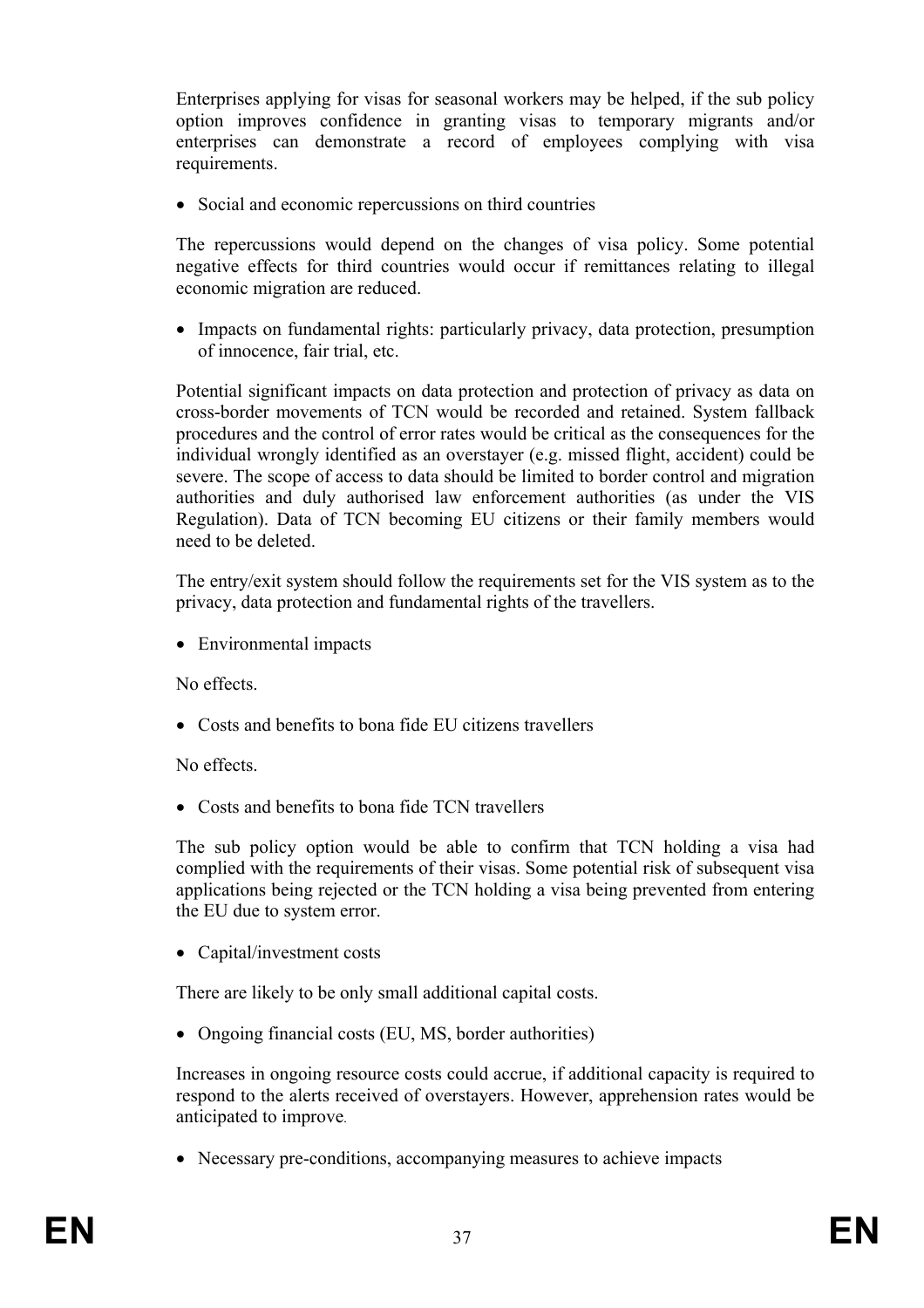Successful implementation of the status quo including the VIS, and in particular very high levels of accuracy with respect to the recording and validation through biometric identity checks of the timing of the cross border movements of TCN holding a visa.

All border crossing points should be equipped to be able to register the time and place of entry and exit of TCN holding a visa.

#### **Assessment of sub policy option 2b entry/exit system for TCN not requiring a visa**

• To reduce illegal immigration (especially overstayers): √√√

Biometric identity checks would be applied to TCN not requiring a visa who might otherwise not be subject to them. Legal entry into EU and subsequent overstaying by TCN not requiring a visa would be discouraged through the increased probability that overstayers would be identified and sanctions would be applied as necessary. However, evidence on the countries of origin of those illegal immigrants that have been apprehended in the territory suggest that TCN not requiring a visa are a small proportion of all illegal immigrants.

The entry/exit system would allow generating data for the analysis of profiles and patterns of overstaying and provide timely and reliable information on the identity and incidence of those entering the EU legally and overstaying their right to stay. This would allow border control resources to focus more on the detection of overstayers and illegal border crossings, and it would also contribute to maintaining internal security. Furthermore this would facilitate the apprehension and removals of illegal immigrants and enabling proper measures to be taken in order to review their status in the territory of the Member States and thus reducing the negative implications. Member States would be responsible for locating overstayers and mobilising the capacity for apprehending and returning them.

The simple presence of an effective entry/exit system can help to deter would-be overstayers and criminals. This opportunity results from the psychological effect associated with the presence of a system that would track in a consistent, permanent and seemingly infallible way the flow of TCN in and out of the Schengen area.

Without verification of biometrics:  $\sqrt{(\gamma)}$ 

• To facilitate crossings of EU external borders for bona fide travellers, ensuring overall coherence of EU border policy: -/0

TCN not requiring a visa would be required to enrol in the system. This would have time and cost implications for them. If additional border control resources were not available for the enrolment and check of TCN not requiring a visa, there could be negative impacts on the bona fide passengers' crossings. On the other hand, having a reliable record of the travel history of TCN not requiring a visa could help to identify and facilitate bona fide travellers. A register could give rise to changes in visa policy, in the sense that citizens of certain countries would no longer require visas.

No particular negative impacts, if biometrics would not be used.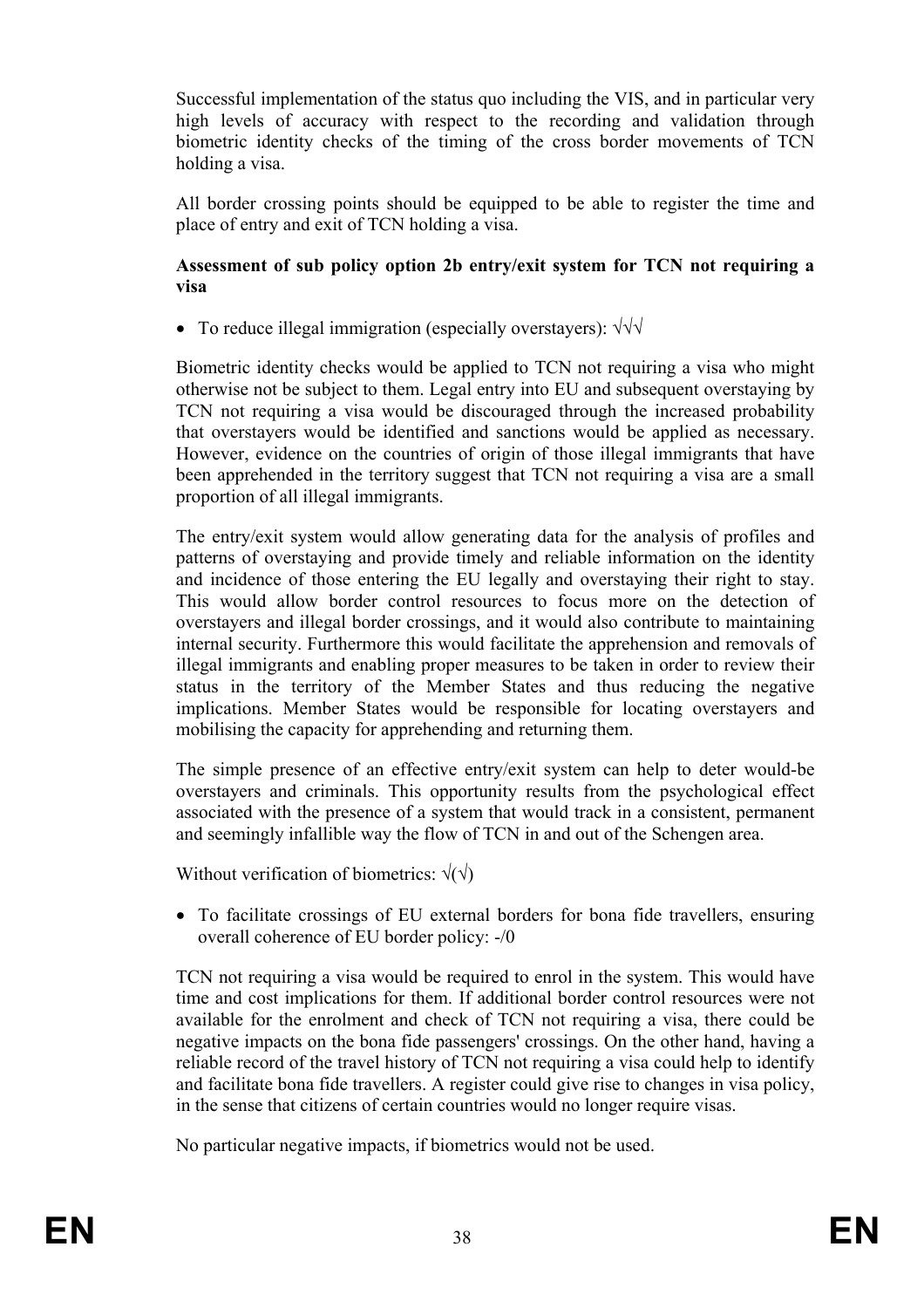• To contribute to the fight against terrorism and serious crime:  $\sqrt{}$ 

Biometric identity checks would be applied to TCN not requiring a visa who might otherwise not be subject to them. These might be used for identification purposes as in status quo for TCN holding a visa. Verification of TCN not requiring a visa at border crossing points helps combating terrorism and serious crime. Biometric information would allow identifying travellers even if they use other identities to cross external EU borders.

The entry/exit system would provide travel histories of passengers including those that are considered suspects and thus complementing the information in the SIS II. Such data on the movements of terrorists and serious criminal suspects could be of value in locating them and in subsequent prosecutions. However, known terrorists or criminals may be unlikely to enter (or exit) the EU legally.

No impact, if biometrics would not be used except travel histories of suspects being available.

• To improve the effective management of economic migration (for example seasonal workers): √

The system could provide for a tool for the management of an EU level seasonal workers scheme, for instance in that it could be used as a register for such workers and would allow verifying whether seasonal workers have complied with their obligation to return after the end of the contract. Also, the entry/exit system might have the potential to reduce illegal immigration due to overstaying and indirectly increase confidence that migration policies could be adjusted in light of supply and demand. To this end, the system could improve confidence to grant work permits to temporary migrants due to the incentive to not overstay. Initiatives concerning border controls tend to make an indirect rather than direct contribution to the management of economic migration.

## **Other relevant criteria:**

Effects of the other relevant criteria are the same as the sub policy option 2a, except:

• Robustness in the light of substantive and policy changes.

Benefits would accrue whether or not there are adjustments in migration and visa policy.

• Social and economic repercussions on the EU

There could be some negative effects on those sectors experiencing labour shortages that are currently filled by only low skilled illegal migrants.

• Social and economic repercussions on third countries

Some third countries may 'retaliate' given that their citizens would be required to enrol and face potential delays at borders. The repercussions would depend on visa policy, that may become more 'open' to exempting some third countries from visa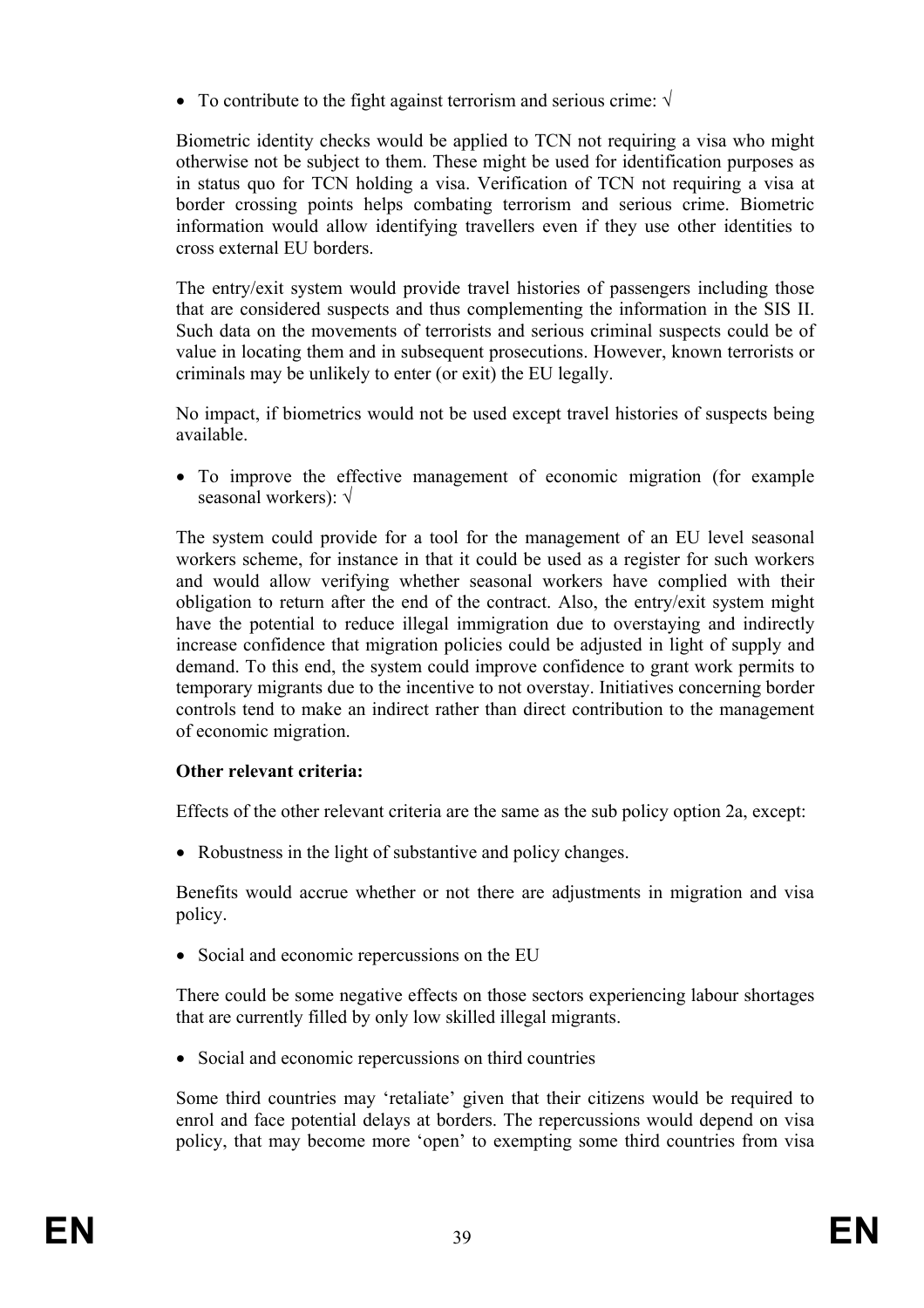requirements should the sub policy option have the intended effect of reducing illegal immigration.

No particular negative impacts, if biometrics would not be used.

• Costs and benefits to bona fide EU citizen travellers

Potential indirect negative effects through delays, if additional resources are not available for the enrolment and for checks of TCN not requiring a visa. The border guards deployed at border crossing points may be increasingly used for handling TCN. This could mean less resources for the checks of EU citizens.

Existing Border Guard resources are used more than nowadays to enrol and check TCN.

No particular negative impacts, if biometrics would not be used.

• Costs and benefits to bona fide TCN travellers

There would be significant increases in the time taken and costs of crossing EU external borders of TCN not requiring visas. Several minutes is estimated to be required for the enrolment<sup>46</sup> of each of the circa 25 million TCN not requiring visas that enter the EU each year. Long queues and serious delays could occur at bottlenecks. Some potential risk of subsequent TCN not requiring visas being rejected or the TCN not requiring visa being prevented from entering the EU due to system error.

No particular impacts, if biometrics would not be used, except that there is a potential risk of subsequent TCN not requiring visas being rejected or the TCN not requiring visa being prevented from entering the EU due to system error.

• Capital/investment costs (EU, MS, border authorities)

There are likely to be additional capital costs as the enrolment process would involve the taking of biometrics and biometrics should be checked at entry and exit. The Member States would be obliged to acquire more equipment to save and check the biometric identifiers of TCN not requiring visas at the border crossing points. All control lines for TCN would have to be equipped with fingerprint readers.

No particular impacts without biometrics.

• Ongoing financial costs (EU, MS, border authorities)

The enrolment of TCN not requiring visas would need to be supervised by border guards. It is reasonable to assume that one official could supervise and process 8000 enrolments per annum. In this case in the order of 3100 FTE additional border control staff would be required. Furthermore, all border crossing points would need

1

<sup>46</sup> Registered Traveller case studies indicated that fingerprints and facial images can be taken between 4 and 6 minutes. However, there would be merit in running checks during the enrolment process and for one reason or another some passengers may not be able to provide reliable biometrics which would lead to the requirement for alternative mechanisms to be applied.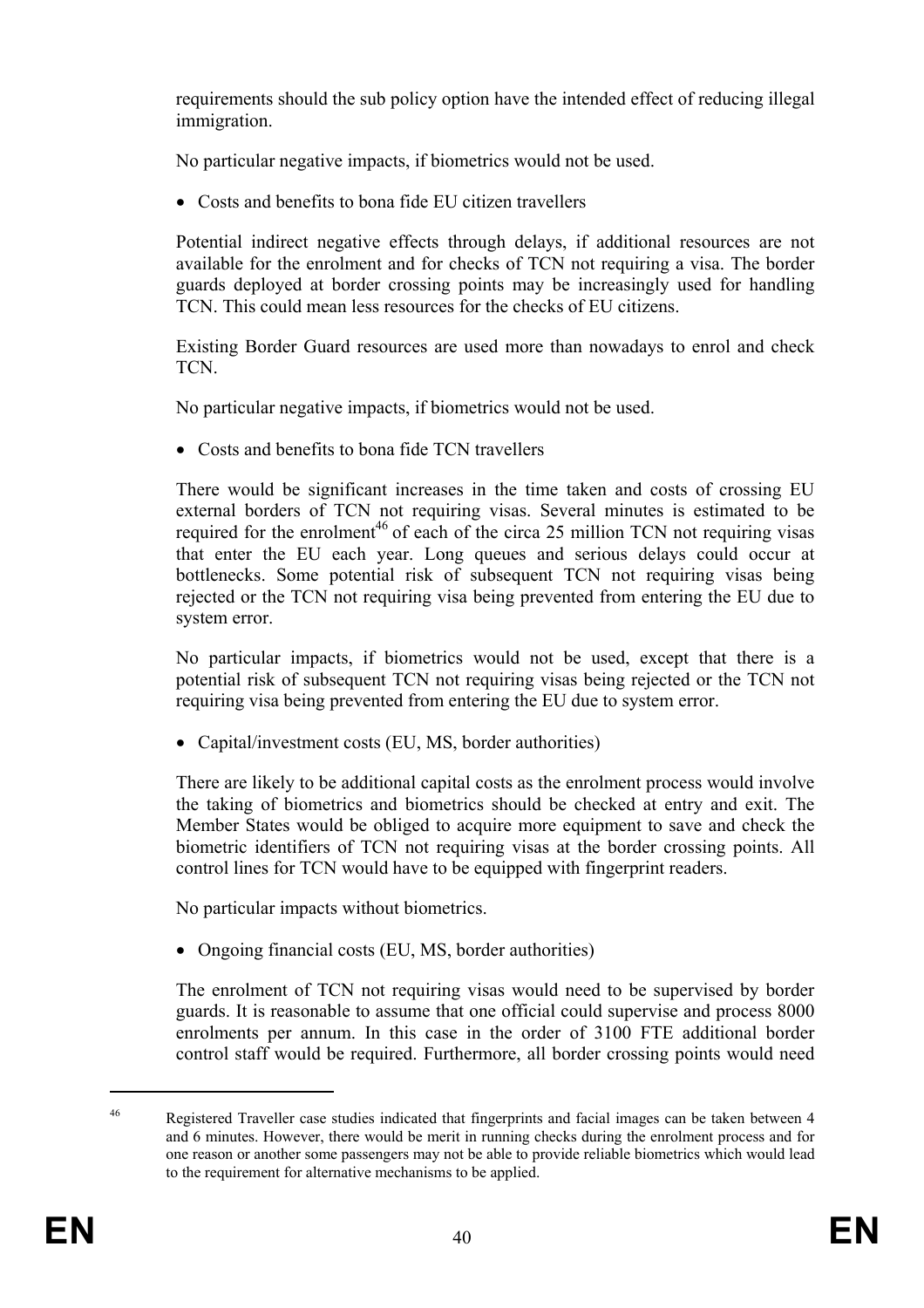to be resourced in a manner that would allow for enrolment. Increases in ongoing resource costs could also accrue, if additional capacity is required to respond to the alerts received of overstayers. However, apprehension rates would be anticipated to improve.

No particular impacts, if biometrics would not be used.

• Necessary pre-conditions, accompanying measures to achieve impacts

Successful implementation of the status quo including the VIS, and in particular very high levels of accuracy with respect to the recording and validation through biometric identity checks of the timing of the cross border movements of TCN not requiring a visa.

All border crossing points should be equipped to be able to register the time and place of entry and exit of TCN not requiring a visa.

#### **5.3. Option 3: Measures to facilitate cross-border flows (Registered Traveller Programme and Automated Border Control)**

**Assessment of sub policy option 3a: A Registered Traveller Programme for TCN**

• To reduce illegal immigration (especially overstayers):  $\sqrt{}$ 

A Registered Traveller Programme might have the potential to free up border control resources so that they could focus on groups of travellers assessed as being more and most likely to be linked to illegal immigration. To reach more positive effects the entry/exit system should be used. This would prevent overstayers from exploiting the Registered Traveller Programme.

• To facilitate crossings of EU external borders for bona fide travellers, ensuring overall coherence of EU border policy: √√√

Benefits due to reduced or limited waiting times at border crossing points. The impact of the Registered Traveller Programme on the border crossing time varies from each border crossing point. For that reason, it is difficult to make exact estimations.

However, some checks would still have to be carried out e.g random checks, second line checks, pre-screening of passengers and checks against watch lists including those from country of origin $47$  of TCN.

The improvements would only accrue to Registered Travellers who would be a minority of TCN travellers.

The Registered Traveller Programme would be more beneficial to TCN than to EU citizens, because TCN are subject to thorough checks at the external borders.

<u>.</u>

<sup>47</sup> See also Facilitation of Aviation Security: Feasibility study of "Registered Passenger" Concept. The study concluded that there should be a chance to reject TCN from the scheme if the requisite background checks cannot be completed.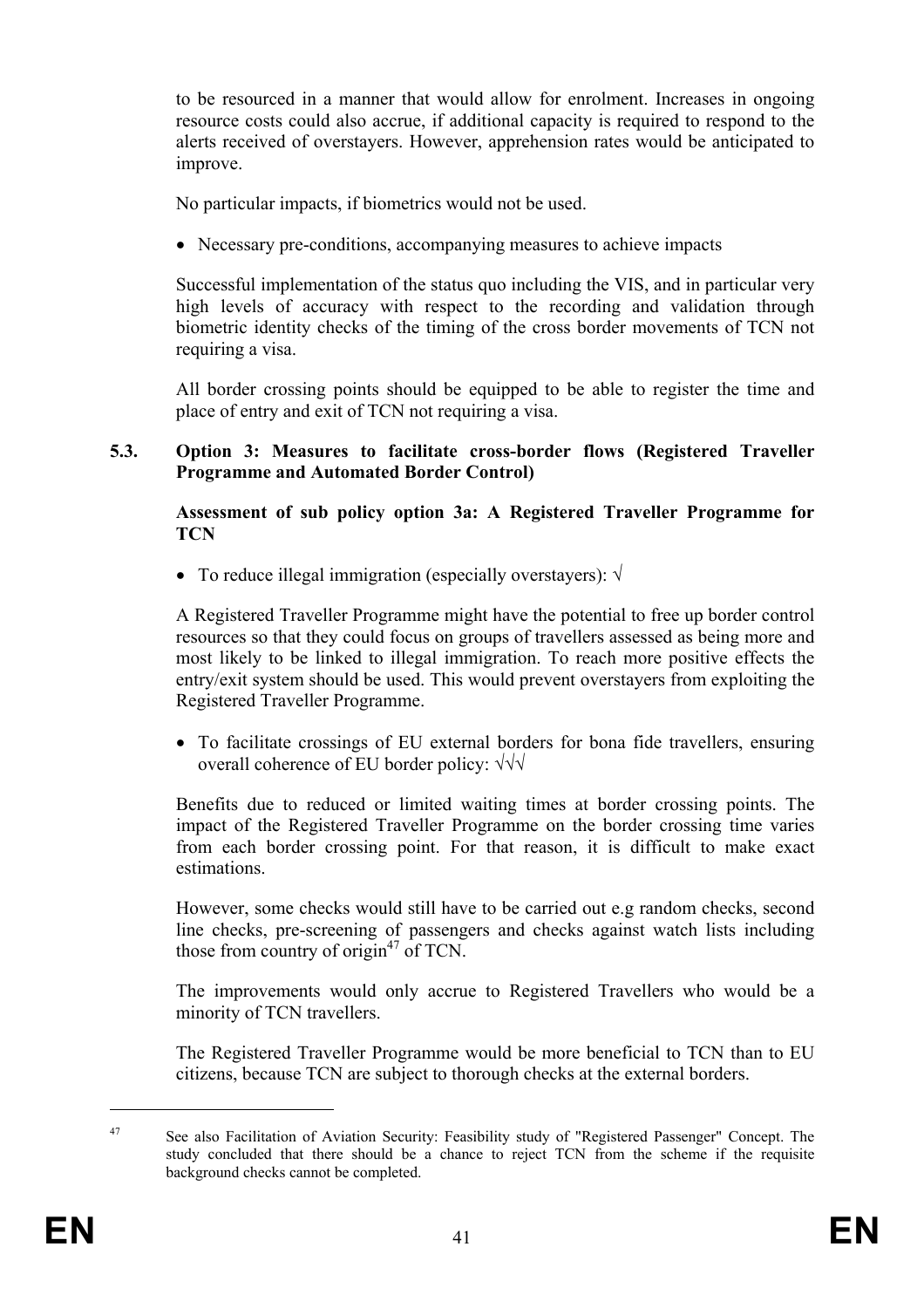The border crossing points especially at the land borders have queues that may take hours. The basic reason for the queues is not more careful border checks of TCN, but rather the steady increase of traveller flows and the respective decrease in the capacity of the border crossing points. Facilitated border checks will have an impact only on a small fraction of the time generally required for border crossings. In order to make border checks smoother, also the customs checks and security checks at airports should be made more fluent and faster. To decrease the time required for border crossing, the Registered Traveller Programme would enable building separate lanes in such a way that it would not be necessary to increase the number of border check personnel.

• To contribute to the fight against terrorism and serious crime: -

Potentially negative contribution. Prospective and unknown criminals or terrorists may seek to exploit the facility.

Potential negative effect is also due to the fact that border guards are accustomed to observe even the faintest cues, for example, reading the unusual behaviour of a human being, or observing the smallest details in the travel documents (change of photo etc.). This human factor is removed if the checks of the Registered Travellers are eased . Only in random checks will the human factor still exist. It is possible to forge finger prints using modern techniques and materials<sup>48</sup>; finger prints can be even bought or stolen.

• To improve the effective management of economic migration (for example seasonal workers): √

Indirect effects: Benefits due to reduced or limited waiting times at border crossing points. The Registered Traveller Programme could encourage also those TCN who wish to commute daily from their own country to their work place in the Schengen area to look for a job in the Schengen area.

May enable border control resources better focus on checking riskier group of travellers and thus increase public confidence in the border control system.

#### **Other relevant criteria:**

• Robustness in the light of substantive and policy changes.

The sub policy option could be adjusted within scenarios involving increases in travel and changes in migration and border control policy.

• Social and economic repercussions on the EU and third countries

Positive effects on business and trade are likely. Small positive economic effect via traveller time savings. There would be a need to cooperate with enforcement authorities in third countries in order to check would-be participants against national databases.

1

<sup>&</sup>lt;sup>48</sup> See also Study on Automated Biometric Border Crossing Systems for Registered Passengers at European airports made by Frontex page 14.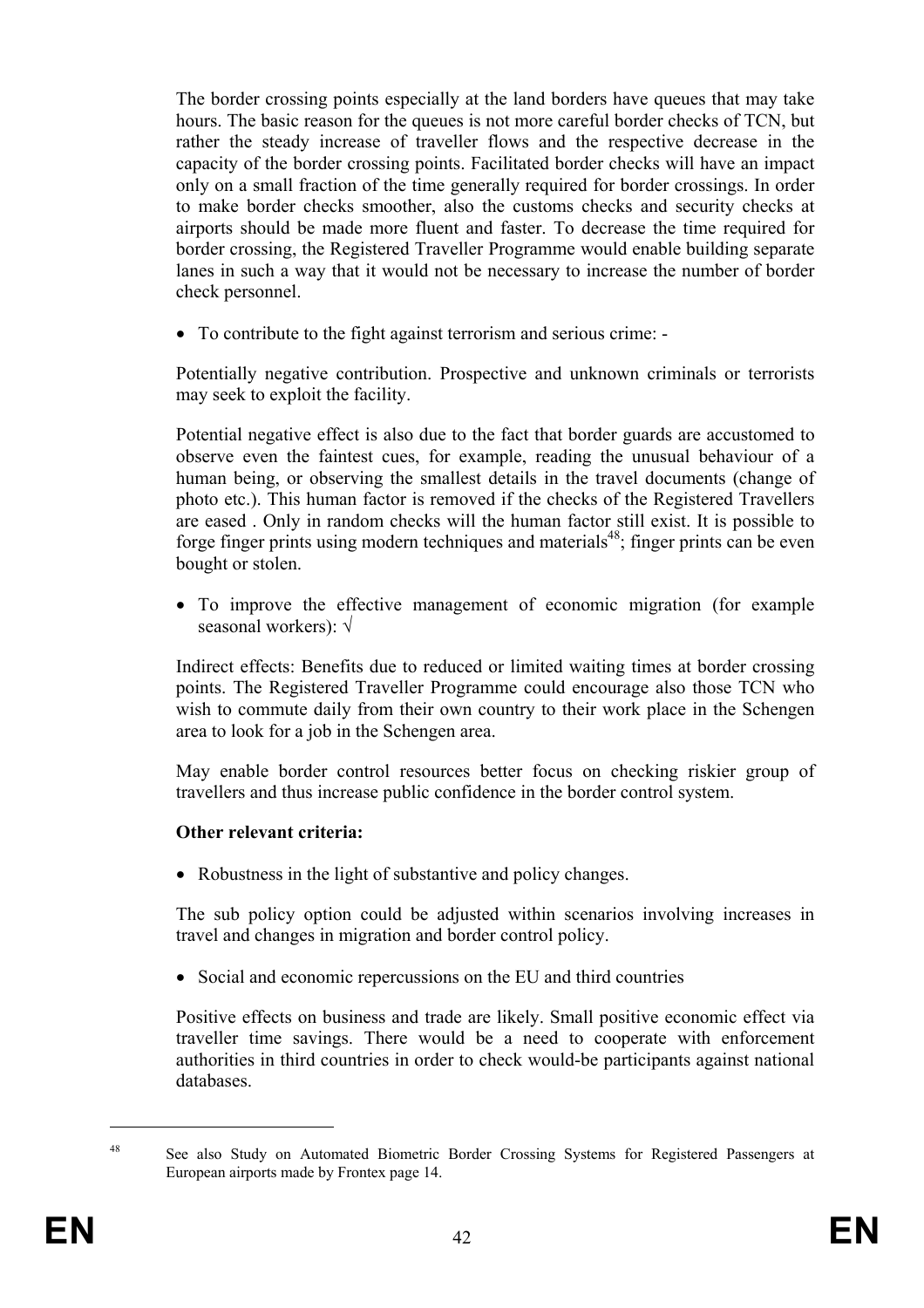• Environmental impacts

Additional channels may need to be built at certain border crossing points.

• Impacts on fundamental rights: particularly privacy, data protection, presumption of innocence, fair trial etc

A provision would be required to provide TCN applicants with the reasons why they have not been accepted onto the programme. Data provided under the vetting process would need to be subject to data protection provisions.

• Costs and benefits to bona fide EU citizens travellers

No effect.

• Costs and benefits to bona fide TCN travellers

Benefits due to reduced or limited waiting times at border crossing points.

• Capital/investment costs (EU, MS, border authorities)

Resources would be required to create separate channels for Registered Travellers, although this would not necessarily need to take place at all border crossing points.

One automated gate unit costs approximately 35.000 euro.

• On going financial costs (EU, MS, border authorities)

Resources would be required to vet applicants at visa consulates and/or at the border crossing points. Some potential resource savings as checks on Registered Travellers would subsequently be lighter than on other TCN. Resource costs could be offset by charges for participation.

• Necessary pre conditions, accompanying measures to achieve impacts

Not reliant on other policy options.

## **Assessment of sub policy option 3b: A harmonised Registered Traveller Programme available to EU citizens**

• To reduce illegal immigration (especially overstayers):  $\sqrt{ }$ 

A Registered Traveller Programme might have the potential to free up border control resources so that they could focus on groups of travellers assessed as being more and most likely to be linked to illegal immigration.

• To facilitate crossings of EU external borders for bona fide travellers, ensuring overall coherence of EU border policy: √√

Benefits due to reduced or limited waiting times at border crossing points, but smaller than for TCN as minimum checks for EU citizens is already the rule. The impact of the Registered Traveller Programme on the border crossing time varies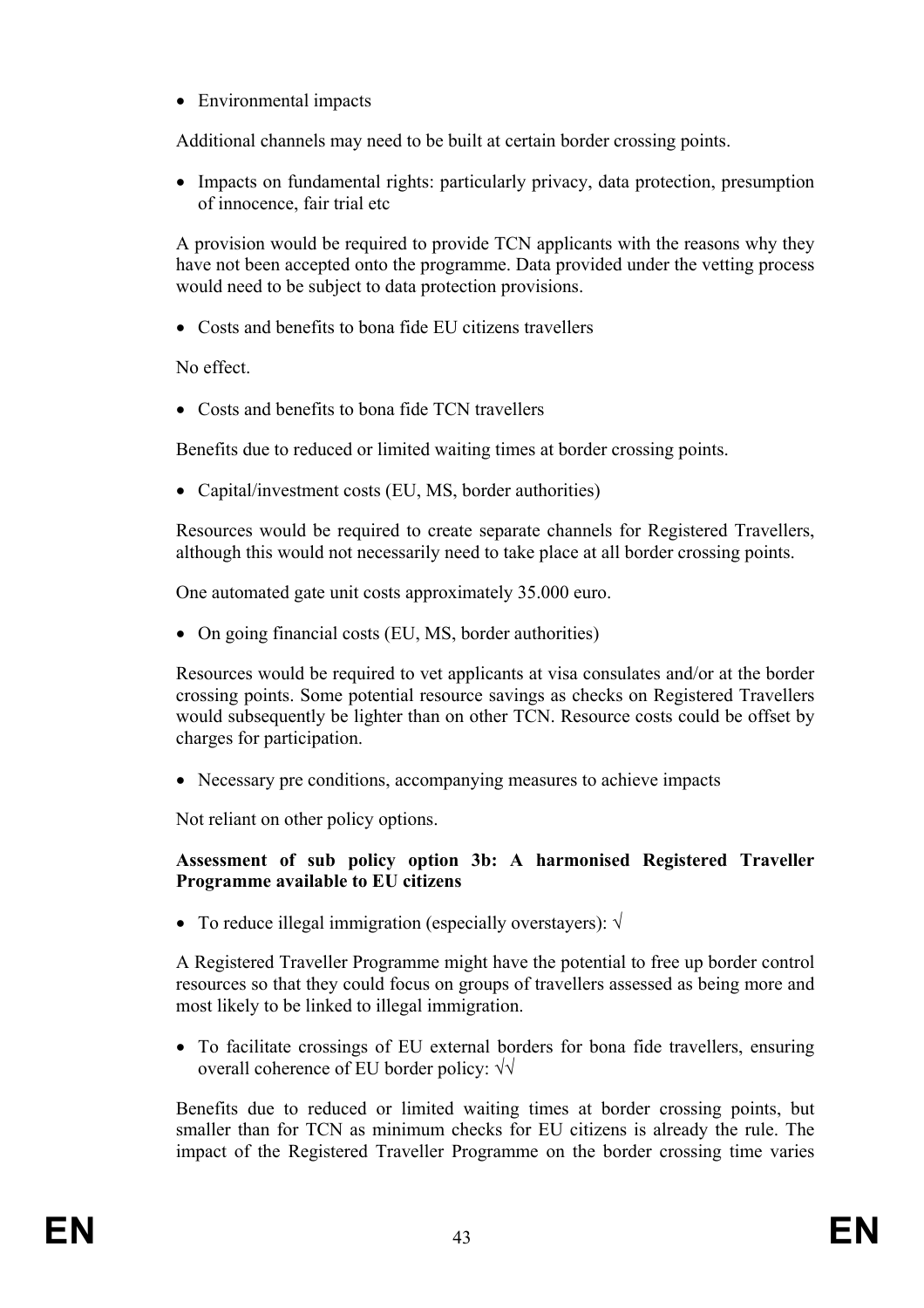from each border crossing point. For that reason, it is difficult to make exact estimations.

The systems are available at all external border crossing points, but facilitated border control procedures would be available for only those EU citizens meeting the vetting criteria separately set at EU level.

The absolutely most useful benefit of the option would be the availability of the Registered Traveller Programme at all border crossing points. The negative point would be that Member States would have to implement the Registered Traveller Programme also at those border crossing points where there is no actual need for the programme, yet there would be substantial costs for implementing the programme there.

• To contribute to the fight against terrorism and serious crime: -

Potentially negative contribution. Prospective and unknown criminals or terrorists may seek to exploit the facility.

Potential negative effect is also due to the fact that border guards are accustomed to observe even the faintest cues, for example, reading the unusual behaviour of a human being, or observing the smallest details in the travel documents (change of photo etc.). This human factor is removed when border checks are automated. Only in random checks will the human factor still exist. It is possible to forge fingerprints using modern techniques and materials; fingerprints can be even bought or stolen.

• To improve the effective management of economic migration (for example seasonal workers): 0/√

Indirect effect: May enable border control resources to better focus on checking riskier group of travellers and thus increase public confidence in border control systems.

## **Other relevant criteria:**

Effects of the other relevant criteria are the same as the sub policy option 3a, except:

• Robustness in the light of substantive and policy changes.

The sub policy option would be able to adjust to scenarios involving increases in travel.

• Social and economic repercussions on the EU and third countries

Possible small positive effects on business and trade. Small positive economic effect via traveller time savings.

• Impacts on fundamental rights: particularly privacy, data protection, presumption of innocence, fair trial etc.

There is a potential issue of discrimination assuming that people that are not registered or accepted are suspicious, depending on the criteria applied to register in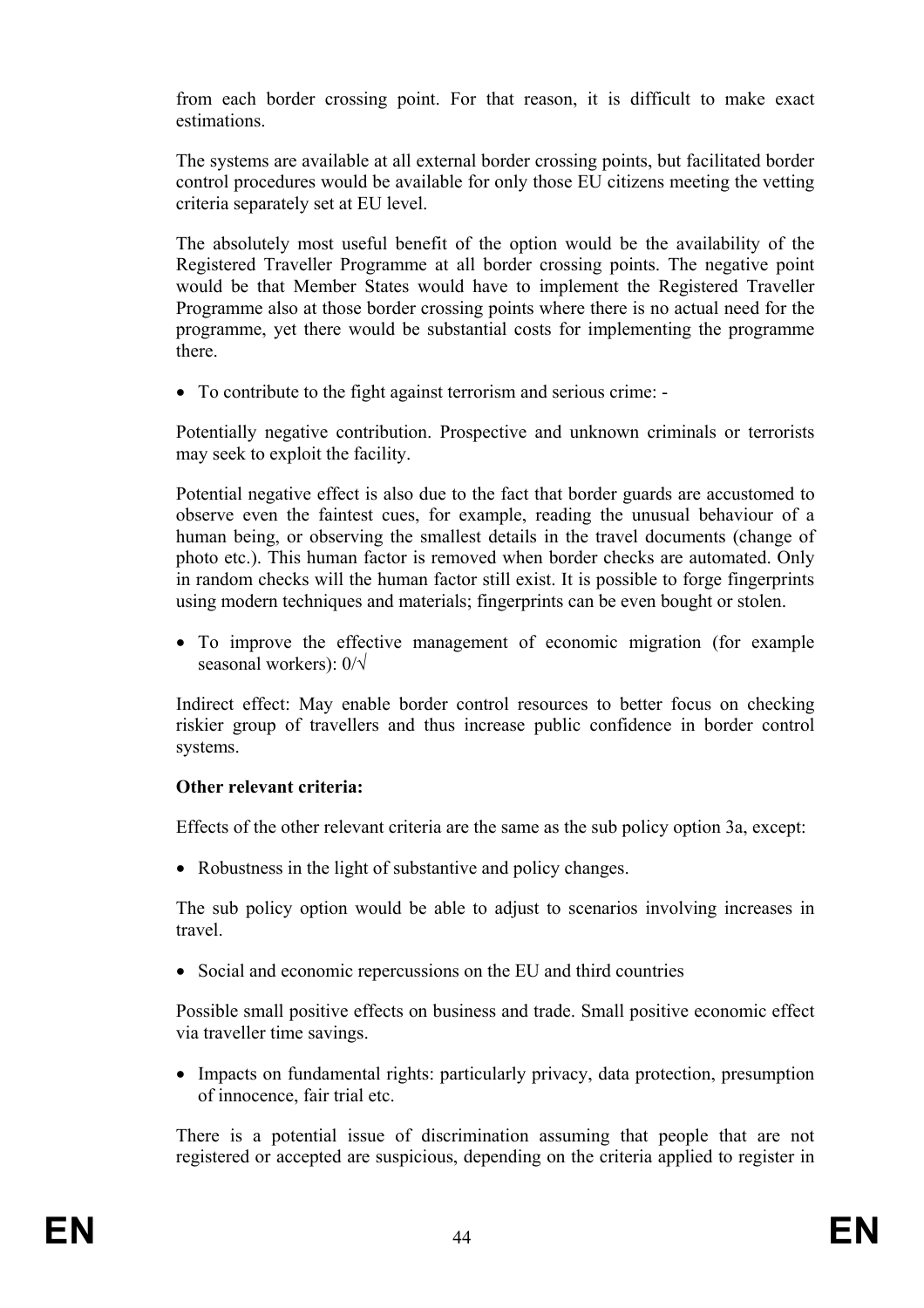the programme. Data provided under the vetting process would need to be subject to data protection provisions. Systems of appeal for refusal of applicants would be required.

All EU citizens have the same rights to enter and exit the EU. In accordance with Article 7 of the Schengen Borders Code, all persons crossing the external border shall be subject to a "minimum check", both at entry and exit, consisting of the examination of the travel document so as to verify the identity of the individual. This is the rule for EU citizens and other persons enjoying the Community right of free movement. The sub policy option would arguably be a source of discrimination conferring benefits to those that have registered and been accepted to the programme.

• Costs and benefits to bona fide EU citizen travellers.

Potential travel time savings to registered travellers.

• Costs and benefits to bona fide TCN travellers.

No effects.

• Capital/investment costs (EU, MS, border authorities)

Separate channels would be required, particularly at major bottle necks such as big airports with huge number of travellers from the EU. These channels would need to be consistent at all EU border crossing points, giving rise to need for the EU to fund the investment so as to ensure burden sharing.

One automated gate unit costs approximately 35.000 euro.

• On going financial costs (EU, MS, border authorities)

The main costs would be in building up the system and processing applicants for the Registered Traveller Programme.

• Necessary pre conditions, accompanying measures to achieve impacts

The benefits that would accrue would largely depend upon the disadvantages and delays to EU passengers who are not registered in the Programme. If conditions for unregistered passengers are poor, then the benefits for registered passengers are potentially greater.

#### **Assessment of sub policy option 3c: Minimum standards are established for Registered Traveller schemes and Automated Border Control for EU citizens**

• To reduce illegal immigration (especially overstayers):  $\sqrt{}$ 

A Registered Traveller Programme and Automated Border Control might have the potential to free up border control resources so that they could focus on groups of travellers assessed as being more and most likely to be linked to illegal immigration.

• To facilitate crossings of EU external borders for bona fide travellers, ensuring overall coherence of EU border policy: √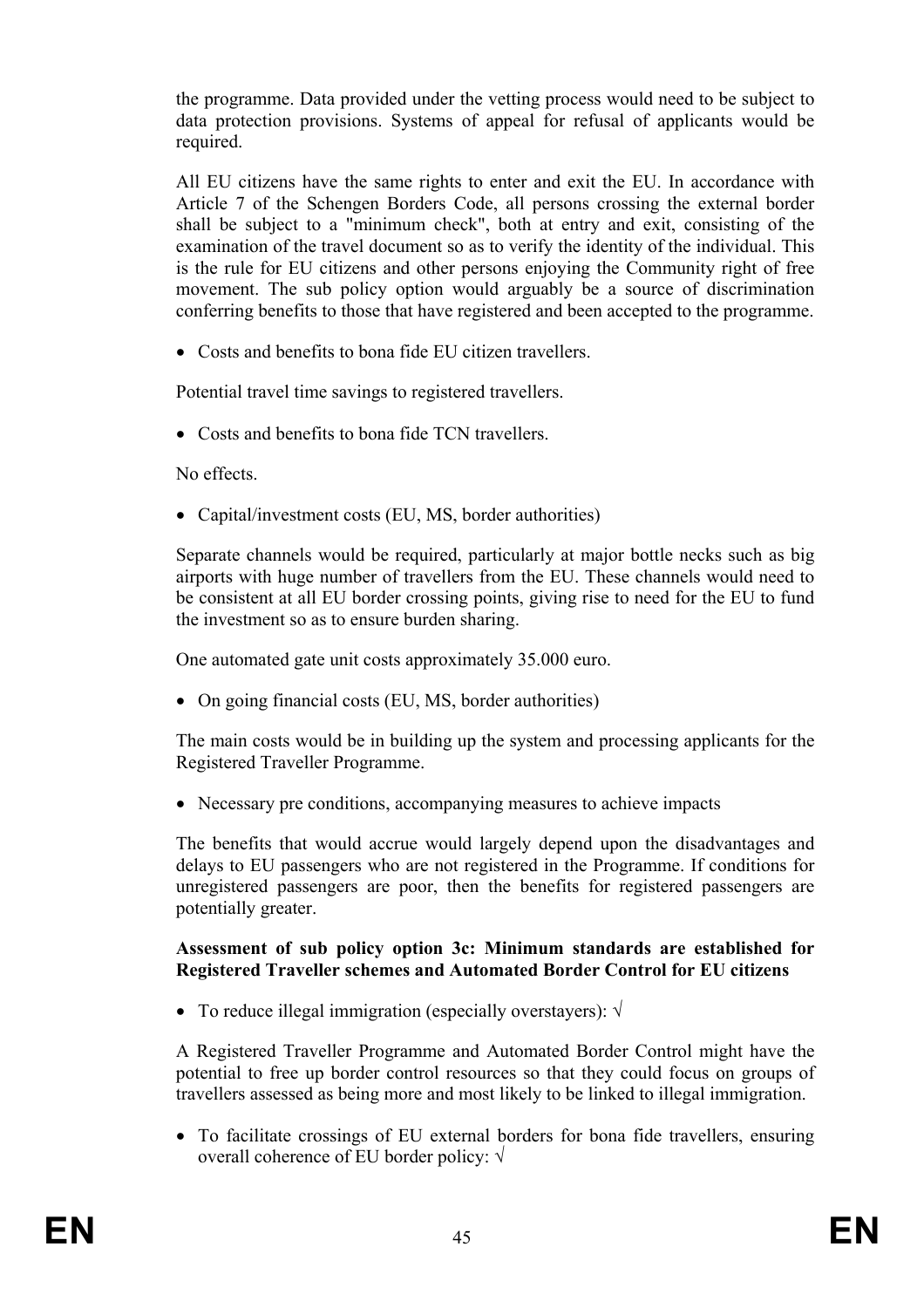Benefits due to reduced or limited waiting times at border crossing points, but smaller than for TCN as minimum checks for EU citizens is already the rule. The impact of Automated Border Control on the border crossing time varies across each border crossing point. For that reason, it is difficult to make exact estimations.

Member States would decide the border crossing points where they would like to set up the systems. EU citizens holding e-passports would be able to benefit from Automated Border Control without having to register or enrol in advance.

• To contribute to the fight against terrorism and serious crime: -

Potentially negative contribution. Prospective and unknown criminals or terrorists may seek to exploit the facility.

Potential negative effect is also due to the fact that border guards are accustomed to observe even the faintest cues, for example, reading the unusual behaviour of a human being, or observing the smallest details in the travel documents (change of photo etc.). This human factor is removed when border checks are automated. Only in random checks will the human factor still exist. It is possible to forge fingerprints using modern techniques and materials; fingerprints can be even bought or stolen. However the use of multimodal biometrics could help mitigate this risk.

• To improve the effective management of economic migration (for example seasonal workers): 0/√

Indirect effect: May enable border control resources to better focus on checking riskier group of travellers and thus increase public confidence in border control systems. The system might reduce also TCN border crossing time and in that way encourage TCN to work in the Schengen area. Smoother border checks for TCN would be possible because the border guards could be transferred to check TCN instead of checking EU citizens.

## **Other relevant criteria:**

Effects of the other relevant criteria are similar as the sub policy option 3b, except:

• Robustness in the light of substantive and policy changes.

The sub policy option would be able to adjust to scenarios involving increases in travel. It would also be able to take account of the increase in number with the variety of Registered Traveller Schemes and Automated Border Control Systems that could be implemented.

• Social and economic repercussions on the EU and third countries

Minor positive effects on business and trade. Minor positive economic effects via traveller time savings.

• Impacts on fundamental rights: particularly privacy, data protection, presumption of innocence, fair trial etc.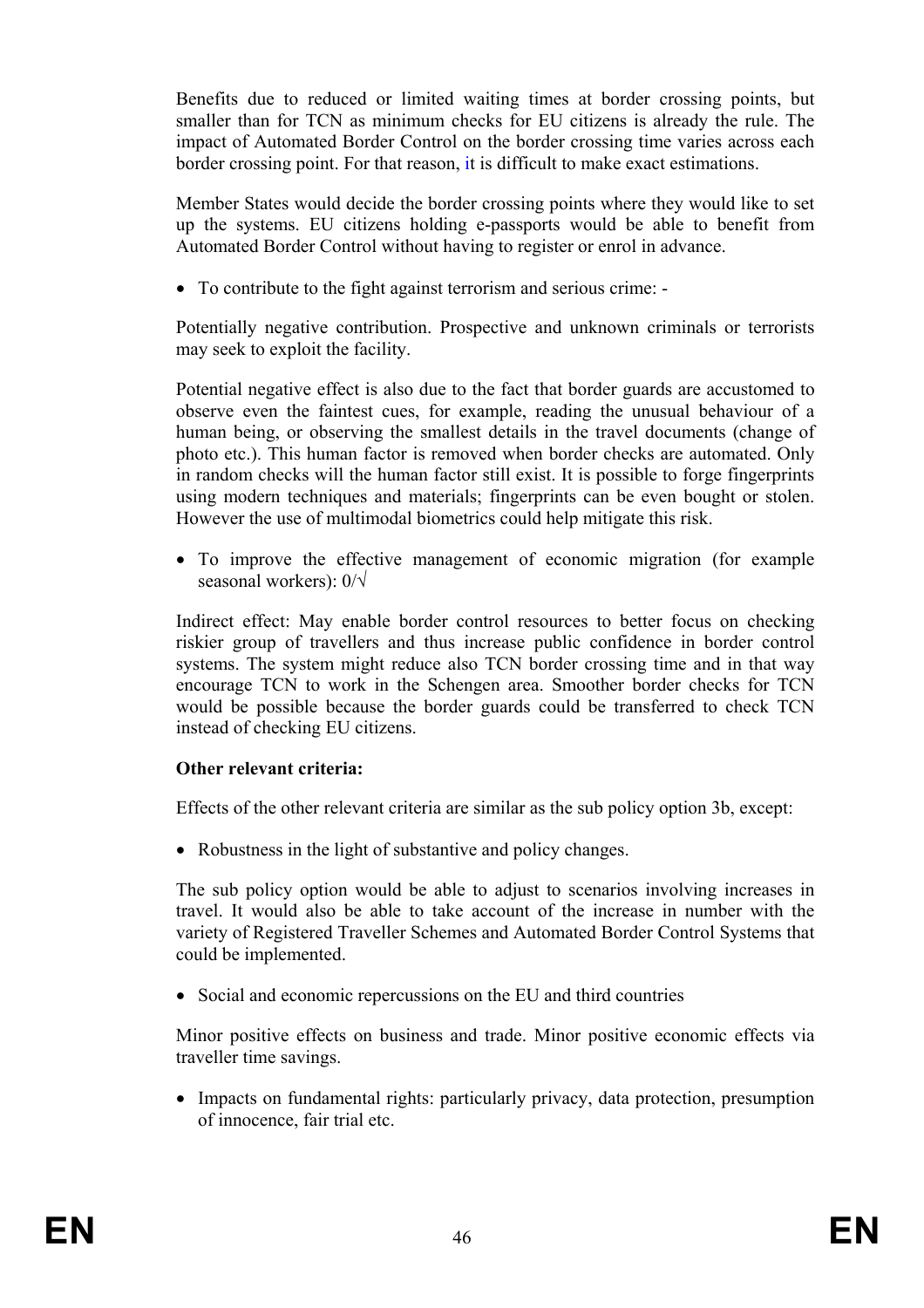The minimum standards would potentially strengthen aspects of the application and data protection. Defining, monitoring and enforcing 'minimum standards' could be problematic.

• Costs and benefits to bona fide EU citizen travellers.

Potentially small travel time savings to EU citizens.

• Capital/investment costs (EU, MS, border authorities)

It is unlikely that the minimum standards would lead to significant increases in capital costs, indeed the standards could be based on schemes which are judged to have been cost effective. Its feasibility is not dependent upon the status quo or other policy options. It could be implemented in the short term.

One automated gate unit costs approximately 35.000 euro.

• On going financial costs (EU, MS, border authorities)

The main costs would be in building up the system.

• Necessary pre conditions, accompanying measures to achieve impacts

Not reliant on other policy options.

## **5.4. Comparative assessment**

As indicated below in Table 1 and 2 policy option 2b would have a more significant effect on reducing illegal immigration than policy option 2a. There are biometric identifiers of TCN requiring a visa in the VIS system. It is possible to identify biometrically a TCN requiring a visa both at the border crossing point and also if s/he travels or resides in the European Union without requisite travel documents. Whereas, in respect to TCN not requiring a visa (2b), this is not possible if biometrics are not captured. If biometrics are captured also from TCN not requiring a visa, policy option 2b is likely to be more effective in reducing illegal immigration.

The impacts of 2a and 2b would be greater than the status quo which is itself expected to reduce illegal immigration to some extent. However, it would be unrealistic to expect that the policy options would eliminate illegal immigration. The push and pull factors that lead to illegal immigration will remain strong and some amongst those who enter the EU legally will opt to overstay irrespective of whether sanctions may result. Indeed the prospect that leaving after their 'due date' could limit their ability to re-enter the EU legally could have a perverse effect of prompting some to stay longer.

Policy options 2a and 2b are likely to be effective in identifying overstayers and to lead to their apprehension if biometrics are captured also from the TCN not requiring a visa. Otherwise 2a is likely to be more effective. However, it should be noted that most overstayers are TCN requiring visas.

However, detecting and apprehending overstayers in the European Union is difficult because there is no information about the whereabouts of the overstayers. It is only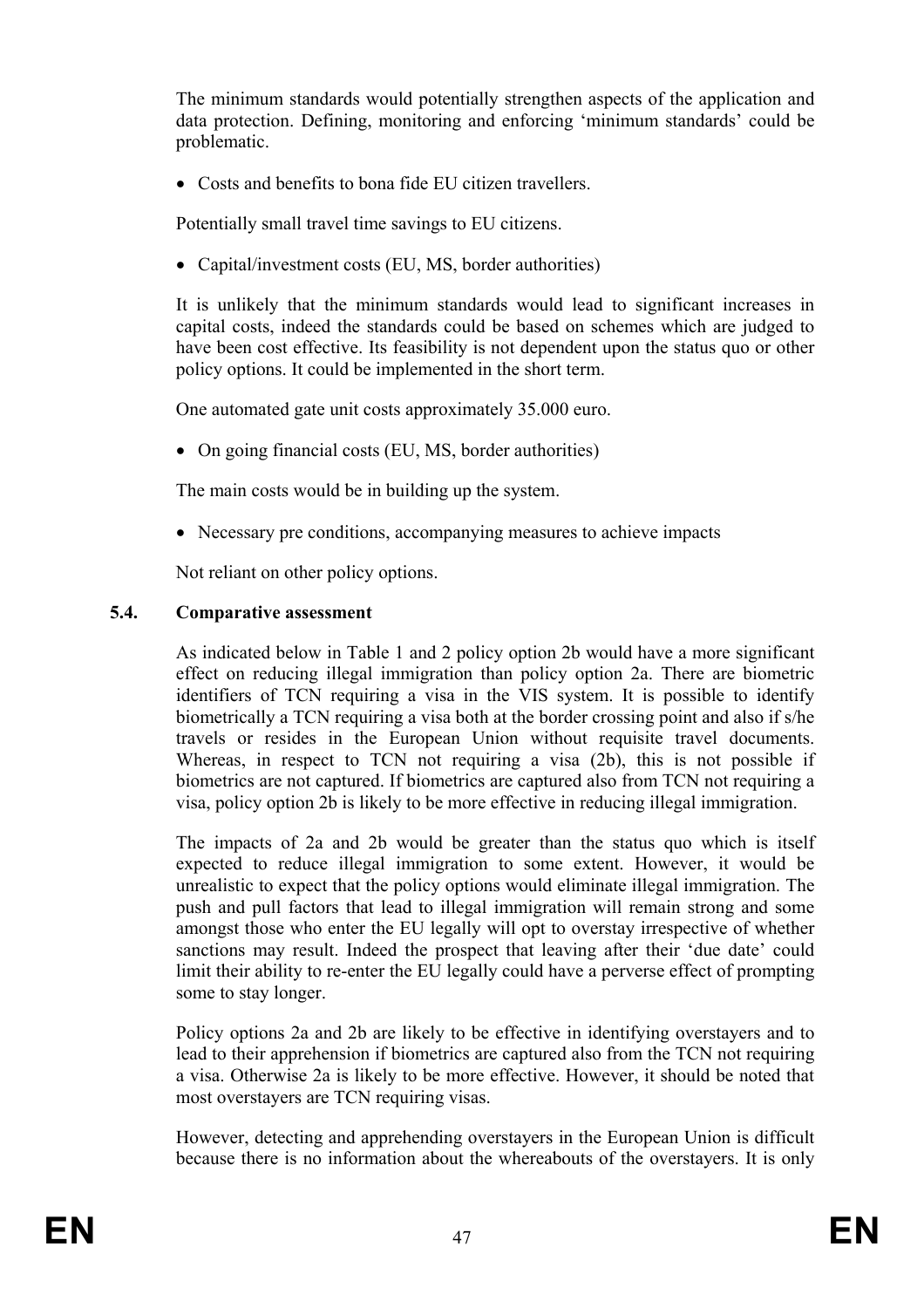known that the overstayers are somewhere in the European Union. At the border crossing points it is easier to detect overstayers, as the entry/exit system informs the border guard when an overstayer is being checked.

Only policy options 3a and 3b contribute markedly to facilitating the cross border crossing of bona fide travellers. However, both policy options 2a and 3c contribute to some extent, whereas option 1 and 2b may have a negative impact in this respect.

None of the policy options contribute markedly to reducing terrorism or serious crime but policy options 1 and 2b have the greatest potential in this respect. In view of the latest terrorist acts in the area of the EU, it can be noted that the perpetrators have mainly been EU citizens or foreigners residing and living in the Member States with official permits. Usually there has been no information about these people or about their terrorist connections in the registers, for example in the SIS or national databases. The entry/exit system does not register entries or exits of the EU citizens or their relatives. Therefore, the entry/exit system will not be able to have an impact on this specific target group.

Policy option 2a has the greatest potential to contribute to the management of economic migration.

Should fingerprints be used as the biometric identifiers in the entry/exit system for the TCN not holding a visa, this development will increase costs and time of the border crossings as compared to using only alphanumeric data and exploiting, for example, only the machine readable zone of the passport. It is faster to read only the alphanumeric data than verifying fingerprints, and no enrolment of the TCN is needed. On the other hand, benefits from using the biometric identifiers would include an improved level of security in the European Union, better legal protection of the traveller and reliability of the system. Earlier in this assessment, there have been references to potential sanctions that could be directed to the TCN overstaying in the Schengen area on the basis of information gathered from the system. Prior to any such sanctions, the authorities should be absolutely certain about the identity of the person in question. And vice versa, no such sanctions should be directed if there is not any 100% proof of illegal activities. With biometric identifiers, the Member States would have much more reliable information on the identity of the person illegally residing in the Schengen area and on the duration of the illegal stay. Verifying the identity of the persons illegally residing in a country would be easier and more reliable with the help of biometric identifiers, also within the Schengen area.

#### **Table 1 – Assessment of the status quo**

*Policy Option (Anticipated impacts rated from – (negative contribution to objective) to √√√√√ (full achievement of objective)* 

| Objective to be achieved/problem addressed                                                                                                   | Policy option 1 (status quo) |
|----------------------------------------------------------------------------------------------------------------------------------------------|------------------------------|
| Policy objective: To reduce illegal immigration (especially overstayers)                                                                     |                              |
| Policy objective: To facilitate crossings of EU external borders for bona fide<br>travellers, ensuring overall coherence of EU border policy |                              |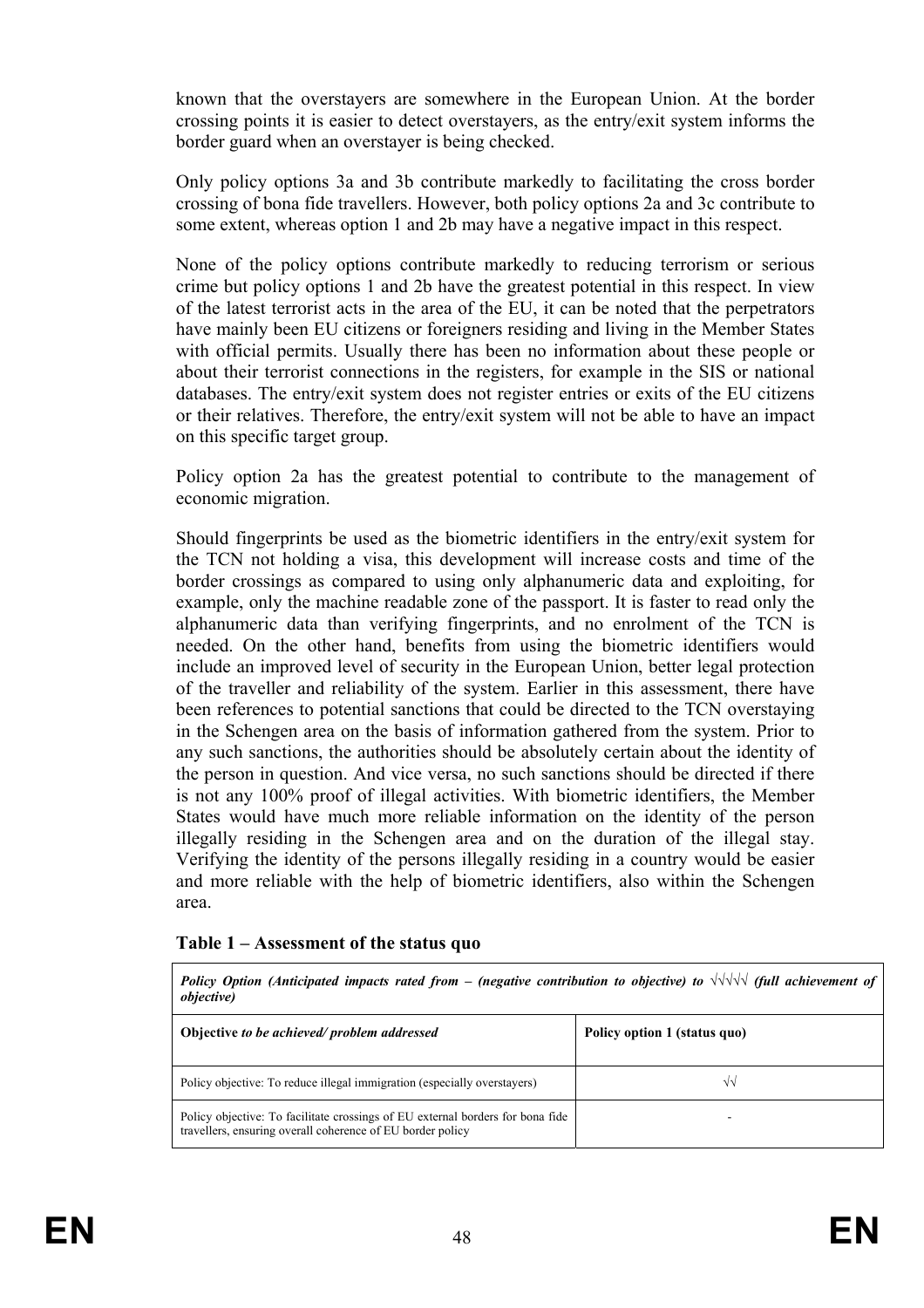| Policy objective: To contribute to the fight against terrorism and serious<br>crime                           |    |
|---------------------------------------------------------------------------------------------------------------|----|
| Policy objective: To improve the effective management of economic<br>migration (for example seasonal workers) |    |
| Relative costs                                                                                                | NA |

Note: Status quo has been assessed against the current situation.

#### **Table 2 – Comparative assessment of other policy options and sub options (2a – 3c)**

Comparative assessment of policy options and sub options

*Policy Options (Anticipated impacts rated from – (negative contribution to objective) to √√√√√ (full achievement of objective)* 

| Objective to be achieved/problem addressed                                                                                                      | Policy<br>option 2a | Policy<br>option 2b | Policy<br>option 3a | Policy<br>option 3b | Policy<br>option 3c |
|-------------------------------------------------------------------------------------------------------------------------------------------------|---------------------|---------------------|---------------------|---------------------|---------------------|
| Policy objective: To reduce illegal immigration (especially<br>overstayers)                                                                     | $\sqrt{\sqrt{2}}$   | $\sqrt{\sqrt{}}$    | V                   | V                   | V                   |
| Policy objective: To facilitate crossings of EU external<br>borders for bona fide travellers, ensuring overall coherence<br>of EU border policy | $\sqrt{}$           | $-\sqrt{0}$         | $\sqrt{\sqrt{}}$    | $\sqrt{2}$          | V                   |
| Policy objective: To contribute to the fight against terrorism<br>and serious crime                                                             | $0/\sqrt{2}$        | V                   |                     |                     |                     |
| Policy objective: To improve the effective management of<br>economic migration (for example seasonal workers)                                   | $\sqrt{2}$          | $\sqrt{ }$          | $\sqrt{ }$          | $0/\sqrt{2}$        | $0/\sqrt{2}$        |
| Relative costs <sup>49</sup>                                                                                                                    | Low                 | Medium              | $Low-$<br>Medium    | $Low-$<br>Medium    | Low                 |
| <b>Preferred option</b>                                                                                                                         | V                   | V                   |                     |                     |                     |

Note: The baseline situation against which the ratings are made assumes the successful implementation of the status quo (table 1). Other policy options (2a-3c) have been assessed against this option. As an example, the policy option 2a is two ticks (√√=medium impact) more effective "to reduce illegal immigration (especially overstayers)" than the baseline.

Note: policy option 2a=Entry/exit for TCN requiring visas; 2b=Entry/exit for TCN not requiring visas; 3a=Registered Traveller Programme available to TCN; 3b=Harmonised Registered Traveller Programme available to EU citizens; 3c=Minimum standards are established for Registered Traveller schemes and Automated Border Control system for EU citizens.

1

<sup>&</sup>lt;sup>49</sup> The costs of technical implementation will be presented in a separate Commission staff working paper on technical options in the beginning of 2008.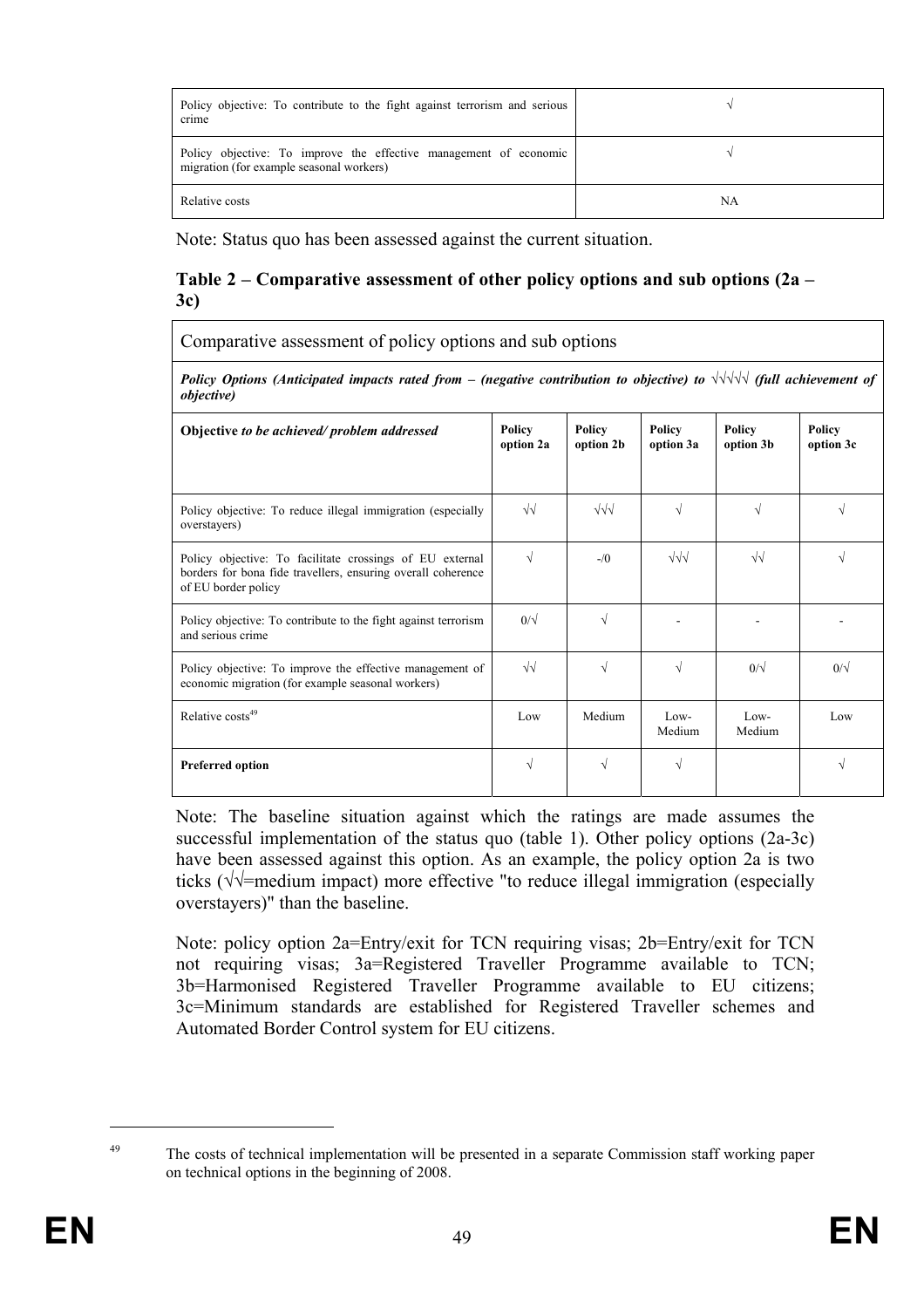#### **5.5. Preferred option**

There is a clear merit in pursuing policy option 2a, the entry/exit system for TCN requiring visas, to meet the specific objective of deterring illegal immigration. The costs are low and the policy benefits significant. There are no major risks associated with the policy option except those that concern the successful implementation of the status quo. Sub policy option 2a should thus be part of the preferred option.

The balance of costs and benefits of policy option 2b, the entry/exit system for TCN not requiring visas is less clear cut. There would be costs associated with the enrolment of TCN, if biometric identifiers are used and checked, but there would be benefits in reductions of illegal immigration. Data on non-visa holders should be used in an identical way as for visa holders with regard to alerts, data collection and law enforcement purposes. This would allow possibilities for identifying undocumented persons within the Schengen area.

Given the importance of reducing illegal immigration and the improved information on patterns of overstaying that the sub policy option would provide, and because it could give rise to changes in visa policy, in the sense that citizens of certain countries would no longer require visas, there would be resource savings to the EU. A central EU entry/exit system would also allow automated recording of entry and exit of a TCN seasonal worker and thus verification of compliance with the obligation to return after the fixed period. The register would be at EU level which in turn would allow for the implementation of EU policies in the field of economic migration. It is proposed that sub policy option 2b should also be part of the preferred policy option.

The entry/exit system has to be implemented at all types of borders (air, sea, land) and all border crossing points. In the absence of a thorough implementation at all types of borders the systems may displace the movements of would-be overstayers, criminals and terrorists towards those borders and entry points in which the system is not in place. As, in general, TCN enter and exit the Schengen area at border crossing points of their choice, a central solution is necessary to reconcile entry and exit data.

It should be noticed that the entry/exit system would help Member States to better profile traveller flows. In order to arrange and target the border checks and in order to manage economic migration, Member States will have real-time information about the current situation of legal and illegal migration (especially about the overstayers). At the same time, the fact-based statistics about the changes of illegal immigration at the level of the EU would be available (exempt from the illegal immigration outside the border crossing points).

In addition to this, it is possible to gather information on the following facts: traveller´s country of origin; the country of destination; the purpose of the visit; the amount of travellers requiring a visa or exempt from a visa etc. When individuals are applying for a visa they inform authorities about the aforementioned facts. In the case of the TCN not requiring a visa, those pieces of information should be added to the database when biometrics are stored. The gathered information will help authorities within the Schengen area to target their actions and measures to the right groups of individuals in the right country and/or in the right region. With the help of the entry/exit system it would be possible to verify the identity of the TCN not requiring a visa within the Schengen area. This opportunity will be most beneficial in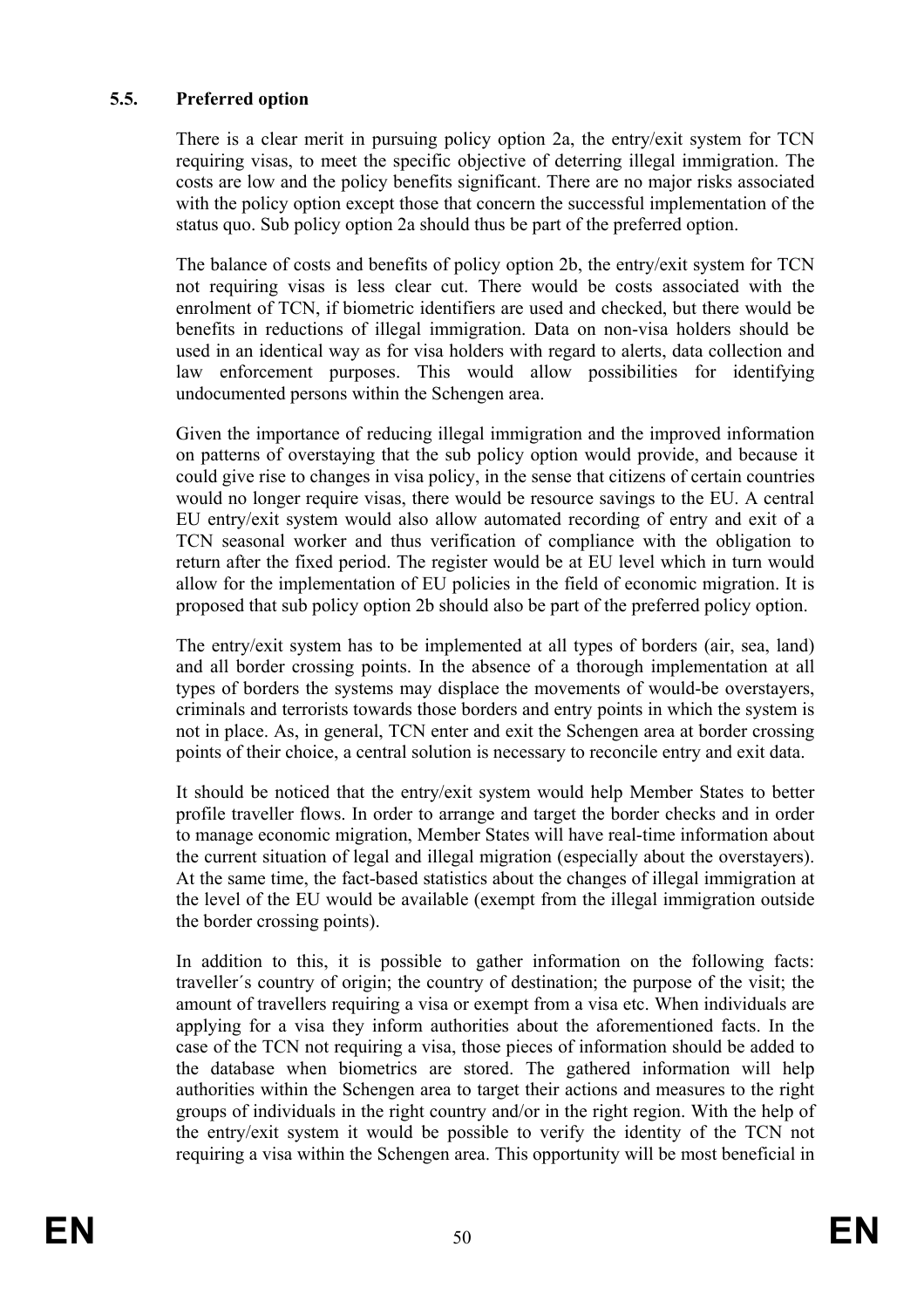a situation where a person has no travel documents and it has not been possible to verify his/her identity through the authorised use of other databases such as Eurodac.

With the help of the information created by the register it would be possible to define in a more reliable manner which TCN should be required a visa and which should not. In this way, the system could also have an effect on the visa policy of the EU.

In the case of seasonal workers, the register would allow making statistics of migration and thus help managing migration policy. The Register would enable the authorities to check if the seasonal workers have obeyed their right to stay in the Schengen area.

None of the arguments for the sub options within policy option 3 are extremely strong, because the benefits to travellers of being on Registered Traveller Programmes derive in large part from the relative 'costs' of being 'normal' traveller. However, on balance sub policy option 3a which would provide a Registered Traveller Programme for TCN would offer forms of improved service to TCN frequent travellers facing the challenges arising from increased security levels, growing demand and limited resources<sup>50</sup>. Thus this sub policy option should be part of the preferred option.

On the other hand the benefits of the introduction of sub policy option 3b, a harmonised Registered Traveller Programme for EU citizens would be unlikely to offset the costs and could be seen as discriminatory. At the same time sub policy option 3c, that would provide a framework for the development of Registered Traveller schemes and Automated Border Control tailored to the needs of particular border crossings but maintaining minimum standards, would be of merit and of low cost. Sub option 3c would allow Member States to consider at which border crossing points such measures would have an added value. There is no need for establishing this at all external border crossing points and moreover the systems do not need to be identical.

The compatibility will be ensured with technical minimum standards. Hence, an EU citizen with an e-passport or a specific token can use the system of any other Member States, without specific enrolment. The latter, which would involve additional vetting criteria as outlined under sub policy option 3b, could be seen as a step backwards compared to the right of EU citizens to be subject to a minimum check only under the current legal framework. Thus it is proposed to include policy option 3c in the preferred option. Each Member State would inevitably have to make a precise assessment for each individual border crossing point, whether the system would bring added value to the throughput capacity of the border crossing point and thus decrease travellers' border crossing time.

The preferred option is not any of the policy options or sub options alone. It is thus a combination of an entry/exit system for all TCN (sub policy options 2a and 2b) and a Registered Traveller Programme open to TCN (sub policy option 3a) and a framework for the development of 'local' Registered Traveller schemes and Automated Border Control (sub policy option 3c). The preferred option generates reasonable benefits and contributes considerably to the achievement of the main

<sup>1</sup> 

<sup>50</sup> See Facilitation of Aviaton Security: Feasibility study of "Registered Passenger" Concept.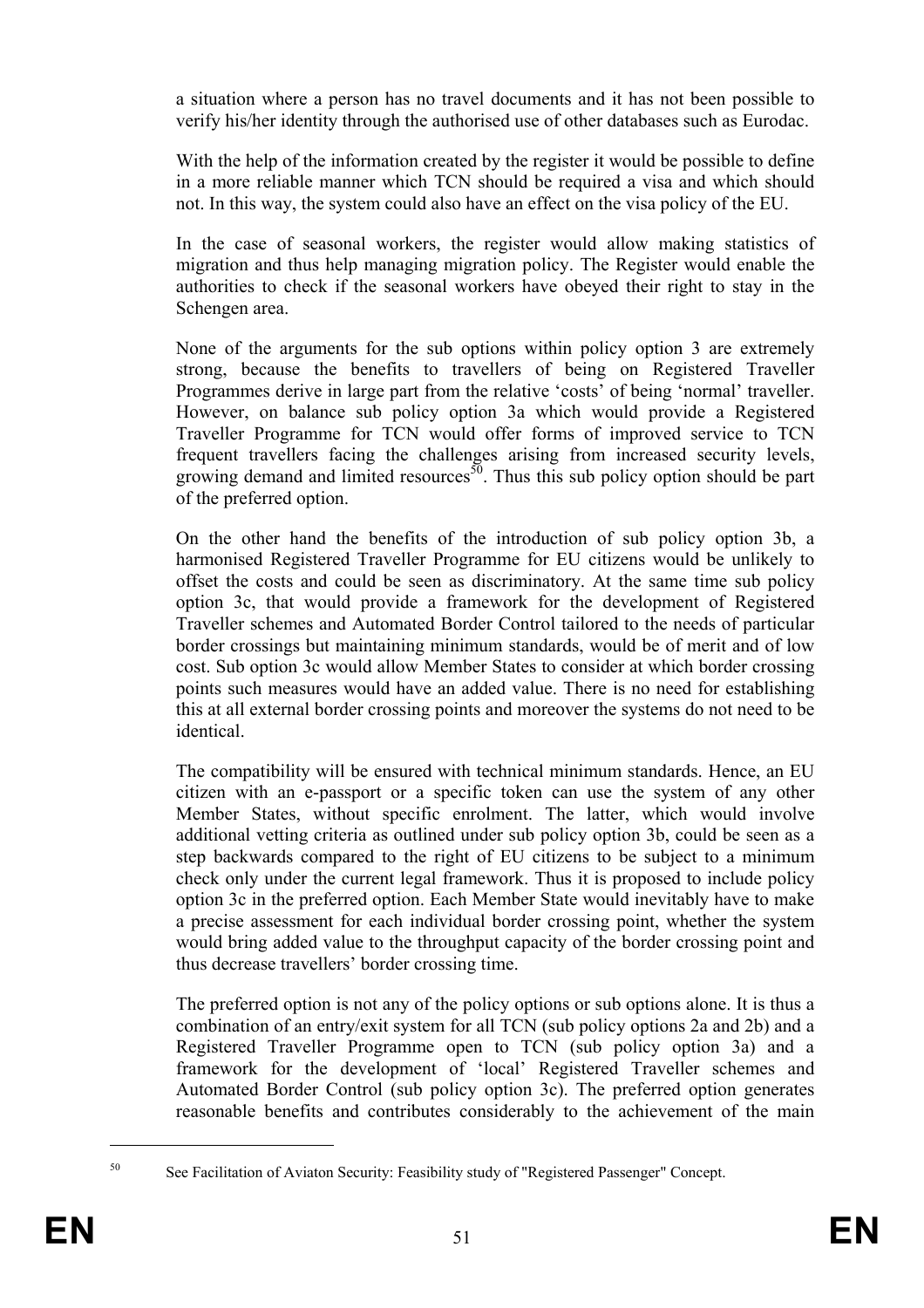objectives. The potential of the preferred option with respect to reducing terrorism and serious crime is however not substantial due to the nature of the problem and possibilities to tackle it by the means of border checks. The preferred option includes two complementary measures as the Registered Traveller Programme and automated border crossing systems can be seen as compensatory to TCN that are subject to more stringent migration and border controls and the potential costs of waiting at borders through the entry/exit system. The Registered Traveller Programme for TCN and Automated Border Control for EU citizens would allow border control authorities to focus their resources on those groups of travellers that require more attention in terms of risk analysis.

The costs would not increase considerably as compared to the status quo with the possible exception of waiting times at the borders. However, the preferred option is highly dependent upon the success of the implementation of the status quo. Failure of the VIS system for carrying out identity checks at EU external borders, and to operate efficiently and at all border crossing points would render the preferred option of limited benefit.

In accordance with the draft final report of the entry/exit technical feasibility study the estimated costs of the centralised entry/exit and Registered Traveller Programme system would be approximately 20 million euro, spread out over 2-3 years and the annual maintenance and operational costs approximately 6 million euro. The costs across all Member States would be approximately 35 million euro, but could vary greatly depending on the number of automated gates that would be implemented. External Borders Fund could support Member States in relation to purchasing necessary equipment. For third countries no costs would occur. After possible adoption of the entry/exit system and Registered Traveller Programme, third countries will be informed accordingly.

The preferred option would require several safeguards:

- If there were errors on the identity checks of passengers, facilities would need to be available for manual checks and for amending the data on entry and exit at all border crossing points.
- Facilities should be widely available to update information in the entry/exit system to reflect changes, such as circumstances that might lead to overstay (for example plane cancellations, sickness etc.).
- Some form of 'right to appeal' against possible sanctions imposed due to apparent overstaying would need to be introduced.
- There would be merit in a measure of harmonisation of the definition of overstayers and of the possible sanctions applied to TCN that become overstayers and the procedures for removals.

To be effective, data would have to be retained on the histories of cross border movements of TCN. This raises data protection issues that will need to be safeguarded.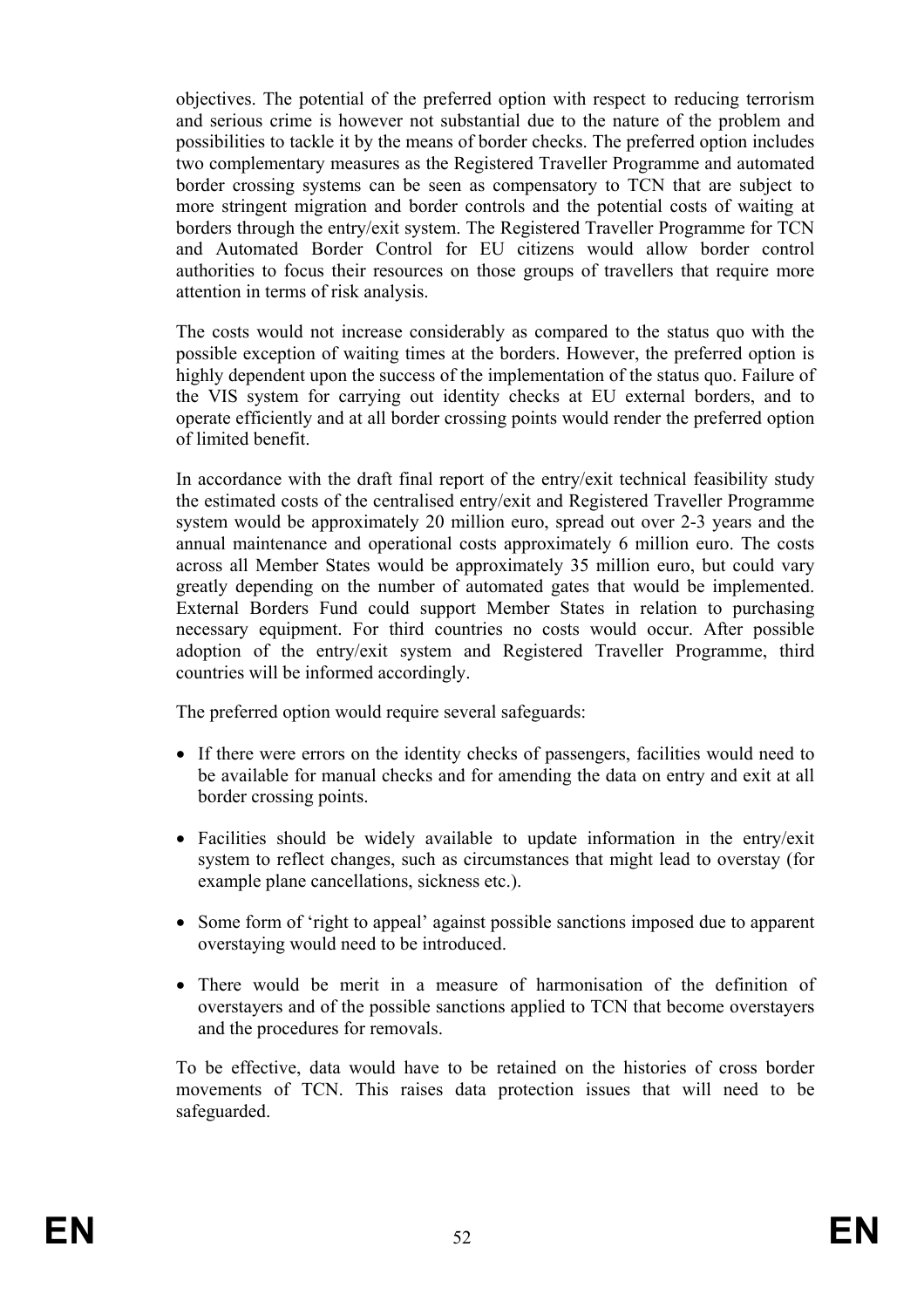From the technical perspective concerning the entry/exit system, the VIS and the SIS II pursue different objectives and thus comprehensive synergies cannot effectively be applied in this context, although technical synergies could be found. The VIS system could be used for the purposes of the entry/exit system for registering the entry and exit data of TCN requiring a visa. Regarding TCN not requiring a visa, at least partially separate database would be required, but which could build on the same technical platform as the SIS II and the VIS and use the same Biometric Matching System (BMS). This would allow for exploiting synergies with existing biometric systems keeping costs low and ensuring interoperability. To maintain consistency and interoperability the same guidelines that are used by the VIS should be followed for the collection of biometric data, including quality, capture and storage requirements. As long as similar standards and procedures are followed, the procedure for TCN not requiring a visa can be virtually identical to the process for TCN requiring a visa. This provides for maximum efficiency gains of technology as well as maximum usability and minimal costs of deployment and running of the solution. This system should be accessible via system interfaces from Member State border control systems. As for the Registered Traveller Programme, a separate data store will be required. It is possible to construct one single centralised entry/exit system and Registered Traveller Programme database; thus in any case, only one new database would be needed.

It is likely that mobile devices will need to operate in online and offline modes, i.e. always when connectivity is available, they will communicate with Member State and/or EU systems to record the entry or exit and to verify biometrics stored in central databases. In the event that connectivity is not available, in offline mode, the device will match against biometric samples stored on e-passports or another token and store events in local memory for upload to the central databases at a later time.

#### **6. ELABORATION OF THE PREFERRED OPTION**

This section of the report elaborates the preferred option. That is a combination of an entry/exit system for all TCN and a Registered Traveller Programme open to TCN and a legal framework for the development of 'local' Registered Traveller schemes (including the introduction of automated border controls) for EU citizens, that are interoperable at EU level.

## **6.1. European value added and proportionality**

The entry/exit system for TCN requiring visas builds on the VIS and status quo policy option through which much of the necessary investment will have taken place. Its implementation and effectiveness will require the cooperation of Schengen countries. The case for organisation at the EU level is compelling. The additional costs are low and the sub option is clearly proportionate.

The entry/exit system for TCN not requiring visas must also be implemented at the Schengen level. It could have important implications for and dependencies on visa policy which is determined at the Schengen level. The policy option needs to be implemented at all EU borders and will have implications for burden sharing and the border guard resources of all Schengen countries. In order to fully meet its objectives an entry/exit system should be applied consistently at all borders and all border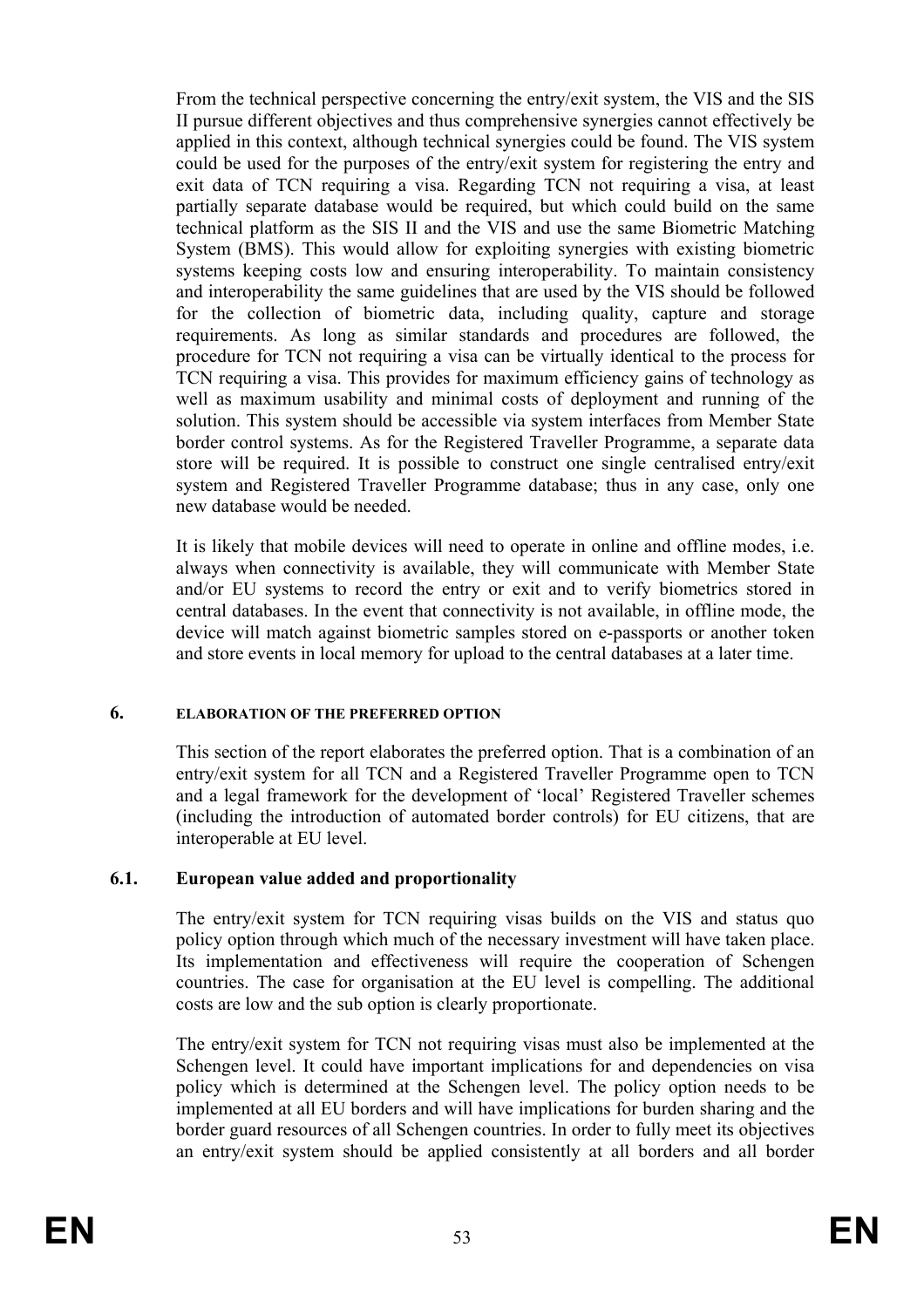crossing points. A common database where all travellers at the external borders are registered is needed. Otherwise the end results would be: "invisibility" of the overstayers and exploitation of those border crossing points without the entry/exit system by criminals. A person may enter the EU at a border crossing point where an entry/exit system is used, but exit through a border crossing point where no such system is used.

The Registered Traveller Programme open to TCN has to be implemented at the Schengen level although special facilities for the passage of Registered Travellers would not need to be introduced at all border crossing points. The net costs are likely to be low and proportionate to the benefits offered to bona fide registered travellers. TCN traveller would be properly screened, vetted and identified as a Member of the Registered Traveller Programme before facilitating entry to the Schengen area. Screening and vetting criteria as well as the policies on validity, expiry and revocation would have to be defined EU wide. This in turn would establish the basis for a central database to be provided and shared on an EU level.

The minimum standards for Registered Traveller Schemes and Automated Border Control would similarly need to be introduced at the Schengen level. This is because the implications of failures of a Registered Traveller Scheme and Automated Border Control operating in one country could impact on other Schengen countries. It should be noted that there are already well developed schemes in a number of Member States. It would represent a major step forward in terms of facilitation if such schemes would be interoperable within the EU and a person could use the Automated Border Control System of another Member State. Common criteria and minimum standards would be a prerequisite for such interoperability. On the other hand, each Member State should be able to decide if it will use the programme at its border crossing points or not. Otherwise systems would be set up in such border crossing points where there is no actual need for the system.

The preferred policy option would remain relevant also if there would be substantial changes in border control and migration policies and in the patterns of EU external cross border movements. The preferred option would not limit the scope for the introduction of other improvements.

## **6.2. Legislative implications**

There are no provisions in the Schengen Borders Code on the registering of cross border movements of the travellers. Currently the stamping of the travel document is the sole instrument indicating the dates of entry and exit at the disposal of border guards and immigration authorities to calculate the duration of the stay of TCN. Other tools to check persons at the external borders such as the databases of which consultation is compulsory at entry, not at exit, are not intended to have this functionality.

#### **Entry/exit**

It is not envisaged that major legislation would be needed for the entry/exit system for TCN requiring visas. However, amendments to the Schengen Borders Code and the VIS Regulation would be necessary in order for cross border movements of TCN holding a visa to be systematically recorded using the biometric identifiers stored in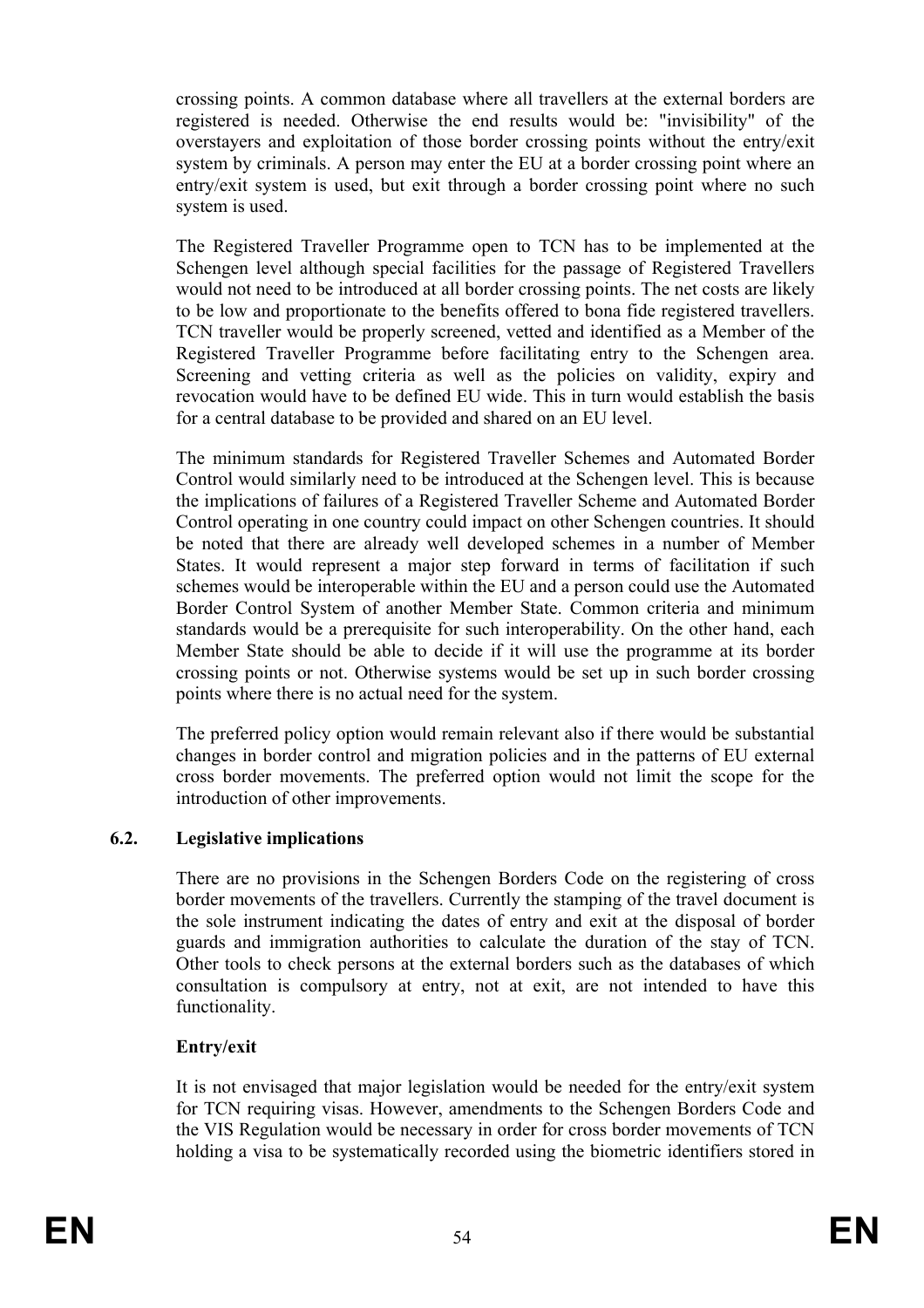the VIS. If a separate entry/exit database were developed containing records of all TCN then the VIS Regulation would not require an amendment. Whilst not essential for the efficacy of this policy option there would be merit in a measure of harmonisation of the definition of overstayers and of the possible sanctions applied to TCN that become overstayers and the procedures for removals.

New Community legislation would be required to implement the entry/exit system for TCN not requiring visas by amending the Schengen Borders Code. If the fingerprints are captured, the requirement to enrol the TCN would be mandatory, a condition of entry to the EU and the information generated by the policy options could be used to identify, apprehend and return overstayers and limit the possibilities for them to enter the EU or otherwise impose sanctions on them. Whilst not essential for the efficacy of this sub policy option, there would be merit in a measure of harmonisation of the definition of overstayers, the 'sanctions' applied to TCN that become overstayers and the procedures for removals.

## **Registered Traveller Programmes and Automated Border Control**

The minimum control to which EU citizens are systematically submitted each time they cross the borders consists in the verification of the person's identity and of the validity of the travel document. The primary requirement of an Automated Border Control process for EU citizens is to automatically verify the claim of EU citizenship through the authentication of the travel document and traveller. This type of checking does not require the intervention of border guards once it proves possible to be fully carried out with recourse to the new technologies. This would thus not appear to require any legislative changes. However, it should be noted that checks against the SIS and national databases would still be carried out on a random basis.

If TCN were also covered, it would be necessary to find a solution specifying the screening to be carried out at the time of the enrolment in the programme, which could replace certain checks at borders and ensure that the person still fulfils the conditions of entry and stay at the time of the border crossing. In order to enable an EU-wide recognition of Registered Traveller credentials, and having regard to that border checks are currently harmonised at EU level, the process for screening eligibility criteria and vetting would need to be harmonised across the EU. Only the fact that a traveller has been properly screened, vetted and identified as part of the enrolment process to the Registered Traveller Programme allows for the possibility to facilitate entry to the Schengen area. Also the policies on validity, expiry and revocation would have to be defined EU wide. This in turn would establish the basis for a central database to be provided and shared on an EU level. It should be noted, that a legal change to remove the stamping obligation of a passport and a visa should be done.

Given that a legal framework should be established enabling the development of Registered Traveller schemes for TCN, standards would be settled and applied to parameters such as: eligibility and vetting including its regularity; automatic verification systems; random and second line checks; data protection; protection of privacy and fundamental rights and possibly pricing policies. This could be achieved through amendments to the Schengen Borders Code and through other legal instruments.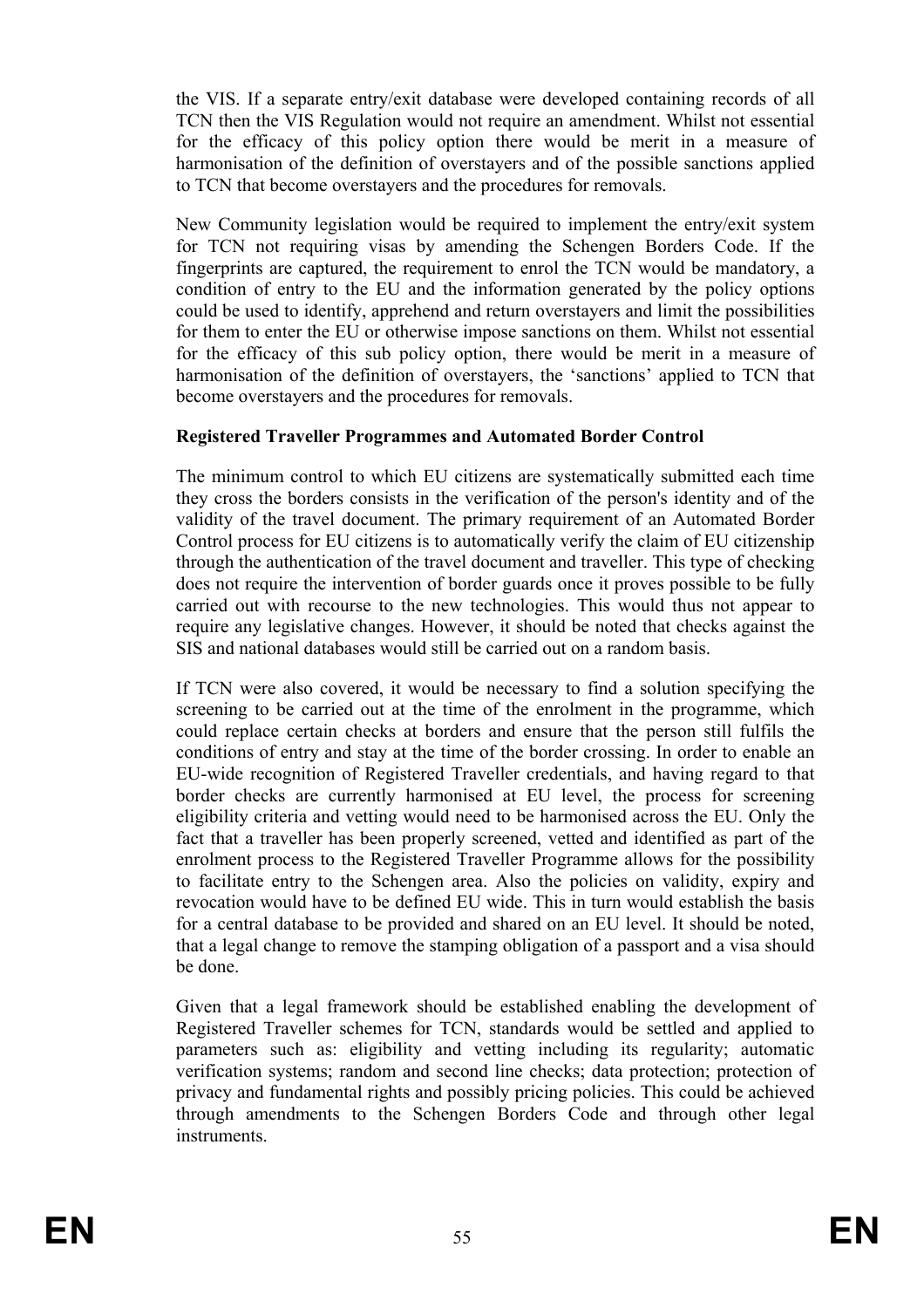If a traveller granted a Registered Traveller Status would not have complied with the rules of the programme e.g. (s)he overstays or an alert is inserted in the SIS or national database, a responsible Member State should immediately revoke the traveller's status and when necessary inform other Member States.

#### **6.3. Measures to ensure data protection and protection of rights of travellers**

It is important that the preferred policy option should comply with data protection principles and the requirements of necessity, proportionality, purpose limitation and quality of data; and that safeguards and mechanisms are in place for the effective protection of the fundamental rights of the individual travellers and in particular the protection of their private life and their personal data. Third country nationals must be made aware of these rights. However, the preferred option is relevant to both migration and to combating terrorism and serious crime and as with aspects of the status quo this poses data protection challenges.

Respect for fundamental rights is a basic principle of any Community policy in the field of fight against illegal immigration. The Hague Action Plan states the need "to ensure the full development of policies enhancing citizenship, monitoring and promoting human rights". Thus, any policy initiative to reduce the amount of illegal immigration into the EU has to respect fundamental rights, which illegal immigrants enjoy.

Although some of the information generated by the entry/exit system would be, in theory, already available<sup>51</sup>, the policy option would involve the systematic electronic recording and storing of information on the time and place of entry and exit of TCN. Most travellers crossing the EU and other international borders provide similar information via ticketing information held by carriers or on other records of entry and  $e^{i\theta^2}$  and may not consider such information as highly confidential. However, some will consider its retention on a database invasive, as the data would normally be held as confidential. Whether or not the information is considered confidential is, in any case, irrelevant from the perspective of data protection law and has limited relevance as regards the protection of the right of privacy.

The data would be stored in a form that could be easily manipulated and there is a potential problem, as with any data of this type, that it could be used inappropriately. According to Article 6 of Directive 95/46/EC Member States shall provide that personal data must be processed fairly and lawfully, that they are collected for specified, explicit and legitimate purposes. Furthermore the processing of personal data must be adequate, relevant and not excessive in relation to purposes for which they are collected and processed.

The provisions of data protection for the VIS and the status quo including the retention of information for just 5 years would be necessary to ensure adequate data protection provisions for this policy option. In addition, provisions would be necessary to ensure that, for the records of entry and exit that:

<u>.</u>

<sup>&</sup>lt;sup>51</sup> TCNs' passports are stamped on entry and exit. On exit border guards are able to ascertain whether the visa holder has overstayed. 52 Road passengers in private vehicles would not normally give such information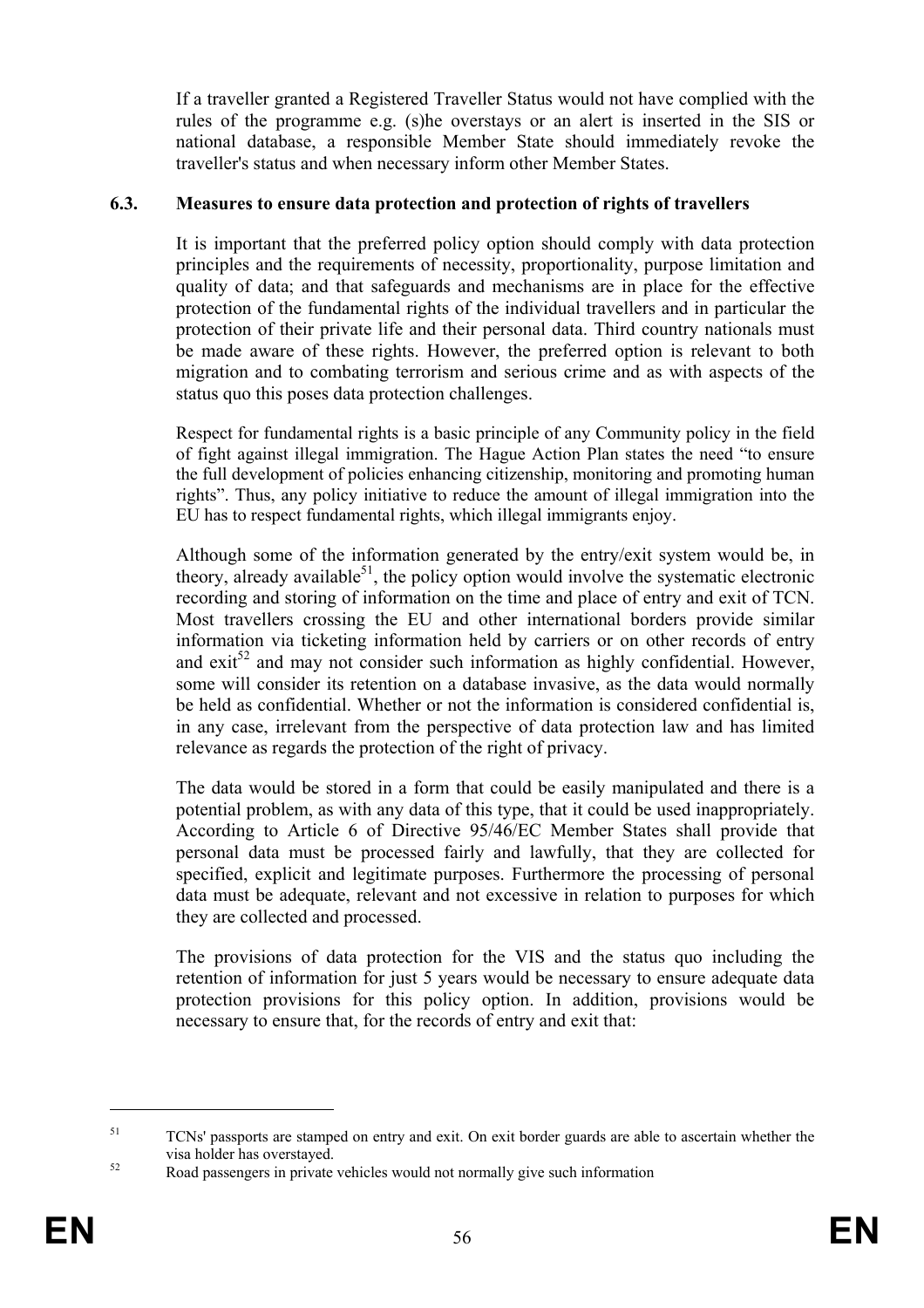- The data generated by the entry/exit system should only be used by responsible migration and border control authorities except in exceptional circumstances where duly authorised law enforcement authorities seek with good cause, evidence on the travel histories of named individuals.
- Individuals should have the right to access to information held on them and to challenge and correct it, if errors have occurred.
- The provisions would allow for appeals in cases where TCN are forced to overstay, overstayed only apparently and/or if there were errors made in recording dates of entry or exit.

On the other hand, the systematic recording of TCN travel movements could also be of value in demonstrating the consistency of travel history with the rules and requirements.

The basic provisions for data protection and protection of fundamental rights and privacy would need to be similar to those of the VIS Regulation plus provisions relating to the entry/exit information. However, the data collected on TCN not requiring visas would be less extensive than that given by visa applicants and hence issues of data protection would be slightly less challenging in this case. The rights to appeal in circumstances of errors occurring and forced overstaying would need to be ensured. At the same time given the large numbers of new travellers affected and the new requirement for them to provide biometric information the data protection and appeals mechanisms would need to be visible and evident.

The Registered Traveller Programme open to TCN would also pose data protection challenges. The vetting process might involve the collection of personal information over and above that required to obtain a visa or enrol as a TCN not requiring a visa. At the same time the Registered Traveller Programme would be voluntary. Data protection provisions including the right of access to personal information that had been used to inform refusals of applications would be appropriate. In the same vein the Registered Traveller Programme in this sub policy option could include the requirement of authorities to provide the reasons for refusal and the opportunity for applicants to appeal against refusal.

Minimum standards for the Registered Traveller Schemes would itself define the minimum standards for data protection and identify the most appropriate means of achieving these. Minimum standards would also include procedures on authorities providing reasons for refusal, access by the applicant to the information used to inform such refusals and the opportunity to appeal against refusal. Particular consideration would need to be given to the use and transmission of biometric data. Limitation on the access to the information, although provided voluntarily, would nevertheless be extremely important.

## **7. MONITORING AND EVALUATION**

The Commission shall ensure that systems are in place to monitor the functioning of the entry/exit system and the Registered Traveller Programme against the main policy objectives. Two years after these systems start operations the Commission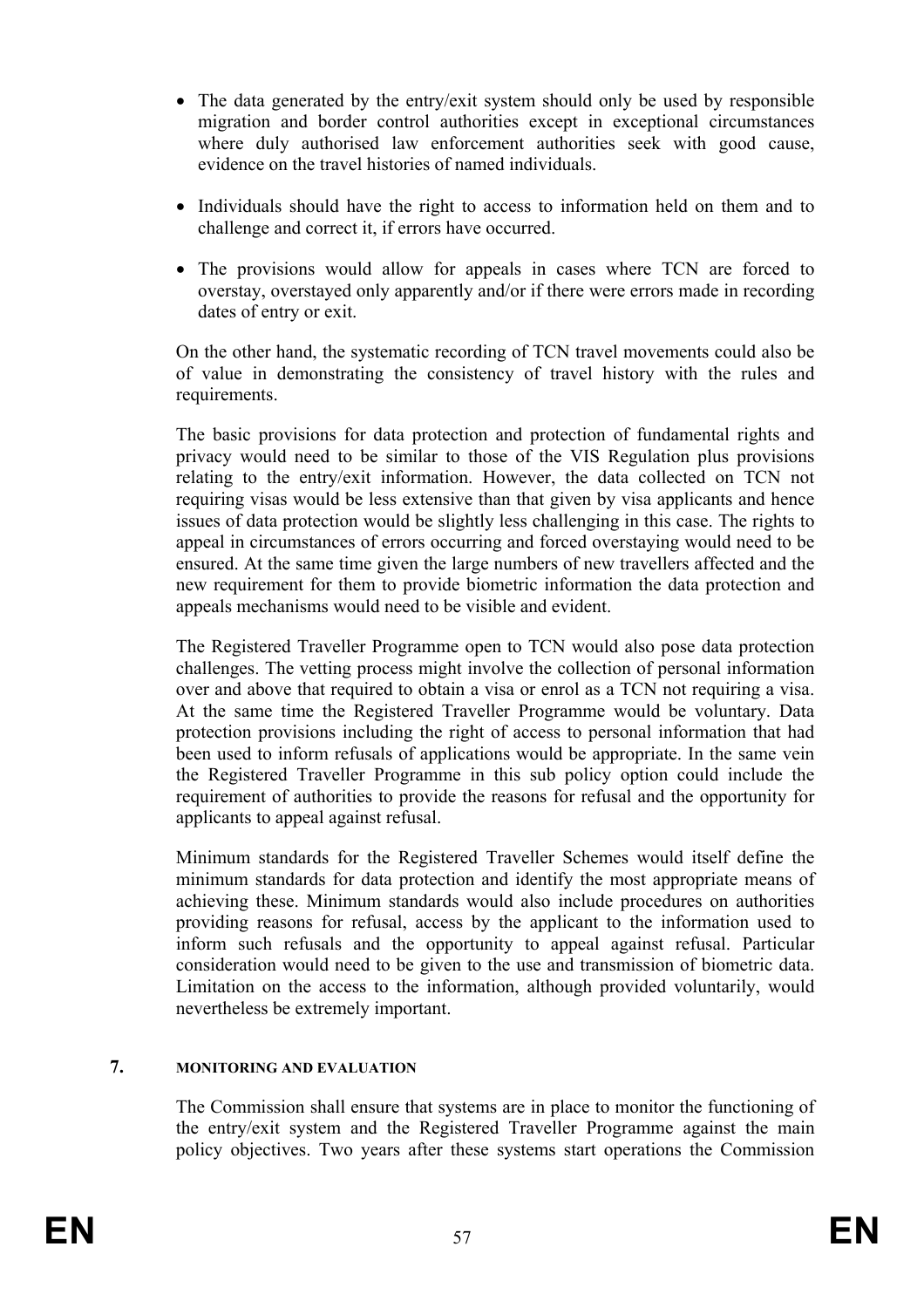should submit to the European Parliament and the Council a report on the technical functioning of the systems. Moreover four years after the entry/exit system and the Registered Traveller Programme start operations the Commission should produce an overall evaluation of the systems including examining results achieved against objectives and assessing the continuing validity of the underlying rationale and any implications of future options. The Commission should submit the reports on the evaluation to the European Parliament and the Council.

Monitoring and evaluation indicators could be in particular:

- **Entry/exit:**
- Number of entries on the system;
- Numbers of 'registered' persons identified at border (terrorists, cross-border criminals etc.);
- Numbers of illegal immigrants identified at border (excl. 'registered' persons and overstayers);
- Number of alerts on overstayers;
- Number of incorrect alerts on overstayers;
- Numbers of alerts leading to apprehensions;
- Numbers of overstayers that have been given permission to work legally;
- Average time of enrolment for visa-exempt TCN;
- Processing time at the border crossing points;
- Overall time needed to cross an external border;
- System availability rate;
- Error rates e.g. Failure to Enrol (FTE) rates, false matches, etc.
- **Registered Traveller Programme**
- Number of entries on the system;
- Numbers of persons on the programme (TCN and EU citizens);
- Average time of enrolment;
- Processing time at the border crossing points;
- Overall time needed to cross an external border;
- System availability rate;
- Error rates e.g. FTE, false matches, etc.;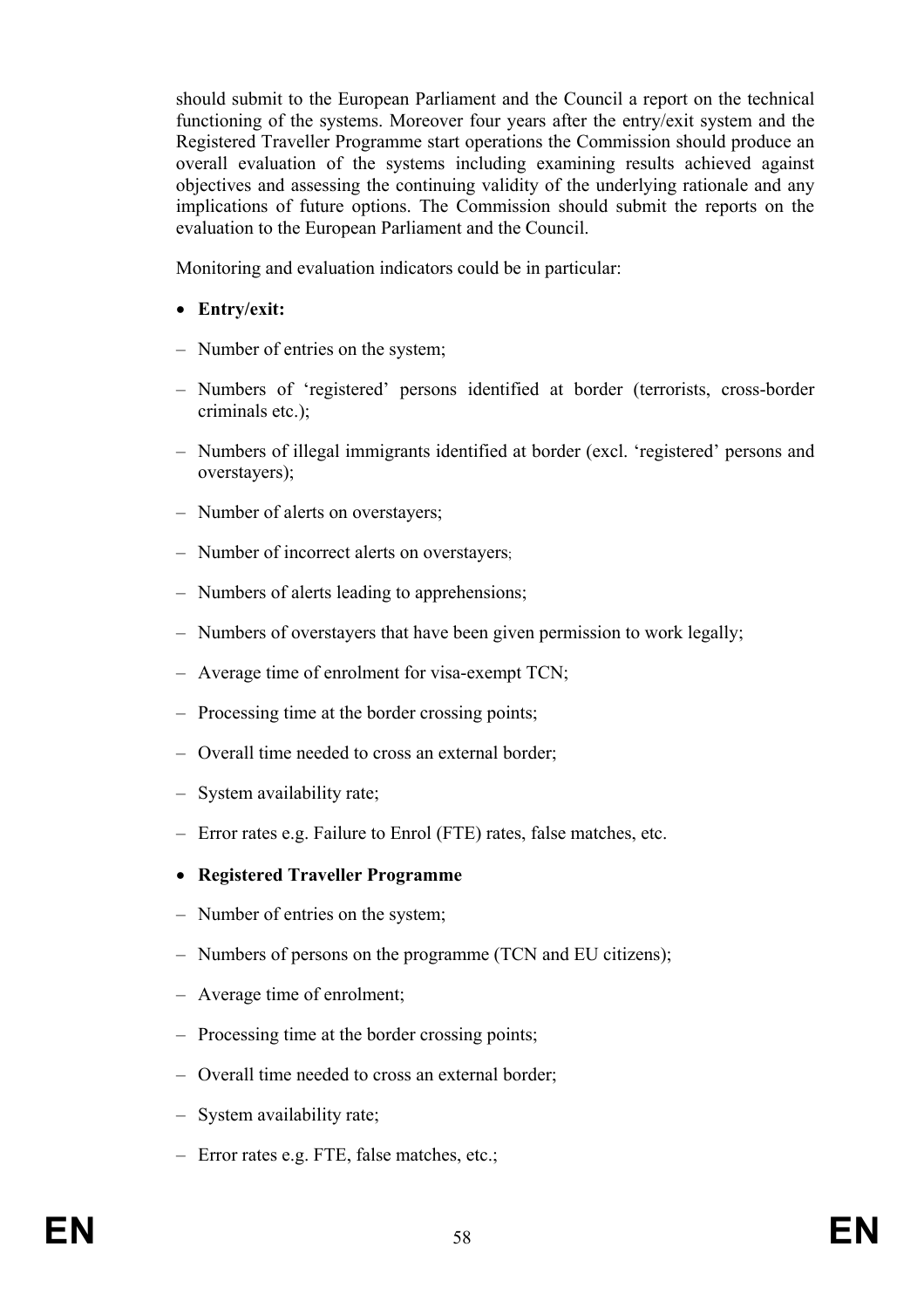– Border guard resources replaced by RTP.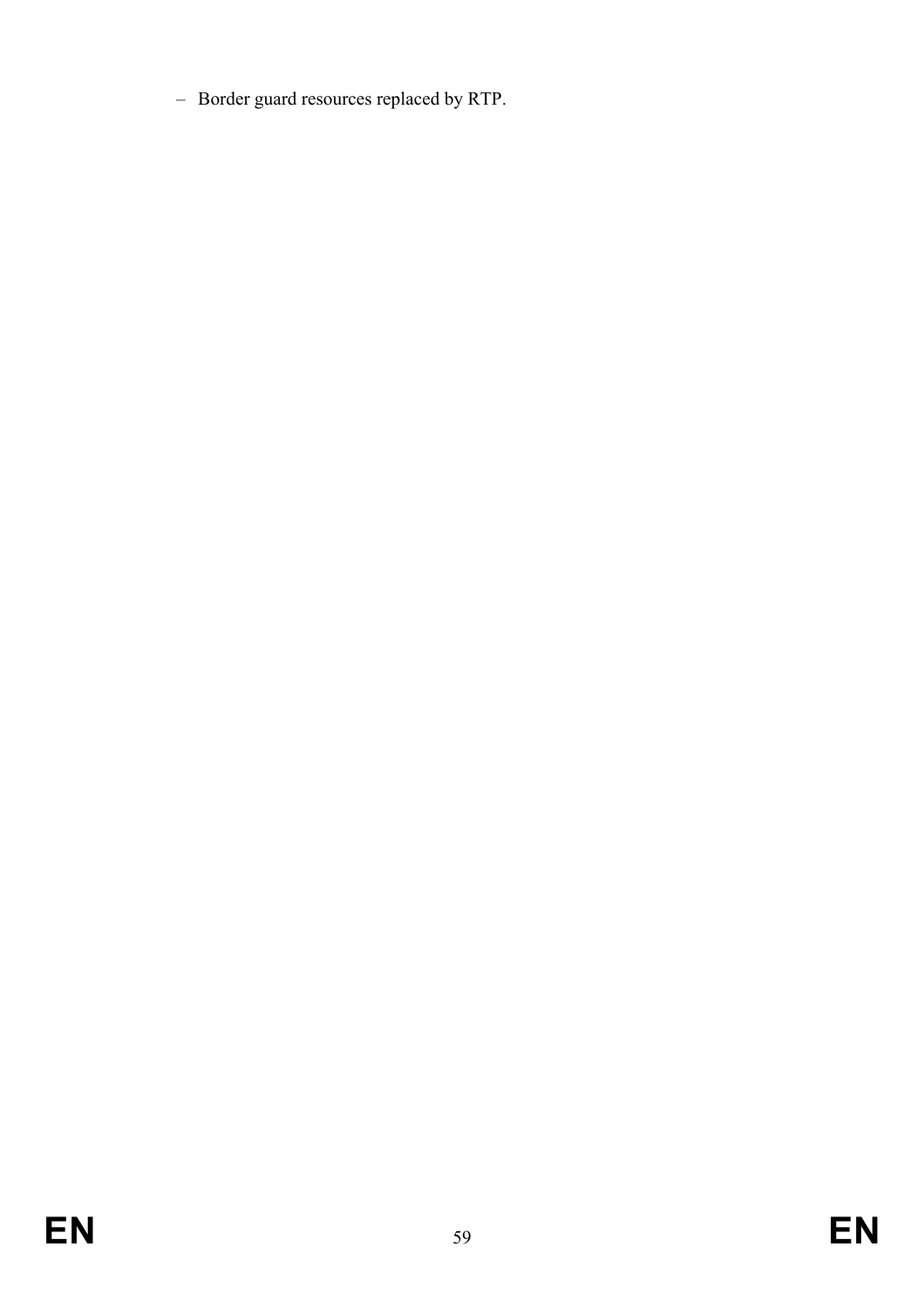#### **ANNEXES**

# Annex 1 Glossary

- Annex 2 Case studies and key lessons
- Annex 3 Databases and systems at EU level

# Annex 4 Statistics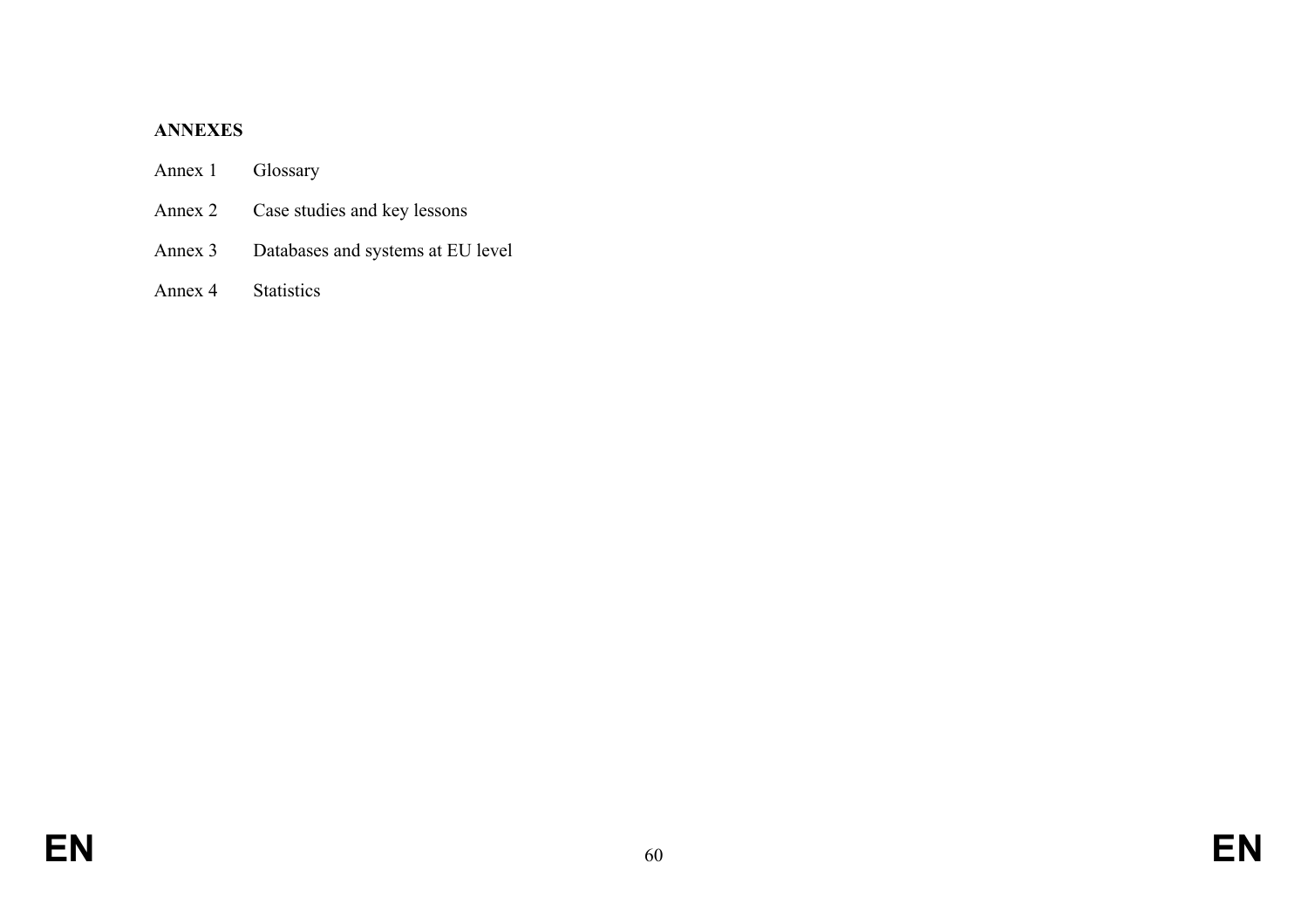# **ANNEX 1**

## **GLOSSARY**

The following terms have been used in this report.

| <b>Automated Border</b> | A system that enables the automated verification of travellers' identity without the intervention of border guards.                                                                                                                                                                                                                                                    |
|-------------------------|------------------------------------------------------------------------------------------------------------------------------------------------------------------------------------------------------------------------------------------------------------------------------------------------------------------------------------------------------------------------|
| Control                 | A document reader electronically reads the biometrics included in the travel documents or stored in a system or database and<br>compares them against the biometrics of the passengers.                                                                                                                                                                                |
|                         | Passengers can be checked against 'watch' lists in an automated fashion if necessary.                                                                                                                                                                                                                                                                                  |
| <b>Bona</b> fide        | (From Latin) genuine, real or legal; not false: for bona fide travellers, refer to Registered Traveller Programme and Scheme<br>definition below                                                                                                                                                                                                                       |
| <b>Border Control</b>   | Border Control means the activity carried out at a border, in accordance with and for the purposes of the Schengen Borders<br>Code, in response exclusively to an intention to cross or the act of crossing that border, regardless of any other consideration,<br>consisting of border checks and border surveillance including risk analysis and crime intelligence. |
| <b>Biometrics</b>       | Biometrics are "unique, measurable characteristics or traits of a human being for automatically recognising or verifying<br>identity." $(OECD, 2004)$                                                                                                                                                                                                                  |
|                         | The primary purposes of biometrics are to allow for:                                                                                                                                                                                                                                                                                                                   |
|                         | Verification (also called authentication) or "confirming identity" (ICAO, 2003a): a one-to-one match is intended to<br>establish the validity of a claimed identity by comparing a verification template to an enrolment template.                                                                                                                                     |
|                         | Identification (also called recognition) or "determining possible identity" (ICAO, 2003a): a one-to-many matches is<br>intended to check the biometric characteristics of a person against an existing enrolee dataset (e.g. check against a watch<br>list, prevention of multiple enrolments).                                                                        |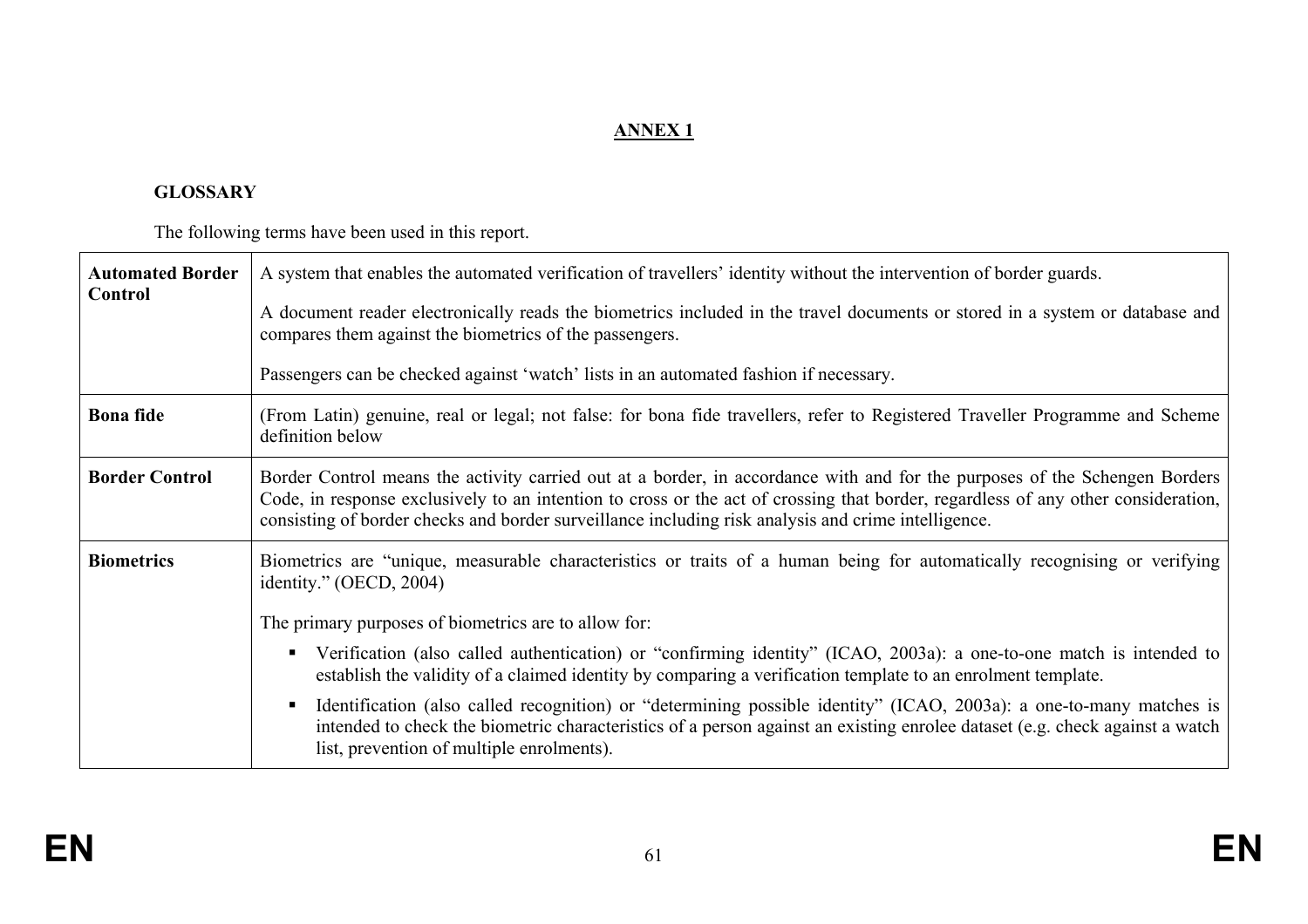| <b>Enrolment</b>                                   | Enrolment is the process of collecting data from an individual for registration in the Registered Traveller Programme,<br>determining programme eligibility and issuance of membership and optionally token.                                                                                                                                                                                                                                                                                                                                                                                                 |
|----------------------------------------------------|--------------------------------------------------------------------------------------------------------------------------------------------------------------------------------------------------------------------------------------------------------------------------------------------------------------------------------------------------------------------------------------------------------------------------------------------------------------------------------------------------------------------------------------------------------------------------------------------------------------|
| Entry/exit system                                  | An entry/exit system:<br>registers the entry and exit of individuals in a database or system,<br>generates automated alerts when the legal entitlement of an individual to stay in the territory has expired and there is no                                                                                                                                                                                                                                                                                                                                                                                 |
| Overstayers                                        | record in the system that he/she has left the country.<br>Persons that have entered the territory legally (i.e. with a valid travel documents and/or visa) but have remained in the territory<br>beyond the period they were entitled to stay                                                                                                                                                                                                                                                                                                                                                                |
| <b>Registered</b><br><b>Traveller</b><br>Programme | Registered Traveller Programmes facilitate border crossing procedures for voluntary participants. These users have previously<br>enrolled in the system by providing information including biometric identifiers. The passengers are checked against 'watch' lists<br>to make sure that they are not considered to be a threat to public policy, internal security, public health or international relations<br>of any of the Member States. Other criteria may be imposed.<br>At airports with Registered Traveller Programmes, individuals undergo a biometric verification that allows automated check-in |
|                                                    | or out. These systems tend to use different types of biometric technologies (OECD 2004)                                                                                                                                                                                                                                                                                                                                                                                                                                                                                                                      |
| <b>Vetting</b>                                     | Vetting refers to process of adjudicating an applicant to determine programme eligibility.                                                                                                                                                                                                                                                                                                                                                                                                                                                                                                                   |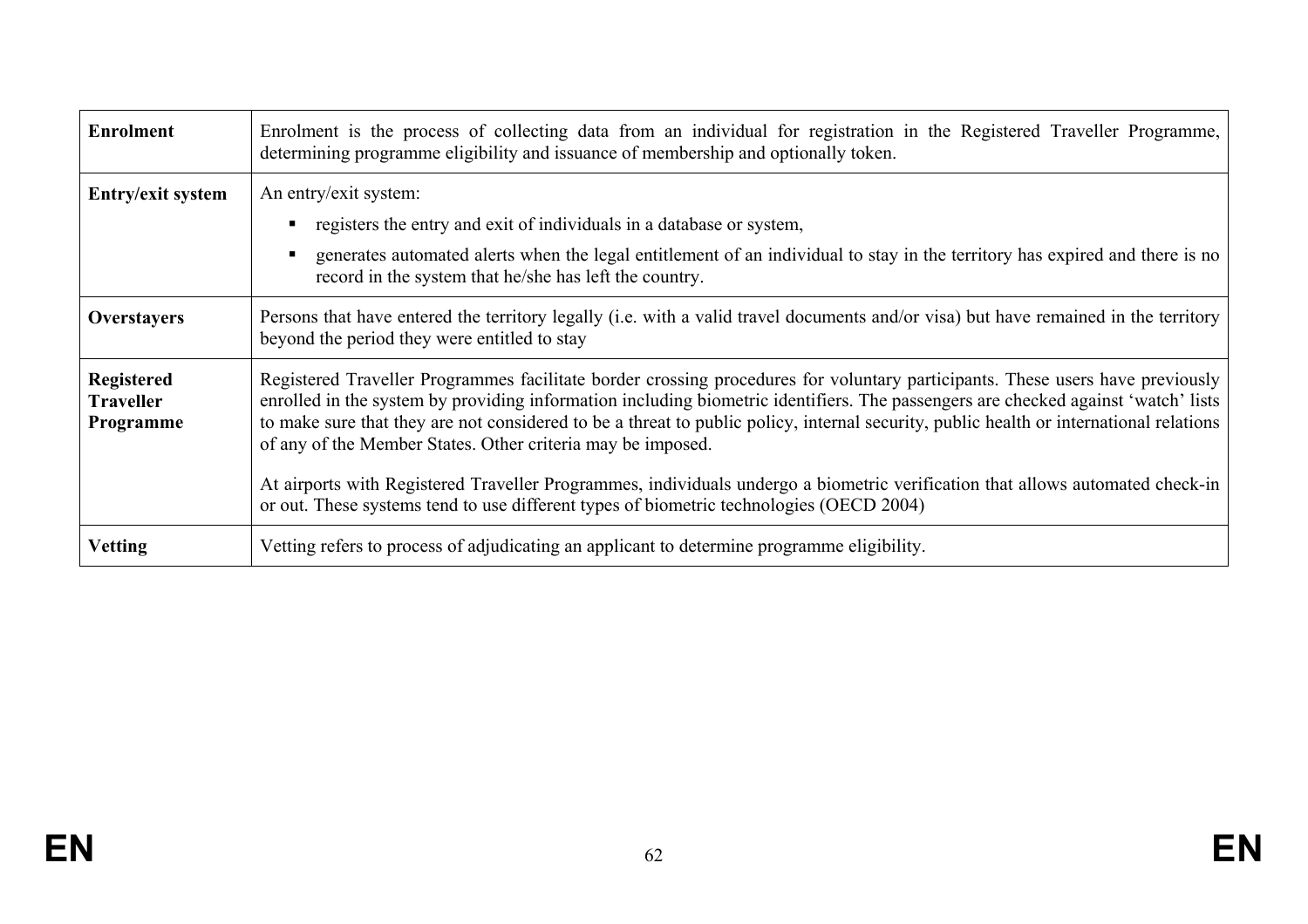# **ANNEX 2**

#### **CASE STUDIES AND KEY LESSONS**

#### Entry/exit systems

Four existing systems were assessed in order to find key lessons and possible best practises; The United States Visitor Status Indicator Technology (US-VISIT) system, Malaysia Autogate and the entry/exit systems in Finland and Estonia. The Japanese Ministry of Justice is introducing a biometric border control program for all non-Japanese citizens (with some small exceptions) from November 2007. This is being introduced as a measure for preventing terrorism and illegal immigration. When entering the country, all non-Japanese citizens will have their photograph taken using a digital camera and two fingerprints captured using a LiveScan device. This is done by an officer at a border control desk and is in addition to the usual immigration procedures at the border, including inspection of travel and immigration documents and questioning by the officer.

Entry/exit systems have been adopted with the view of tackling overstayers and preventing terrorists and serious criminal to enter the territory of a country. However, their implementation is particularly challenging. The entry element has generally been prioritised over the exit.

In the US the exit element has not yet been fully implemented. However, there have been some biometrics exit pilots in air borders, and there are plans for thorough implementation of biometrics exit registration at air and sea borders<sup>53</sup>.

In Finland, the exit registration has been implemented selectively, for example only when it is possible without disrupting border crossings.

Some benefits have been achieved by the systems in terms of detecting forged or stolen documents at entry (when biometrics are used). In US, over the period 2003-2007, 14,000 persons were referred to the immigration enforcement unit, of which 315 (2.25%) were arrested.

Some minor benefits have been achieved in preventing criminals and serious criminals to enter the territory. In the US, the entry system enables to check the identity of the travellers against several databases of wanted person, known or suspected terrorists and sexual offenders. A total of 1,500 people were rejected at the border (but it is not clear how many of them could be classified as serious criminals or terrorist). Information on how many terrorists were rejected at the border is not available.

<sup>&</sup>lt;sup>53</sup> At the moment the idea of having biometrics exit points at land borders has been postponed.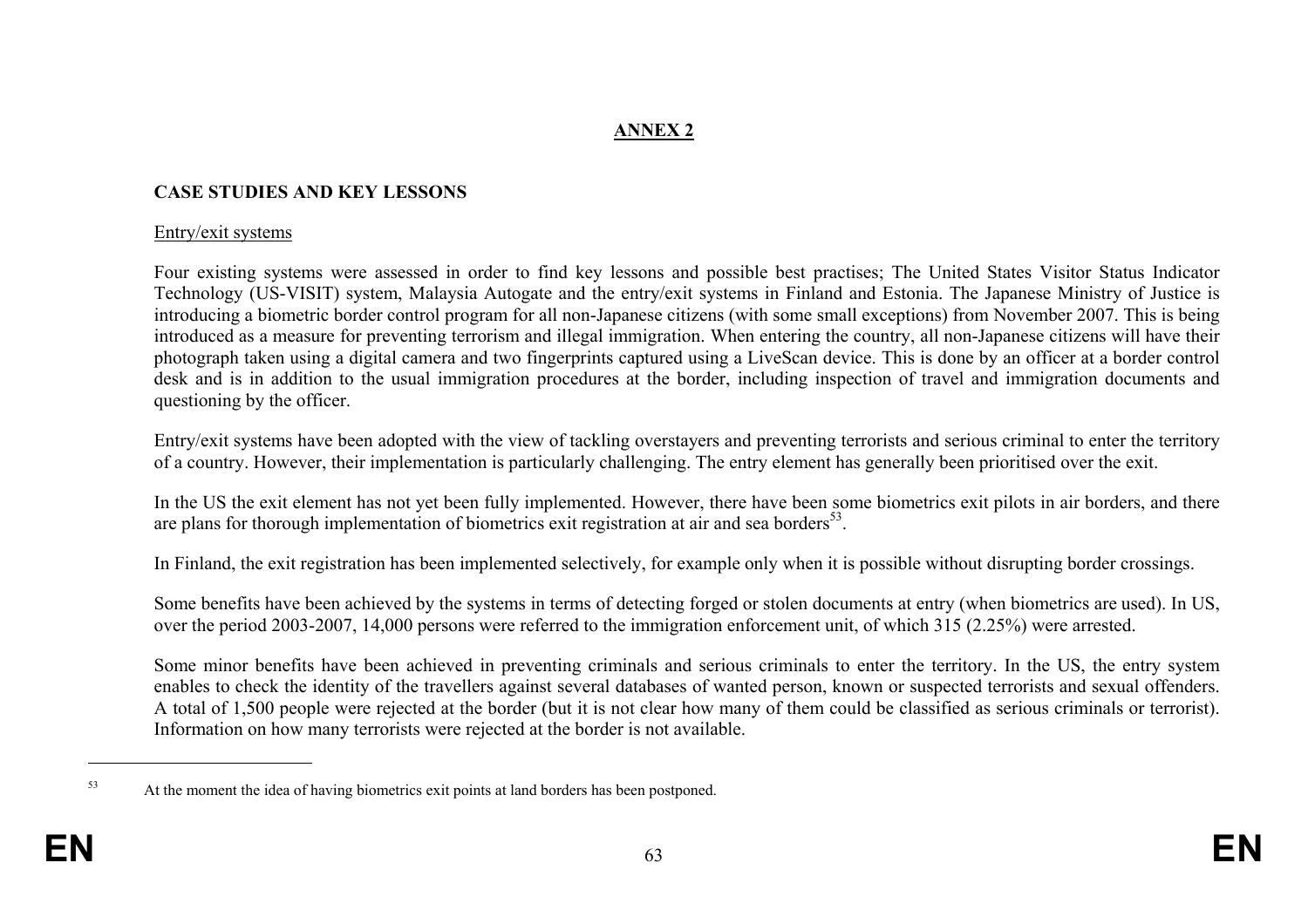In order to be effective, efficient and reliable, an entry/exit systems need to satisfy all these conditions:

- The system has to be implemented at all types of borders (air, sea, land). In the absence of a thorough implementation at all types of borders the systems may displace the movements of would-be overstayers, criminals and terrorists towards those borders and entry points in which the system is not in place.
- The exit element needs to be fully operational. The entry element is beneficial for deterring, detecting and stopping serious criminals, however, if the exit element is not fully operational the system does not help to identify, sanction and deter overstayers.
- It should use biometrics to verify people's identities and detect forged or stolen documents.
- It should have an automated enrolment and search facility to check people against overstayers lists or watch lists of criminals and terrorists and generate alerts.
- They should generate automated alerts to identify overstayers.
- The information on overstayers should be passed on to responsible law enforcement authorities.
- Information on overstayers should be used to detect them, and to impose a sanction as a fine.
- They may or may not have automated gates.

#### Automated Border Control

Two existing systems were assessed in order to find key lessons and possible best practises; Smartgate in Australia and e.channel in Hong Kong.

The main rationale of automated border control systems has been to improve the accuracy and efficiency of border controls. The main elements are:

• Enabling the accurate verification of travel documents and identities with biometrics checks. Automated border controls have a positive effect on deterring forged or stolen passports and improving identity verification.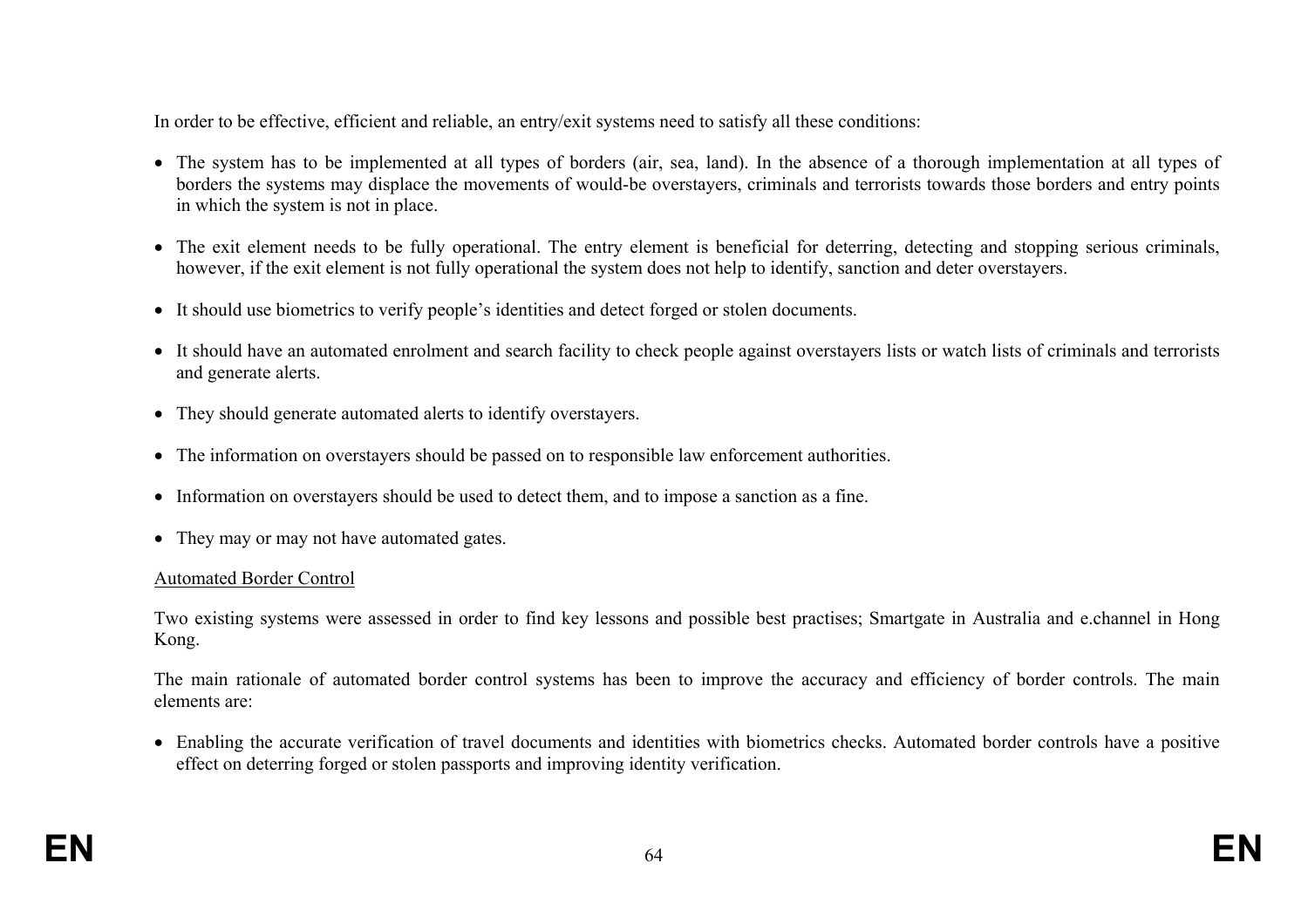- Increasing border efficiency by allowing border guards to focus on those people that have not enrolled into the scheme. However, this benefit can be achieved only if a significant number of travellers have registered for the systems (e.g. Hong Kong).
- Registration and pre-screening of travellers are not necessary. The system is just about identity verification. In the case of Hong Kong the system is open to all Hong Kong nationals in possession of a biometric travel document. In the case of Smartgate the system is open to all travellers holding an Australian e-passport and other ICAO-compliant e-passport.

Automated Border Control processes normally consist of the following: Fingerprint matching would be used in conjunction with an automated gate and kiosk. The traveller enters the automated gate area, possibly by presenting their passport in order to open a door that closes behind them once they have entered (to ensure only one passenger uses the gate at a time). The kiosk prompts the traveller to present the e-passport for scanning (visual and electronic) and is prompted to present one or two fingerprints for scanning. The fingerprint image is captured and the system converts both the captured image and the image stored on the e-passport into templates and attempts to match them, according to predetermined thresholds. If a good match is achieved, a second gate opens and the traveller is allowed to cross the border. If there is not a good enough match, or any other problem occurs, the gate does not open and the traveller is directed for processing by a border guard.

#### Registered Traveller Programme

Six existing systems were assessed in order to find key lessons and possible best practices; Privium in Netherlands, Pegase in France, Iris (which is part of the e-borders strategy) in the United Kingdom, Nexus in Canada/the United States of America, ABG in Germany and APEC Business Travel Card. For example, Privium aims at facilitating the airport's most frequent users (around 1% of the traveller population responsible for around 10% of the total traveller movements). Membership in the programme is open to citizens with passports from the European Economic Area and Switzerland, namely to all EU Member States, Norway, Iceland, Liechtenstein and Switzerland. Privium currently has 36,000 members and it is estimated that it registers about 600 new members per month.

The essential elements of Registered Traveller Programmes are:

- Ensuring that registered travellers (RT) do not present a risk in terms of illegal immigration or internal security. This is generally done by:
- (1) Undertaking a risk assessment prior to the registration. For instance people are checked against watch lists and other police databases. Biometrics may also be collected for undertaking security searches in police databases, (i.e. fingerprints are collected, stored and used to run security checks in US and Canada, Germany and France).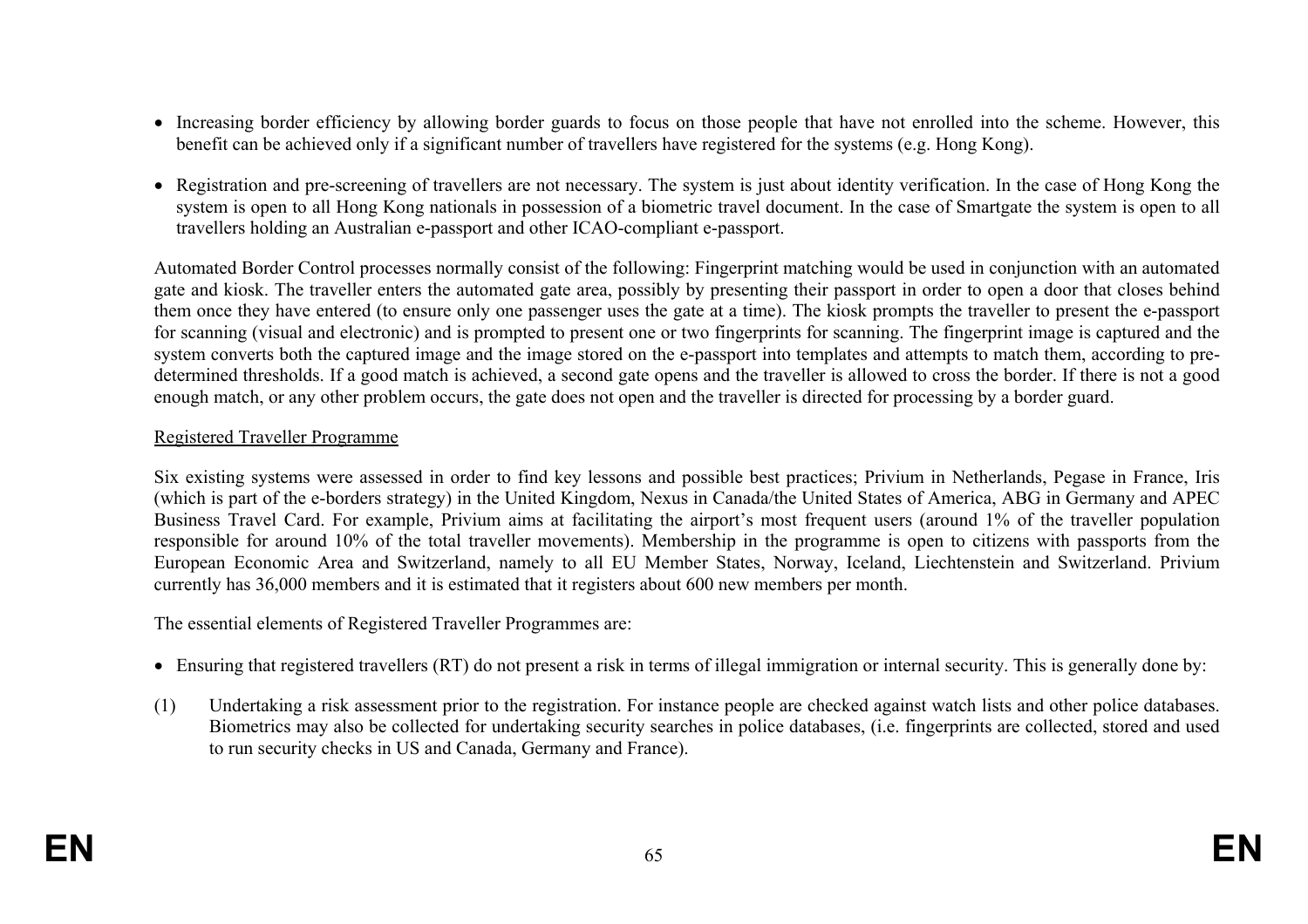- (2) Restricting the eligibility of participants. For instance, in France and the Netherlands only EU and Swiss nationals can participate; in the APEC countries the scheme is open only to business people that are frequent flyers and national of countries participating into the scheme.
- (3) Eligibility might be extended to non-nationals providing that certain security conditions are met. For example in the UK, permanent residents, visa holders and work permit holders are eligible to enrol in the Iris programme. Participants to the APEC business Card are checked against watch lists of all participant countries.
- Ensuring faster border checks. This is done by creating automated, self-service kiosks and creating separated lanes. However, borders checks takes approximately the same time that manual checks, the main advantage of RT is shorter queues because less people are part of the system. When the RT is applied to TCN, there are additional benefits for participants as they can go through a fast track immigration process (i.e. in ABTC scheme visa holders go through a faster immigration interview assessment).
- Ensuring the integrity of border checks by undertaking random checks.
- Verification of travellers' identities with biometric checks. All the schemes use biometrics, even if there is a great deal of variation on the type of biometrics used (i.e. iris in UK and the Netherlands, fingerprints in France).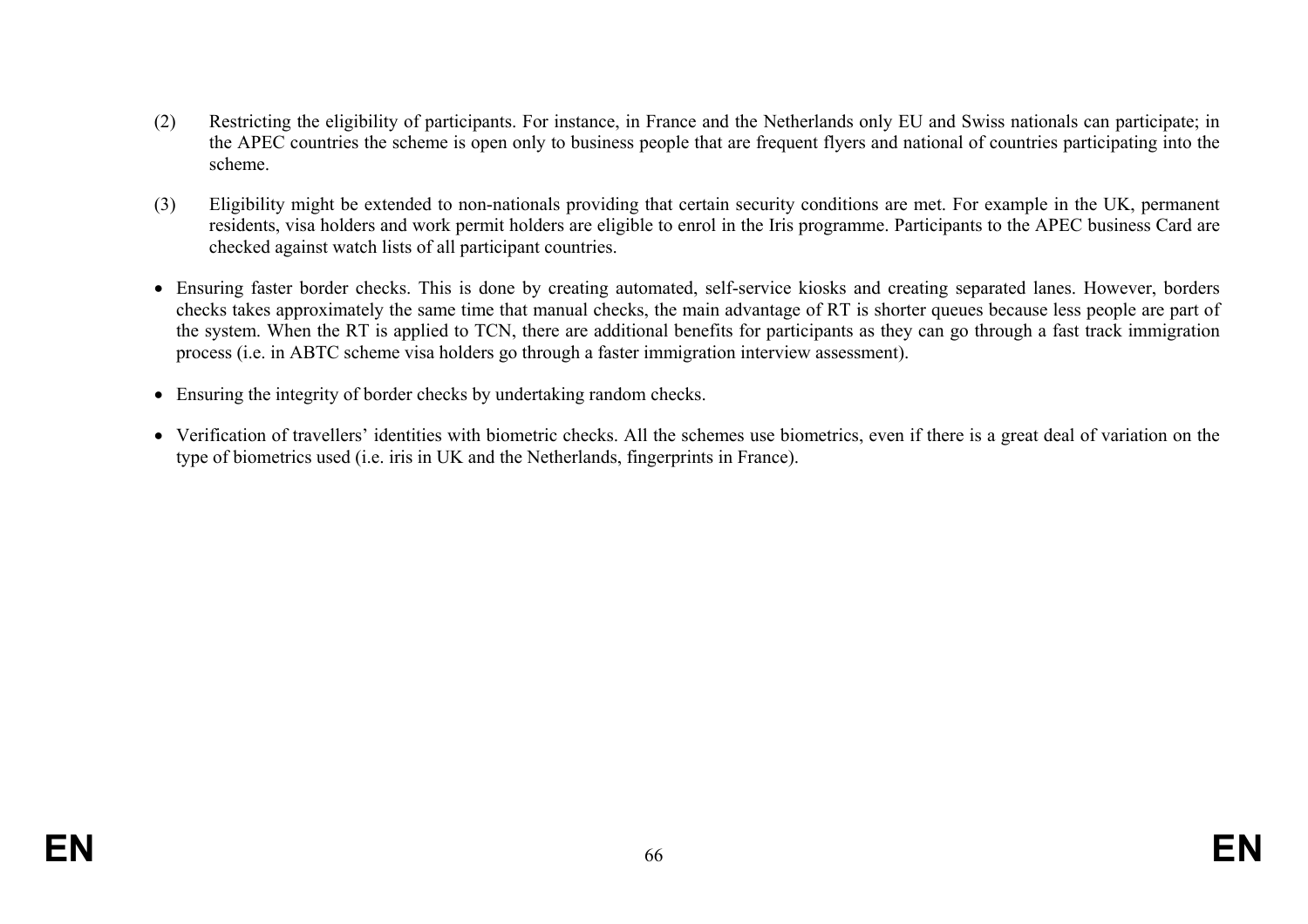# **ANNEX 3**

#### **DATABASES AND SYSTEMS AT EU LEVEL**

Databases containing information on potentially dangerous people, visa and asylum applicants have been set up and/or are being developed.

## SIS

The Schengen Information System (SIS) is a computer network for the collection and exchange of information relating to immigration, policing and criminal law for the purpose of law enforcement and immigration control. SIS was established after the 1990 Schengen Convention for the implementation of the 1985 Schengen Agreement and became operational in 1995. The system applies to Member States that fully participates in the Schengen acquis.

The main categories of data contained in the SIS are:

- Persons wanted for arrest, extradition and for transfer in the context of the European Arrest Warrant and to be placed under surveillance or subjected to specific checks;
- Third country nationals to be refused entry into the Schengen territory;
- Missing persons (minors and adults);
- Witnesses and persons required to appear before the judicial authorities;
- Person or vehicles to be put under surveillance or for specific checks;
- Certain categories of objects (e.g. stolen identity cards, vehicles, firearms, bank notes);

The names of persons in the above categories can be introduced into the SIS by each Schengen State. The Schengen States are the owners of the data they introduce into the SIS and bear the responsibility for their legality and accuracy.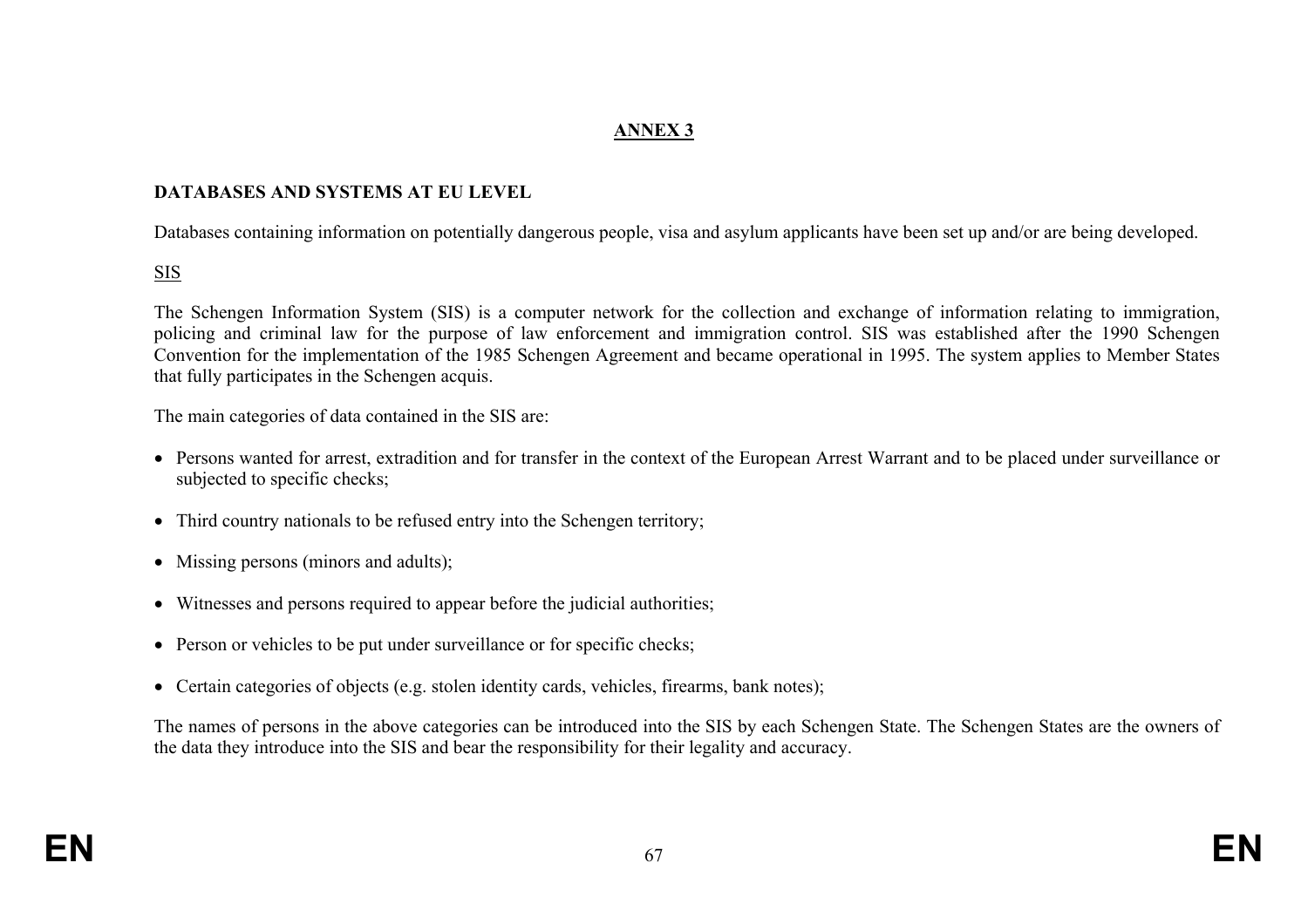The SIS can be consulted by police, border police, customs and partially by authorities responsible for delivering visas and resident permits. It is up to each Member State to decide which national agencies are to have access to some or all categories of SIS alerts.

The SIS enables the users to check persons and objects both at external borders and within the territory of the Schengen States. The SIS allows the law enforcement authorities to know if a person is wanted and why, what priority action is to be taken and if the person is violent and armed.

Since 1995 more than 17 million records have been created on the SIS. The vast majority of records concern lost or stolen items, such as identity documents. Since 2005 yearly statistics on the SIS operations have been published, but without giving details relating to different Member States, as these are considered 'sensitive national data'. Figures from 2007 indicated that<sup>54</sup>:

- More than 13 million records have been created on stolen identity documents (passports, identity cards, driving licence);
- More than one million records have been created on wanted persons (894,776 wanted persons plus 312,052 aliases);
- The vast majority of wanted people are third-country nationals who should be denied entry under article 96;
- Over 33,000 people have been placed under 'discreet surveillance' and 7 to be checked.

The SIS currently stores only alphanumeric data (letters and numbers), comprising (as regards individuals) data on  $55$ .

- names, including aliases;
- sex and "objective physical characteristics";
- date and place of birth;
- nationality;

 $^{54}$  Council document 6178, 13.22007.

Article 94(3) of the Schengen Convention.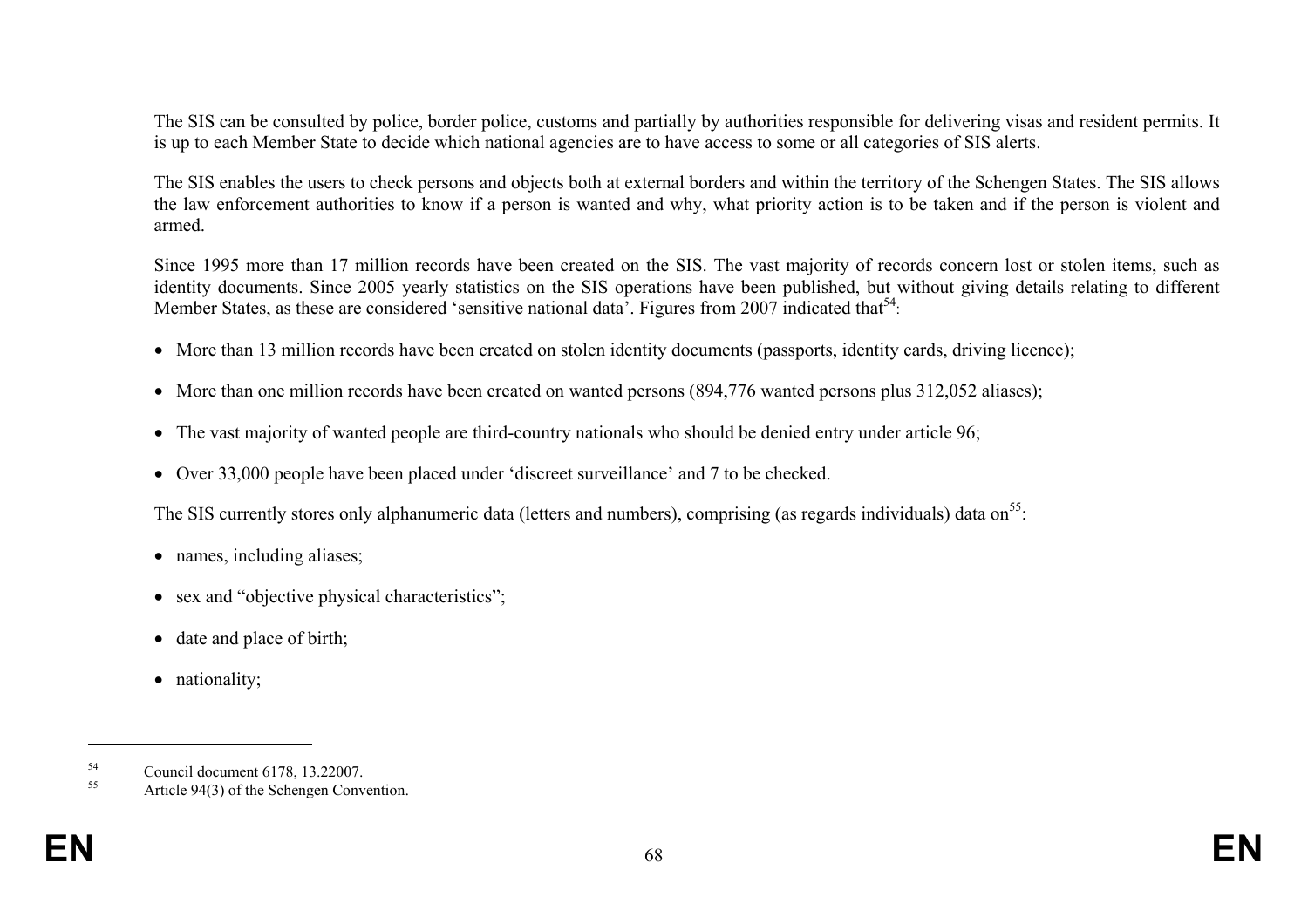- whether the persons are armed or violent;
- the reason for the alert; and
- the action to be taken.

Very often these details are not enough to give the authorities the information they need, and thus a supplementary system with extra information has been created since SIS became operational.

Each Member State holds this supplementary information on persons who are the subject of its alerts on the SIS in a national data bases known as SIRENE (Supplementary Information Request at the National Entry). Information contained in SIRENE databases is accessible, upon request, to law enforcement agencies in all Member States, as set out by the SIRENE Manual<sup>56</sup>.

With the European enlargement, the SIS has proved insufficient, and SIS II is being developed.

SIS II has been designed to function in an enlarged Europe, but also to deal with new challenges and use biometrics to verify people's identity. SIS II is being developed to contain new functions, such as new categories of subjects, and new types of data such as biometrics. There is also the possibility that SIS II may be linked to other European databases, such as VIS. SIS II should provide for the following new functions:

- The addition of new categories of alerts;
- The addition of new categories of data, including 'biometric' data;
- The interlinking of alerts;
- Widening access to the SIS. For example, the national members of Eurojust, the EU prosecutors' agency, which will have power to access alerts concerning extradition, missing persons, wanted persons and alerts on objects<sup>57</sup>;
- A shared technical platform with the Visa Information System (VIS).

 $^{56}$  COM (2001) 720 final and revised manual OJ L 317, 22.9.2006.

Under SIS Eurojust can only access alerts concerning extradition and wanted persons.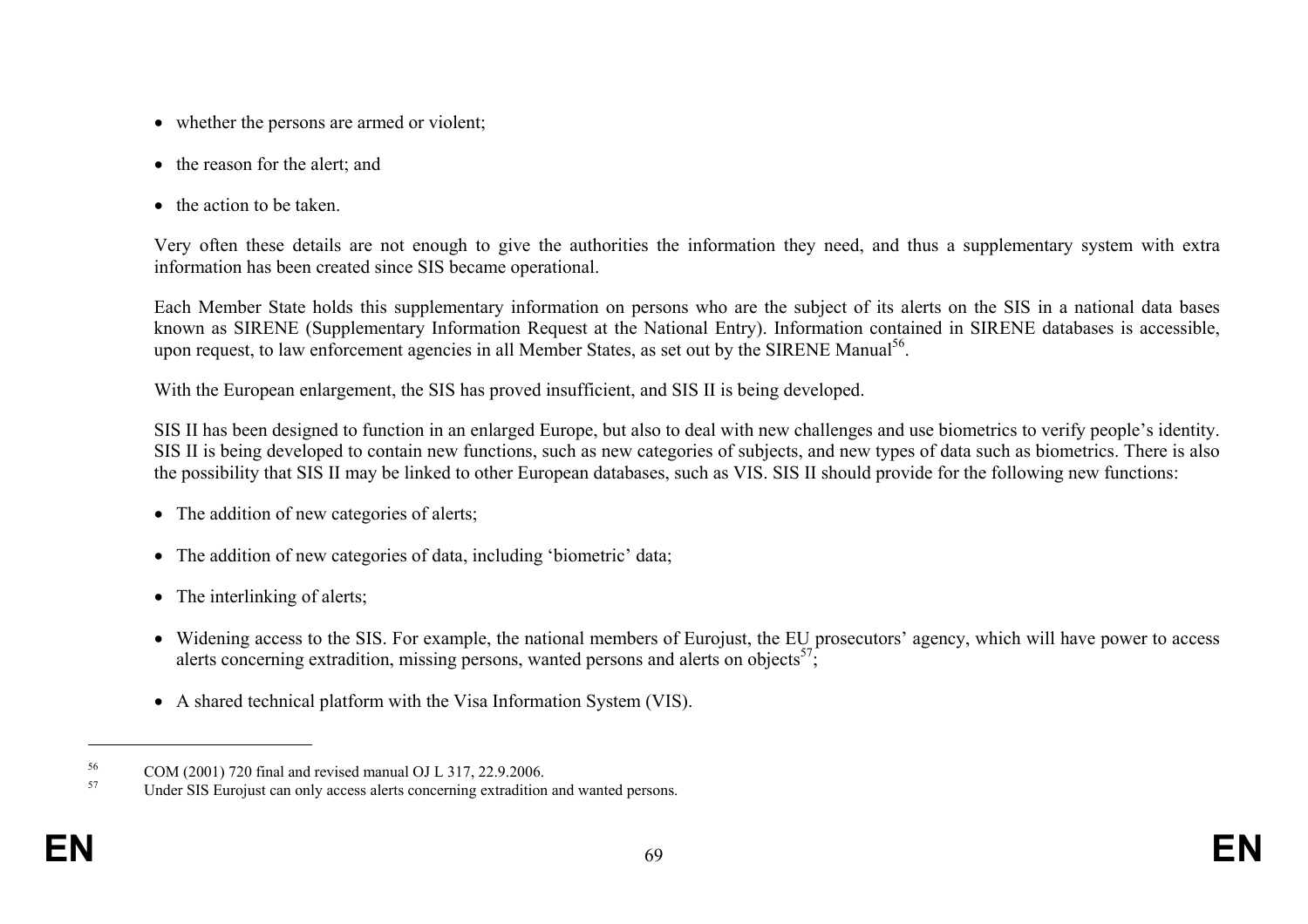In 2004 a Council Regulation and in 2005 a Council Decision were passed to introduce some new functions to SIS II for the fight against terrorism<sup>58</sup>

On 20<sup>th</sup> December 2006 two Regulations were approved on the establishment, operation and use of SIS  $II^{59}$ .

# VIS

The Visa Information System (VIS) is a system for the exchange of visa data between Member States that was initially put forward in 2004<sup>60</sup>. All functionalities of VIS operate on applications or visa decisions attached to applications. Visas are always issued as a result of an application in the system. After a first registration, an application can be amended, until a decision is made whether a Schengen visa should be issued or not. After visa issuance further decisions can take place, for example, an issued visa can be revoked due to bad behaviour of the traveller in the Schengen area, or a visa can be extended. VIS supports the storage, maintenance and retrieval of all this information.

The main objectives of the VIS are:

- to facilitate the visa application procedure;
- to prevent the bypassing of the criteria for the determination of the Member State responsible for examining the application;
- to facilitate the fight against fraud;
- to facilitate checks at external border crossing points and within the territory of the Member States;
- to assist in the identification of any person who may not, or may no longer fulfil the conditions for entry to, stay or residence on the territory of the Member States;
- to facilitate the application of Regulation (EC) No 343/2003;

<sup>58</sup> Council Regulation 871, 28.4.2004.<br>
Regulation (EC) No. 1087/2006 and

<sup>&</sup>lt;sup>59</sup><br>Regulation (EC) No 1987/2006 and Regulation (EC) No 1986/2006.<br>Council Davision (EC) 513, 8 6,3004

Council Decision (EC) 512, 8.6.2004.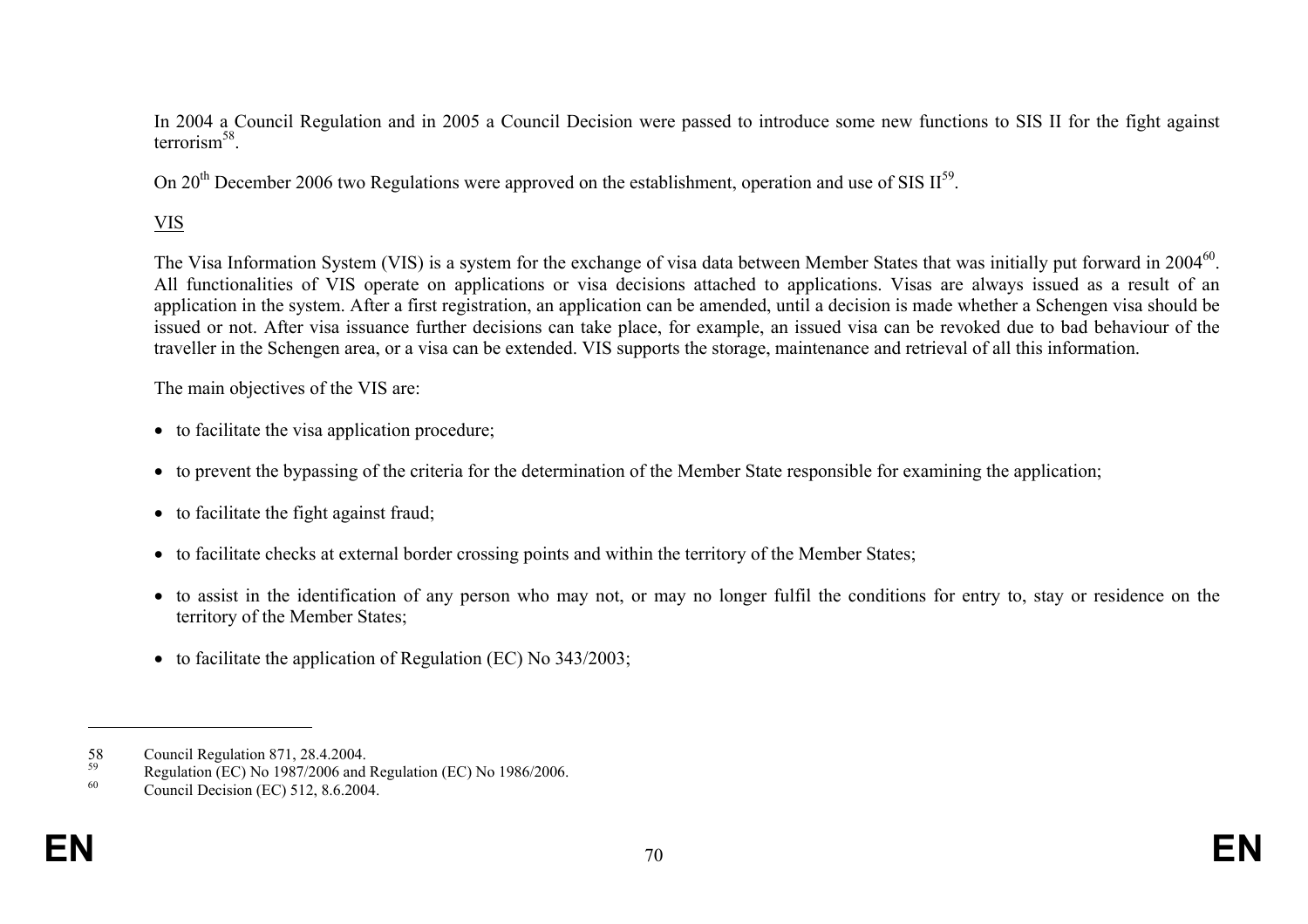• to contribute to the prevention of threats to the internal security of any of the Member States.

According to the text of the draft VIS Regulation agreed by the European Parliament and Council on 14 May 2007, the VIS will store personal data from the VISA applicants:

- Data on the applicant (i.e. name, address, occupation);
- Data on the visa application process (date and place of the application, visas requested, issued, refused, annulled, revoked or extended);
- Biometrics (photographs and fingerprints).

Police authorities from Member States and Europol will have a restricted and indirect access to the VIS data. Each Member State will have to nominate an authority responsible for controlling police access to the database and the police will have to supply evidence that their query is necessary for criminal investigations. However, in case of emergencies the police can put a more direct query on the VIS.

Transfer of data to third countries or international organisations may take place only in an exceptional case of urgency and only for the purpose of the prevention and detection of terrorists' offence and serious crime offence and with the consent of the Member State that entered the data. Furthermore, a permanent Management Authority will be responsible for the VIS database and visa application will be stored for a maximum of five years.

#### EURODAC

Eurodac is a fingerprint database that stores and compares the fingerprints of asylum applicants and illegal immigrants and allows Member States to determine the State responsible for examining an asylum application according to Dublin II Regulation. The EURODAC central unit is responsible for operating a computerised central database for comparing fingerprints, an automated fingerprint identification system (AFIS) and a secure communication system for data transmission from and towards the national units (National Access Points) in Member States.

Data collected for any asylum applicants over 14 years of age are:

- Fingerprint and control images;
- Date of the application;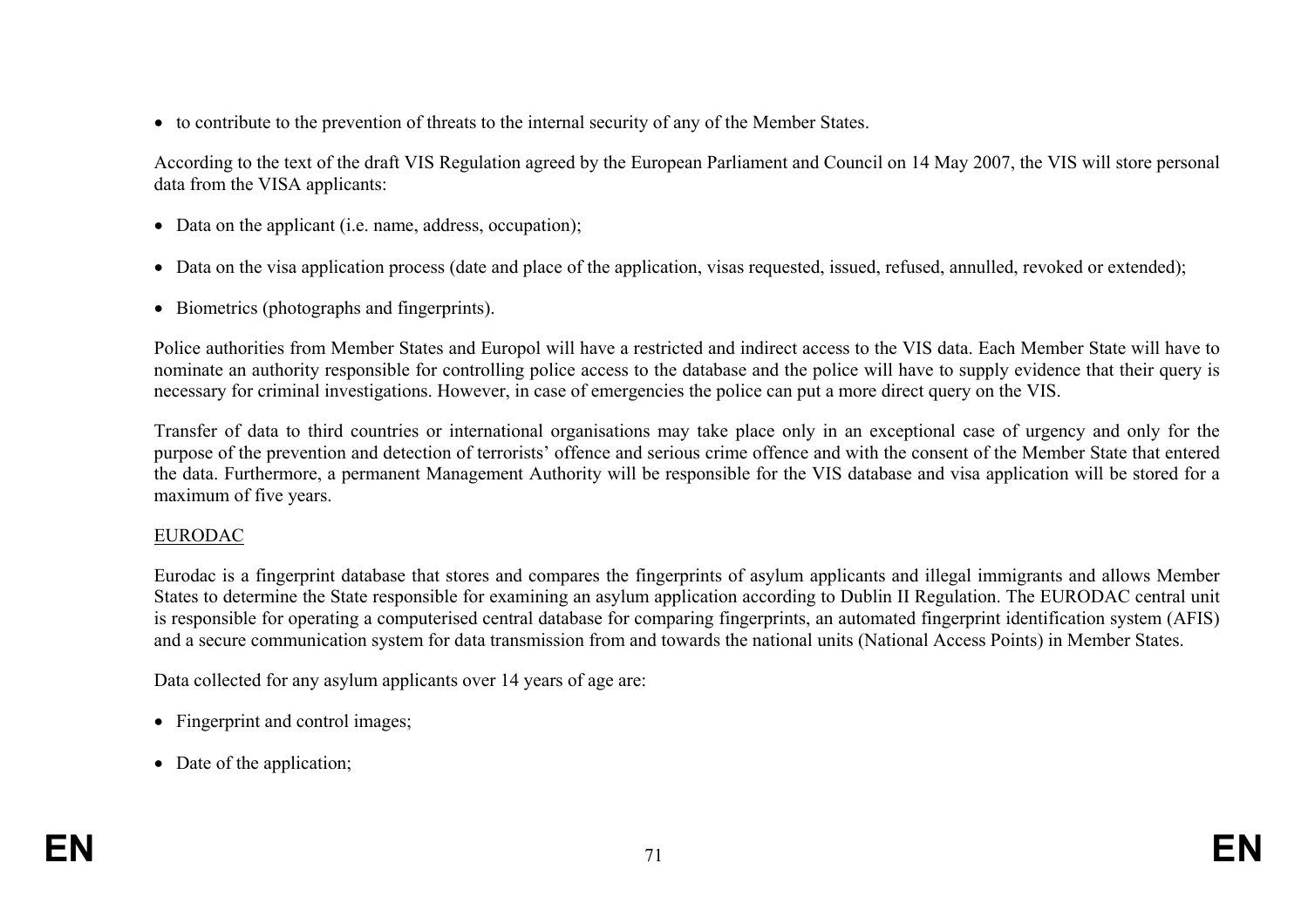- The Member States where the asylum application was filled;
- The gender of the applicant.

Data are collected for:

Category 1: data of asylum applications. Fingerprints (full 10 fingerprints and 4 control images) of asylum applicants are sent to the Central Unit for comparison against fingerprints of other asylum applicants who have previously lodge their application in another Member State. The data will also be compared against the 'category 2' data. These data will be kept for 10 years. Data should be erased when an individual obtains the nationally of one of the Member States.

Category 2: data of aliens apprehended in connection with irregular crossing of an external border and where not repatriated. These data (10 fingerprints and 4 control images) are sent to the Central Unit for storage only, in order to be compared against data of asylum application submitted subsequently to the Central Unit. These data are kept for 2 years and are deleted if the individual received a residence permit, leave the territory of a Member State or obtain the nationality of one of them.

Category 3: data of aliens found illegally present in a Member State. These data are not stored but are searched against the data of asylum applicants stored in the central database. The transmission of this category is not mandatory but optional for Member States.

The Central unit can transmit three types of 'hits':

- Category 1 against category 1 hit. This gives an indication of the secondary movements of asylum seekers in the EU.
- Category 1 against category 2 hit. It gives information on whether an asylum applicant applies in the same MS he/she has been apprehended or in a different MS.
- Category 3 against category 1 hit. It gives indications as to where illegal immigrants first applied for asylum before travelling to another MS.

In 2006, EURODAC processed:

• 187,223 fingerprints of asylum seekers (category 1), down by 20% compare to the previous year,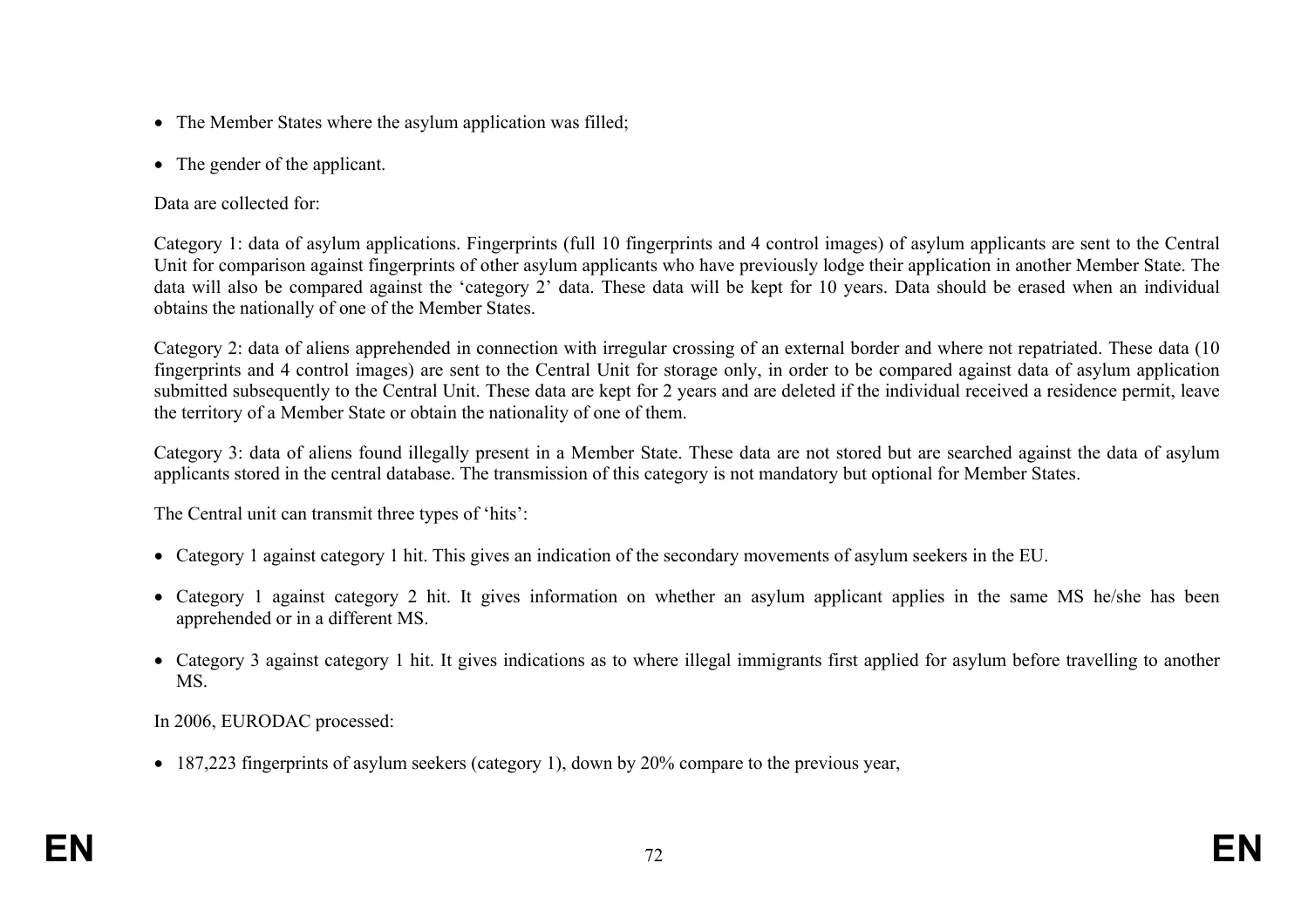- 25,162 fingerprints of people crossing the borders irregularly (category 2), increased by 36% from the previous year, and
- 46,299 fingerprints of people apprehended while illegally residing on the territory of a Member State (category 3). This figures has increased by 15% from the previous year, demonstrating a growing interests from Member States to make use of this search possibility.

The increase of category transaction may be due to the fact that Member States have completed the installation of fingerprint machines at their external borders.

EURODAC data also provide information on multiple asylum applications. In 2005, 16% of aliens applying for asylum had already lodged one or more applications in the same Member State or in another Member State. Out of a total of 187,223 asylum applications, 31,363 were 'multiple applications". See Table 1 for a comparison with year 2004 and 2006.

| Year | Number of asylum applications recorded by<br>EURODAC (Category 1) | At least one asylum application before<br>(in the same country or in another<br>Member State) |
|------|-------------------------------------------------------------------|-----------------------------------------------------------------------------------------------|
| 2004 | 246,902                                                           | 17,287                                                                                        |
| 2005 | 232,205                                                           | 31,307                                                                                        |
| 2006 | 187,223                                                           | 31,636                                                                                        |

Table 1 EURODAC information on multiple applications.

Source: The third EURODAC annual report,  $2006^{61}$ .

Currently the existing systems are not fully exploited and present some shortcoming such as:

<sup>61</sup> SEC (2006) 1170.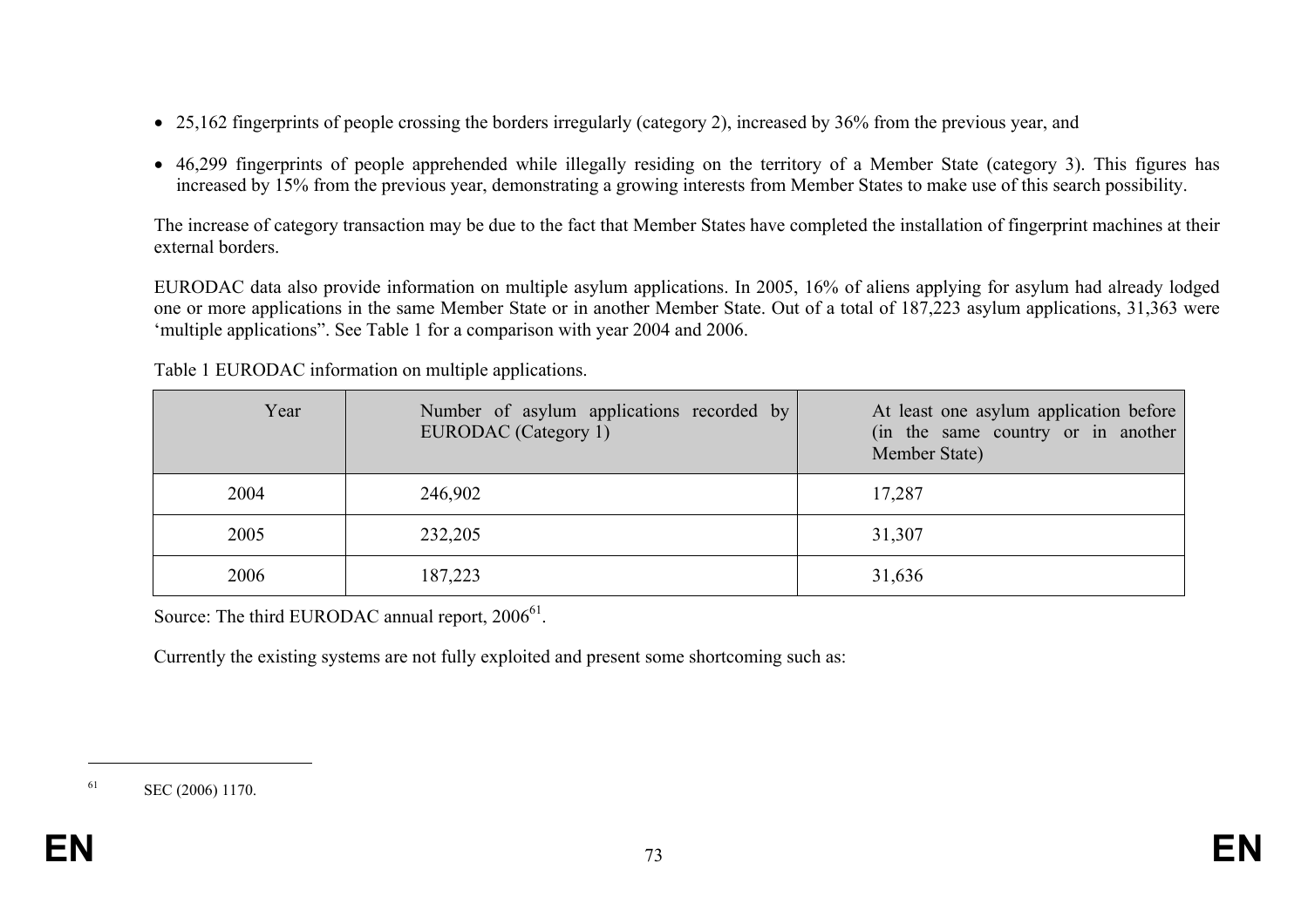- Some categories of alerts in the SIS, such as alerts issued for discreet surveillance or specific checks are used in a limited and heterogeneous way. Besides the common databases, many Member States maintain separate lists for the same purpose (e.g. refusal of entry, dangerous people) possibly duplicating efforts $^{62}$ .
- The number of EURODAC category 2 transactions (fingerprints of aliens apprehended crossing illegally the external borders) remains surprisingly low, especially in some Member States $^{63}$ .
- There is a relatively high rate of rejected EURODAC transactions (6.12%). This does not depend on technology or system weaknesses but on the low quality of the fingerprints images submitted by Member States, to human error or to the wrong configuration of Member States' equipment. Specific training to EURODAC national operators and purchase of state-of-the-arts equipment, such as live scanners, has been recommended to reduce rejection rate<sup>64</sup>.
- There is limited possibility to use data for internal security purposes. However, the Commission intends to explore the possibility to extend the scope of EURODAC with the view to use the data for law enforcement purpose and as a means to contribute to the fight against illegal migration $^{65}$

<sup>&</sup>lt;sup>62</sup> COM (2005) 0597 final.

<sup>&</sup>lt;sup>63</sup> COM (2007) 299 final and SEC (2006) 1170.<br><sup>64</sup> COM (2005) 0507 final The Commission wi

COM (2005) 0597 final. The Commission will organise training course for Member States to improve the quality of data. In addition, Member States are encouraged to use European findings to improve scan equipments.

 $65$  COM (2007) 299 final.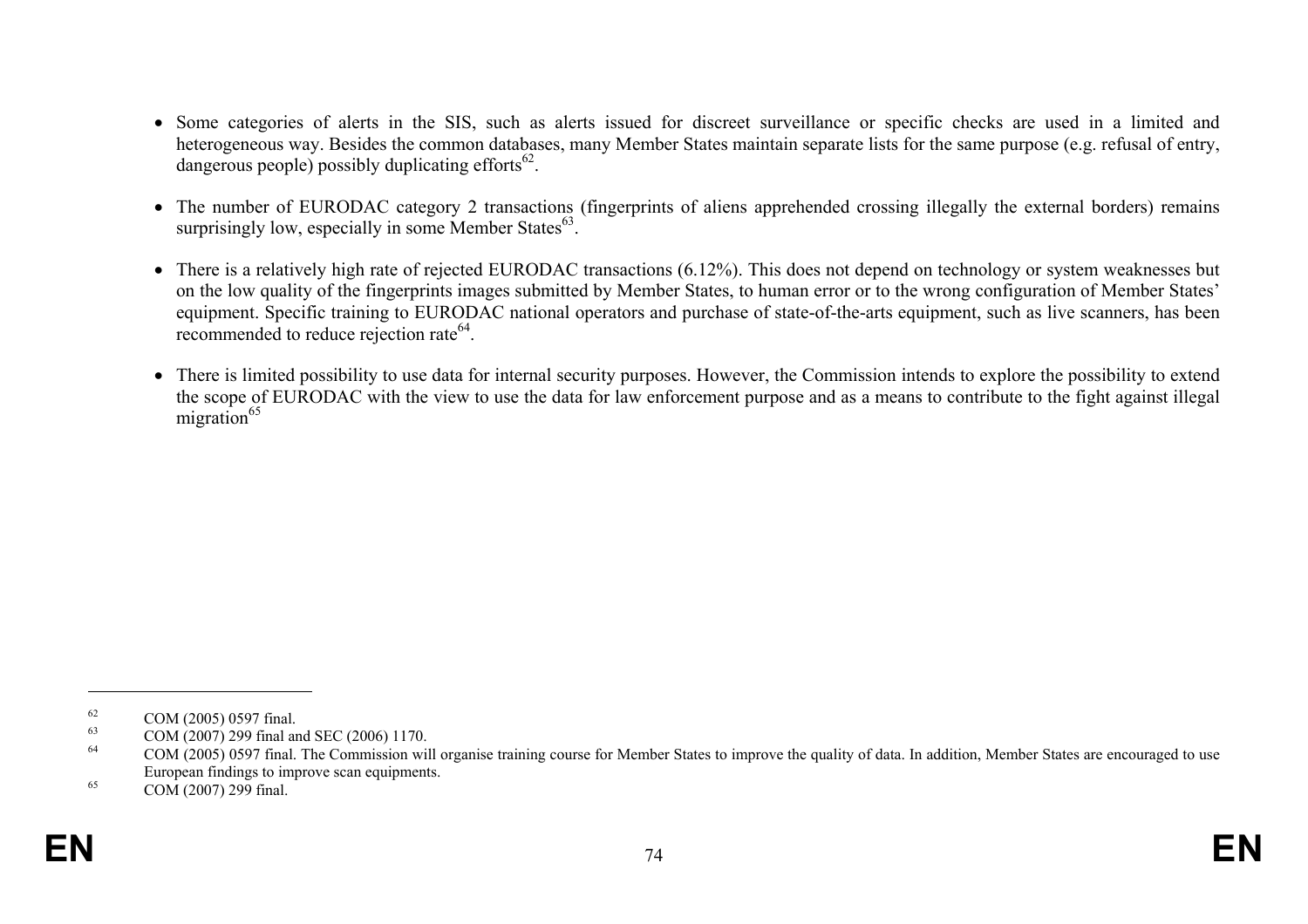### **ANNEX 4**

## **STATISTICS**

CIREFI (Centre for Information, Discussion and Exchange on the crossing of Frontiers and Immigration) was set up to assist Member States in effectively studying and preventing illegal immigration, and in facilitating exchange of data across the EU. Figures are submitted by Member States and are coordinated by CIREFI Unit within Eurostat.

CIREFI data have to be taken with caution. Figures are submitted by Member States, but sometimes the figures are not submitted for all categories or submitted only partially. In addition, CIREFI data do not make a distinction between the number of rejected asylum seekers that were removed and the number of undocumented and irregular migrants. The data on removals also include the number of non-EU person that were removed for other reasons (e.g. non-EU convicted for criminal offences).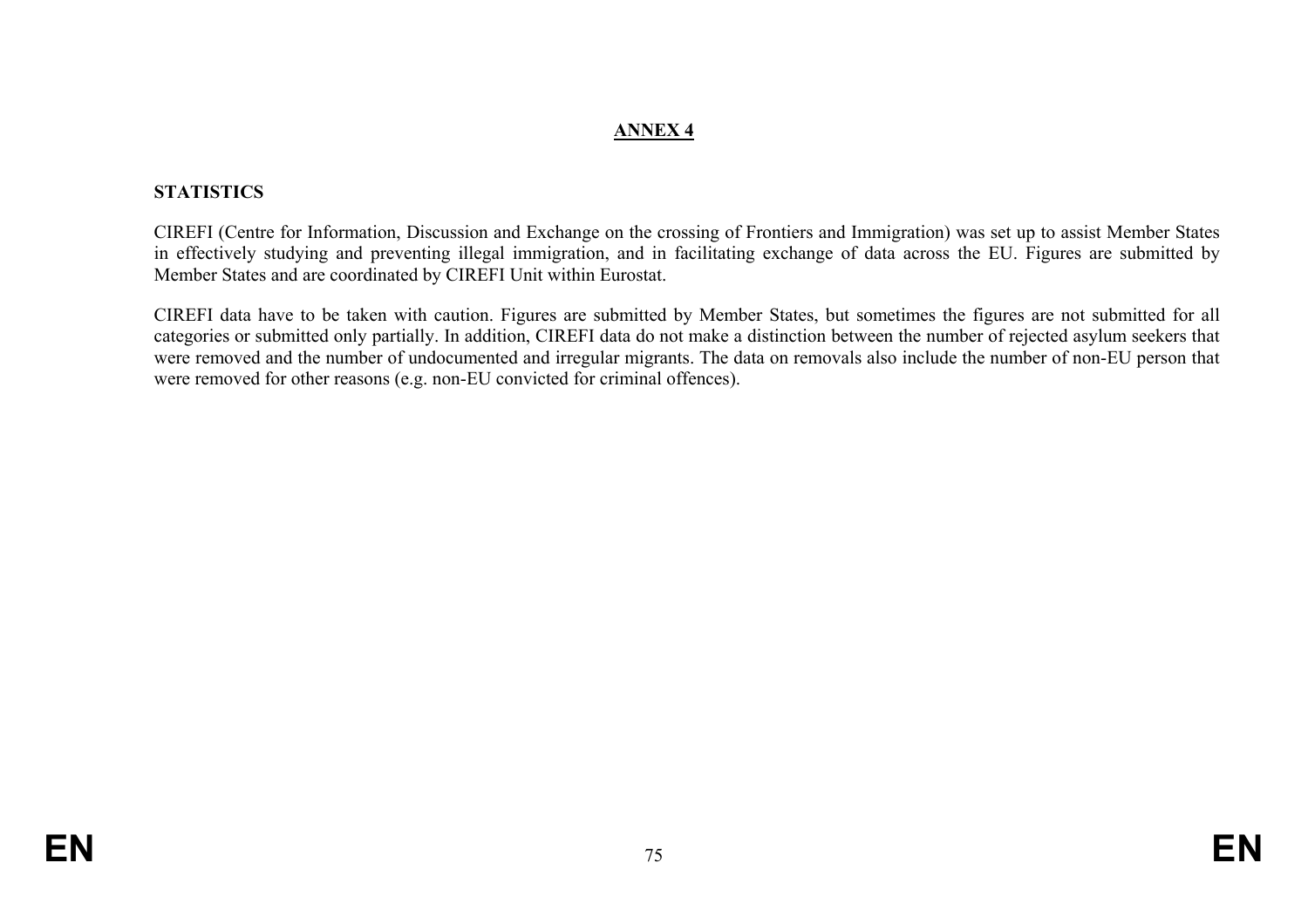| <b>Country</b>  | 2003    | 2004      | 2005      | 2006      |
|-----------------|---------|-----------|-----------|-----------|
| Belgium         | 4,143   | 2,030     | 1,661     | 1,868     |
| <b>Bulgaria</b> | 5,917   | 6,395     | 6,561     | 5,765     |
| Czech Republic  | 31,166  | 37,534    | 6,486     | 3,067     |
| Denmark         | 658     | 367       | 333       | 210       |
| Germany         | 42,072  | 30,155    | 15,012    | 19,857    |
| Estonia         | 3,056   | 2,308     | 1,924     | 2,655     |
| Greece          | 17,300  | 14,338    | 11,399    | 10,729    |
| Spain*          | 706,081 | 602,262   | 598,510   | 630,305   |
| France          | 31,317  | 32,865    | 35,049    | 34,308    |
| Ireland         | 5,826   | 4,763     | 4,807     | 5,833     |
| Italy           | 24,003  | 24,003    | 19,336    | 20,266    |
| Cyprus          | 3,384   | 2,540     | 2,018     | 1,825     |
| Latvia          | 5,151   | 2,267     | 777       | 1,017     |
| Lithuania       | 5,516   | 4,690     | 3,886     | 3,332     |
| Luxembourg      | n.a     | $\rm n.a$ | $\rm n.a$ | $\rm n.a$ |
| Hungary         | 21,263  | 23,823    | 21,159    | 23,015    |
| Malta           | 805     | 607       | 262       | 264       |
| The Netherlands | 9,382   | n.a       | $\rm n.a$ | $\rm n.a$ |

Table 1: Number of aliens refused at the external borders 2003-2006.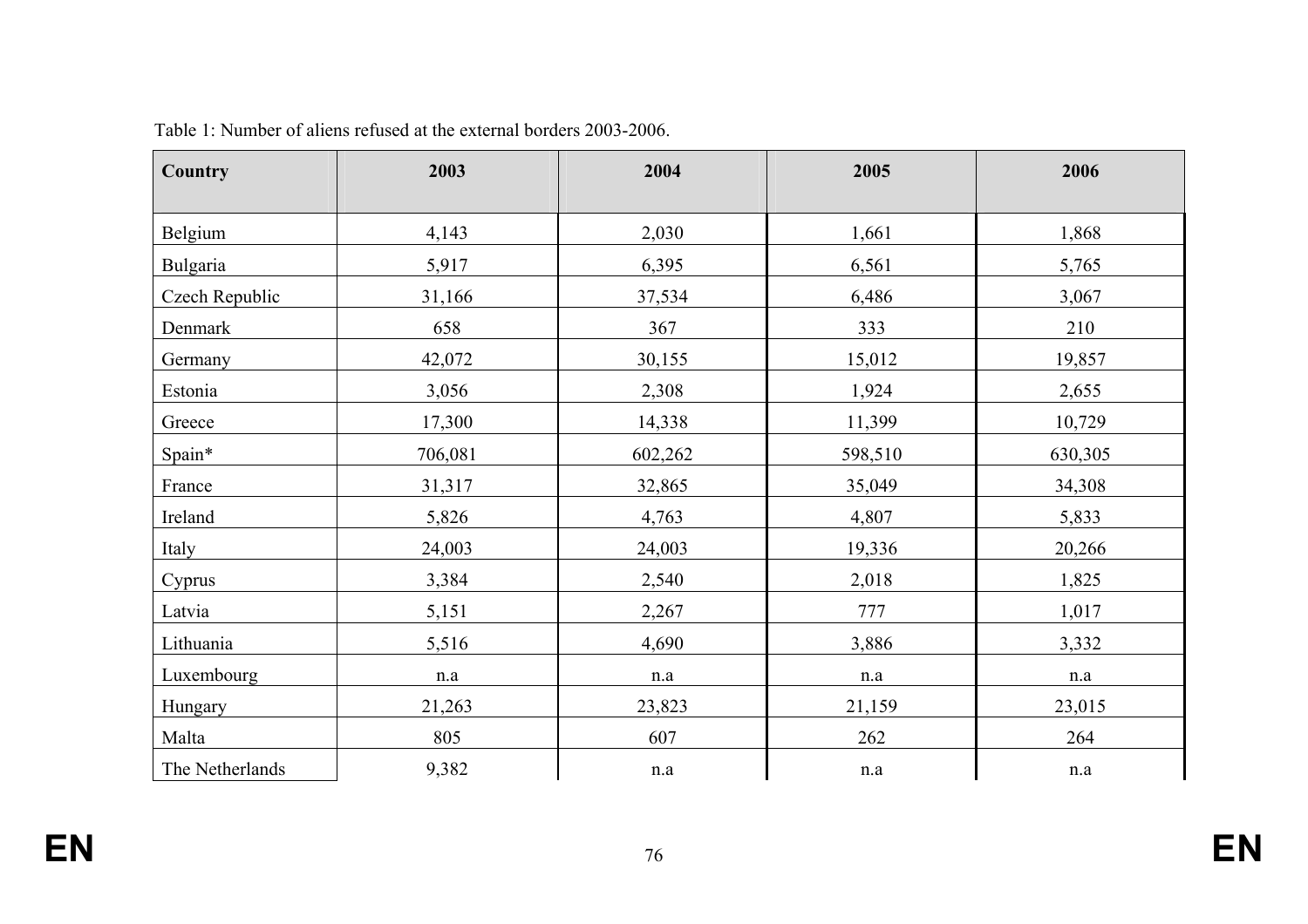| <b>EU 27 TOTAL</b> | 1,104,671 | 997,694 | 886,367 | 911,726 |
|--------------------|-----------|---------|---------|---------|
| United Kingdom     | n.a       | n.a     | n.a     | n.a     |
| Sweden             | 1,601     | 557     | 813     | 668     |
| Finland            | 2,910     | 1,533   | 951     | 1,033   |
| Slovakia           | 18,201    | 19,896  | 7,203   | 2,897   |
| Slovenia           | 38,589    | 28,410  | 28,401  | 23,518  |
| Romania            | 55,950    | 61,818  | 51,082  | 48,210  |
| Portugal           | 3,695     | 4,327   | 4,146   | 3,590   |
| Poland             | 44,380    | 65,403  | 41,296  | 39,812  |
| Austria            | 22,305    | 24,803  | 23,295  | 27,682  |

Source: CIREFI 2003-2006

\* The high number for Spain is due to the number of people refused at the borders of Ceuta and Melilla, the two Spanish enclaves in North Africa.

Table 2: Number of irregulars refused at the border by third-country nationality.

| <b>Third Countries</b> | <b>Refused aliens in EU27</b> |         |         |         |
|------------------------|-------------------------------|---------|---------|---------|
|                        | 2003                          | 2004    | 2005    | 2006    |
| <b>Morocco</b>         | 636,371                       | 597,957 | 591,582 | 619,178 |
| Mauritania             | 64,150                        |         |         |         |
| Romania                | 32,594                        | 30,092  | 34,537  | 48,594  |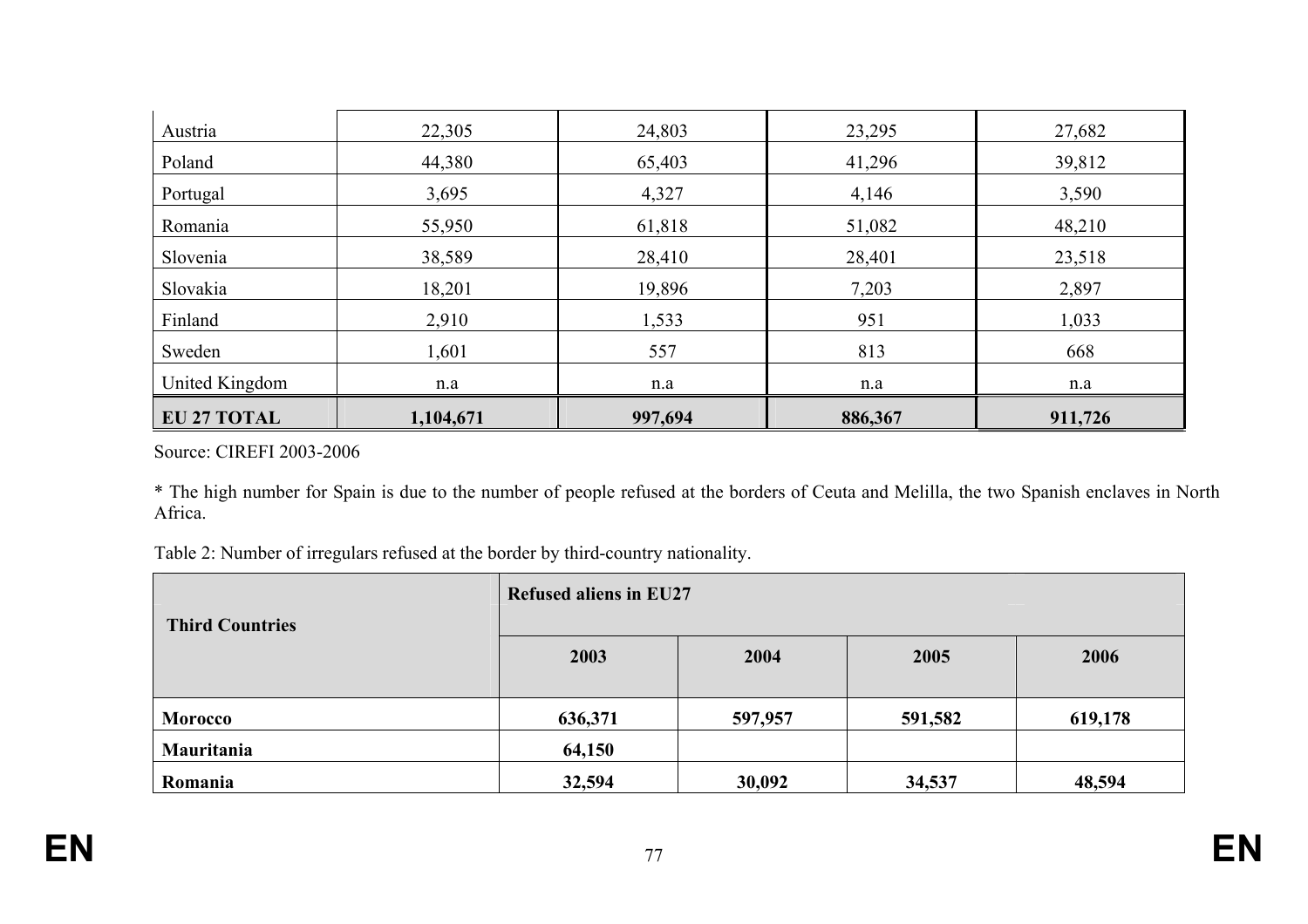| Moldova                 | 18,584    | 20,204  | 37,893  | 40,184  |
|-------------------------|-----------|---------|---------|---------|
| <b>Ukraine</b>          | 26,164    | 36,863  | 40,130  | 35,797  |
| Poland                  | 31,779    |         |         |         |
| ex-Yugoslavia (*)       | 28,432    | 30,182  |         |         |
| <b>Hungary</b>          | 24,093    | 19,247  |         |         |
| <b>Russia</b>           | 23,847    | 18,640  | 11,745  | 9,574   |
| <b>Bulgaria</b>         | 23,670    | 22,010  | 23,030  | 18,053  |
| Philippines             |           | 19,661  |         |         |
| Turkey                  | 16,300    | 16,300  | 10,427  | 8,619   |
| Serbia & Montenegro (*) |           |         | 12,005  | 13,430  |
| <b>Belarus</b>          |           |         | 12,146  | 12,096  |
| <b>Bolivia</b>          |           |         |         | 8,557   |
| China                   |           |         | 8,547   |         |
| Others                  | 178,687   | 186,538 | 104,325 | 97,644  |
| <b>TOTAL</b>            | 1,104,671 | 997,694 | 886,367 | 911,726 |
| Top 10 total            | 925,984   | 811,156 | 782,042 | 814,082 |
| % of TOTAL              | 83.82     | 81.30   | 88.23   | 89.29   |

Source: CIREFI 2003-2006

Note 1: \*) Since February 2003 name changed to "Serbia & Montenegro"

Note 2: Figures are not completed.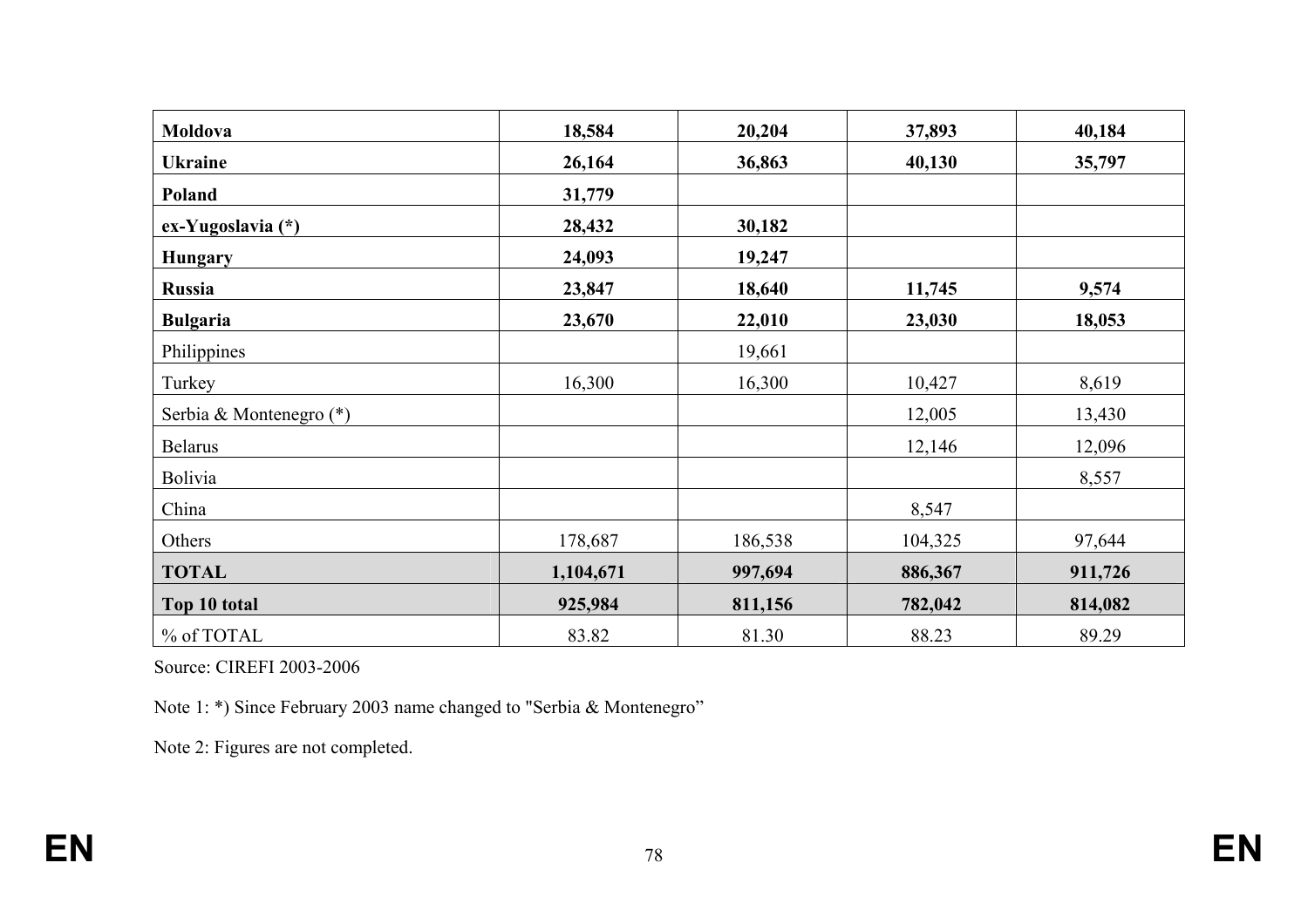| <b>Countries</b> | 2003      | 2004      | 2005      | 2006      |
|------------------|-----------|-----------|-----------|-----------|
| Belgium          | 22,164    | 20,606    | 18,400    | 15,670    |
| Bulgaria         | 454       | 877       | 1,190     | 1,238     |
| Czech Republic   | 23,142    | 18,675    | 11,606    | 7,536     |
| Denmark          | 1,666     | 1,414     | 1,064     | 867       |
| Germany          | 26,493    | 22,558    | 20,270    | 21,635    |
| Estonia          | 1,716     | 1,549     | 2,703     | 2,069     |
| Greece           | 47,915    | 42,834    | 58,836    | 77,030    |
| Spain            | 55,164    | 52,798    | 41,939    | 95,765    |
| France           | 54,092    | 55,283    | 62,468    | 67,134    |
| Ireland          | $\rm n.a$ | $\rm n.a$ | n.a       | $\rm n.a$ |
| Italy            | 59,535    | 61,024    | 83,809    | 92,029    |
| Cyprus           | 3,794     | 2,535     | 1,281     | 631       |
| Latvia           | 518       | 366       | 254       | 247       |
| Lithuania        | 502       | 406       | 863       | 1,156     |
| Luxembourg       | n.a       | n.a       | $\rm n.a$ | $\rm n.a$ |
| Hungary          | 509       | 488       | 17,373    | 15,622    |
| Malta            | 945       | 1,723     | 2,416     | 2,185     |
| The Netherlands  | 12,189    | 10,883    | 10,803    | 11,939    |

Table 3: Number of irregulars or illegal immigrants apprehended on the EU territory by Member States.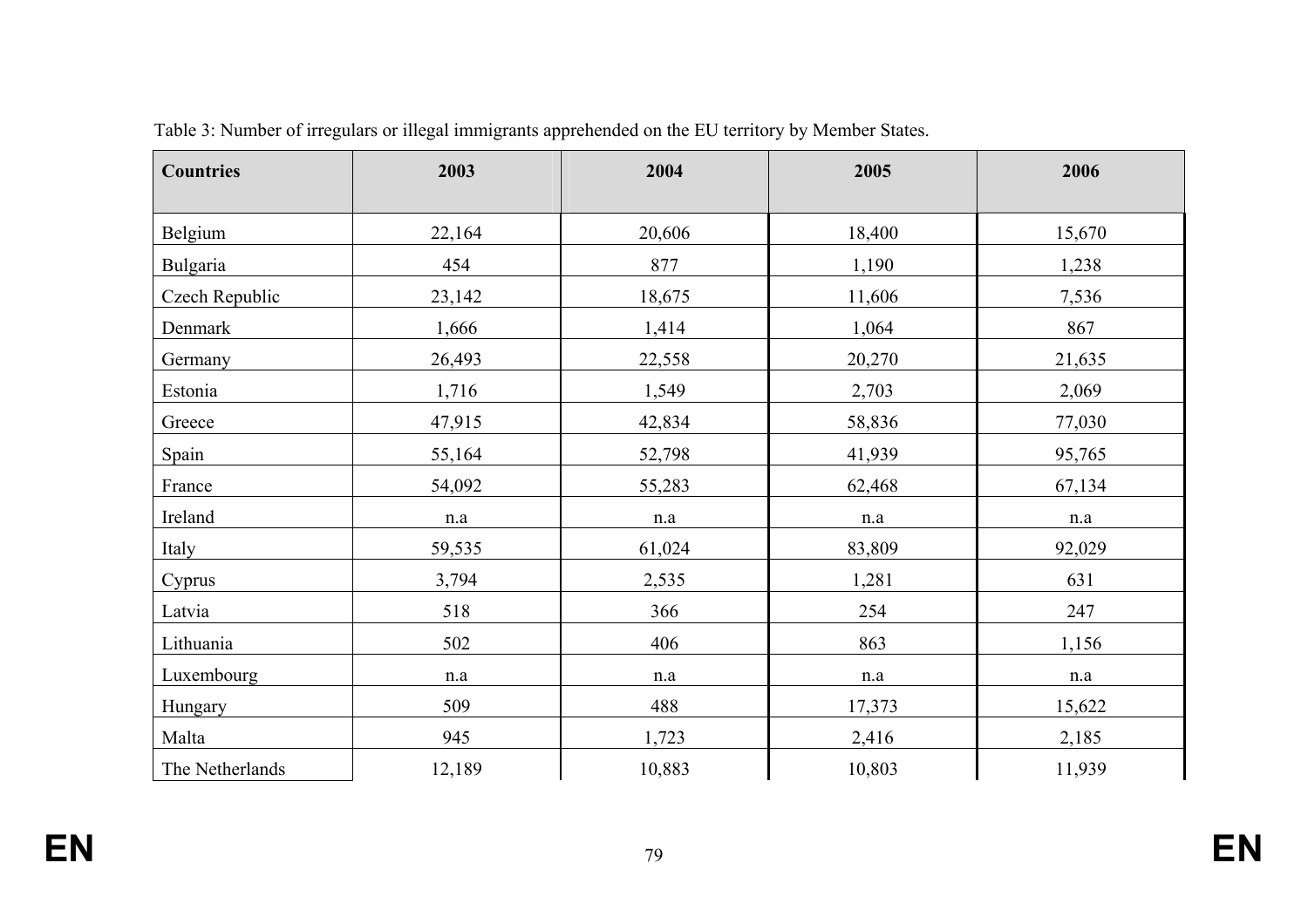| Austria            | 43,448  | 36,879  | 37,934  | 37,692  |
|--------------------|---------|---------|---------|---------|
| Poland             | 8,841   | 8,191   | 7,045   | 6,396   |
| Portugal           | 17,886  | 16,020  | 17,223  | 23,564  |
| Romania            | 4,975   | 4,981   | 4,940   | 4,809   |
| Slovenia           | 4,214   | 4,214   | 4,971   | 4,331   |
| Slovakia           | 10,257  | 8,571   | 4,916   | 4,035   |
| Finland            | 1,588   | 2,949   | 2,757   | 1,689   |
| Sweden             | 27,163  | 19,877  | 14,447  | 20,926  |
| United Kingdom     | n.a     | n.a     | n.a     | n.a     |
| <b>EU 27 TOTAL</b> | 429,170 | 395,701 | 429,508 | 516,195 |

Source: CIREFI 2003-2006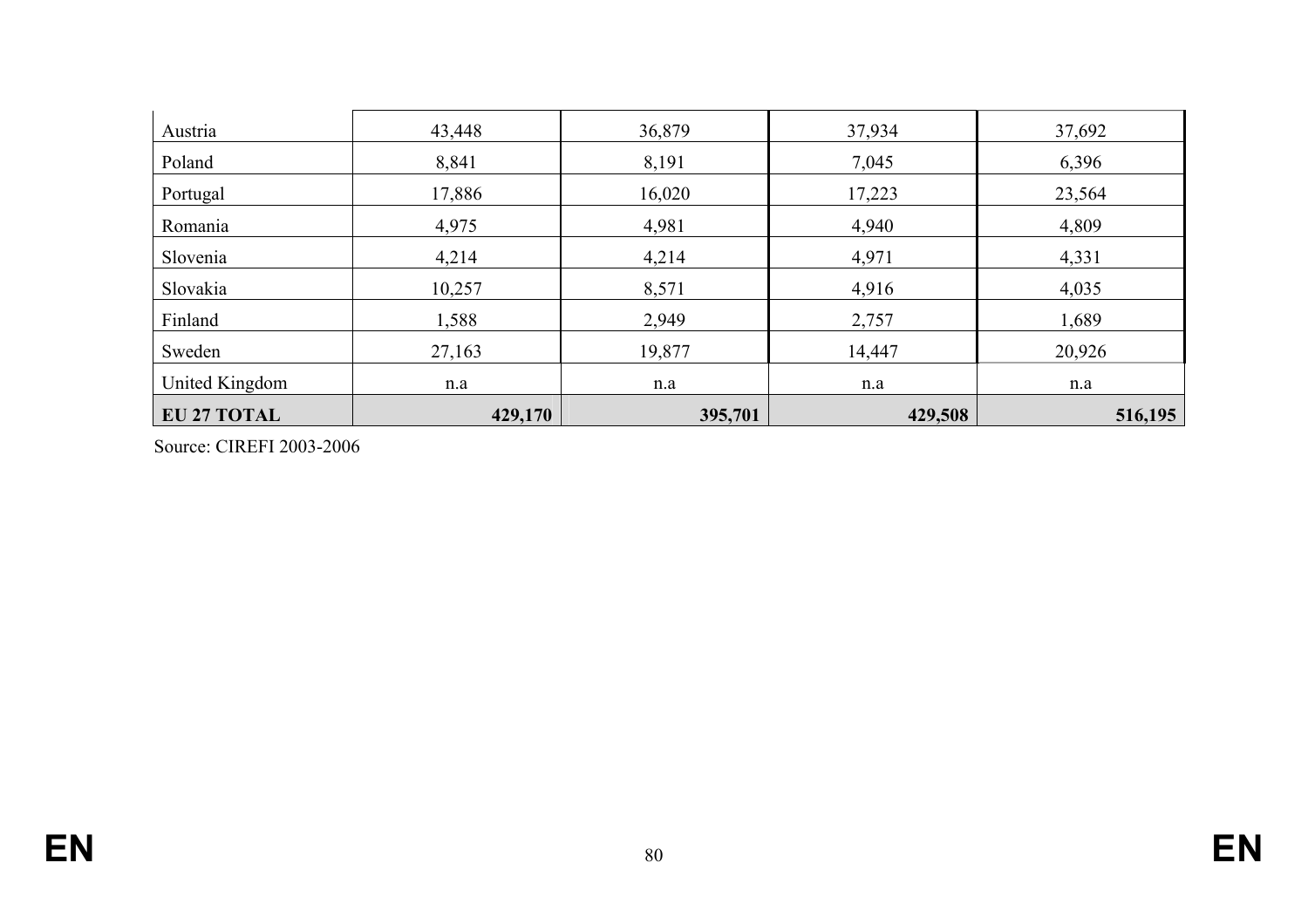| <b>Third Countries</b>  | Apprehended aliens in EU27 |         |         |         |  |
|-------------------------|----------------------------|---------|---------|---------|--|
|                         | 2003                       | 2004    | 2005    | 2006    |  |
| Romania                 | 38,894                     | 43,839  | 63,172  | 84,009  |  |
| Albania                 | 41,846                     | 37,025  | 52,461  | 58,738  |  |
| Morocco                 | 35,048                     | 33,942  | 34,092  | 40,920  |  |
| <b>Ukraine</b>          | 34,082                     | 29,289  | 26,964  | 22,025  |  |
| <b>Iraq</b>             | 13,518                     |         | 14,351  | 22,527  |  |
| <b>Senegal</b>          |                            |         |         | 19,775  |  |
| Russia                  | 17,991                     | 17,346  | 13,937  |         |  |
| <b>Brazil</b>           |                            |         | 12,009  | 17,594  |  |
| <b>Algeria</b>          | 14,182                     | 14,634  |         | 14,019  |  |
| ex-Yugoslavia (*)       | 13,952                     |         |         |         |  |
| Pakistan                |                            |         |         | 13,654  |  |
| Bulgaria                | 13,473                     | 11,914  | 11,412  |         |  |
| Serbia & Montenegro (*) |                            |         | 13,101  | 11,860  |  |
| China                   | 13,020                     | 11,019  |         |         |  |
| Moldova                 |                            | 11,989  | 12,712  |         |  |
| Turkey                  |                            | 11,185  |         |         |  |
| Others                  | 193,164                    | 173,799 | 175,297 | 211,074 |  |

Table 4: Number of irregulars or illegal immigrants apprehended on the EU territory by country of origin.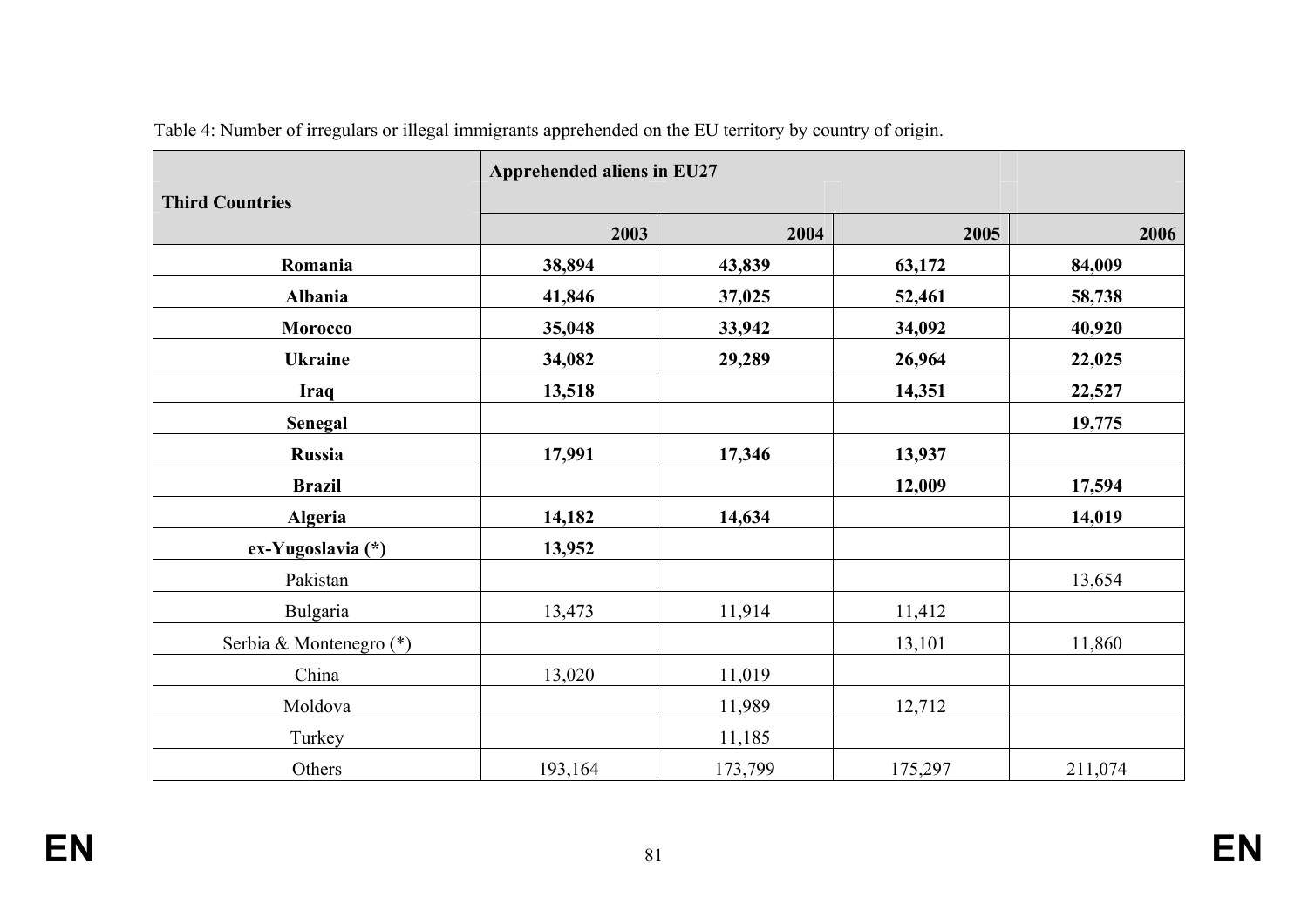| <b>TOTAL</b> | 429,170 | 395,981 | 429,508 | 516,195 |
|--------------|---------|---------|---------|---------|
| Top 10 total | 236,006 | 222,182 | 254,211 | 305,121 |
| % of TOTAL   | 54.99   | 56.11   | 59.19   | 59.11   |

Source: CIREFI 2003-2006

\*) Note: since February 2003 the name changed to Serbia&Montenegro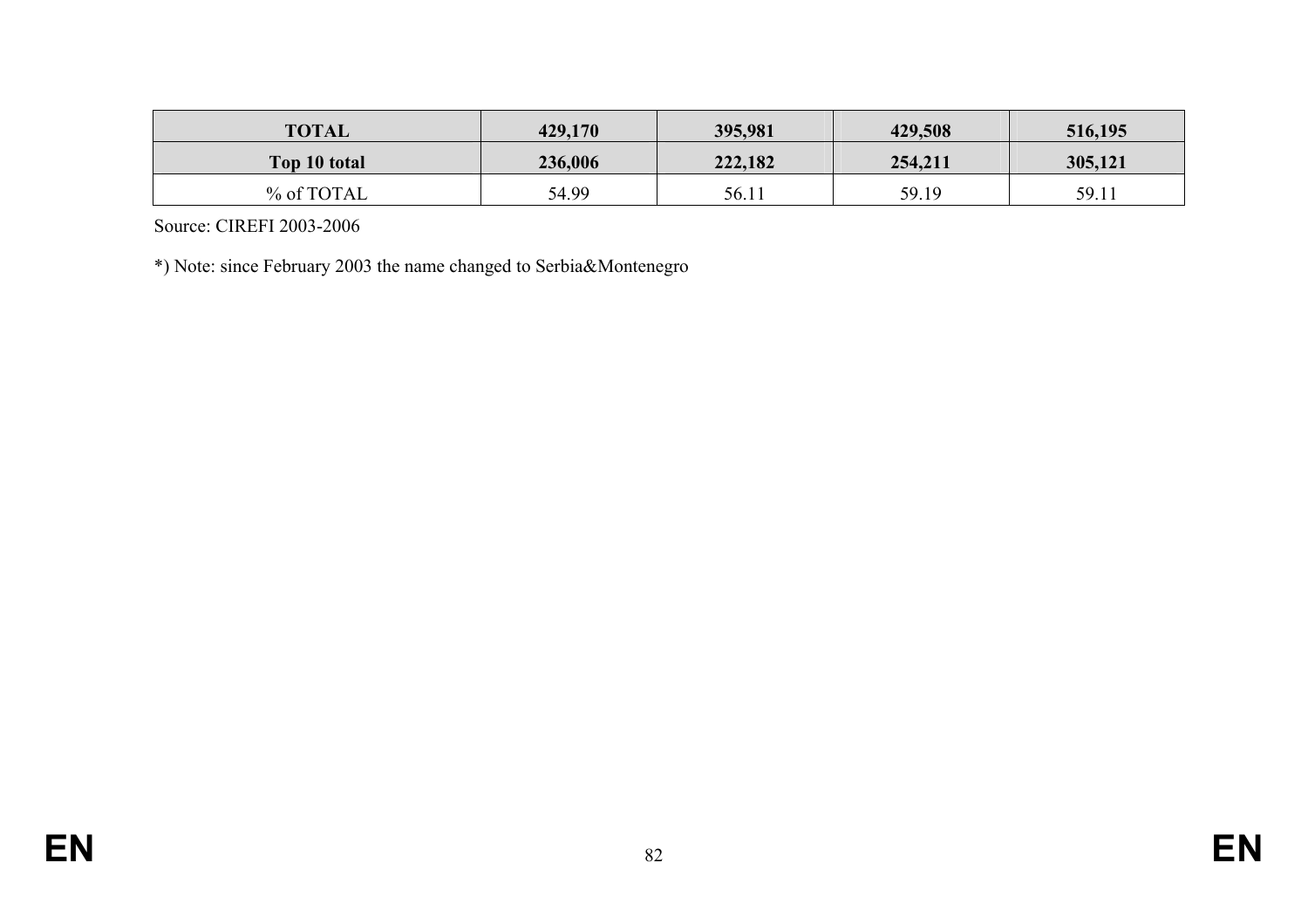| <b>Country</b>  | 2003      | 2004      | 2005      | 2006   |
|-----------------|-----------|-----------|-----------|--------|
| Belgium         | 9,996     | 9,647     | 10,302    | 9,264  |
| Bulgaria        | 814       | 1,271     | 1,608     | 1,501  |
| Czech Republic  | 2,602     | 2,649     | 2,730     | 1,228  |
| Denmark         | 3,100     | 3,093     | 2,225     | 1,986  |
| Germany         | 30,176    | 26,807    | 19,988    | 15,407 |
| Estonia         | 171       | 101       | 60        | 91     |
| Greece          | 40,930    | 35,942    | 51,079    | 54,756 |
| Spain           | 26,757    | 27,364    | 25,359    | 33,235 |
| France          | 11,692    | 15,672    | 18,120    | 21,271 |
| Ireland         | $\rm n.a$ | $\rm n.a$ | $\rm n.a$ | n.a    |
| Italy           | 31,013    | 27,402    | 24,001    | 16,597 |
| Cyprus          | 3,307     | 2,982     | 3,015     | 3,222  |
| Latvia          | 375       | 234       | 162       | 141    |
| Lithuania       | 846       | 306       | 182       | 168    |
| Luxembourg      | n.a       | n.a       | n.a       | n.a    |
| Hungary         | 4,804     | 3,980     | 4,348     | 3,057  |
| Malta           | 847       | 680       | 962       | 781    |
| The Netherlands | 23,206    | 17,775    | 12,386    | 12,669 |
| Austria         | 11,070    | 9,408     | 5,239     | 4,904  |

Table 5: Number of removed aliens by Member States.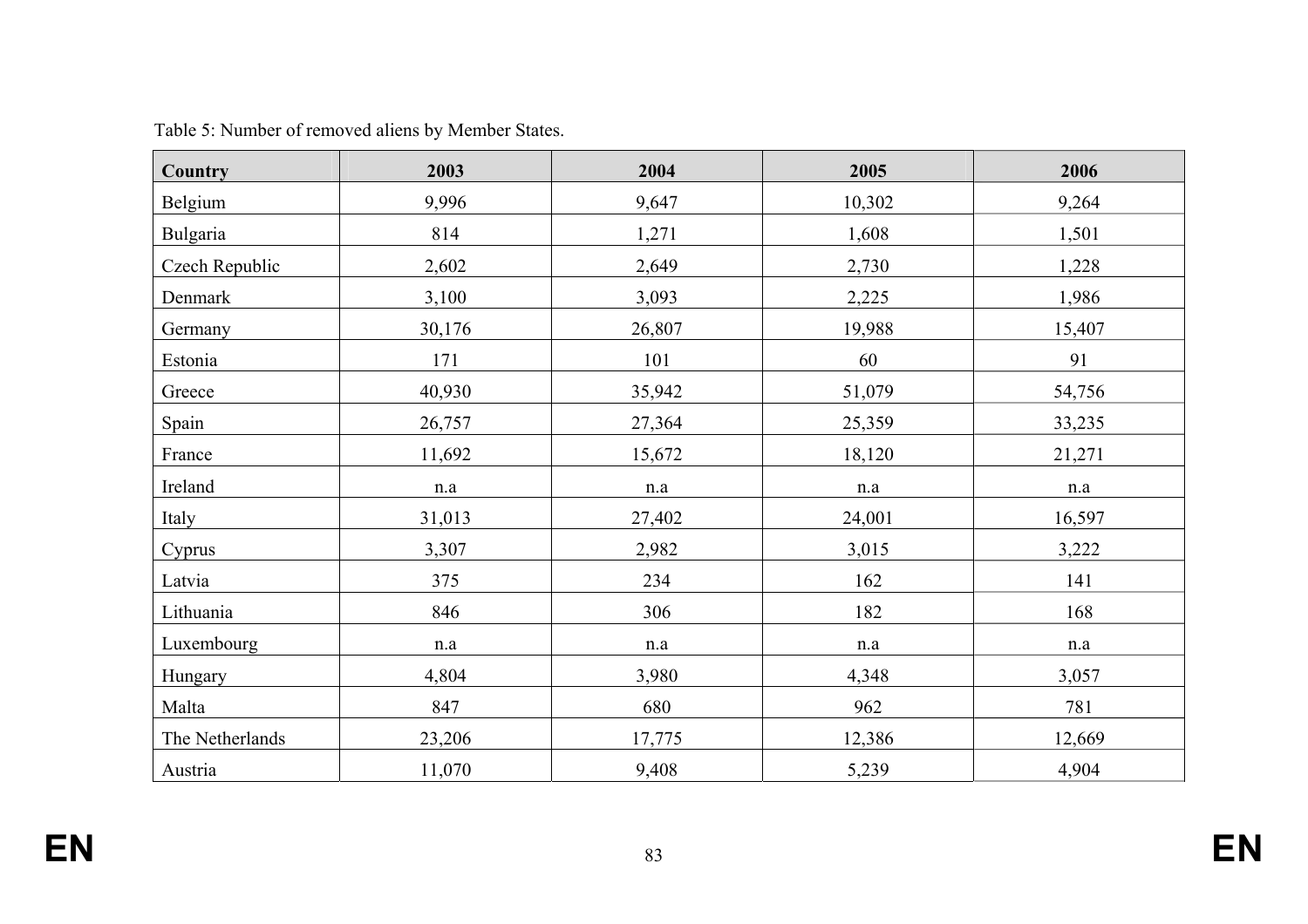| <b>EU 27 TOTAL</b> | 246,893 | 215,161 | 209,409 | 201,870 |
|--------------------|---------|---------|---------|---------|
| United Kingdom     | 21,380  | n.a     | n.a     | n.a     |
| Sweden             | 7,355   | 11,714  | 8,122   | 3,793   |
| Finland            | 2,773   | 2,775   | 1,900   | 1,410   |
| Slovakia           | 1,293   | 2,528   | 2,569   | 2,185   |
| Slovenia           | 3,209   | 2,632   | 3,133   | 3,173   |
| Romania            | 500     | 650     | 616     | 680     |
| Portugal           | 2,798   | 3,507   | 6,162   | 1,079   |
| Poland             | 5,879   | 6,042   | 5,141   | 9,272   |

Source: CIREFI 2003-2006

Note: figures cover both voluntary and forced return.

**EN**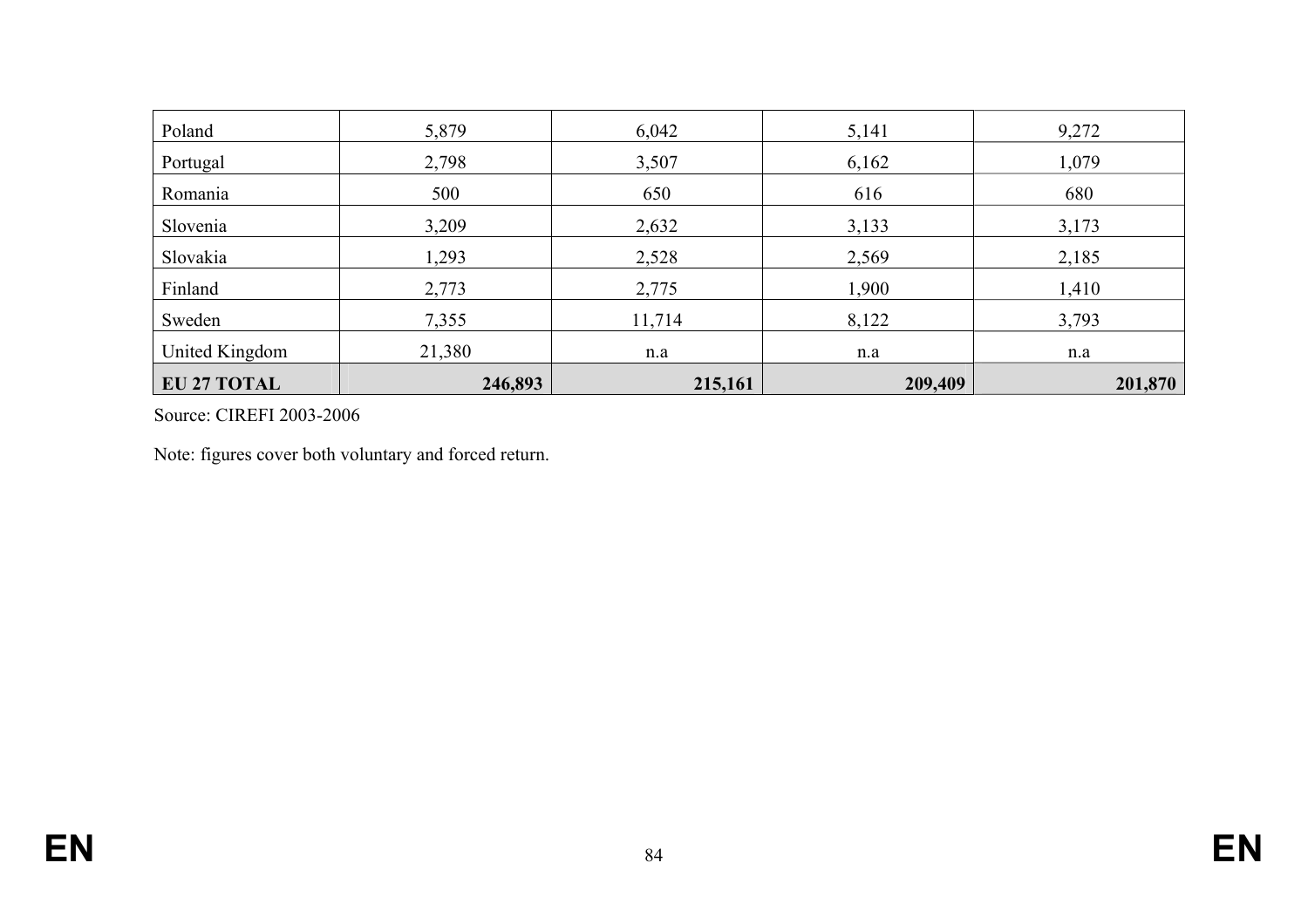# **Legal Migration**

| Country         | <b>Total Non-EU Population</b> | % Non-EU Population |
|-----------------|--------------------------------|---------------------|
| Belgium         | 274,000                        | 2.64                |
| Czech Republic  | 78,800                         | 0.77                |
| Denmark         | 204,800                        | 3.8                 |
| Germany         | 4,794,300                      | 5.8                 |
| Estonia         | 267,500                        | 19,72               |
| Greece          | 687,700                        | 6.25                |
| Spain           | 2,193,400                      | 5.2                 |
| France          | 2,060,800                      | 3.45                |
| Ireland         | 135,200                        | 3.14                |
| Italy           | 1,168,500                      | 2.04                |
| Cyprus          | 33,300                         | 4.65                |
| Latvia          | 28,900                         | 1.25                |
| Lithuania       | 32,500                         | 0.93                |
| Luxembourg      | 21,900                         | 4.88                |
| Hungary         | 112,700                        | 1.11                |
| Malta           | 2,700                          | 0.67                |
| The Netherlands | 477,900                        | 2.94                |
| Austria         | 551,100                        | 6.81                |

Table 6: Third country nationals legally living in EU25 in 2003.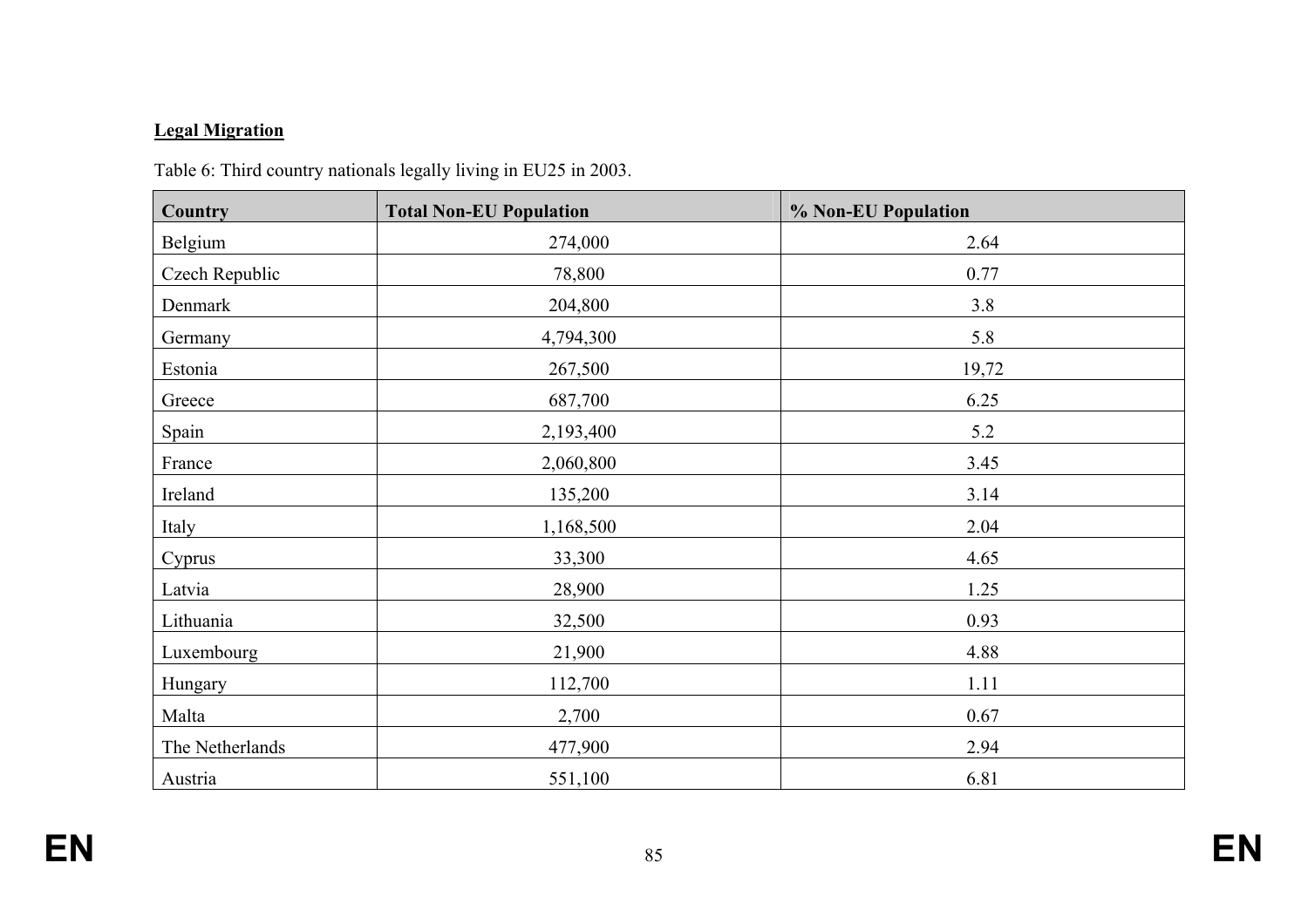| Poland         | 685,700    | 1.79 |
|----------------|------------|------|
| Portugal       | 183,400    | 1.8  |
| Slovenia       | 43,300     | 2.17 |
| Slovakia       | 91,300     | 1.7  |
| Finland        | 75,500     | 1.39 |
| Sweden         | 269,100    |      |
| United Kingdom | 1,719,600  | 2.89 |
| <b>Total</b>   | 16,190,900 | 3.55 |

Source: Eurostat estimate

Note: EU nationals include citizens from EU10 even though data refers to a year before 2004 accession.

**EN**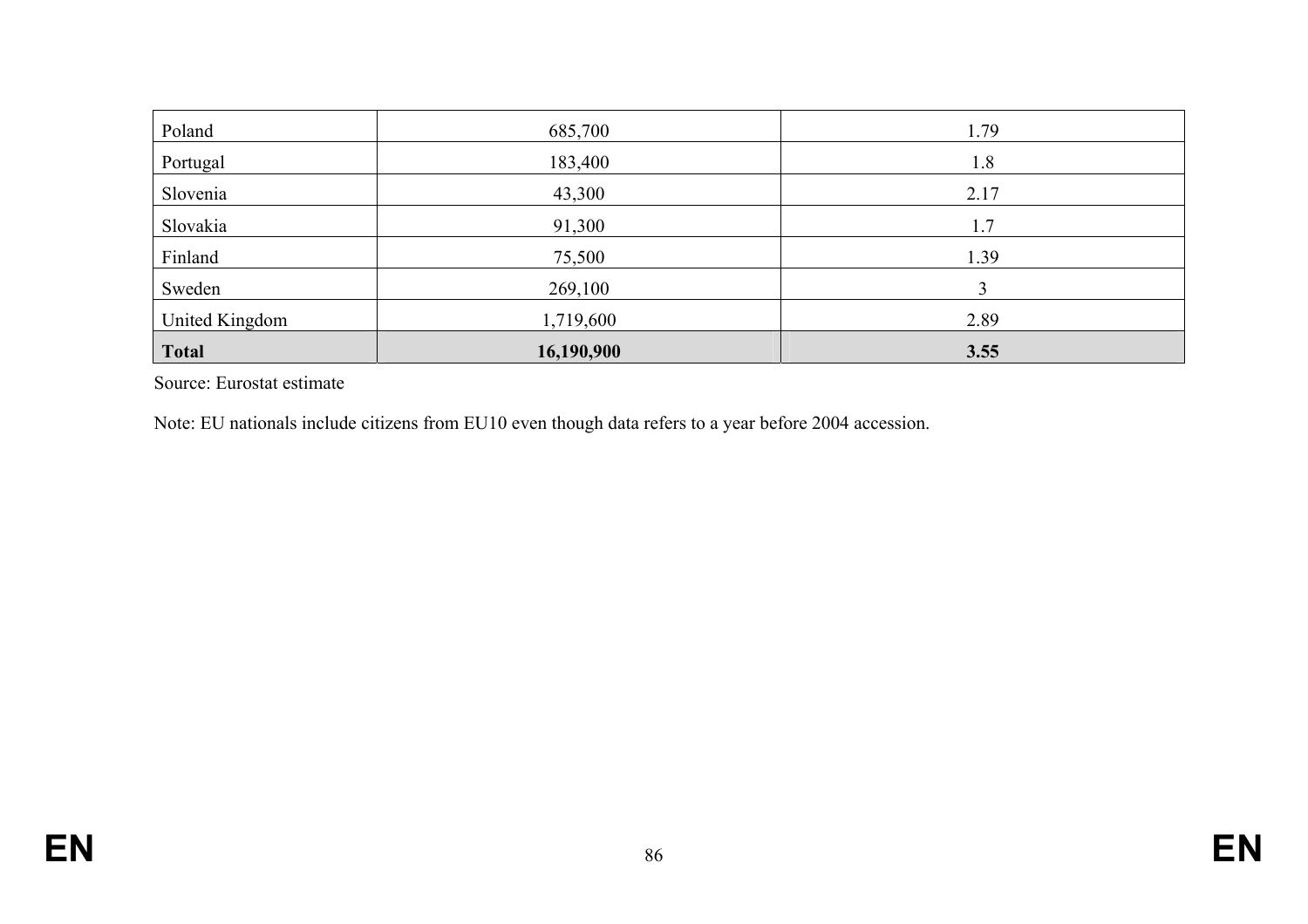| <b>Member</b><br><b>State</b> | Most important categories for granting residence permit for selected MS<br>(percentage) in 2003 |              |                   |               |  |
|-------------------------------|-------------------------------------------------------------------------------------------------|--------------|-------------------|---------------|--|
|                               | <b>Family reunification</b>                                                                     | <b>Study</b> | <b>Employment</b> | <b>Others</b> |  |
| Austria                       | 43.1                                                                                            | 8.2          | 44.6              | 4.2           |  |
| Denmark                       | 21.3                                                                                            | 27.6         | 22.2              | 28.9          |  |
| Estonia                       | 29.9                                                                                            | 10.7         | 13                | 46.3          |  |
| France                        | 53.2                                                                                            | 27.1         | 4.8               | 14.9          |  |
| Italy                         | 31.4                                                                                            | 2.8          | 55.1              | 10.7          |  |
| Latvia                        | 50.0                                                                                            | 7.1          | 26.9              | 15.9          |  |
| Lithuania                     | 39.6                                                                                            | 8.4          | 6.2               | 45.7          |  |
| Hungary                       | 14.6                                                                                            | 14.1         | 59.5              | 11.8          |  |
| Romania                       | 12.6                                                                                            | 29.5         | 26                | 31.9          |  |
| Sweden                        | 60.8                                                                                            | 13.7         | 25.5              | $\theta$      |  |
| United<br>Kingdom             | 47.1                                                                                            | n.a.         | 21.2              | 31.7          |  |
| Average                       | 36.7                                                                                            | 15.0         | 28.0              | 22.0          |  |

Table 7: Resident permits breakdown for selected countries.

Source: Elaboration from Eurostat (Annual Report on Asylum and Migration 2003).

Note: Methodology of residency permit data collection varies to great extent from Member States to Member States. For example, some Member States have provided the stock of permit, some other only the flows, some include seasonal workers and other do not include seasonal workers. For this reason, only percentages are given, to provide an indication of the order of scale between the different residence permit, instead of absolute numbers.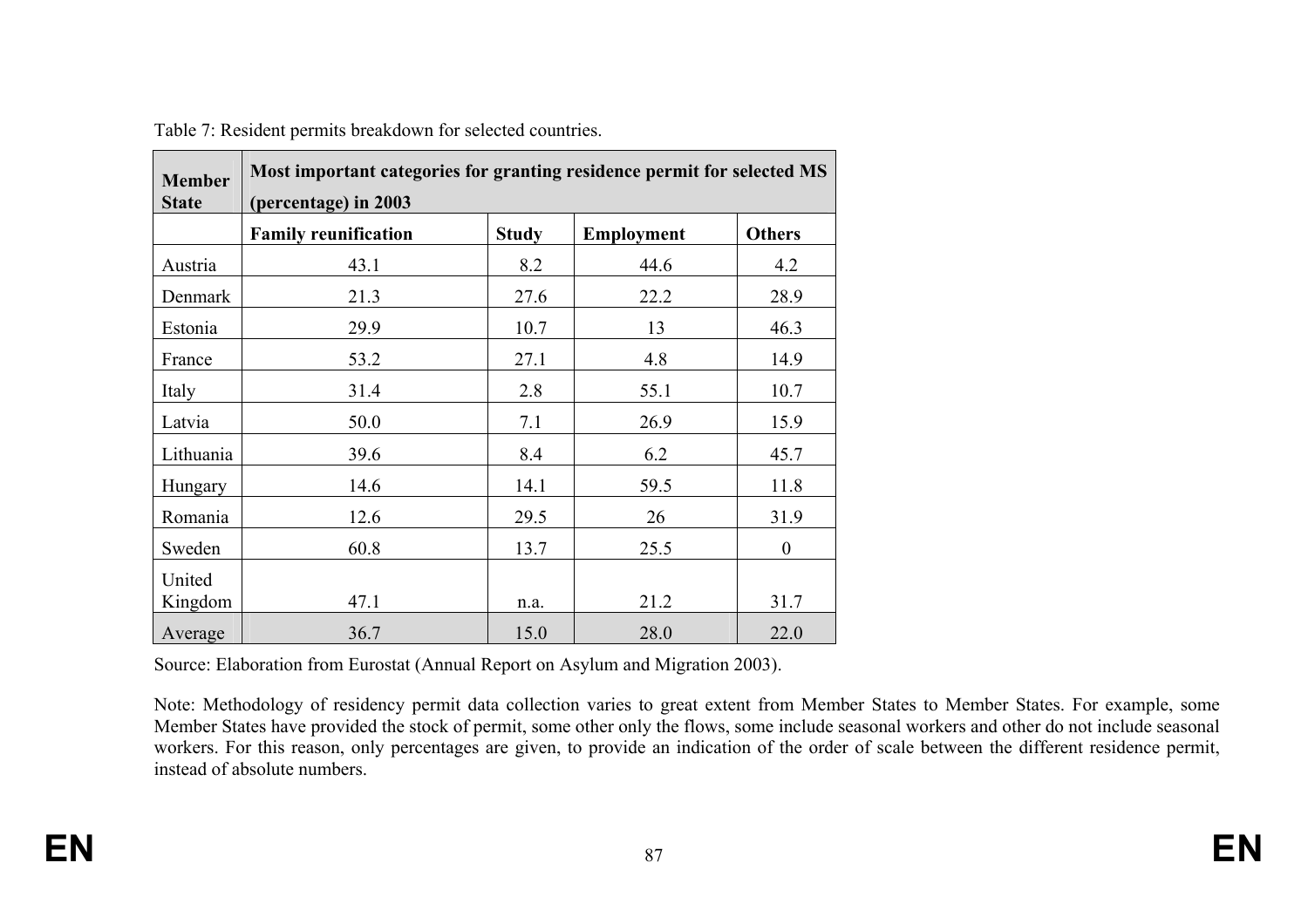|                     | <b>All work</b> | <b>Comments</b>                                                                                                                                                             |  |
|---------------------|-----------------|-----------------------------------------------------------------------------------------------------------------------------------------------------------------------------|--|
| <b>Member State</b> | permits holders |                                                                                                                                                                             |  |
| Denmark             | 1,600           | Figures from 2003.                                                                                                                                                          |  |
| Germany             | 165,000         | Figures from 2003. Figures relate to non-EU persons arriving in<br>Germany. The total includes multiple entries.                                                            |  |
| Spain               | 65,000          | Approximate net estimate for 2002/2003.                                                                                                                                     |  |
| France              | 31,200          | Figures from 2003.                                                                                                                                                          |  |
| Ireland             | 16,100          | Figures from 2003. New member states (EU10) are excluded.                                                                                                                   |  |
| Italy               | 78,800          | Work permit issued to non-EU nationals in 2003 for self employment and<br>contract work.                                                                                    |  |
| Latvia              | 2,800           | Figures from 2002.                                                                                                                                                          |  |
| Lithuania           | 500             | Figures from 2003.                                                                                                                                                          |  |
| Hungary             | 40,300          | Figures from 2003.                                                                                                                                                          |  |
| The Netherlands     | 38,000          | Figures from 2003                                                                                                                                                           |  |
| Poland              | 5,600           | Estimated new permits (excl renewals) for non-EU persons in 2002.                                                                                                           |  |
| Slovakia            | 1,000           | Total non-EU in-flow for 2002.                                                                                                                                              |  |
| Finland             | 13,100          | Figures from 2003.                                                                                                                                                          |  |
| Sweden              | 6,700           | Figures from 2002.                                                                                                                                                          |  |
| United Kingdom      | 89,200          | Figures from 2003. Persons who entered the UK from abroad with a work<br>permit in 2003. Excludes renewals and "first permissions" for those<br>already resident in the UK. |  |

|  |  | Table 8: Estimate of annual inflows of work permit in 16 EU countries. |
|--|--|------------------------------------------------------------------------|
|--|--|------------------------------------------------------------------------|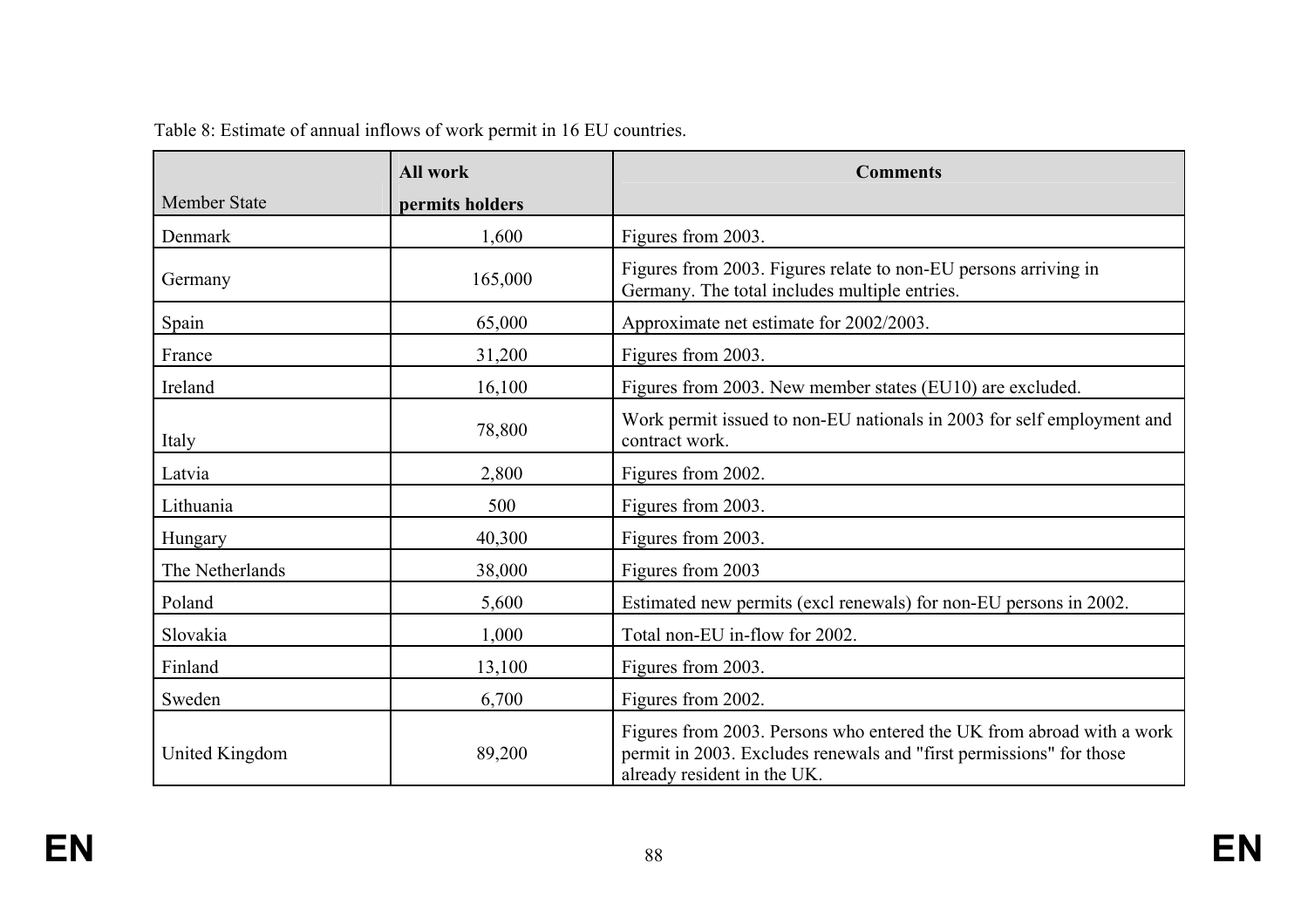| <b>Total</b> | 554,900 |            |
|--------------|---------|------------|
| <b>EU25</b>  | 633,200 | Estimation |

Source: Source: Policy Plan on Legal Immigration COM (2005) 669.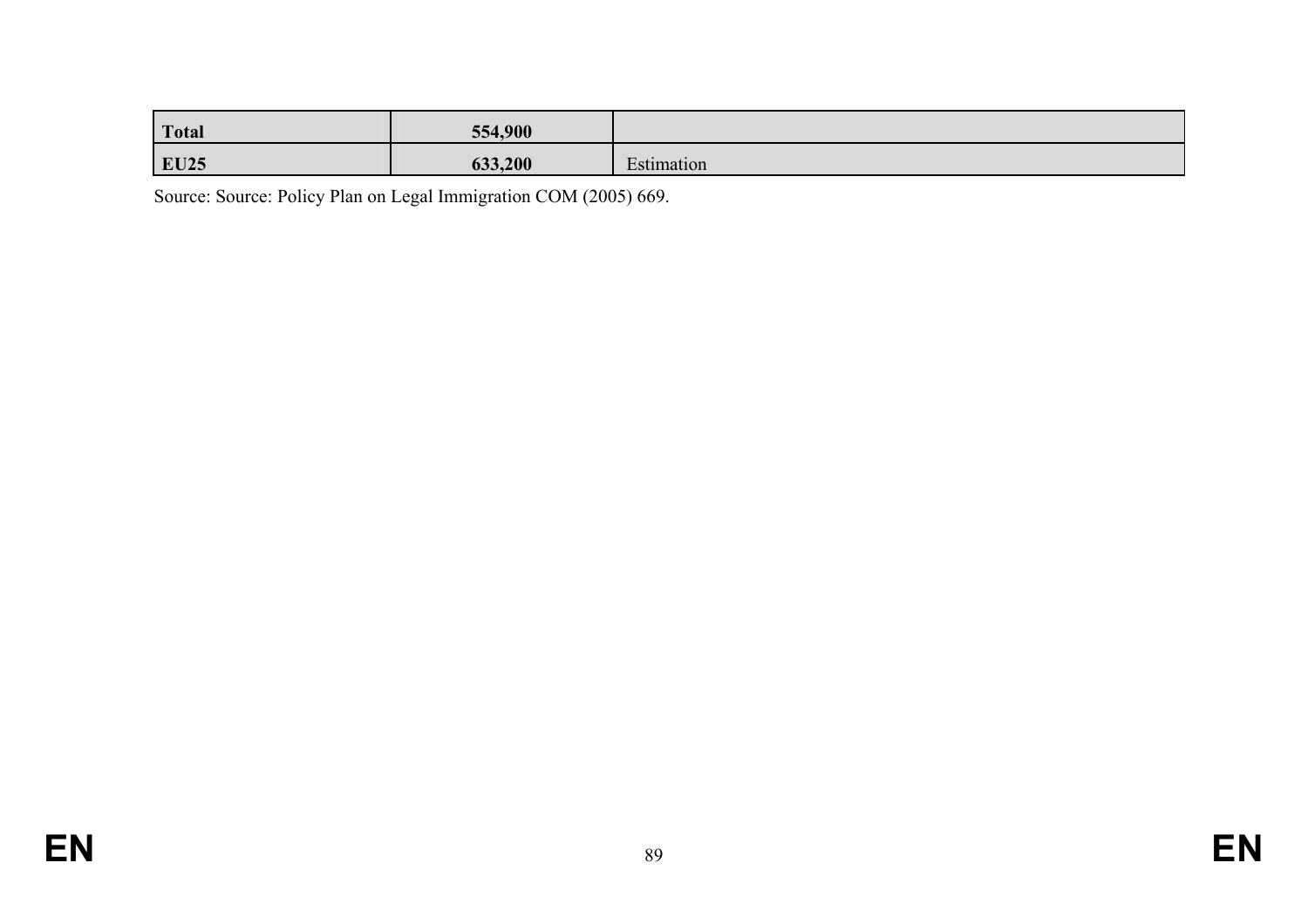| <b>MS</b>           | Year            | <b>Number of regularisations</b> | <b>Total</b> |
|---------------------|-----------------|----------------------------------|--------------|
|                     | 1998 White Card | 370,000                          |              |
| Greece              | 1998 Green Card | 220,000                          |              |
|                     | 2001            | 228,000                          |              |
| <b>Greece total</b> |                 |                                  | 818,000      |
|                     | 1986-87         | 118,700                          |              |
|                     | 1990            | 235,000                          |              |
| Italy               | 1995-96         | 238,000                          |              |
|                     | 1998-99         | 193,200                          |              |
|                     | 2002            | 634,700                          |              |
| <b>Italy total</b>  |                 |                                  | 1,419,600    |
| France              | 1981-82         | 121,100                          |              |
|                     | 1997-98         | 77,800                           |              |
| <b>France total</b> |                 |                                  | 198,900      |
|                     | 1985-86         | 23,000                           |              |
|                     | 1991            | 109,134                          |              |
| Spain               | 1996            | 21,300                           |              |
|                     | 2000            | 153,463                          |              |
|                     | 2001            | 221,083                          |              |

Table 9: Regularisation of illegal immigrants in selected Member States.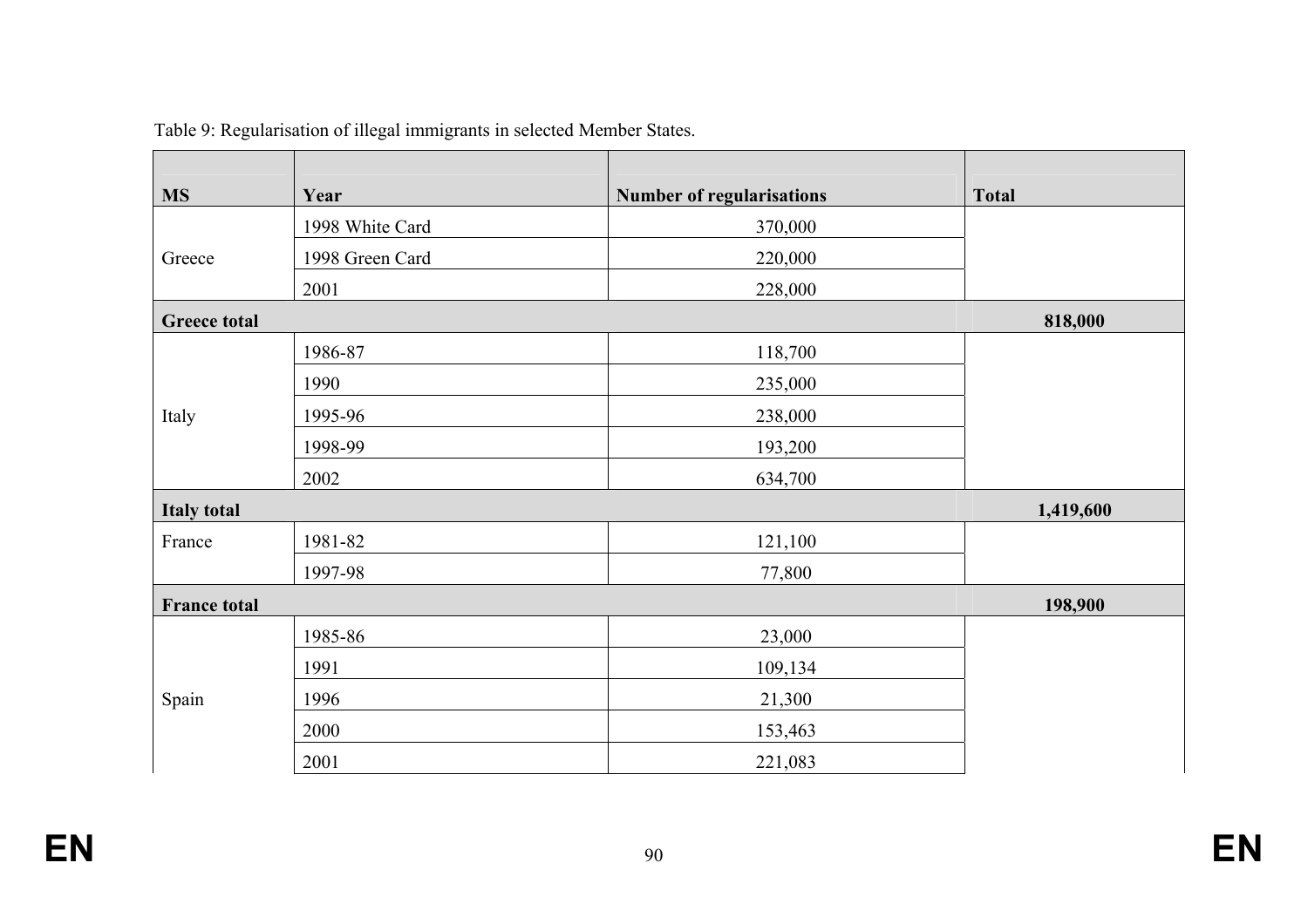|                    | 2005    | 500,000 |           |
|--------------------|---------|---------|-----------|
| <b>Spain total</b> |         |         | 1,027,980 |
|                    | 1992-93 | 38,364  |           |
| Portugal           | 1996    | 31,000  |           |
|                    | 2001    | 170,000 |           |
| Portugal           |         |         | 239,364   |
|                    |         |         |           |
| <b>Total</b>       |         |         | 3,464,480 |

Source: Policy Plan on Legal Immigration COM (2005) 669.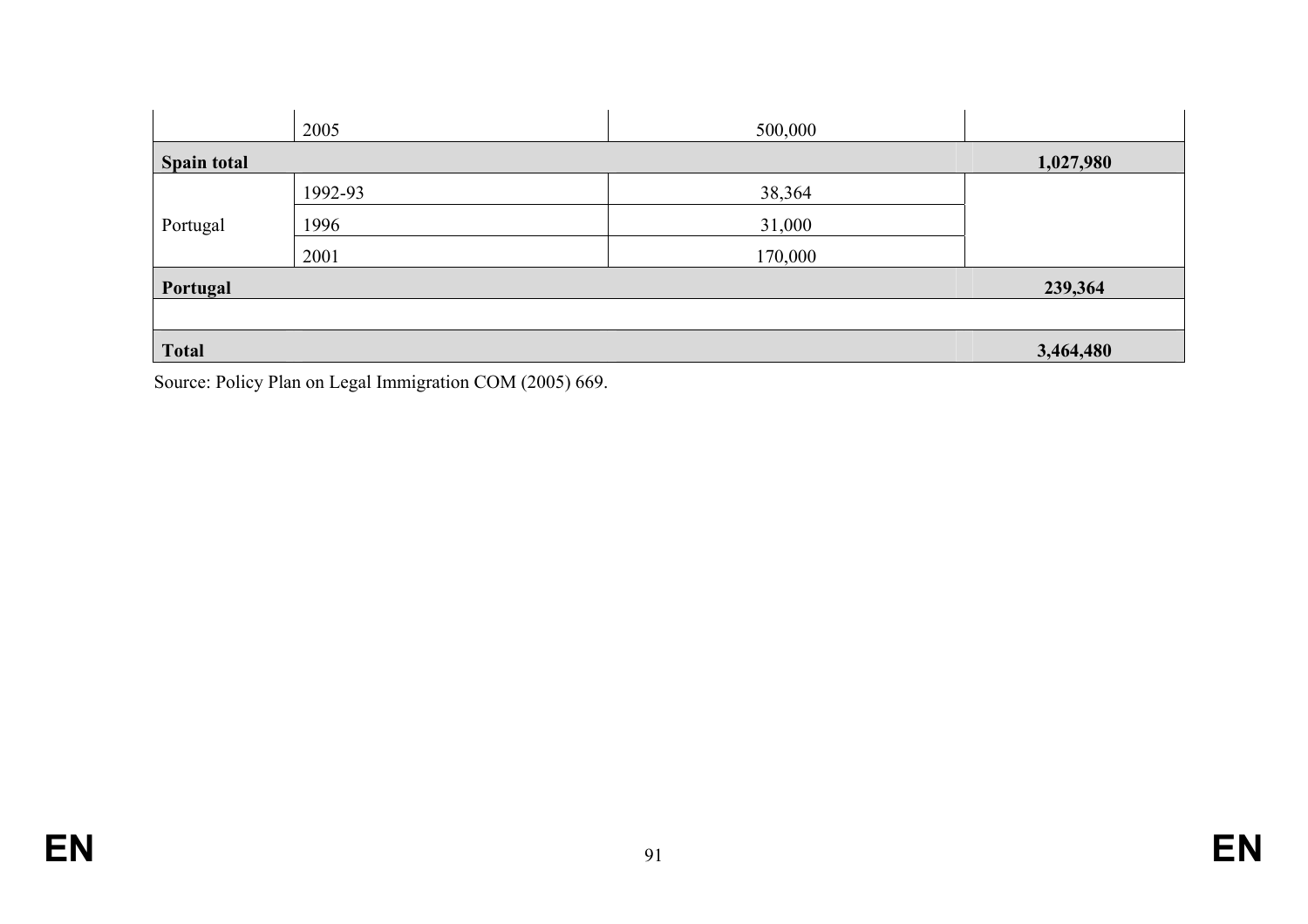#### **Visas**

Table 10: Number of Schengen visa.

| Total number of visa (A,B,C, VTL, D+C) | 2006      |
|----------------------------------------|-----------|
| Belgium                                | 155,669   |
| Germany                                | 1,827,686 |
| Denmark                                | 73,940    |
| Spain                                  | 733,015   |
| Finland                                | 570,726   |
| France                                 | 1,898,488 |
| Greece                                 | 578,527   |
| Italy                                  | 1,036,531 |
| Luxembourgh                            | 4,780     |
| The Netherlands                        | 382,280   |
| Norway                                 | 92,258    |
| Poland                                 | 91,200    |
| Sweden                                 | 189,331   |
| <b>Total Schengen</b>                  | 7,634,429 |
| Bulgaria                               | 404,335   |
| Cyprus                                 | 153,486   |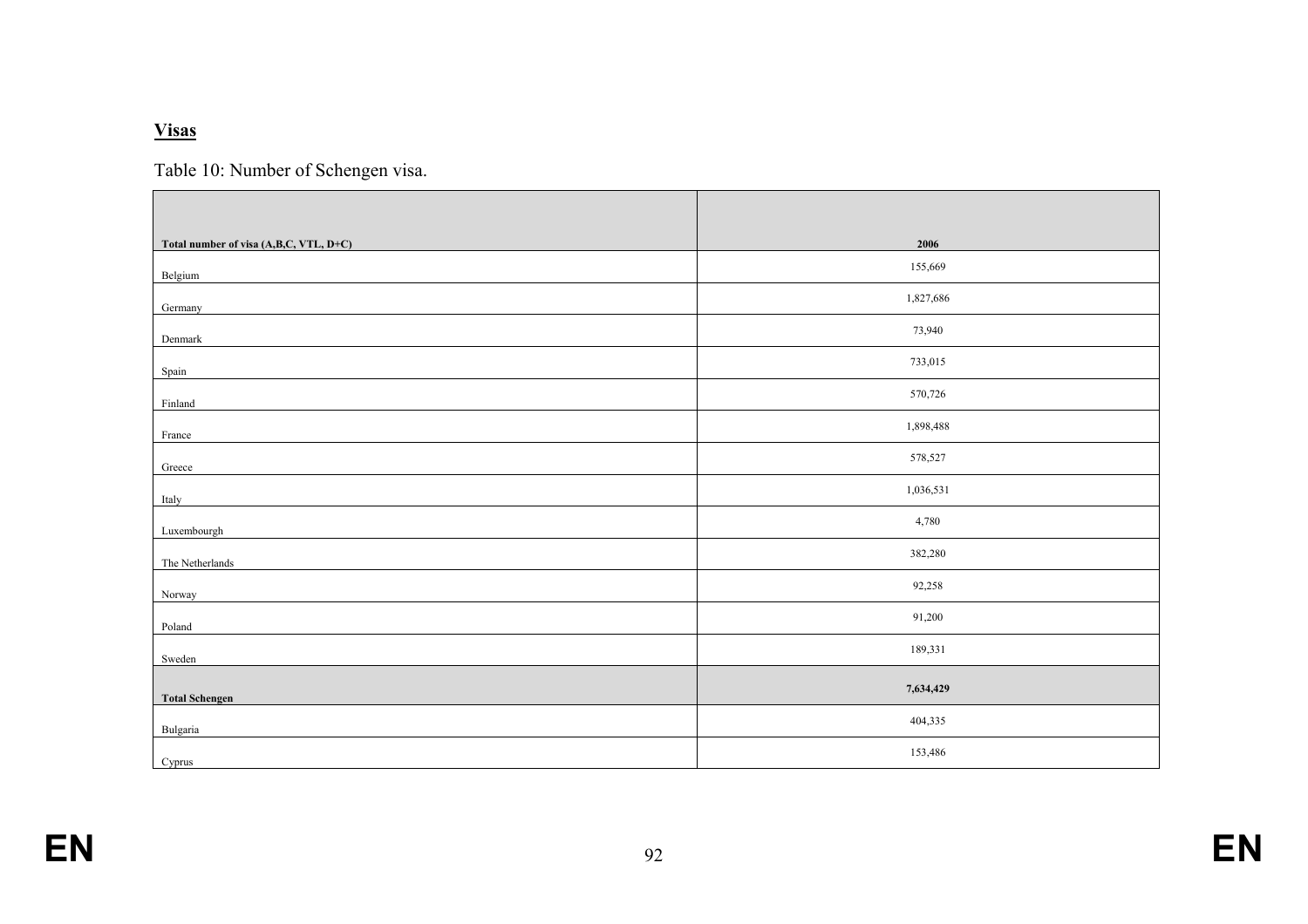| Czech republic            | 589,234    |
|---------------------------|------------|
| Estonia                   | 127,444    |
| Hungary                   | 580,317    |
| Lithuania                 | 420,878    |
| Latvia                    | 158,830    |
| Malta                     | 14,093     |
| Poland                    | 1,221,287  |
| Slovenia                  | 95,131     |
| Slovakia                  | 146,347    |
|                           | 3,911,381  |
| <b>Total Non-Schengen</b> |            |
| <b>Total</b>              | 11,545,810 |

Source: Council document No 10700/07 VISA 187 COMIX 556, 19.06.2007.

Note 2006: Austria, Switzerland and Romania have not submitted the information.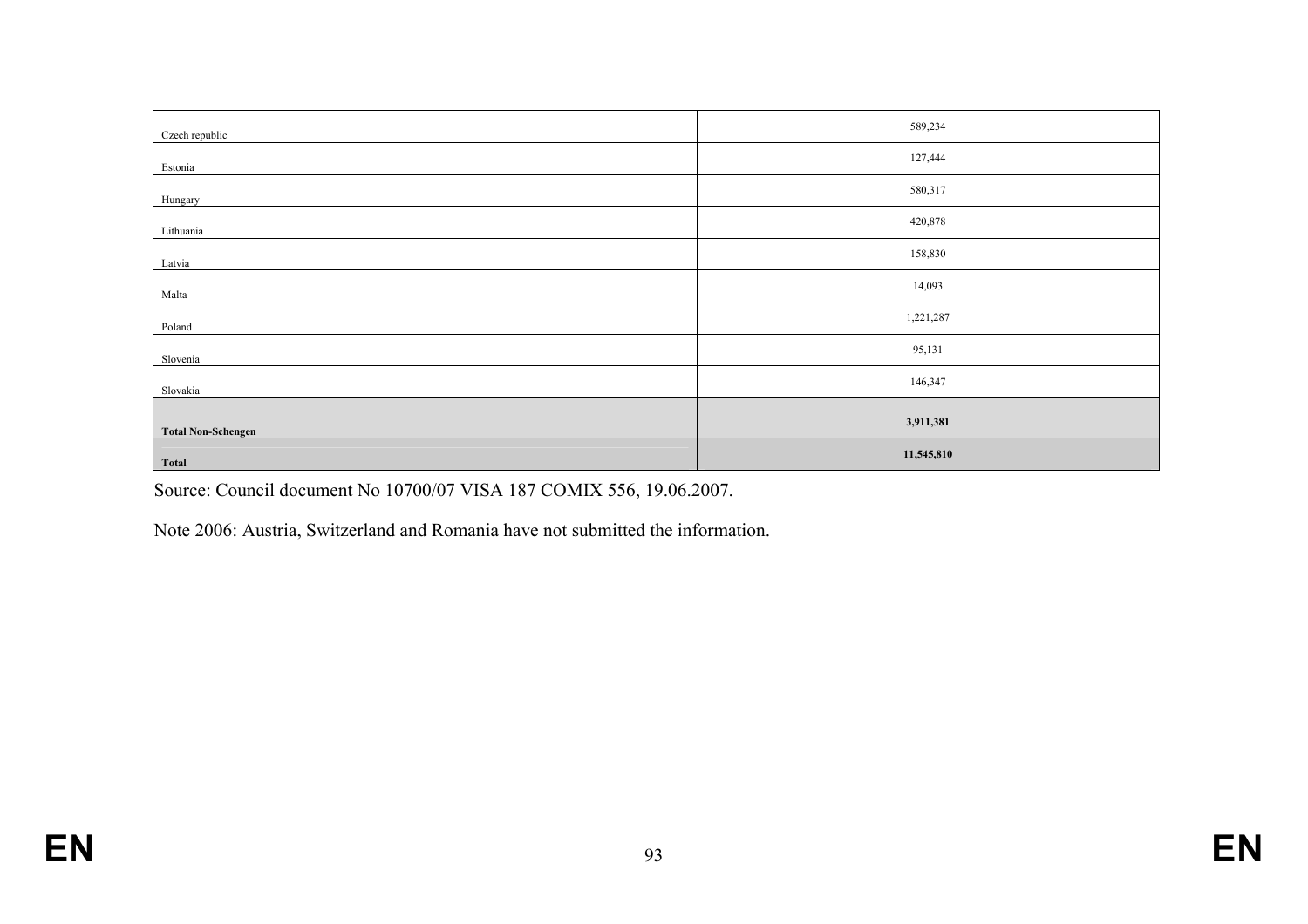Table 11: Schengen types of Visa and Visa Fees.

| <b>Type of Visa</b>                          | Fee to be charge (in Euro)                                                                         |
|----------------------------------------------|----------------------------------------------------------------------------------------------------|
| Airport Transit Visa (Category A)            | 60                                                                                                 |
| Transit Visa (Category B)                    | 60                                                                                                 |
| Short Stay Visa (1 to 90 days) (Category C)  | 60                                                                                                 |
| Visa with limited territorial validity (LTV) | 60                                                                                                 |
| Visa issued at the border (Category B and C) | 60 (this Visa might be issued free of charge)                                                      |
| Group Visa (Category A, B and C)             | 60 (per person, $5 - 50$ persons)                                                                  |
| National Long Stay Visit (Category D)        | The amount shall be fixed by Member States, who may decide to issue<br>these visas free of charge. |

Source: Council Decision (EC) No 440, 1.6.2006 amending the Annex 12 of the Common Consular Instructions and Annex 14a to the Common Manual on the fees to be charged corresponding to the administrative costs of processing visa application.

Table 12: List of States whose nationals are exempted by Schengen Visa.

## **States whose nationals are exempted from Schengen Visa**

Australia and New Zealand

Canada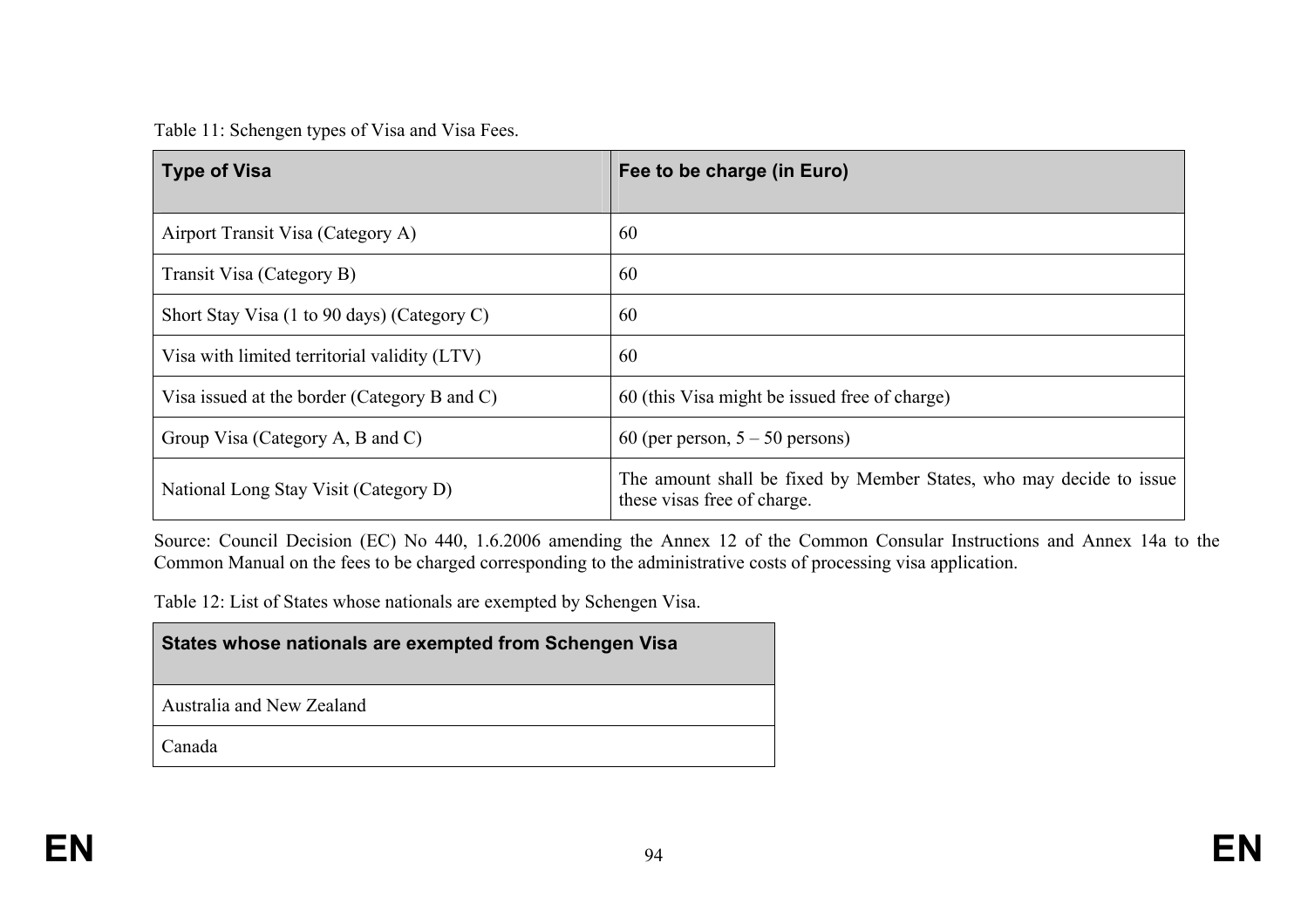Croatia, Andorra, Monaco, San Marino and the Holy See

Japan, South Korea, Malaysia, Brunei, Singapore, Israel, Hong Kong, Macao

Latin America States (except nationals from Colombia, Peru, Ecuador, Bolivia, Guyana, Suriname)

United State

Source: Council Regulation (EC) 539/2001, recently amended by the Regulation (EC) 1932/2006.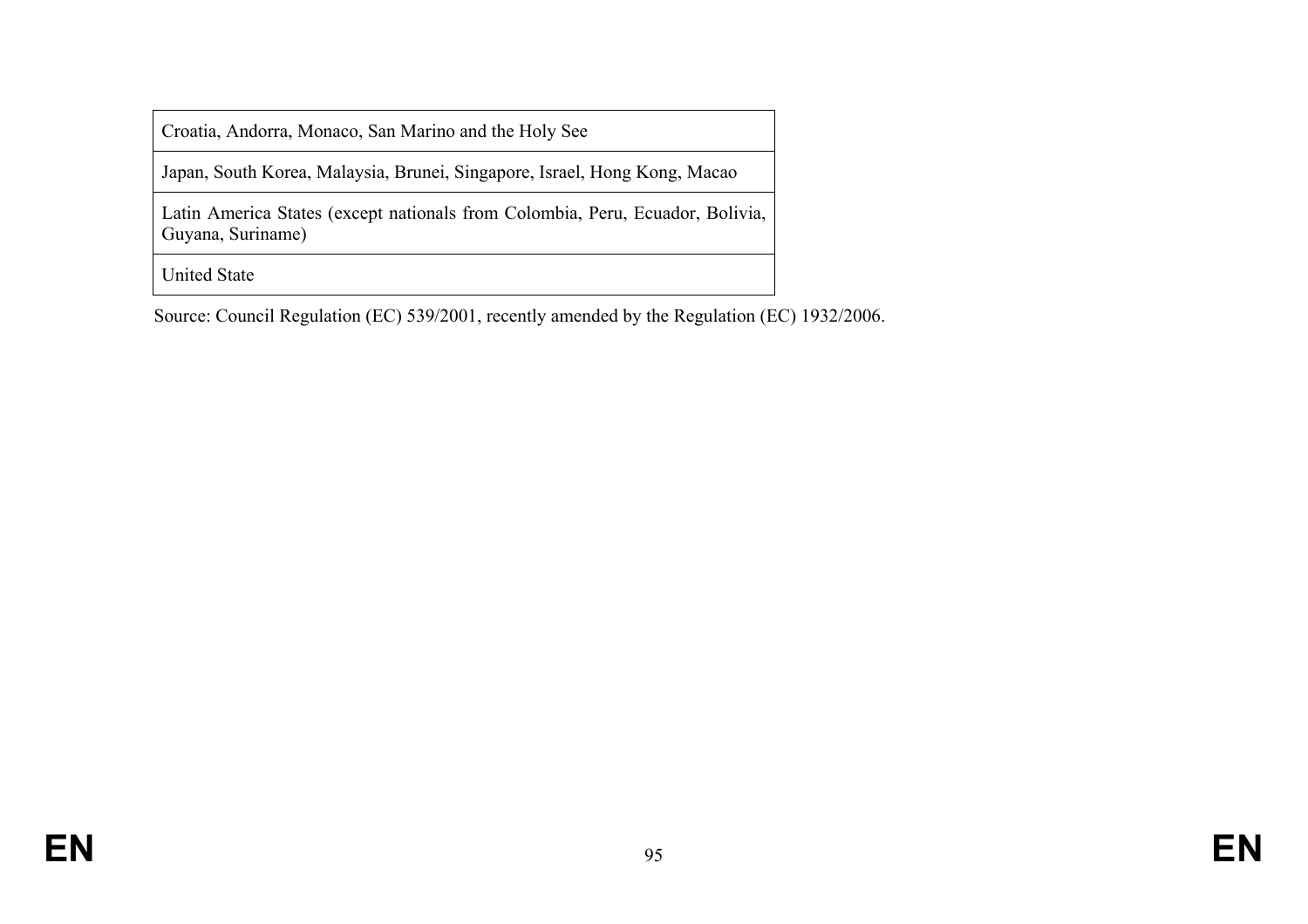# **Border crossing points and border crossings**

| <b>Member States</b> | <b>Land Borders</b> | <b>Sea Borders</b> | <b>Air Borders</b> | <b>Total</b>   |
|----------------------|---------------------|--------------------|--------------------|----------------|
| Belgium              | $\sqrt{2}$          | 6                  | $\sqrt{6}$         | $14\,$         |
| Czech Rep.           | $\boldsymbol{0}$    | $\boldsymbol{0}$   | $19\,$             | $19\,$         |
| Denmark              | $\boldsymbol{0}$    | 133                | $38\,$             | 171            |
| Germany              | $\boldsymbol{0}$    | 119                | 131                | 250            |
| Estonia              | $\boldsymbol{7}$    | 39                 | $\boldsymbol{7}$   | 53             |
| Greece               | $11\,$              | 53                 | 29                 | 93             |
| Spain                | $\sqrt{4}$          | 32                 | $31\,$             | $67\,$         |
| France               | $\boldsymbol{9}$    | 42                 | 108                | 193            |
| Italy                | $\boldsymbol{0}$    | $108\,$            | $50\,$             | 158            |
| Cyprus               | $\boldsymbol{0}$    | $\tau$             | $\overline{2}$     | $\overline{9}$ |
| Latvia               | $16\,$              | $\boldsymbol{9}$   | $\overline{4}$     | $29\,$         |
| Lithuania            | 29                  | $\sqrt{2}$         | $\overline{4}$     | $35\,$         |
| Luxembourg           | $\boldsymbol{0}$    | $\boldsymbol{0}$   |                    | 1              |
| Hungary              | $27\,$              | $\mathbf{1}$       | $10\,$             | 38             |
| Malta                | $\boldsymbol{0}$    | $\mathfrak{Z}$     | $\overline{4}$     | $\overline{4}$ |
| Netherlands          | $\boldsymbol{0}$    | $12\,$             | 9                  | $21\,$         |

|  |  | Table 13: Official Border Crossing Points of the Schengen and future Schengen States by Member States and type of borders. |
|--|--|----------------------------------------------------------------------------------------------------------------------------|
|  |  |                                                                                                                            |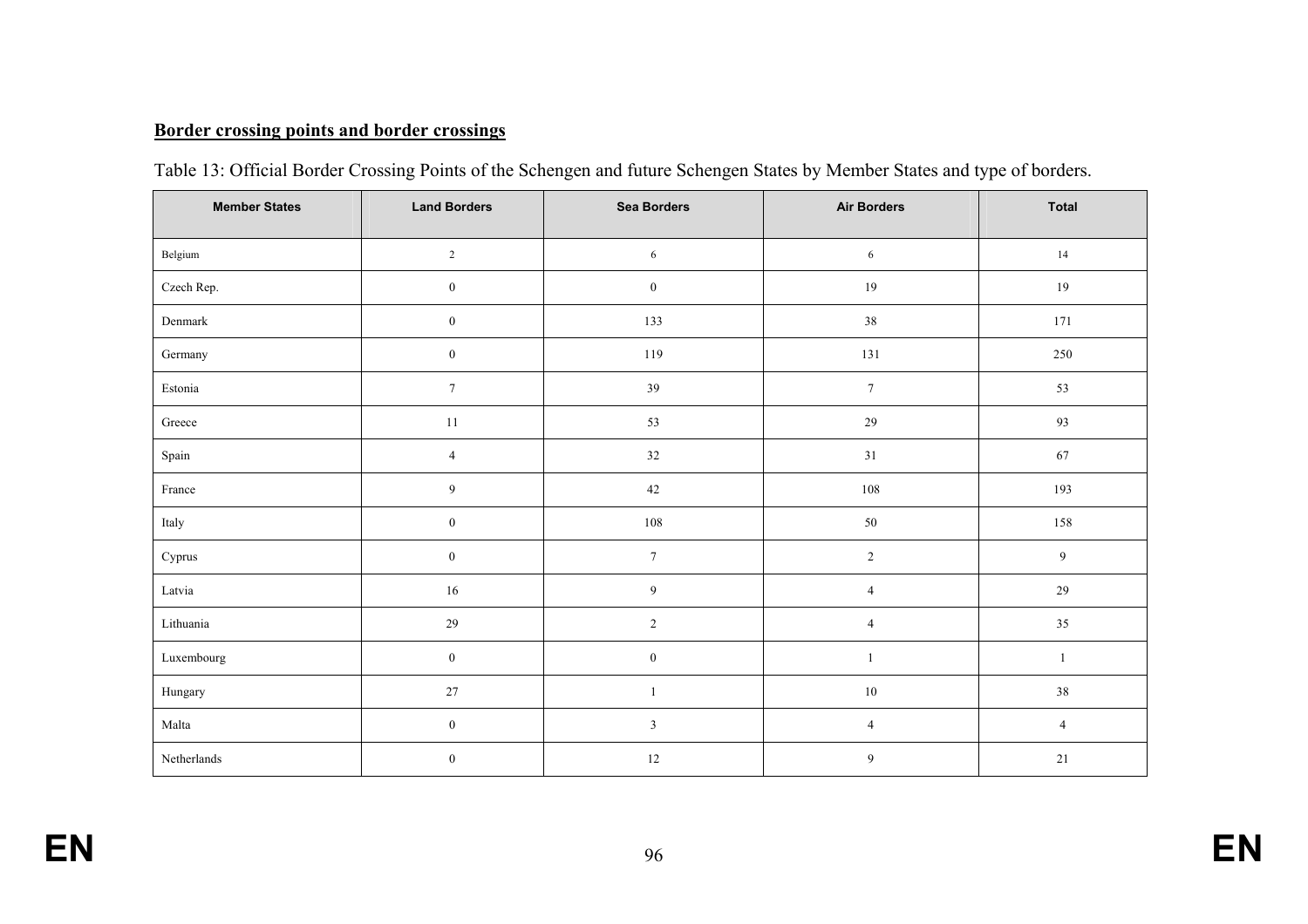| Austria      | $\boldsymbol{0}$ | $\sqrt{2}$ | $70\,$         | $72\,$  |
|--------------|------------------|------------|----------------|---------|
| Poland       | 29               | 19         | $20\,$         | 68      |
| Portugal     | $\bf{0}$         | $22\,$     | $\,8\,$        | $30\,$  |
| Slovenia     | 57               | $\sqrt{3}$ | $\sqrt{3}$     | 63      |
| Slovakia     | $\overline{4}$   | -1         | 8              | $13\,$  |
| Finland      | $26\,$           | 66         | 24             | 116     |
| Sweden       | $\boldsymbol{0}$ | 60         | 31             | 91      |
| Iceland      | $\boldsymbol{0}$ | $25\,$     | $\mathfrak{S}$ | $30\,$  |
| Norway       | $\mathbf{I}$     | $76\,$     | $25\,$         | $102\,$ |
| Romania      | $23\,$           | $10\,$     | 13             | 46      |
| Bulgaria     | $11\,$           | $11\,$     | $\sqrt{5}$     | $27\,$  |
| <b>Total</b> | 256              | 871        | 665            | 1792    |

Source: List of border crossing points referred to in Article 2(8) of Regulation (EC) No 562/2006 of the European Parliament and of the Council of 15 March 2006 establishing a Community Code on the rules governing the movement of persons across borders (Schengen Borders Code).

#### Notes:

The table does not include the external border crossing points between the 'new' and 'old' Schengen States, and between the Member States and Switzerland/Liechtenstein, on the assumption that by the time an entry/exit system would be established, the abolition of internal border controls pursuant to the Schengen Convention would be fully applicable to these States.

Both river and sea ports are included in sea borders.

Both airports and aerodromes are included in air borders.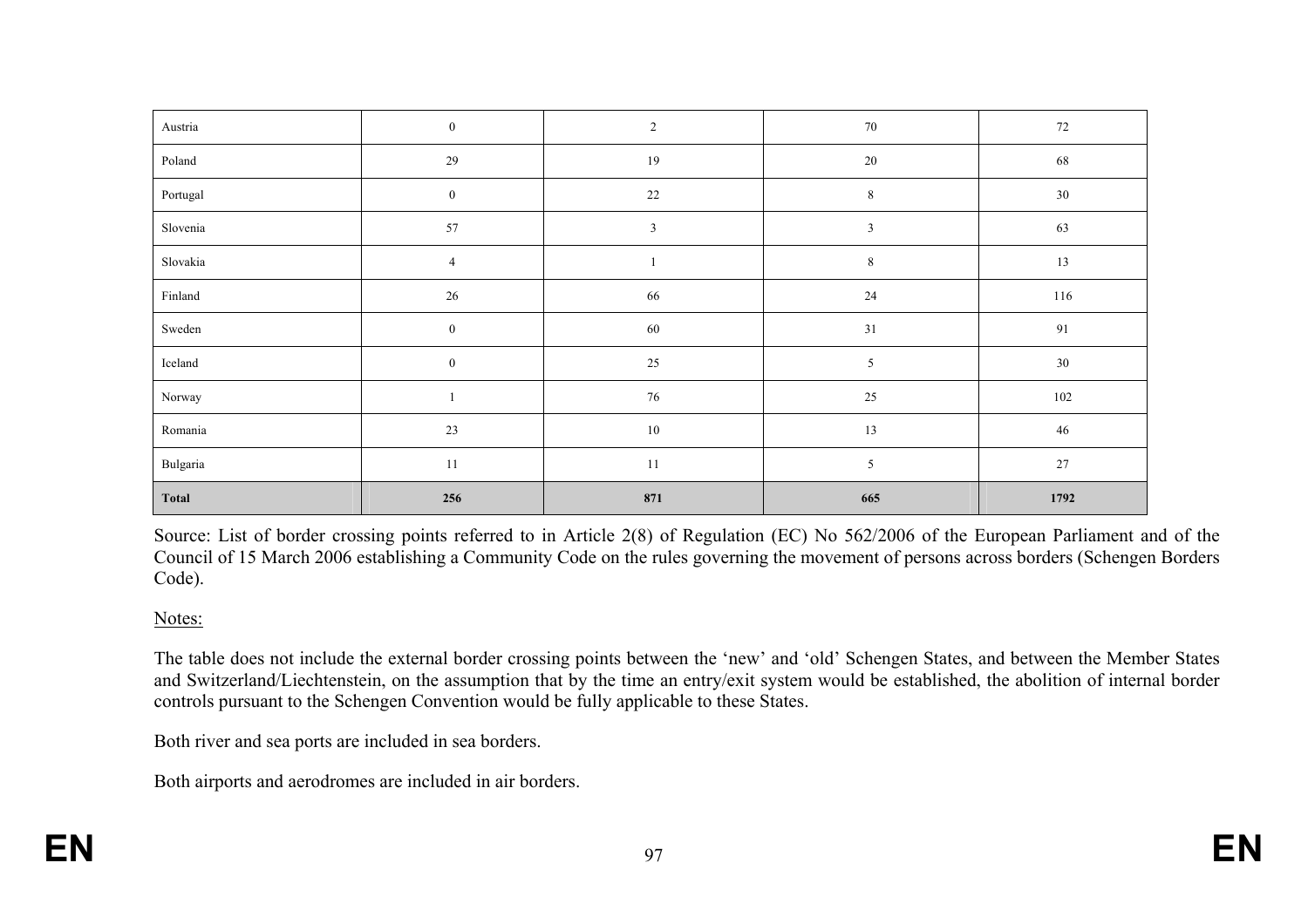Denmark: The mainland of Denmark has 106 ports, the Faroe Islands have 11, and Greenland has 18. As for airports, the mainland has 24, the Faroe Islands have 1, and Greenland has 13.

Cyprus: the de facto land borders within the country are not listed.

Latvia: 4 external land border crossing points are open to local border traffic only.

Slovenia: the land border crossing points are listed as 25 land borders, 10 interstate borders and 22 land borders reserved for local border traffic.

Finland: most of the land border crossing points (17 of them) are open for limited use only and that traffic at these points 'consists almost exclusively of timber freight'.

France: land border crossing points with UK are: (1) Gare de Paris/Nord-London Waterloo; (2) Gare de Lille Europe – London Waterloo; (3) Gare de Frethun- London Waterloo; (4) Cheriton- Coquelles (5) Gare-de-Chessy-Marne-la-Valle (6) Gare d'Avignon. Border with Andorra: (7) Pas de la Case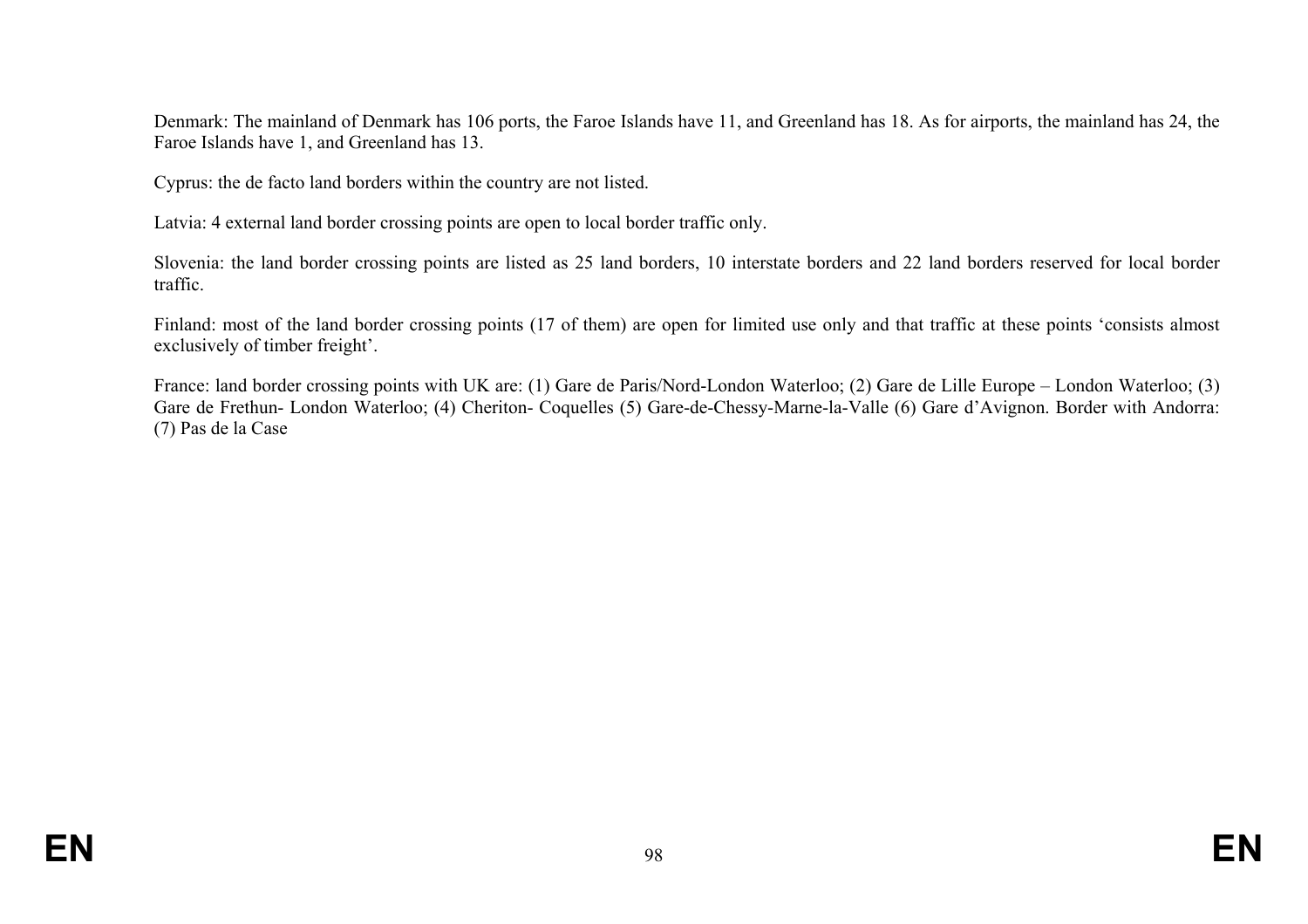| Country        | Number of trips made outside the EU in 2005 (Eurostat)* |  |  |
|----------------|---------------------------------------------------------|--|--|
| Belgium        | 1,751,947                                               |  |  |
| Bulgaria       | 4,087,974                                               |  |  |
| Czech Republic | 1,877,739                                               |  |  |
| Denmark        | 1,557,080                                               |  |  |
| Germany        | 24,626,901                                              |  |  |
| Estonia        | 131,291                                                 |  |  |
| Ireland        | 892,000                                                 |  |  |
| Greece         | 711,925                                                 |  |  |
| Spain          | 3,294,345                                               |  |  |
| France         | 9,659,104                                               |  |  |
| Italy          | 5,443,283                                               |  |  |
| Cyprus         | 245,080                                                 |  |  |
| Latvia         | 297,539                                                 |  |  |
| Lithuania      | 739,950                                                 |  |  |
| Luxembourg     | 180,000                                                 |  |  |
| Hungary        | 1,615,061                                               |  |  |
| Malta          | n.a                                                     |  |  |

Table 14: Number of trips made by EU resident populations outside the EU in 2005.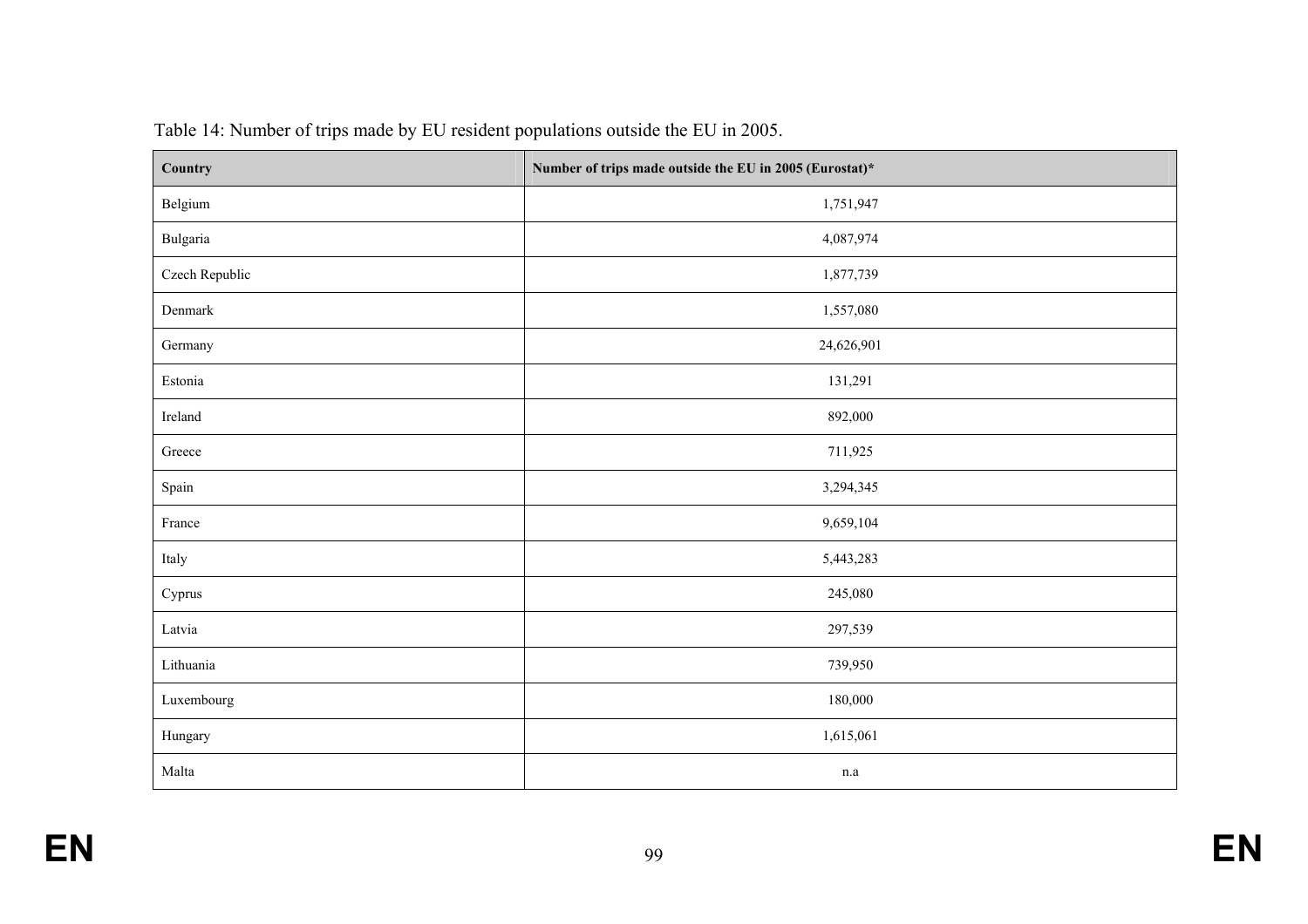| Netherlands    | 2,976,000  |
|----------------|------------|
| Austria        | 2,551,274  |
| Poland         | 1,059,000  |
| Portugal       | n.a        |
| Romania        | n.a        |
| Slovenia       | 1,818,103  |
| Slovakia       | 1,002,598  |
| Finland        | 1,011,000  |
| Sweden         | 550,000    |
| United Kingdom | 12,250,869 |
| <b>Total</b>   | 80,330,063 |

Source: own calculation from Eurostat database on tourism

Notes**\***:

Data are provided by Member States on the basis of their own estimates. Data for some countries are not available.

Data are based on the number of trips made by EU 27 resident population (every person living in that country for more that 12 months).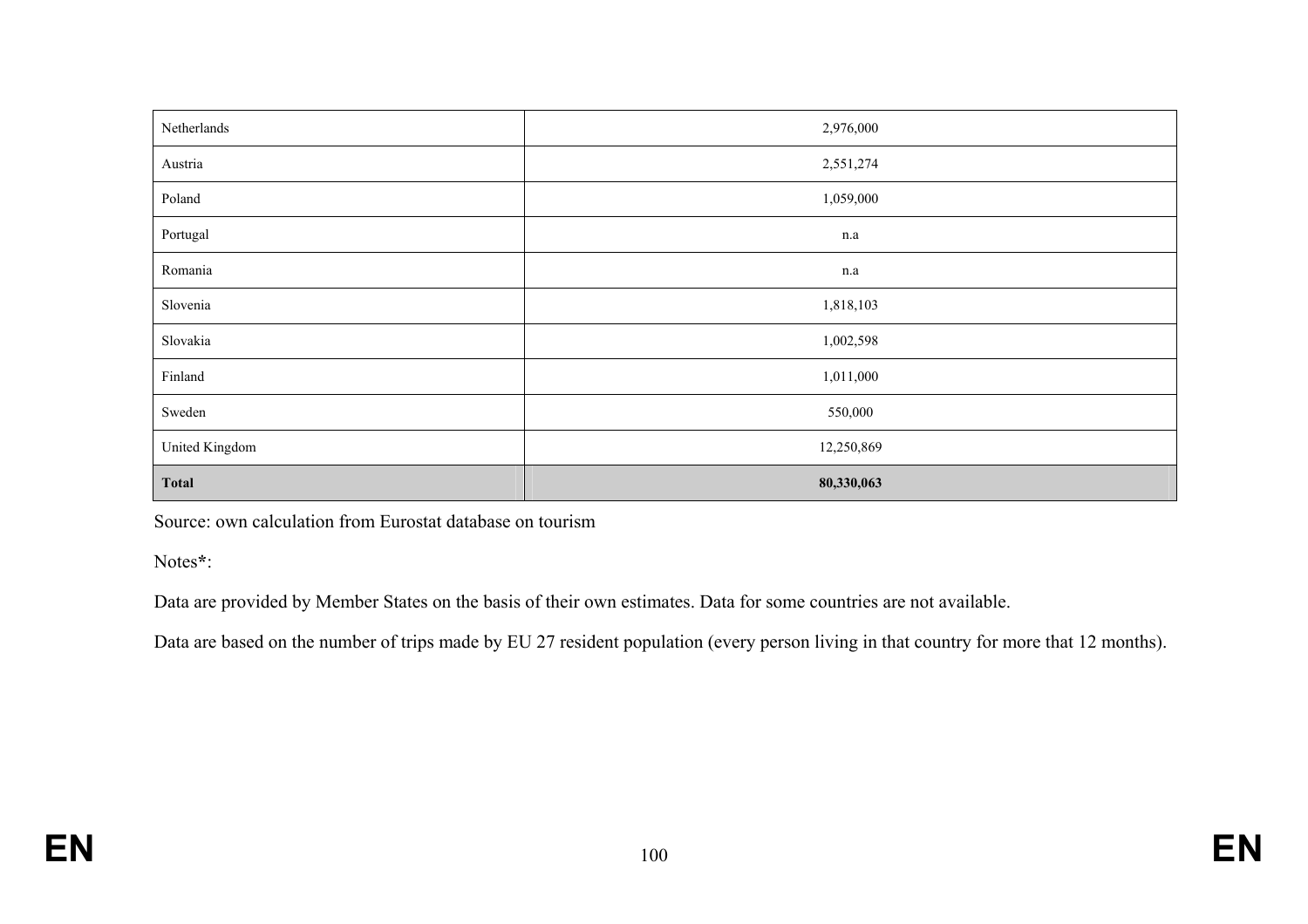| Country        | Number of trips made by Non-EU to EU 27 in 2005 |
|----------------|-------------------------------------------------|
| Belgium        | 1,186,471                                       |
| Bulgaria       | 527,315                                         |
| Czech Republic | 1,519,292                                       |
| Denmark        | 722,835                                         |
| Germany        | 8,214,155                                       |
| Estonia        | 159,682                                         |
| Ireland        | $\rm n.a$                                       |
| Greece         | 1,975,871                                       |
| Spain          | 6,647,613                                       |
| France         | 12,167,757                                      |
| Italy          | 14,304,009                                      |
| Cyprus         | 293,327                                         |
| Latvia         | 141,666                                         |
| Lithuania      | 160,729                                         |
| Luxembourg     | 107,416                                         |
| Hungary        | 1,029,189                                       |
| Malta          | 119,695                                         |

| Table 15: Number of trips made by Non-EU to EU 27 in 2005. |  |  |  |  |  |  |  |  |  |
|------------------------------------------------------------|--|--|--|--|--|--|--|--|--|
|------------------------------------------------------------|--|--|--|--|--|--|--|--|--|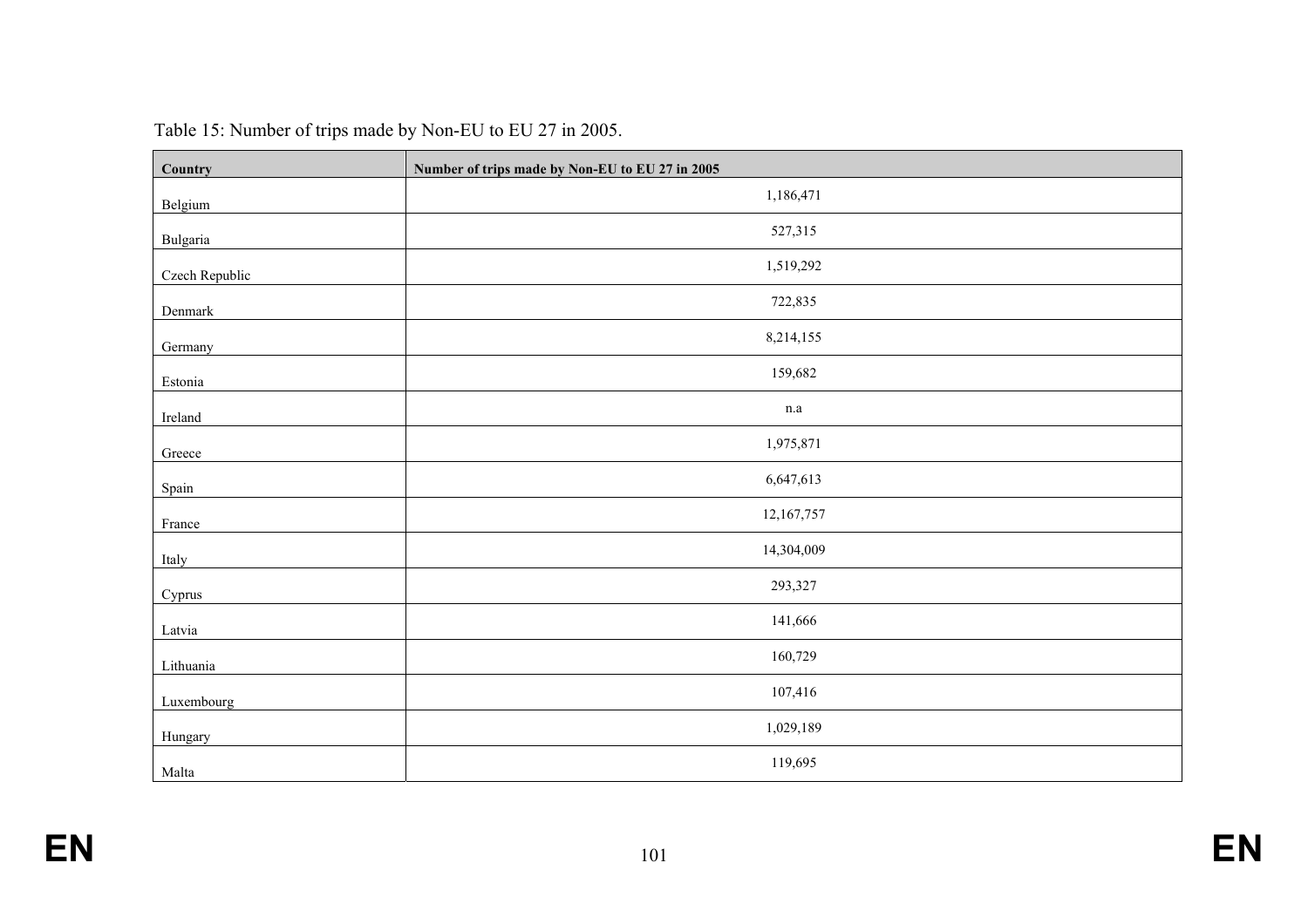| Netherlands    | 2,711,100  |
|----------------|------------|
| Austria        | 3,234,749  |
| Poland         | 1,156,236  |
| Portugal       | 1,001,915  |
| Romania        | n.a        |
| Slovenia       | 369,959    |
| Slovakia       | 236,305    |
| Finland        | 756,206    |
| Sweden         | 2,125,176  |
| United Kingdom | 8,040,634  |
| <b>Total</b>   | 68,909,302 |

Source: Own calculation from Eurostat database on tourism

Note:

Data are provided by Member States on the basis of their own estimates. Data for some countries are not available.

The numbers are based on the estimates of overnight stays in hotel, collective accommodation establishment or in private tourism accommodation. People staying with friends and relatives are not counted. Overnight stays are registered by country of residence of the travellers. There is no age limit (children are covered).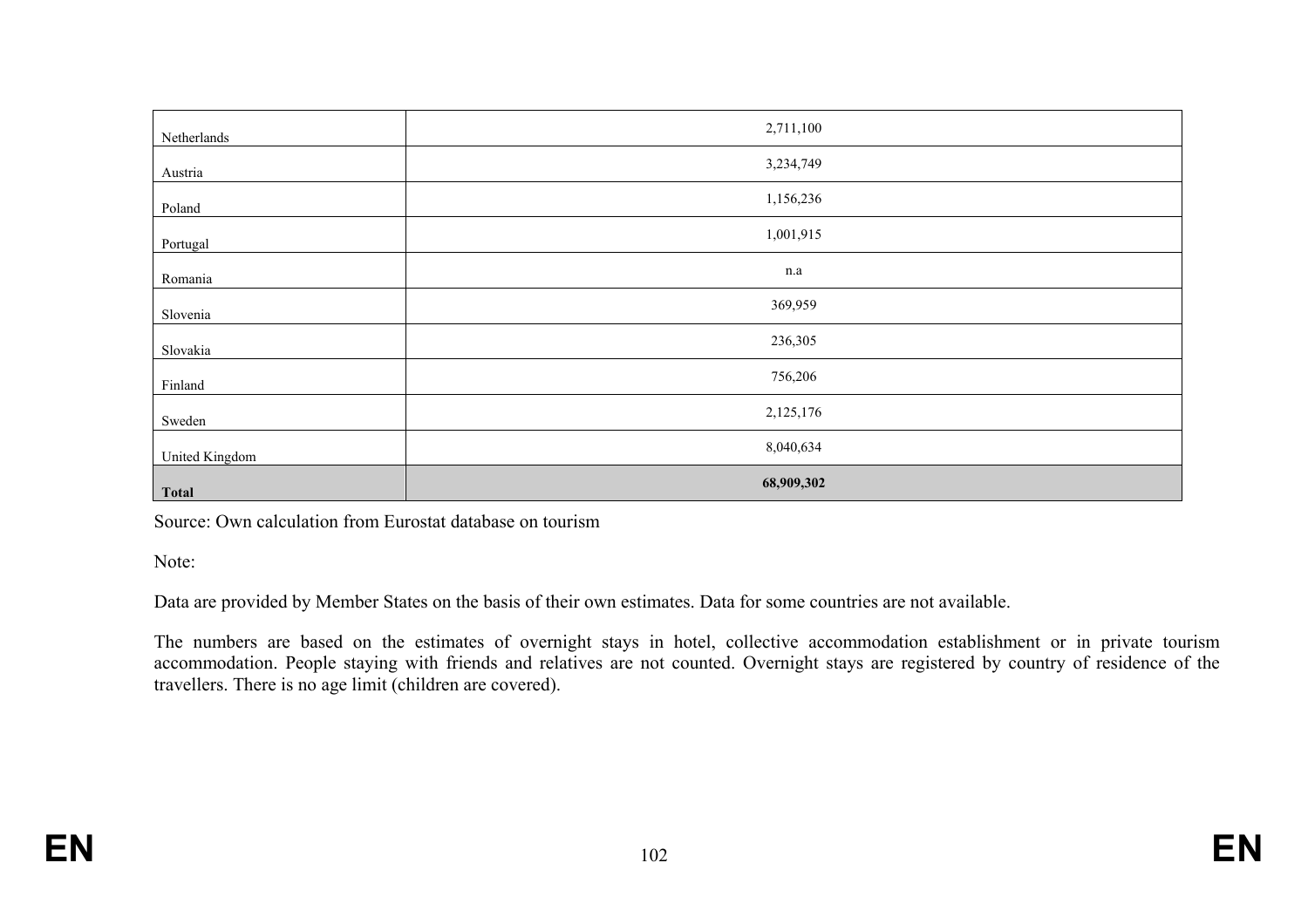| Country           | Canada  | <b>US</b> | <b>Brazil</b> | Japan     | South<br>Korea   | Oceania | total     |
|-------------------|---------|-----------|---------------|-----------|------------------|---------|-----------|
| Belgium           | 43,810  | 292,050   | 15,181        | 111,985   | 15,386           | 37,964  | 516,376   |
| Bulgaria          | n.a     | 31,901    | n.a           | 17,229    | $\rm n.a$        | n.a     | 49,130    |
| Czech<br>Republic | 45,439  | 303,641   | 11,652        | 153,980   | 46,850           | 48,896  | 610,458   |
| Denmark           | 9,210   | 105,337   | 4,227         | 34,491    | 3,636            | 21,988  | 178,889   |
| Germany           | 203,187 | 1,949,825 | 93,836        | 730,232   | 137,652          | 220,328 | 3,335,060 |
| Estonia           | 3,254   | 19,506    | 450           | 8,066     | 360              | 3,779   | 35,415    |
| Ireland           | n.a     | n.a       | n.a           | n.a       | n.a              | n.a     | n.a       |
| Greece            | 101,230 | 581,095   | 14,601        | 91,212    | $\boldsymbol{0}$ | 112,149 | 900,287   |
| Spain             | 162,321 | 1,455,435 | 178,880       | 629,690   | 54,119           | 147,083 | 2,627,528 |
| France            | 377,239 | 3,166,708 | n.a           | 1,459,289 | $\rm n.a$        | n.a     | 5,003,236 |
| Italy             | 549,969 | 4,333,905 | 263,782       | 1,634,470 | 286,544          | 669,646 | 7,738,316 |
| Cyprus            | 2,342   | 9,280     | n.a           | 1,502     | n.a              | 4,330   | 17,454    |
| Latvia            | 2,279   | 17,377    | 168           | 5,732     | 138              | 3,320   | 29,014    |
| Lithuania         | 1,625   | 19,561    | 321           | 8,848     | 372              | 2,315   | 33,042    |
| Luxembourg        | 3,852   | 23,100    | 1,929         | 6,161     | 934              | 3,056   | 39,032    |
| Hungary           | 18,882  | 174,643   | $\rm n.a$     | 112,127   | $\rm n.a$        | 20,437  | 326,089   |
| Malta             | 3,162   | 13,241    | 227           | 8,380     | 168              | 7,575   | 32,753    |
| Netherlands       | 125,700 | 966,900   | 29,300        | 156,900   | 21,900           | 105,100 | 1,405,800 |
| Austria           | 69,957  | 539,674   | n.a           | 277,518   | 57,144           | 129,863 | 1,074,156 |

Table 16: Number of trips made by third country nationals not requiring visa (most important countries) into EU.